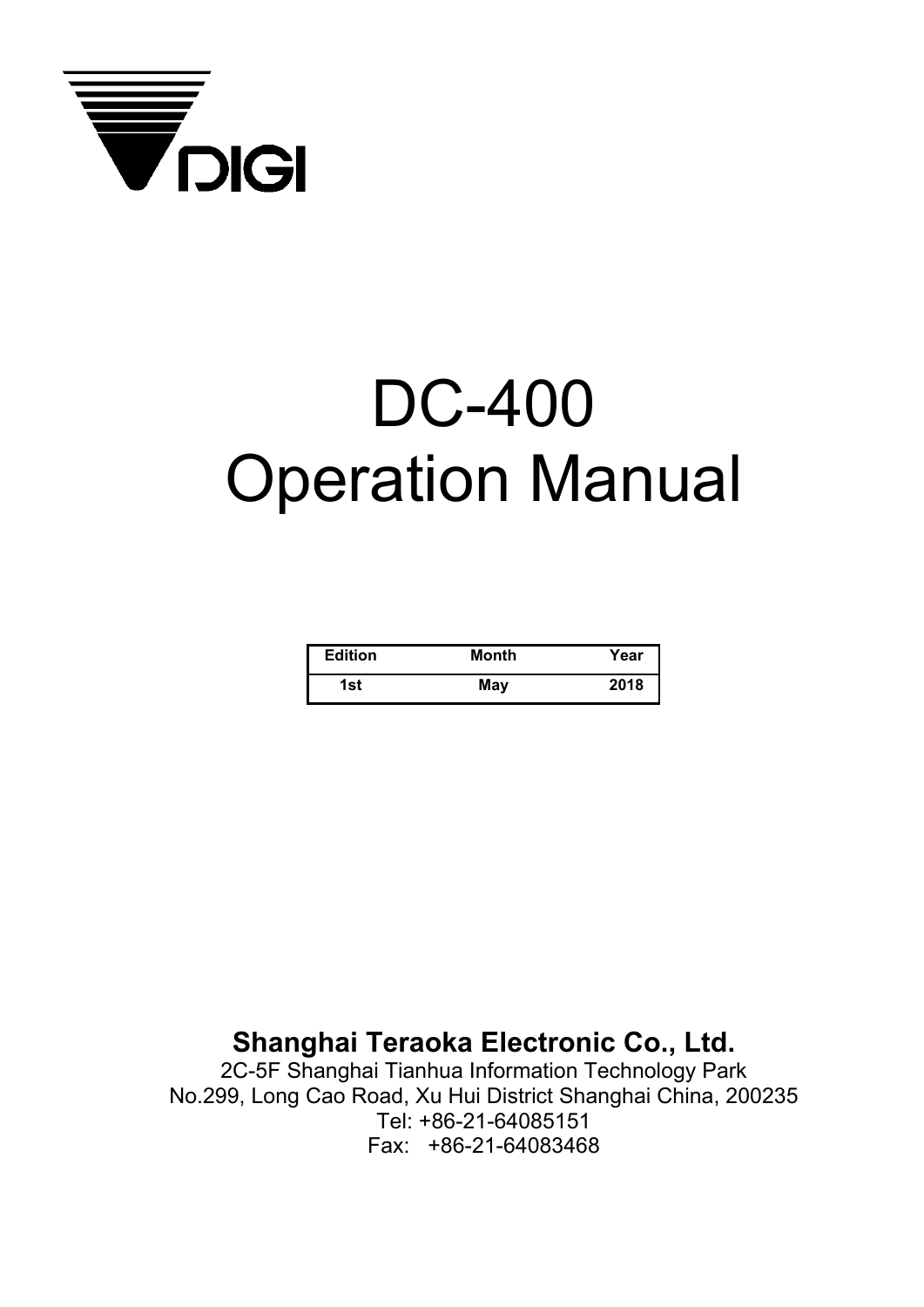|  | $\ldots$ 25 |
|--|-------------|
|  |             |
|  |             |
|  |             |
|  |             |
|  |             |
|  |             |
|  |             |
|  |             |
|  |             |
|  |             |
|  |             |
|  |             |
|  |             |
|  |             |
|  |             |
|  |             |
|  |             |
|  |             |
|  |             |
|  |             |
|  |             |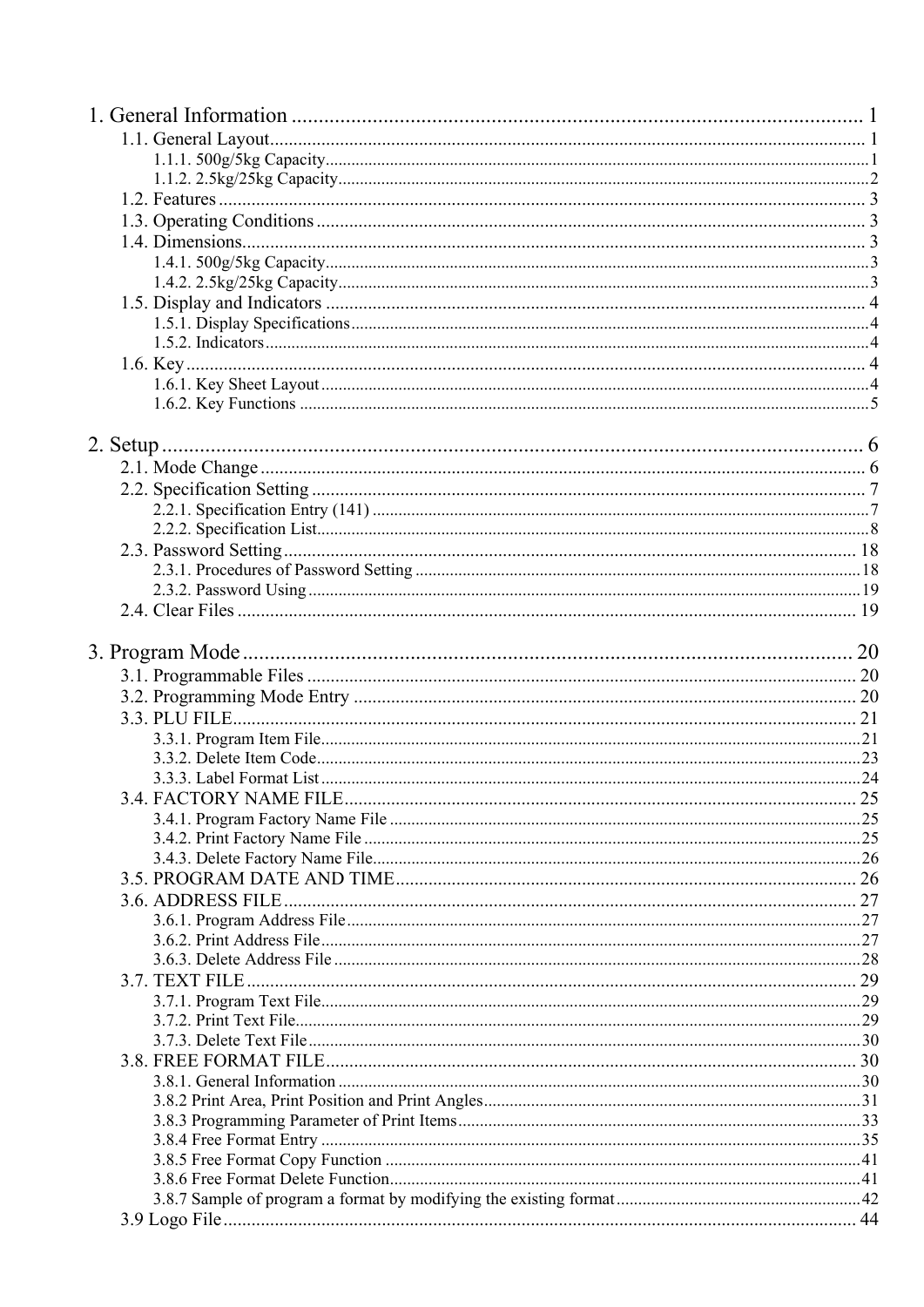| 5. Report Mode. |  |
|-----------------|--|
|                 |  |
|                 |  |
|                 |  |
|                 |  |
|                 |  |
|                 |  |
|                 |  |
|                 |  |
|                 |  |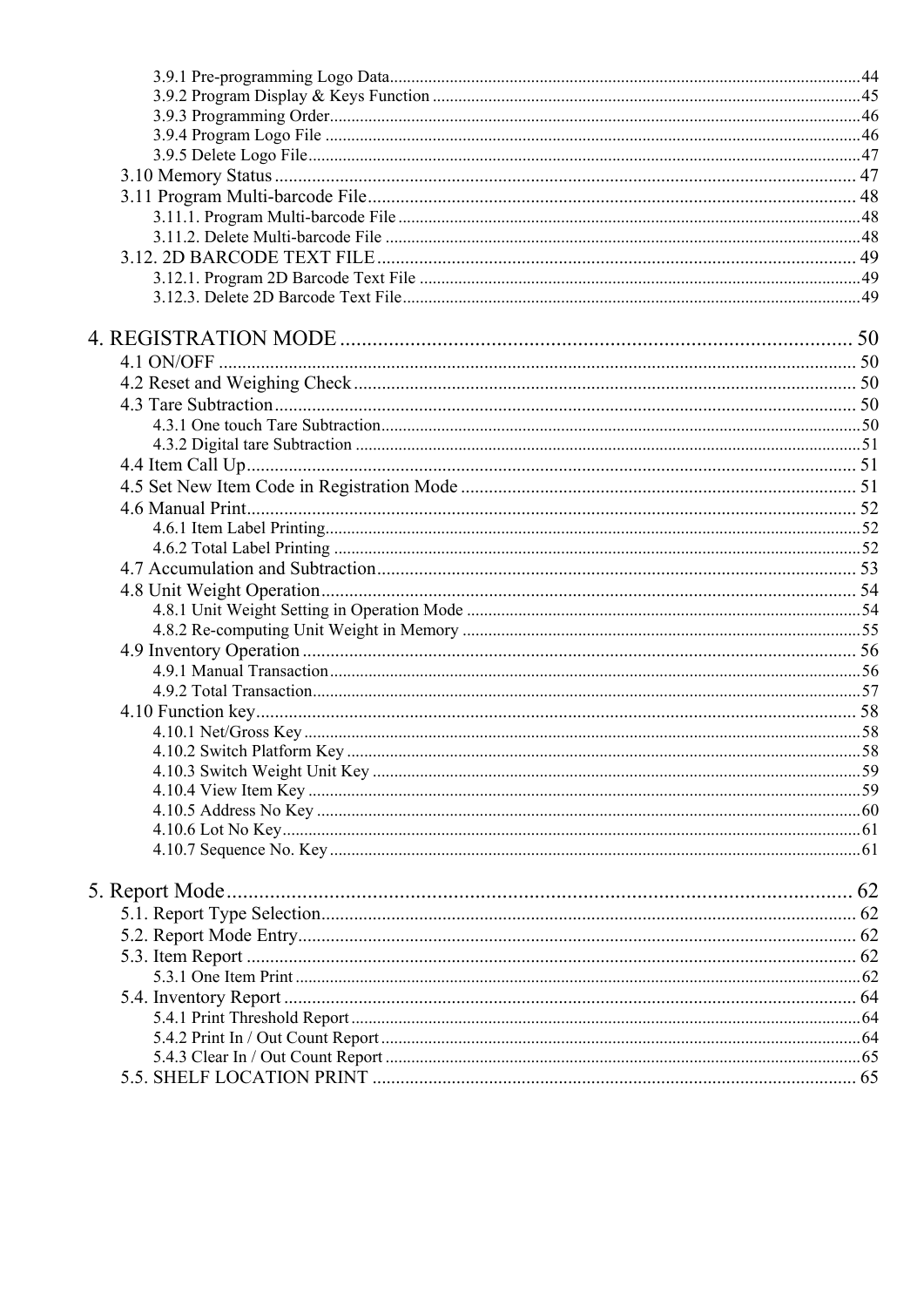# *1. General Information*

# *1.1. General Layout*

*1.1.1. 500g/5kg Capacity* 

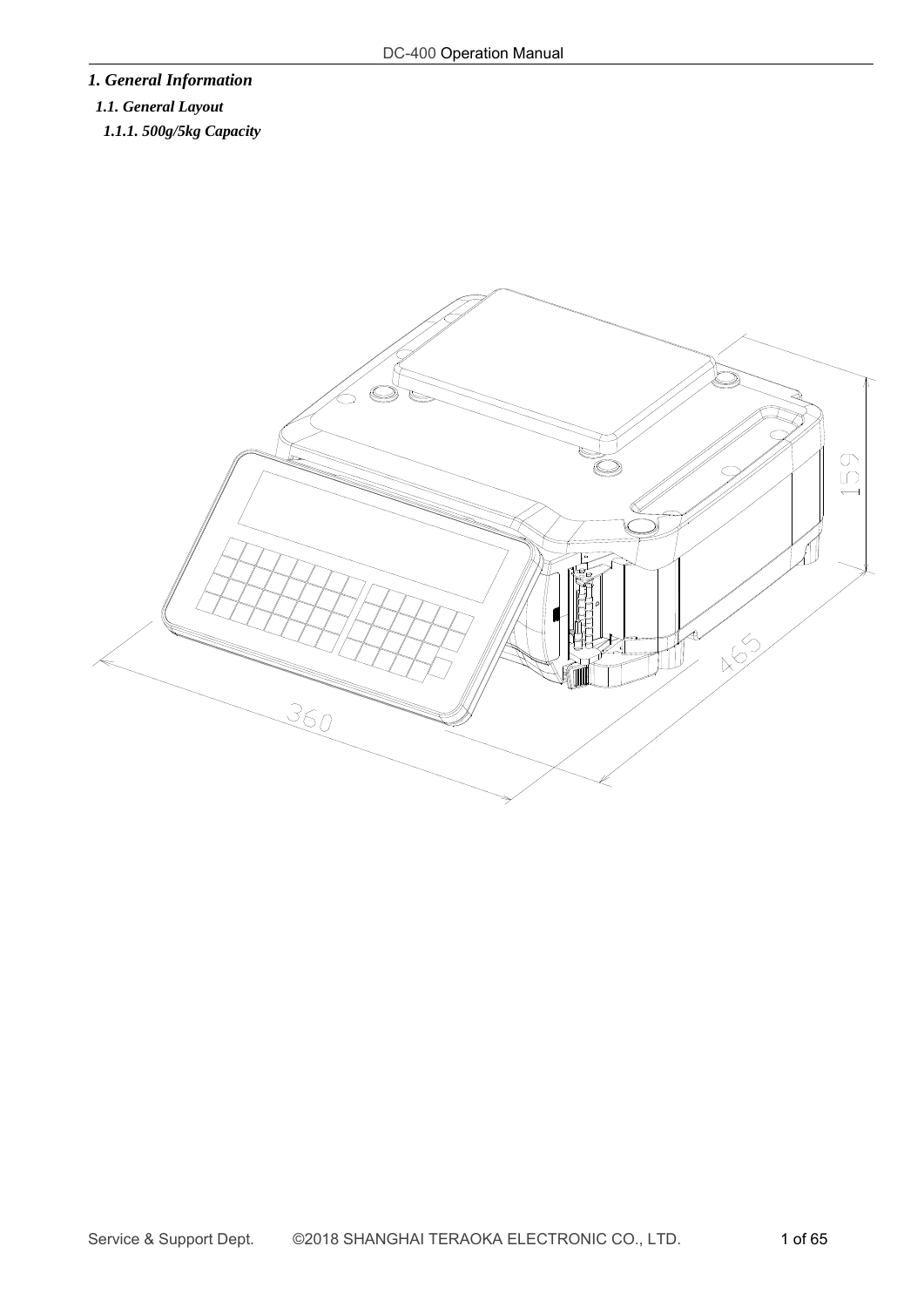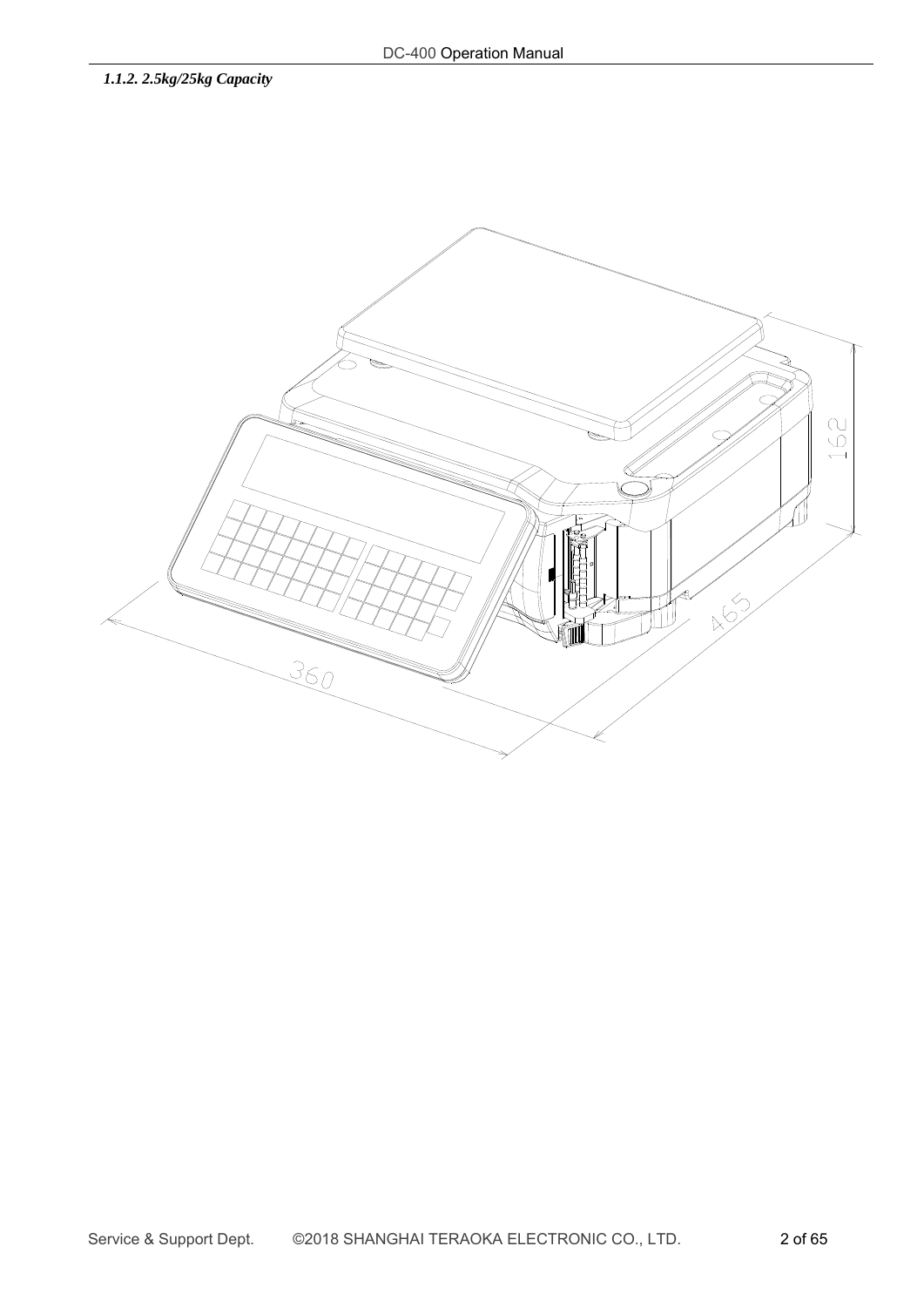#### *1.2. Features*

- Digital printing scale consists of counting function and label printing function.
- High-speed, high reliability thermal head printer, the Max. printing width is 60mm, the Max. printing speed is 110mm/sec.
- Easy paper handing achieved special designed mechanism.
- Built-in clock automatically updates date and time.
- Quick response to weight changes.
	- Capacity : 500g/5kg, 2.5kg/25kg.
- High Resolution : Display Resolution 1/50,000, 4-interval.

: Internal Resolution 1/1,000,000.

- Remote platform connector support 4 x load cells 350 Ohm.
- 202 x 32 pixels FSTN type LCD with back-light.
- Touch Panel Integrated.
- 55 switch keys
	- a. ON/OFF key.
		- b. 10 Numeric keys, to key in numeric data.
		- c. 26 character keys, to key in characters.
		- d. 18 Operational keys, to perform various functional operations.
- Ethernet function.
- RS232C I/F for data communication and barcode scanner connection.
- PS/2 I/F for IBM keyboard

#### *1.3. Operating Conditions*

- Power Source : AC  $176V \sim 264V$ ,  $47 \sim 63Hz$ .
- Operating Temperature : -10 °C ~ +40 °C.
- Operating Humidity :  $15\% \sim 85\% \text{ RH}.$
- Power Consumption : 0.5A.

#### *1.4. Dimensions*

#### *1.4.1. 500g/5kg Capacity*

- Platter size  $: 215(W) \times 162(D)$  mm.
- Overall size :  $360(W)$  x 465(D) x 159(H) mm.

#### *1.4.2. 2.5kg/25kg Capacity*

|  | Platter size | : $290(W) \times 215(D)$ mm. |
|--|--------------|------------------------------|
|--|--------------|------------------------------|

Overall size :  $360(W)$  x 465(D) x 162(H) mm.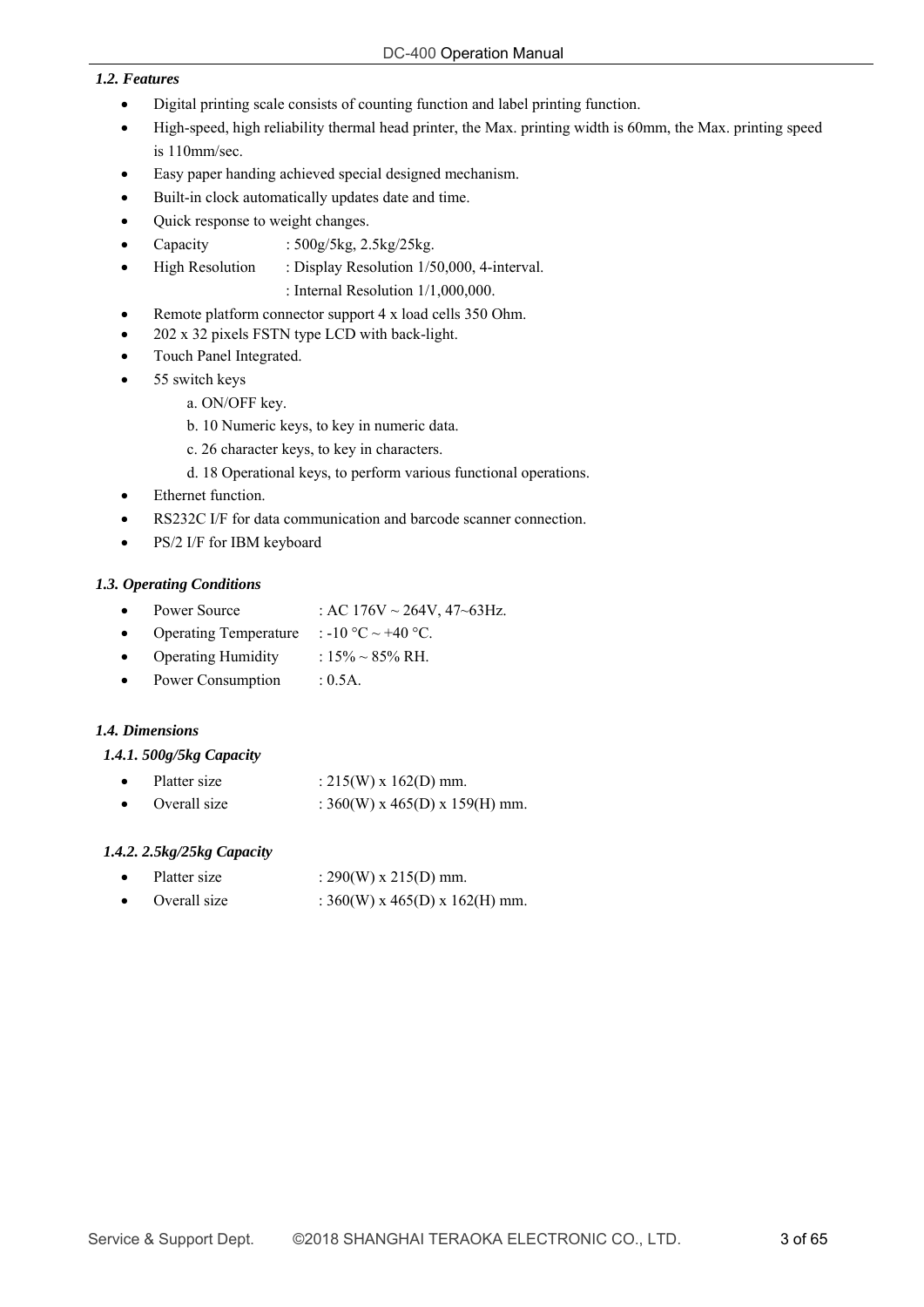#### *1.5. Display and Indicators*



#### *1.5.1. Display Specifications*

- Weight display : 6 digits.
- Unit Weight display : 7 digits.
- Quantity : 8 digits.
- Second Line display : 25 characters.

#### *1.5.2. Indicators*

- **ERO** : On when zero point is adjusted and weight is stable.
- NET : On when tare subtraction is performed.
- **SCALE-1** : On when Scale 1(Built-in Platform) is selected.
- **SCALE-2** : On when Scale 2(Remote Platform) is selected.
- **RECOM** : On when Unit Weight re-computing is possible.
- **INSUFF** : On when Net weight is below a specific percentage of the capacity weight.
- **LABEL** : On when label printing mode is chosen.
- $\Sigma$  : On when Quantity accumulation is done.
- **IN** : On when Inventory IN (For Counting Mode)
- **OUT** : On when Inventory OUT (For Counting Mode)
- **X** : On when in Report mode.
- **S** : On when in Programming mode.
- **Z** : On when in Service mode.

# *1.6. Key*

#### *1.6.1. Key Sheet Layout*

| A<br><b>ID CODE</b> | #<br>В<br>P NAME | \$<br>C<br>ι,<br>PART NO           | $\%$<br>D<br>LOCATE | &<br><b>INVENT</b>          | $\mathbf{u}$<br>F<br><b>THHOLD</b> | G<br><b>SET PT</b>    | н<br>NON-ADD  |  | 8 | 9 | <b>UNIT</b><br>WEIGHT | <b>MODE</b> | ON.<br>OFF                 |
|---------------------|------------------|------------------------------------|---------------------|-----------------------------|------------------------------------|-----------------------|---------------|--|---|---|-----------------------|-------------|----------------------------|
| IN                  | u<br>OUT         | $^{\circledR}$<br>SEQ NO           | <b>ADDR</b>         | M<br>NET/G                  | $\ddot{}$<br>N<br><b>KG/LB</b>     | 0                     | P             |  | 5 | 6 | CODE                  | €           | <u>*</u><br><b>REPRINT</b> |
| SPACE<br>Q          | R                | S                                  | <b>INSERT</b>       | DEL                         | CHAR TYPE                          | <b>LETTER SZ</b><br>W | CHAR SZ       |  | 2 | 3 |                       |             | <b>PIECES</b>              |
| v                   |                  | L <sub>0</sub> T<br>N <sub>0</sub> | <b>SHIFT</b><br>UP  | <b>SHIFT</b><br><b>DOWN</b> | <b>SCALE</b>                       | $\prec$               | $\rightarrow$ |  | п |   | CLEAR   REZERO        | <b>TARE</b> |                            |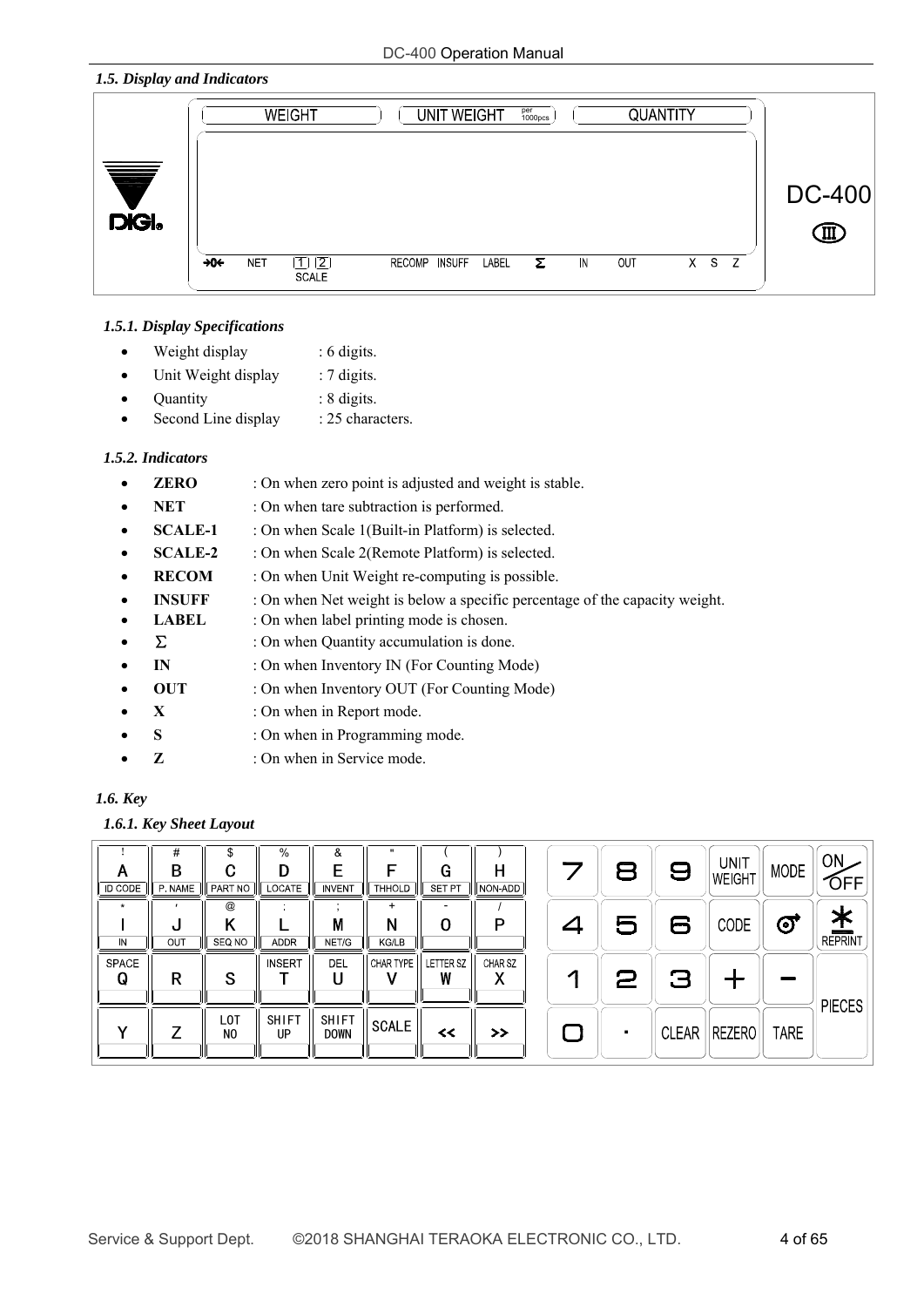#### DC-400 Operation Manual

| 1.6.2. Key Functions |                                                                                                                                           |
|----------------------|-------------------------------------------------------------------------------------------------------------------------------------------|
| ტ                    | : ON/OFF key. Turn display on or off.                                                                                                     |
| *                    | : Print key. Issue label or receipt at R mode / Print out report at X mode / To enter                                                     |
|                      | item programmed mode.                                                                                                                     |
| <b>PIECES</b>        | : PCS key. To computing unit weight by sampling / Escape the Programming screen without                                                   |
|                      | saving data in X and S mode                                                                                                               |
|                      | <b>UNIT WEIGHT:</b> UNIT WEIGHT key. To set Unit Weight in Registration mode.                                                             |
| ⊖                    | : MODE SET key. To switch into control modes.                                                                                             |
| <b>CODE</b>          | : CODE key. Call up PLU data in Registration mode / Store the programmed data in S mode.                                                  |
| で                    | : Feed key. To feed paper.                                                                                                                |
| ٠                    | : PLUS key. Accumulate the Total Quantity / Select programming item such as Item Code,                                                    |
|                      | Factory Name in S mode / Select Report Type in X Mode.                                                                                    |
|                      | : MINUS key. Correct the sales data / Select programming item such as Item Code,                                                          |
|                      | Factory Name in S mode / Select Report Type in X mode.                                                                                    |
| <b>CLEAR</b>         | : CLEAR key. Clear Alphanumeric Data / Select "YES" in S, X and Z mode.                                                                   |
| +0€                  | : RE-ZERO key. Reset weight display to zero.                                                                                              |
| ÷⊺≮                  | : TARE key. Set or clear tare values / Select "NO" in S, X and Z mode / Item test print in S mode.                                        |
| $0 \sim$<br>$_{9}$   | : Numeric keys. Input numerical value.                                                                                                    |
|                      | : DOT key. To enter Decimal point.                                                                                                        |
| A to Z               | : Character keys. To view the Preset data such as ID CODE, PART NAME in R mode / Enter Alphabetic<br>data in R mode (ID CODE) and S mode. |
| <b>SCALE</b>         | : SCALE key. To switch between scale1 and scale2                                                                                          |
| <b>LOT NO</b>        | : LOT NO key. To view the Lot Number or to program new Lot Number for temporarily printing.                                               |
| <b>SHIFT UP</b>      | : SHIFT UP key. To select Top function or symbol of the desired key for entering.                                                         |
|                      | <b>SHIFT DOWN:</b> SHIFT DOWN key. SCALE key. To select Bottom function of desired key for entering.                                      |
| <<                   | : LEFT SHIFT key. To move cursor LEFT.                                                                                                    |
| >>                   | : RIGHT SHIFT key. To move cursor RIGHT.                                                                                                  |
| SPACE                | : SPACE key. To SPACE the entering characters or numbers.                                                                                 |
| <b>INSERT</b>        | : INSERT key. Insert Data                                                                                                                 |
| <b>DEL</b>           | : DELETE key. Delete the Data.                                                                                                            |
| <b>CHAR TYPE</b>     | : CHARACTER TYPE key. Code type entered.                                                                                                  |
| <b>LETTER SZ</b>     | : LETTER SIZE key. Switch Cap or Lower case                                                                                               |

**CHAR SZ** : CHARACTER SIZE key. Change Font size.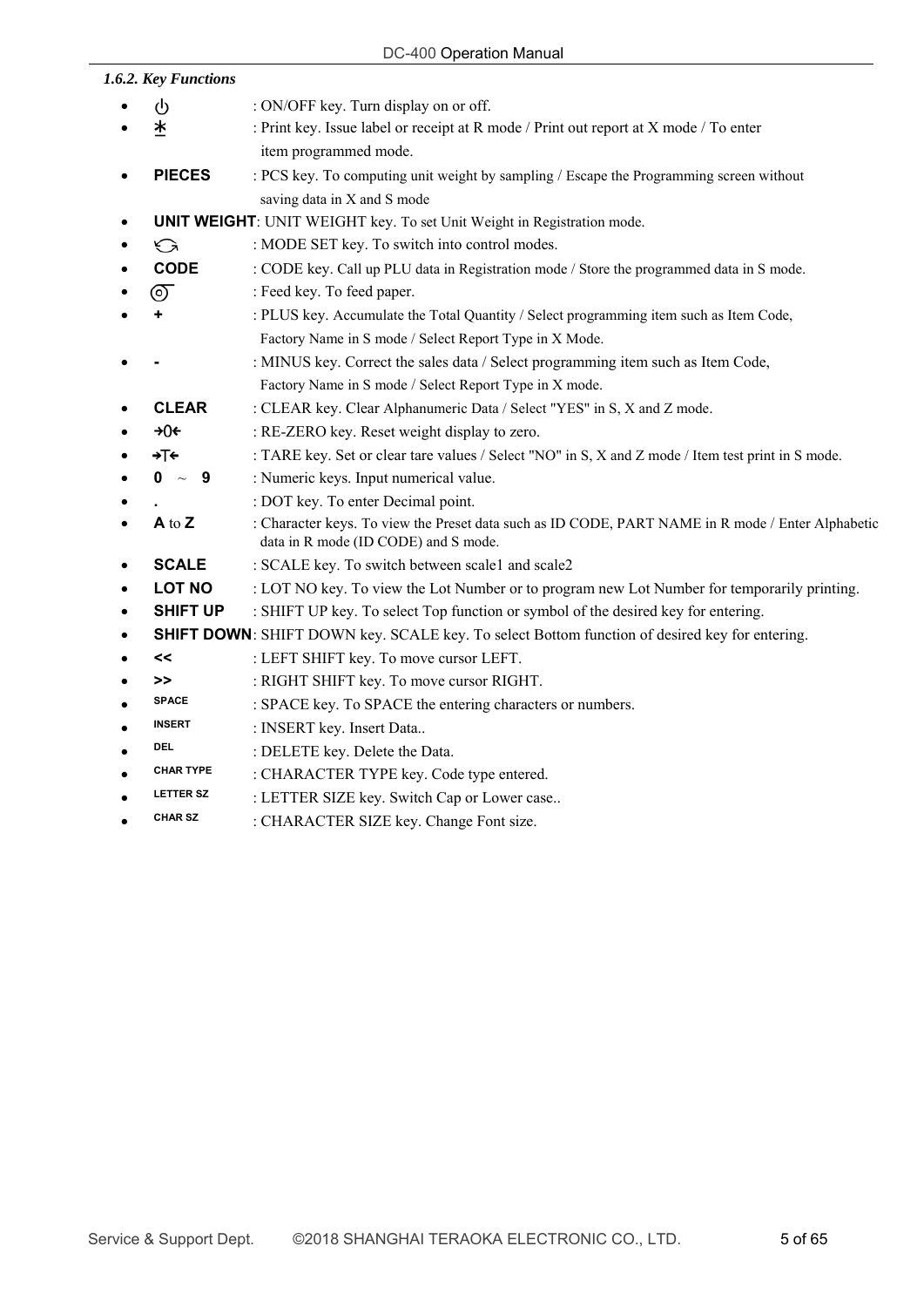# *2. Setup*

# *2.1. Mode Change*

| <b>OPERATION</b>                   |                | <b>DISPLAY</b>     |                 | <b>REMARK</b>                  |  |
|------------------------------------|----------------|--------------------|-----------------|--------------------------------|--|
|                                    | <b>WEIGHT</b>  | <b>UNIT WEIGHT</b> | <b>QUANTITY</b> |                                |  |
|                                    | 0.0000kg       | $\theta$           | 0               | R mode.                        |  |
| [MODE][MODE]<br>(within 3 seconds) | X1.0           | <b>ITEM</b>        | <b>REPORT</b>   | Enter X mode. Lamp X turns on. |  |
| [MODE]                             | S <sub>1</sub> | PLU                | <b>FILE</b>     | Enter S mode. Lamp S turns on. |  |
| [MODE]                             |                | <b>SERVICE</b>     | <b>MODE</b>     | Enter Z mode. Lamp Z turns on. |  |
| [MODE]                             | PWD X          | $\theta$           | <b>SET</b>      | Enter Password Set mode.       |  |
| [MODE]                             | 0.0000kg       | $\theta$           | $\theta$        | Return to R mode.              |  |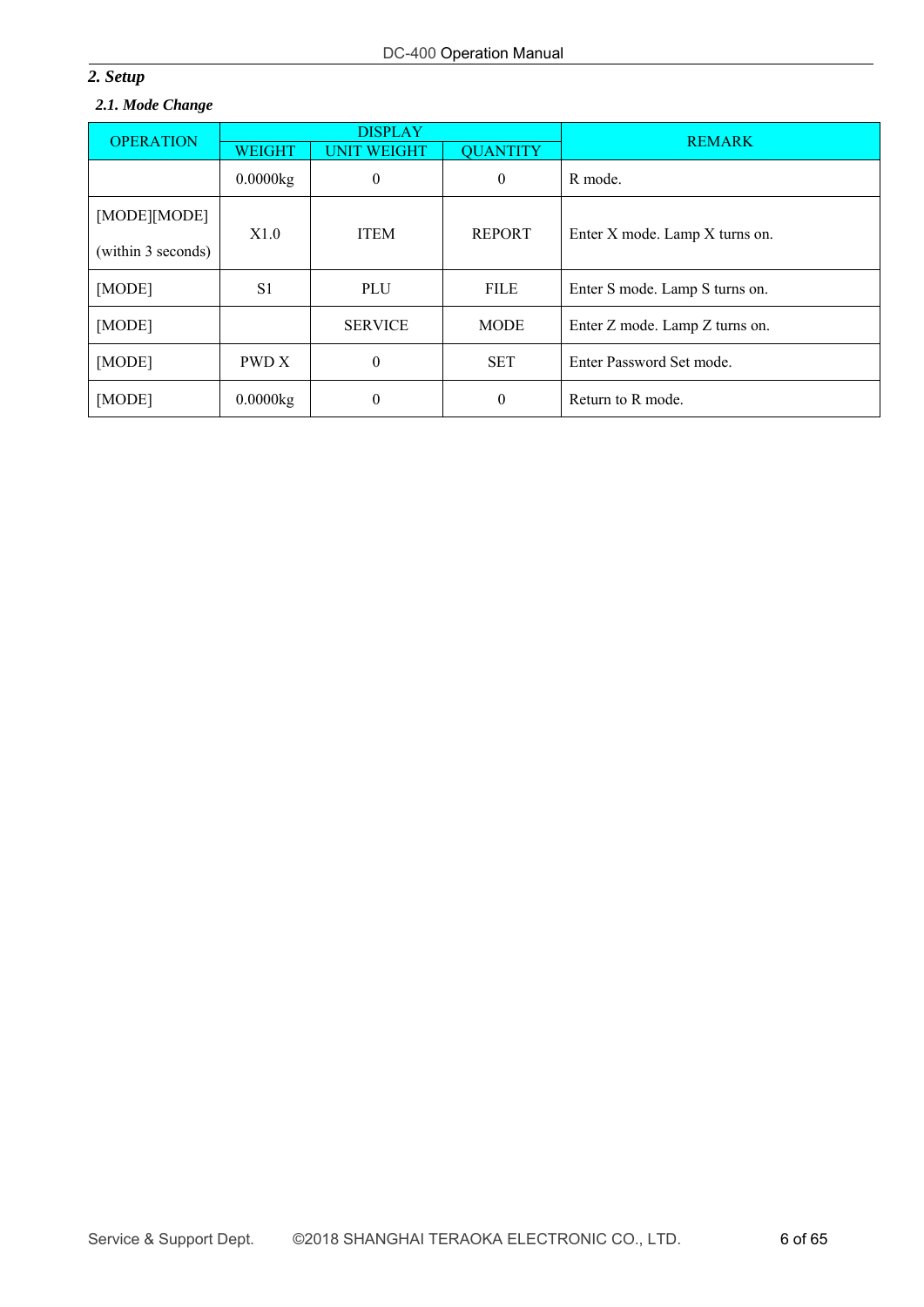# DC-400 Operation Manual

# *2.2. Specification Setting 2.2.1. Specification Entry (141)*

| <b>OPERATION</b>     |                 | <b>DISPLAY</b>     | <b>REMARK</b>   |                                                                               |
|----------------------|-----------------|--------------------|-----------------|-------------------------------------------------------------------------------|
|                      | <b>WEIGHT</b>   | <b>UNIT WEIGHT</b> | <b>QUANTITY</b> |                                                                               |
|                      |                 | <b>SERVICE</b>     | <b>MODE</b>     | Z mode.<br>Lamp Z turns on.                                                   |
|                      |                 |                    |                 |                                                                               |
| $[Rezero]+[1][4][1]$ | <b>SPEC 000</b> | <b>XXX</b>         | <b>XXX</b>      | Enter [1][4][1] while depressing [Rezero].                                    |
|                      |                 | (setting)          | (former)        | XXX:SPEC data                                                                 |
| $[+]$                | <b>SPEC 001</b> | <b>XXX</b>         | <b>XXX</b>      | [+] key only increase specification count, it<br>does not update SPEC data.   |
| $[-]$                | <b>SPEC 000</b> | XXX                | <b>XXX</b>      | $[-]$ key only decrease specification count, it<br>does not update SPEC data. |
| $[1][7]$             | <b>SPEC 000</b> | 017                | <b>XXX</b>      | It goes to a designed specification count.                                    |
| [PIECES]             | <b>SPEC 017</b> | <b>XXX</b>         | <b>XXX</b>      | $(000~062$ is enabled)                                                        |
| $[\geq>]$            | <b>SPEC 017</b> | <b>XXX</b>         | <b>XXX</b>      | [>>] key select SPEC data.                                                    |
|                      |                 |                    |                 | Move cursor right.                                                            |
| $[\leq$ $]$          | <b>SPEC 017</b> | <b>XXX</b>         | <b>XXX</b>      | [<<] key select SPEC data.                                                    |
|                      |                 |                    |                 | Move cursor left.                                                             |
| $[1]$                | <b>SPEC 017</b> | 001                | <b>XXX</b>      |                                                                               |
| $[ * ]$              | <b>SPEC 018</b> | <b>XXX</b>         | <b>XXX</b>      |                                                                               |
| [C]                  | <b>SPEC 018</b> | 000                | <b>XXX</b>      | Clear the enter data.                                                         |
| [CODE]               |                 |                    | <b>MODE</b>     | Store the updated specification and escape to                                 |
| * Note               |                 | <b>SERVICE</b>     |                 | Z mode.                                                                       |

**Note:** If press [T] key, it does not store the updated specification and escape to Z mode.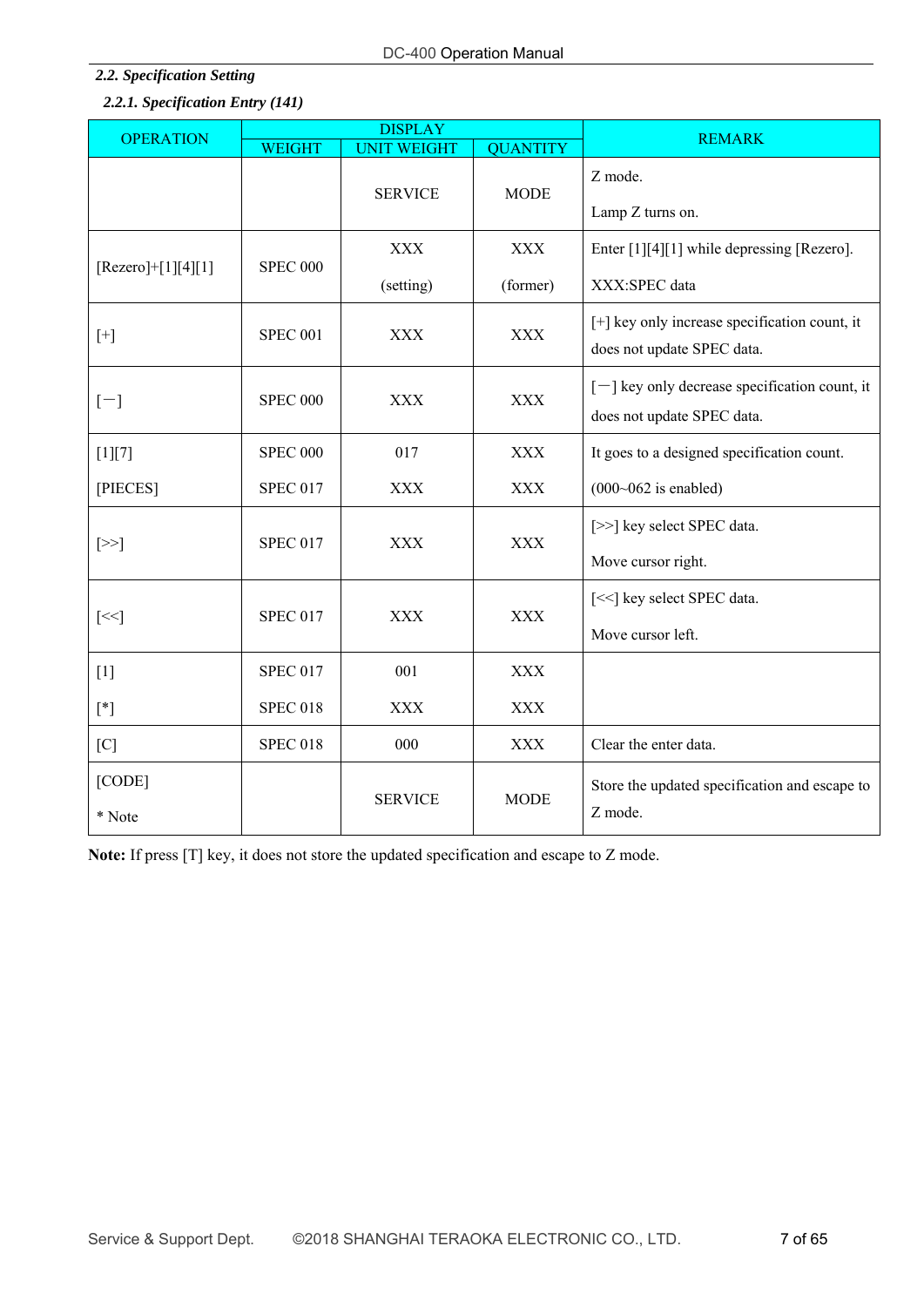# *2.2.2. Specification List*

|             | <b>Customer SPEC Setting-(141)</b>                               |                |                    |                                                       |
|-------------|------------------------------------------------------------------|----------------|--------------------|-------------------------------------------------------|
| <b>SPEC</b> | SPECIFICATION DESCRIPTION                                        |                |                    | DC-400                                                |
| NO.         |                                                                  |                |                    |                                                       |
| $00\,$      | AUTO POWER SAVING WHEN NO WEIGHT CHANGE & NO KEY<br><b>PRESS</b> |                |                    | ✓                                                     |
|             | Inhibit<br>$\Omega$                                              | 3              | 30 Minutes         | When SPEC1 set to<br>1.                               |
|             | 3 Minutes<br>1                                                   | 4              | 1 Hour             | 0, backlight will off and<br>when SPEC1 set to 1, the |
|             | 10 Minutes<br>2                                                  | 5.             | 3 Hours            | scale will auto power off.                            |
| 01          | <b>POWER SAVING MODE</b>                                         |                |                    |                                                       |
|             | Back Light Off<br>$\Omega$                                       | $\mathbf{1}$   | <b>POWER OFF</b>   | $\cdot$                                               |
|             |                                                                  |                |                    |                                                       |
| 02          | <b>NEGATIVE COUNTING</b>                                         |                |                    | ✓                                                     |
|             | No<br>$\theta$                                                   | $\mathbf{1}$   | Yes                |                                                       |
| 03          | <b>EXTENT OF INSUFFICIENT SAMPLES</b>                            |                |                    | ✓                                                     |
|             | $0.1\%$<br>$\theta$                                              | 2              | $0.0\%$            |                                                       |
|             | 0.2%<br>1                                                        |                |                    |                                                       |
| 04          | SET NEW ITEM DURING REGISTRATION MODE                            |                |                    | $\checkmark$                                          |
|             | $\theta$<br>Yes                                                  | 1              | $\rm No$           |                                                       |
|             |                                                                  |                |                    |                                                       |
| 05          | <b>DATE ORDER</b>                                                |                |                    | $\checkmark$                                          |
|             | Month / Day / Year<br>$\theta$                                   | $\overline{2}$ | Year / Month / Day |                                                       |
|             | Day / Month / Year<br>$\mathbf{1}$                               |                |                    |                                                       |
| 06          | <b>TIME FORMAT</b>                                               |                |                    | ✓                                                     |
|             | $\theta$<br>24 Hour                                              | $\mathbf{1}$   | 12 Hour (am / pm)  |                                                       |
|             |                                                                  |                |                    |                                                       |
| 07          | UNIT WEIGHT AUTO RECOMPUTING<br>$\theta$<br>No                   | 1              | Yes                |                                                       |
|             |                                                                  |                |                    |                                                       |
| 08          | SAMPLING TIMES FOR UNIT WEIGHT CALCULATION                       |                |                    | ✓                                                     |
|             | 15 Times<br>$\theta$                                             | 1              | 20 Times           |                                                       |
| 09          | DISPLAY ACCURACY UNIT WEIGHT CALCULATION DURING                  |                |                    |                                                       |
|             | <b>RECOMPUTING</b>                                               |                |                    |                                                       |
|             | $\Omega$<br>$\rm No$                                             | $\mathbf{1}$   | Yes                |                                                       |
|             |                                                                  |                |                    |                                                       |
| <b>10</b>   | <b>SET POINT BUZZER</b>                                          | $\mathbf{1}$   | <b>Buzzer</b> Off  | ✓                                                     |
|             | Buzzer On<br>$\Omega$                                            |                |                    |                                                       |
| 11          | <b>CLEAR ALL INPUT KEY IN ONE TOUCH</b>                          |                |                    |                                                       |
|             | $\theta$<br>Yes                                                  | $\mathbf{1}$   | No                 |                                                       |
|             |                                                                  |                |                    | ✓                                                     |
| 12          | KEEP LOT NO IN REGISTRATION MODE<br>Allow<br>$\Omega$            | 1              | Inhibit            |                                                       |
|             |                                                                  |                |                    |                                                       |
| 13          | <b>JOB SEQUENCE</b>                                              |                |                    |                                                       |
|             | Disable<br>$\theta$                                              | $\mathbf{1}$   | Enable             |                                                       |
| 14          | <b>AUTO EXIT FROM ADD MODE</b>                                   |                |                    | ✓                                                     |
|             | $\theta$<br>$\rm No$                                             | $\mathbf{1}$   | Yes                |                                                       |
|             |                                                                  |                |                    |                                                       |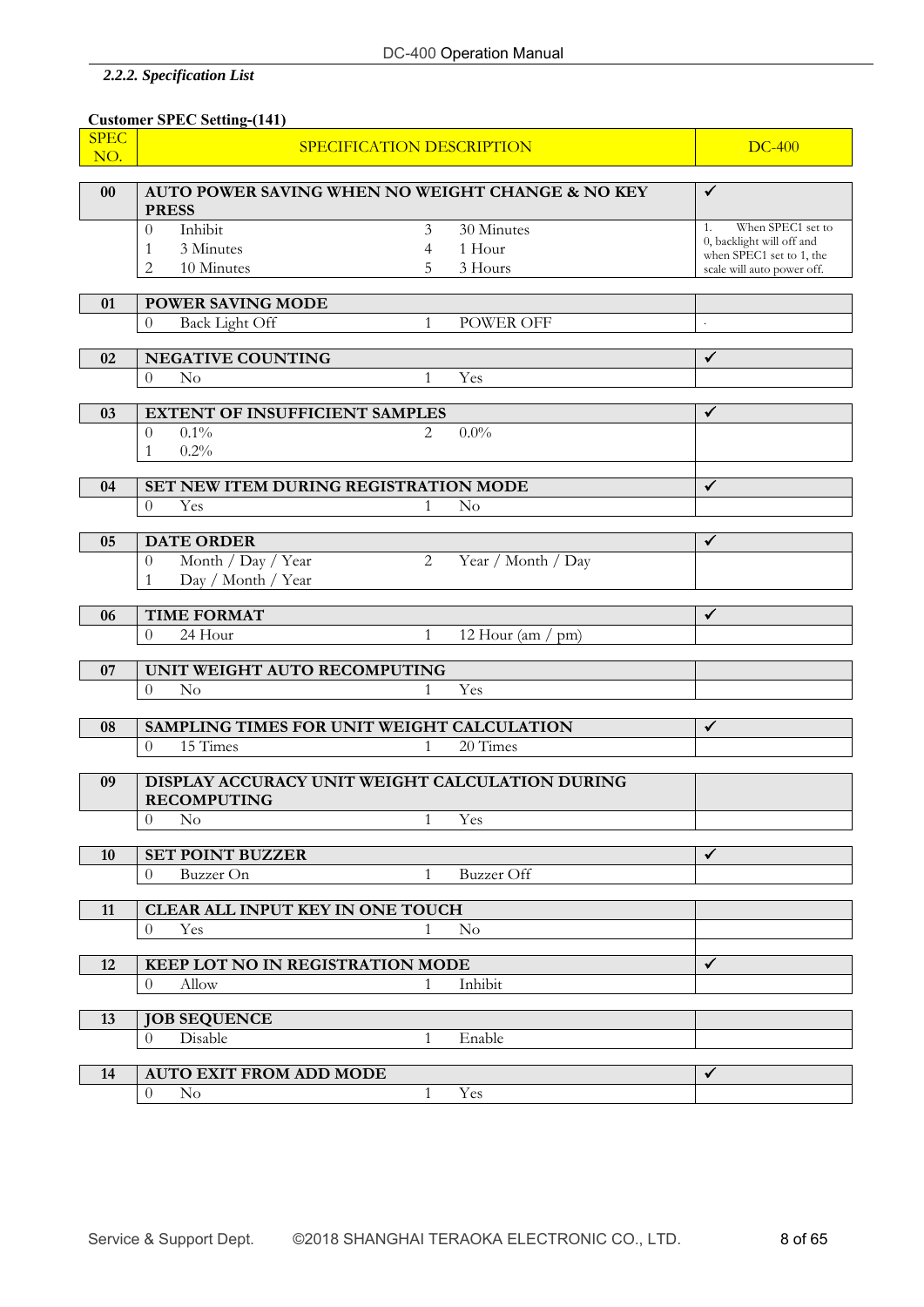| <b>SPEC</b><br>NO. | SPECIFICATION DESCRIPTION                                             |                |                           | <b>DC-400</b>                                    |
|--------------------|-----------------------------------------------------------------------|----------------|---------------------------|--------------------------------------------------|
| 15                 | <b>SIO SELECT JOB</b>                                                 |                |                           |                                                  |
|                    | No Operation<br>$\theta$                                              | $\overline{3}$ | PC Connection             | Please set SPEC29 force                          |
|                    | Track N Print (TNP)<br>$\mathbf{1}$                                   | 4              | Printer Connection        | balance to ENABLE when<br>SPEC26 is set to FORCE |
|                    | $\overline{2}$<br>Force Balance (FB)                                  | 5              | Barcode Scanner           | BALANCE.                                         |
|                    |                                                                       |                |                           |                                                  |
| 16                 | <b>RS232C BAUD RATE (SIO)</b>                                         |                |                           | $\checkmark$                                     |
|                    | $\overline{0}$<br>1200                                                | 3              | 9600                      |                                                  |
|                    | 2400<br>1                                                             | 4              | 19200                     |                                                  |
|                    | 2<br>4800                                                             | 5              | 38400                     |                                                  |
| 17                 | RS-232C DATA LENGTH (SIO)                                             |                |                           | ✓                                                |
|                    | $\boldsymbol{0}$<br>7 Bits                                            | 1              | 8 Bits                    |                                                  |
|                    |                                                                       |                |                           |                                                  |
| 18                 | RS-232C PARITY BIT (SIO)                                              |                |                           | $\checkmark$                                     |
|                    | $\overline{0}$<br>None                                                | 2              | Even                      |                                                  |
|                    | Odd<br>1                                                              |                |                           |                                                  |
| 19                 | RS-232C STOP BIT (SIO)                                                |                |                           | $\checkmark$                                     |
|                    | 1 Bit<br>$\overline{0}$                                               | $\mathbf{1}$   | 2 Bits                    |                                                  |
|                    |                                                                       |                |                           |                                                  |
| 20                 | RS232 OPTION CARD WITH 8 PIN DIN2 AND 8 PIN DIN1<br><b>CONNECTORS</b> |                |                           |                                                  |
|                    | Not Connected<br>$\Omega$                                             | $\overline{4}$ | PC / Printer              | Please set SPEC29 force                          |
|                    | Printer / Force Balance<br>1                                          | 5              | <b>PC</b> / Force Balance | balance to ENABLE when<br>connected to FORCE     |
|                    | 2<br>Force Balance / Printer                                          | 6              | Force Balance / PC        | BALANCE.                                         |
|                    | $\overline{3}$<br>Printer / PC                                        |                |                           |                                                  |
| 21                 | RS-232 BAUD RATE FOR 8 PIN DIN1 CONNECTOR (OPTIONAL                   |                |                           |                                                  |
|                    | CARD)                                                                 |                |                           |                                                  |
|                    | $\theta$<br>4800                                                      | 2              | 19200                     |                                                  |
|                    | 9600<br>$\mathbf{1}$                                                  | 3              | 38400                     |                                                  |
| 22                 | RS-232 DATA LENGTH FOR 8 PIN DIN1 CONNECTOR (OPTIONAL<br>CARD)        |                |                           |                                                  |
|                    | $\theta$<br>7 Bits                                                    | 1              | 8 Bits                    |                                                  |
|                    |                                                                       |                |                           |                                                  |
| 23                 | RS-232 STOP BIT FOR 8 PIN DIN1 CONNECTOR (OPTIONAL CARD)              |                |                           |                                                  |
|                    | 1 Bit<br>$\theta$                                                     | 1              | 2 Bits                    |                                                  |
| 24                 | RS-232 PARITY BIT FOR 8 PIN DIN1 CONNECTOR (OPTIONAL CARD)            |                |                           |                                                  |
|                    | None<br>$\theta$                                                      | 2              | Even                      |                                                  |
|                    | Odd<br>1                                                              |                |                           |                                                  |
| 25                 | RS-232 BAUD RATE FOR 8 PIN DIN2 CONNECTOR (OPTIONAL<br>CARD)          |                |                           |                                                  |
|                    | 4800<br>$\theta$                                                      | 2              | 19200                     |                                                  |
|                    | 9600<br>1                                                             | 3              | 38400                     |                                                  |
| 26                 | RS-232 DATA LENGTH FOR 8 PIN DIN2 CONNECTOR (OPTIONAL<br>CARD)        |                |                           |                                                  |
|                    | $\theta$<br>7 Bits                                                    | 1              | 8 Bits                    |                                                  |
|                    |                                                                       |                |                           |                                                  |
| 27                 | RS-232 STOP BIT FOR 8 PIN DIN2 CONNECTOR (OPTIONAL CARD)              |                |                           |                                                  |
|                    | $\theta$<br>1 Bit                                                     | 1              | 2 Bits                    |                                                  |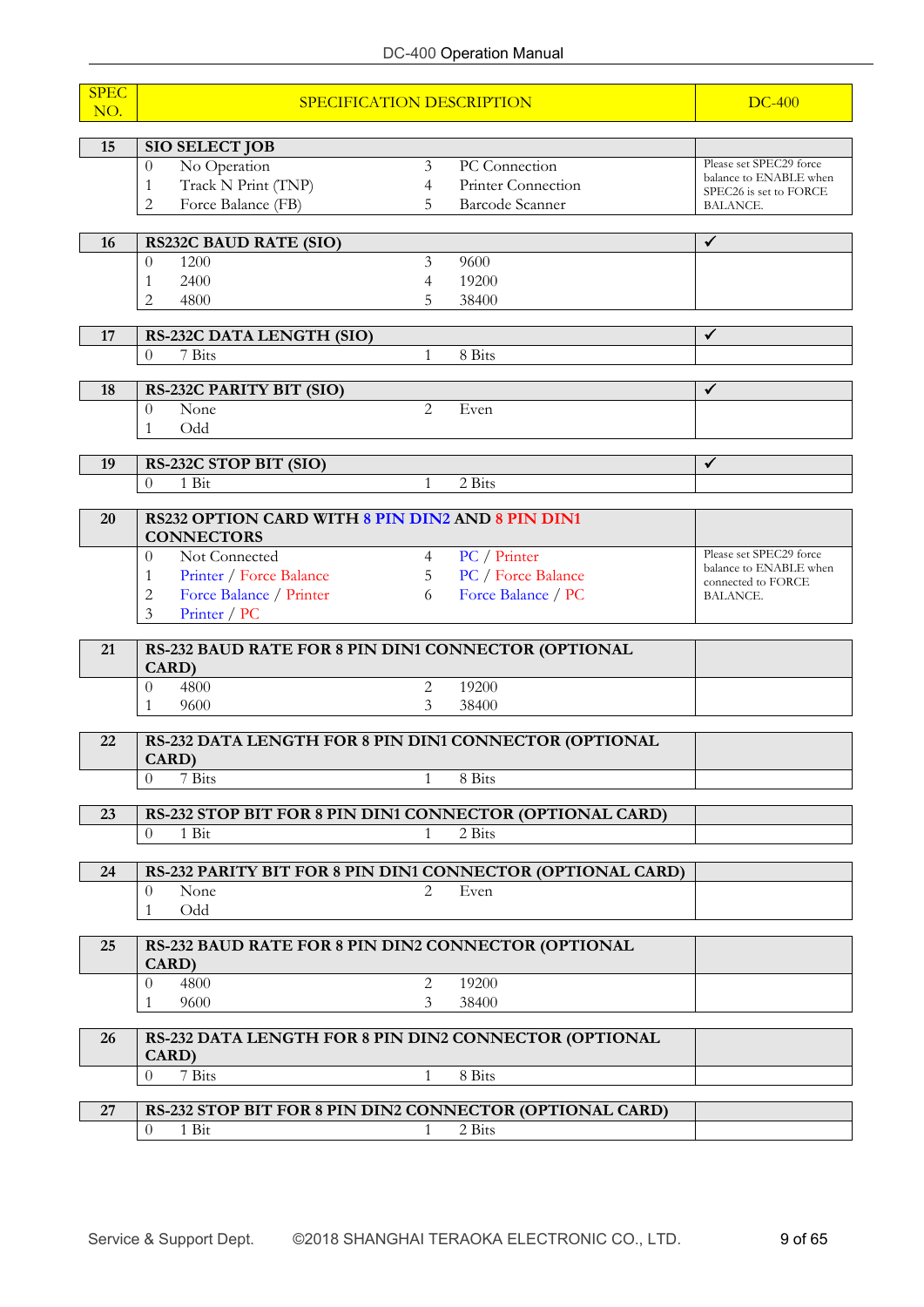| <b>SPEC</b><br>NO. | SPECIFICATION DESCRIPTION                                             | <b>DC-400</b>  |                                                     |              |
|--------------------|-----------------------------------------------------------------------|----------------|-----------------------------------------------------|--------------|
| 28                 | RS-232 PARITY BIT FOR 8-PIN DIN2 CONNECTOR (OPTIONAL<br>CARD)         |                |                                                     |              |
|                    | None<br>$\theta$<br>Odd<br>1                                          | 2              | Even                                                |              |
| 29                 | <b>RS-232 CONNECTION TO FORCE BALANCE (FB)</b>                        |                |                                                     |              |
|                    | Disable<br>$\theta$                                                   | 1              | Enable                                              |              |
| 30                 | TYPE OF FORCE BALANCE                                                 |                |                                                     |              |
|                    | Export<br>$\theta$                                                    | $\overline{c}$ | SHG-200 (JAPAN)                                     |              |
|                    | HR-60 (JAPAN)<br>1                                                    | 3              | SHG-300 (JAPAN)                                     |              |
|                    |                                                                       |                |                                                     |              |
| 31                 | PC/PRN OUTPUT DATA METHOD                                             | $\overline{c}$ |                                                     |              |
|                    | No Operation<br>$\theta$<br>Count Condition (PC only)<br>$\mathbf{1}$ | 3              | $By +/-/Print Key (PC/PRN)$<br>For Both Cases 1 & 2 |              |
|                    |                                                                       |                |                                                     |              |
| 32                 | SELECT EXTERNAL PRINTER TYPE                                          |                |                                                     |              |
|                    | ELTRON LP2622/LP2722 OR<br>$\theta$                                   | 2              | DP122 (JAPAN)                                       |              |
|                    | <b>TVP1000</b><br><b>SE250</b><br>1                                   |                |                                                     |              |
|                    |                                                                       |                |                                                     |              |
| 33                 | EXTERNAL ELTRON/TVP PRINTER DOWNLOAD LABEL FORMAT                     |                |                                                     |              |
|                    | Enable<br>$\theta$                                                    | 1              | Disable                                             |              |
| 34                 | <b>PRINT WHEN PRESS +/- KEY</b>                                       |                |                                                     |              |
|                    | Disable<br>$\theta$                                                   | $\mathbf{1}$   | Enable                                              |              |
|                    |                                                                       |                |                                                     |              |
| 35                 | PC DATA WITH HEADER                                                   |                |                                                     |              |
|                    | $\theta$<br>Yes                                                       | 1              | $\rm No$                                            |              |
| 36                 | PC DATA HEADER TYPE                                                   |                |                                                     |              |
|                    | Code<br>$\theta$                                                      | $\mathbf{1}$   | Title                                               |              |
|                    |                                                                       |                |                                                     |              |
| 37                 | <b>BARCODE SCANNER (BCS) CONNECTION</b>                               |                |                                                     | ✓            |
|                    | $\boldsymbol{0}$<br>Disable                                           |                | Enable                                              |              |
| 38                 | <b>BARCODE SCANNER (BCS) WITH HEADER</b>                              |                |                                                     |              |
|                    | $\overline{0}$<br>Yes                                                 | $\mathbf{1}$   | $\rm No$                                            |              |
|                    |                                                                       |                |                                                     |              |
| 39                 | TRACK NPRINT (TNP) TIME OUT<br>2 Seconds                              | 2              | 32 Seconds                                          |              |
|                    | $\theta$<br>8 Seconds<br>1                                            |                |                                                     |              |
|                    |                                                                       |                |                                                     |              |
| 40                 | SELECTION OF TRACK NPRINT (TNP) NETWORK INTERFACE                     |                |                                                     |              |
|                    | No Interface (RS232)<br>$\theta$                                      | $\overline{2}$ | Ethernet - Twisted Cable                            |              |
|                    | Ethernet - Coaxial Cable<br>1                                         |                |                                                     |              |
| 41                 | PORT NUMBER (IP ADDRESS)                                              |                |                                                     | $\checkmark$ |
|                    | Range (1 - 254)                                                       |                |                                                     |              |
|                    |                                                                       |                |                                                     |              |
| 42                 | <b>SET SCALE NUMBER</b>                                               |                |                                                     | $\checkmark$ |
|                    | Range (0 - 999999)                                                    |                |                                                     |              |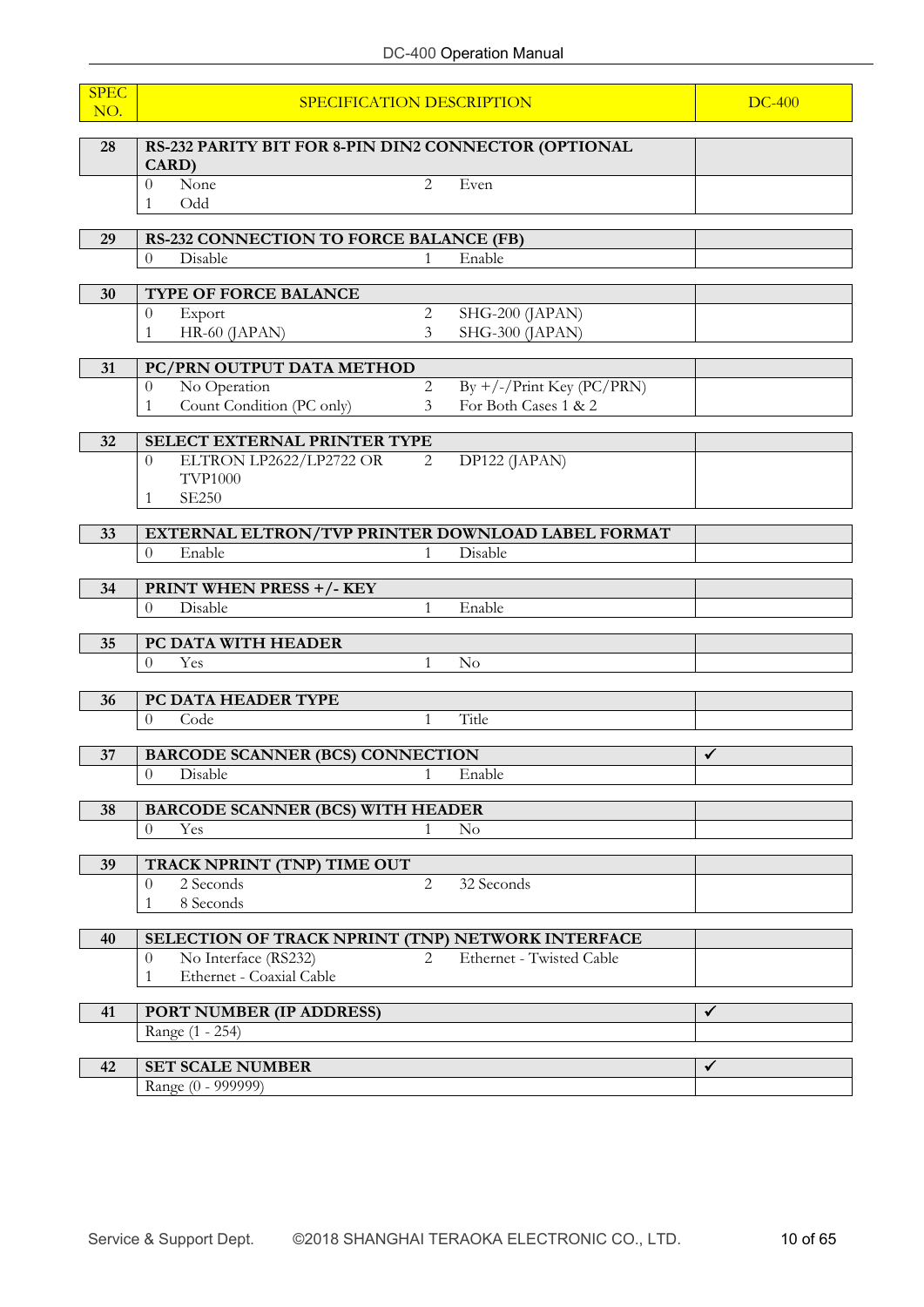| <b>SPEC</b><br>NO. | SPECIFICATION DESCRIPTION                                                   |                | <b>DC-400</b>                   |              |
|--------------------|-----------------------------------------------------------------------------|----------------|---------------------------------|--------------|
|                    |                                                                             |                |                                 |              |
| 43                 | SELECT RECEIPT OR LABEL PAPER PRINTING<br>Print Receipt Paper<br>$\Omega$   | $\mathbf{1}$   | Print Label Paper               |              |
|                    |                                                                             |                |                                 |              |
| 44                 | PRINTING SPEED FOR RECEIPT                                                  |                |                                 | $\checkmark$ |
|                    | Slow<br>0<br>Normal<br>1                                                    | 2              | High                            |              |
|                    |                                                                             |                |                                 |              |
| 45                 | PRINTING SPEED FOR LABEL                                                    |                |                                 | $\checkmark$ |
|                    | Slow<br>$\theta$                                                            | $\overline{2}$ | High                            |              |
|                    | Normal<br>1                                                                 |                |                                 |              |
| 46                 | <b>LABEL PRINTING DENSITY</b>                                               |                |                                 | $\checkmark$ |
|                    | Low<br>$\theta$                                                             | $\overline{2}$ | Medium High                     |              |
|                    | Medium<br>1                                                                 | 3              | High                            |              |
| 47                 | LABEL TYPE (DC300 only)                                                     |                |                                 | $\checkmark$ |
|                    | $\theta$<br>Gap                                                             | 1              | No Gap                          |              |
|                    |                                                                             |                |                                 |              |
| 48                 | PEEL SENSOR FUNCTION                                                        |                |                                 |              |
|                    | Disable<br>$\theta$                                                         | 1              | Enable                          |              |
| 49                 | <b>NO OF REPRINT LABELS</b>                                                 |                |                                 |              |
|                    | No Label<br>$\theta$                                                        | $\overline{2}$ | 2 Labels                        |              |
|                    | 1 Label<br>1                                                                |                |                                 |              |
| 50                 | SELECTION OF LABEL AND RECEIPT PRINTING OPERATION                           |                |                                 |              |
|                    | All Operation (In/Out/Non-Add)<br>$\theta$                                  | $\mathfrak{Z}$ | In & Out (Receiving & Shipping) |              |
|                    | Out (Shipping Operations)<br>1                                              | $\overline{4}$ | No Printing                     |              |
|                    | In (Receiving Operations)<br>2                                              |                |                                 |              |
| 51                 | HUMAN READABLE BARCODE PRINTING FORMAT                                      |                |                                 |              |
|                    | No Print<br>$\theta$                                                        | 1              | Print                           |              |
|                    |                                                                             |                |                                 |              |
| 52                 | ITEM DATA (SUCH AS ID CODE, PART NAME, PART NO & LOT NO)<br>PRINTING FORMAT |                |                                 | $\checkmark$ |
|                    | 0<br>Centering                                                              | $\mathbf{1}$   | <b>Start Printing From Left</b> |              |
|                    |                                                                             |                |                                 |              |
| 53                 | DATE TITLE PRINT                                                            |                |                                 | ✓            |
|                    | $\theta$<br>$\rm No$                                                        | $\mathbf{1}$   | Yes                             |              |
| 54                 | WEIGHT DATA AND QUANTITY TITLE PRINT                                        |                |                                 |              |
|                    | No Print<br>$\theta$                                                        | $\mathbf{1}$   | Print                           |              |
| 55                 | PRINTING OF FACTORY NAME ON LABEL                                           |                |                                 | ✓            |
|                    | No Print<br>0                                                               | 1              | Print                           |              |
|                    |                                                                             |                |                                 |              |
| 56                 | DEFAULT PRINTING LABEL FACTORY NO                                           |                |                                 | $\checkmark$ |
|                    | Range (0 - 32)                                                              |                |                                 |              |
| 57                 | PRINTING OF FACTORY NAME FORMAT                                             |                |                                 | $\checkmark$ |
|                    | No Centering<br>0                                                           | 1              | Centering                       |              |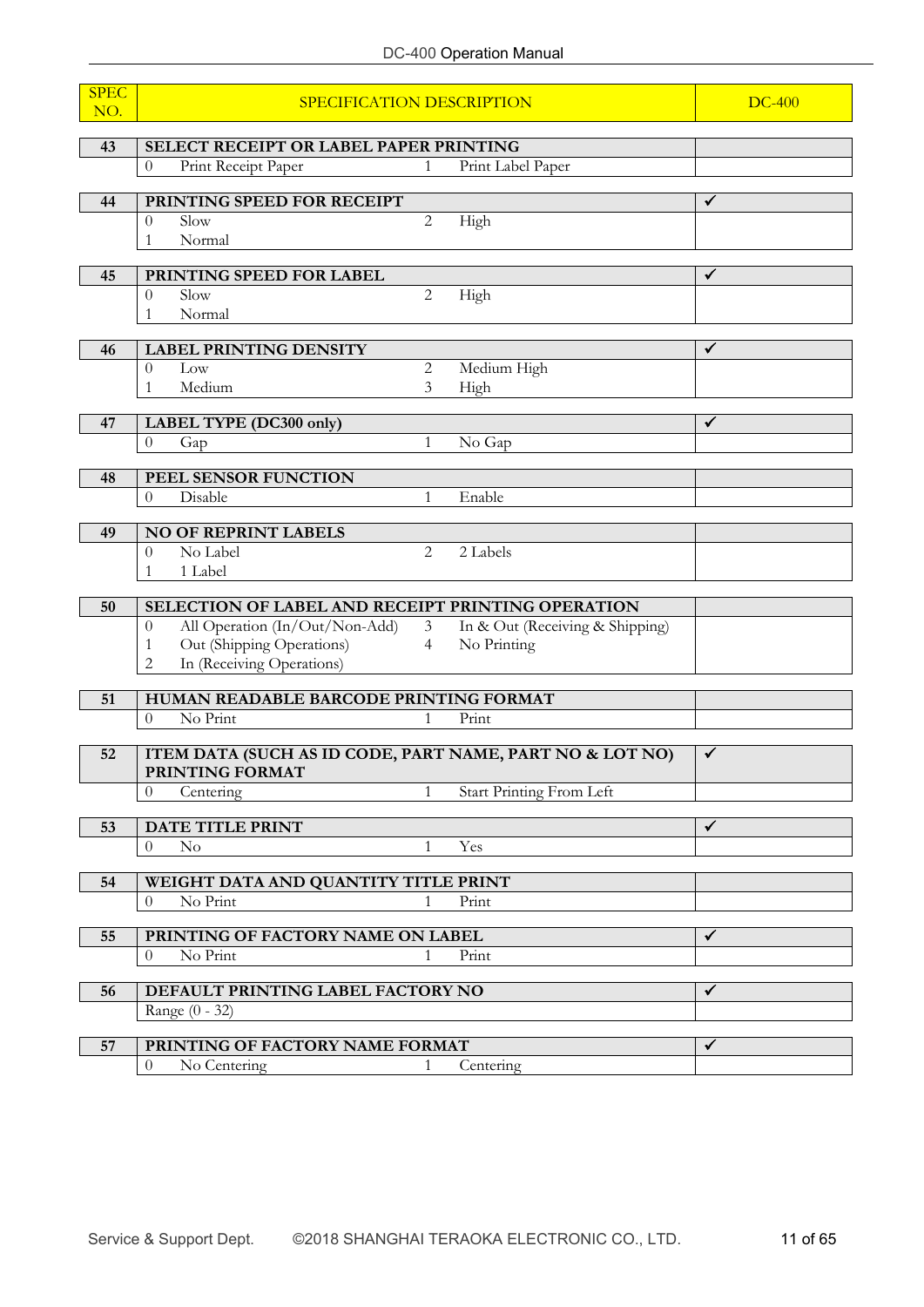| <b>SPEC</b><br>NO. | SPECIFICATION DESCRIPTION                               | <b>DC-400</b>            |                    |              |
|--------------------|---------------------------------------------------------|--------------------------|--------------------|--------------|
| 58                 | SELECTION OF LABEL LOGO PRINTING STATUS                 |                          |                    | $\checkmark$ |
|                    | No Print<br>$\theta$                                    | 3                        | Logo 3             |              |
|                    | Logo <sub>1</sub><br>1                                  | $\overline{\mathcal{A}}$ | Logo 4             |              |
|                    | 2<br>Logo 2                                             |                          |                    |              |
| 59                 | <b>SELECTION OF BARCODE TYPE</b>                        |                          |                    | $\checkmark$ |
|                    | Code128<br>$\boldsymbol{0}$                             | 2                        | Code39             |              |
|                    | Ean128<br>1                                             |                          |                    |              |
| 60                 | <b>AUTO PRINT FUNCTION</b>                              |                          |                    |              |
|                    | Between Set Point 1 And Set Point<br>$\overline{0}$     | 1                        | Disable            |              |
|                    | $\overline{c}$                                          |                          |                    |              |
| 61                 | ETHERNET FUNCTIONS                                      |                          |                    |              |
|                    | No Operation<br>$\boldsymbol{0}$                        | 2                        | Data Transfer Mode |              |
|                    | Scale Genie<br>1                                        |                          |                    |              |
| 62                 | RS232C SOFTWARE HANDSHAKING XON/XOFF                    |                          |                    |              |
|                    | Disable<br>$\overline{0}$                               | 1                        | Enable             |              |
|                    |                                                         |                          |                    |              |
| 63                 | <b>SAMPLE QUANTITY</b>                                  |                          |                    | $\checkmark$ |
|                    | 10 Pcs<br>$\theta$<br>25 Pcs<br>1                       | $\overline{2}$<br>3      | 50 Pcs<br>100 Pcs  |              |
|                    |                                                         |                          |                    |              |
| 64                 | $SCALE A \Leftrightarrow B$                             |                          |                    |              |
|                    | Manual<br>$\theta$                                      | 1                        | Auto               |              |
| 65                 | <b>UNIT OF Pcs WT</b>                                   |                          |                    |              |
|                    | 1000 Pcs<br>$\theta$                                    | 1                        | 1 Pcs              |              |
|                    | <b>RESERVED</b>                                         |                          |                    |              |
| 66                 |                                                         |                          |                    |              |
|                    |                                                         |                          |                    |              |
| 67                 | <b>IMS</b>                                              |                          |                    |              |
|                    | Disable<br>$\overline{0}$                               | 1                        | Enable             |              |
| 68                 | <b>EPSON II</b>                                         |                          |                    |              |
|                    | Disable<br>$\theta$                                     | 1                        | Enable             |              |
| 69                 | $4$ LOT NO                                              |                          |                    |              |
|                    | Disable<br>$\boldsymbol{0}$                             | $\mathbf{1}$             | Enable             |              |
|                    |                                                         |                          |                    |              |
| 70                 | <b>UPD LOT &amp; PART NM</b>                            |                          |                    |              |
|                    | Disable<br>$\boldsymbol{0}$                             | $\mathbf{1}$             | Enable             |              |
| 71                 | TEXT 11-16 IN TTL                                       |                          |                    | $\checkmark$ |
|                    | $\boldsymbol{0}$<br>Disable                             | 1                        | Enable             |              |
|                    |                                                         |                          |                    |              |
| 72                 | <b>COMMA IN QUANTITY</b><br>Disable<br>$\boldsymbol{0}$ | $\mathbf{1}$             | Enable             |              |
|                    |                                                         |                          |                    |              |
| 73                 | PRINT BARCODE                                           |                          |                    |              |
|                    | With Header<br>$\overline{0}$                           | 2                        | QTY Without Header |              |
|                    | All Without Header<br>1                                 |                          |                    |              |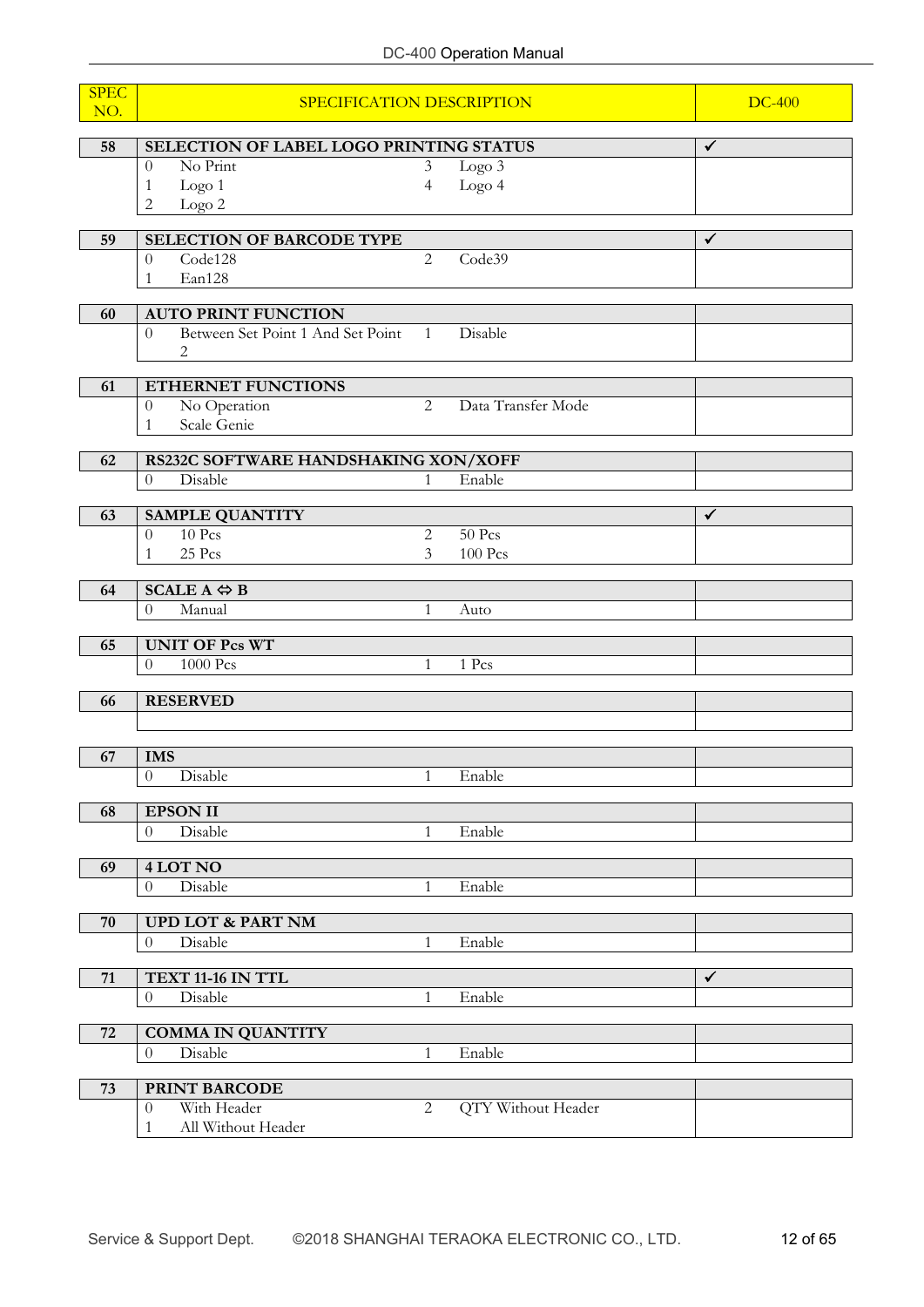# DC-400 Operation Manual

| <b>SPEC</b><br>NO. | SPECIFICATION DESCRIPTION                     | <b>DC-400</b> |                         |              |
|--------------------|-----------------------------------------------|---------------|-------------------------|--------------|
| 74                 | <b>OVERWRITE UNIT WT</b>                      |               |                         |              |
|                    | $\rm No$<br>$\theta$                          | $\mathbf{1}$  | Yes (If Unit $WT = 0$ ) |              |
|                    |                                               |               |                         |              |
| 75                 | <b>RESET SEQ NO</b><br>No<br>$\overline{0}$   | $\mathbf{1}$  |                         |              |
|                    |                                               |               | Yes (When Print)        |              |
| 76                 | <b>SELECTABLE PRINTE</b>                      |               |                         |              |
|                    | Disable<br>$\overline{0}$                     | $\mathbf{1}$  | Enable                  |              |
| ${\bf 77}$         | <b>SELECTABLE PRINTS</b>                      |               |                         |              |
|                    | Disable<br>$\theta$                           | $\mathbf{1}$  | Enable                  |              |
|                    |                                               |               |                         |              |
| 78                 | <b>TRANSACTION ABC</b><br>Disable<br>$\theta$ | $\mathbf{1}$  | Enable                  |              |
|                    |                                               |               |                         |              |
| 79                 | <b>ID MANAGER</b>                             |               |                         |              |
|                    | Disable<br>$\theta$                           | 1             | Enable                  |              |
| 80                 | <b>DHCP</b>                                   |               |                         | $\checkmark$ |
|                    | Disable<br>$\overline{0}$                     | 1             | Enable                  |              |
|                    |                                               |               |                         |              |
| 81                 | 2D ITEM-TTL SEQ#<br>Disable<br>$\overline{0}$ | $\mathbf{1}$  | Enable                  |              |
|                    |                                               |               |                         |              |
| 82                 | TTL SEQ NUM INC                               |               |                         |              |
|                    | Yes<br>$\Omega$                               | $\mathbf{1}$  | No                      |              |
| 83                 | <b>WIRELESS COMM</b>                          |               |                         |              |
|                    | Disable<br>$\Omega$                           | $\mathbf{1}$  | Enable                  |              |
|                    |                                               |               |                         |              |
| 84                 | <b>SELECT UW/SCALE</b><br>Disable<br>$\theta$ |               | Enable                  |              |
|                    |                                               | $\mathbf{1}$  |                         |              |
| 85                 | <b>SCALE 1 PER PCS</b>                        |               |                         |              |
|                    | $\begin{matrix} 0 \end{matrix}$<br>Disable    | 1             | Enable                  |              |
| 86                 | <b>SCALE 2 PER PCS</b>                        |               |                         |              |
|                    | Disable<br>$\overline{0}$                     | $\mathbf{1}$  | Enable                  |              |
|                    |                                               |               |                         |              |
| 87                 | <b>SCALE 3 PER PCS</b>                        |               |                         |              |
|                    | Disable<br>$\boldsymbol{0}$                   | $\mathbf{1}$  | Enable                  |              |
| 88                 | <b>SCALE 4 PER PCS</b>                        |               |                         |              |
|                    | Disable<br>$\theta$                           | $\mathbf{1}$  | Enable                  |              |
| 89                 | <b>AUTO PRINT COND</b>                        |               |                         |              |
|                    | No Condition<br>$\overline{0}$                | $\mathbf{1}$  | $WT = Below$            |              |
|                    |                                               |               |                         |              |
| 90                 | PRINT CONDITION                               |               |                         |              |
|                    | No Condition<br>$\theta$                      | 1             | Lot Number              |              |
| 91                 | <b>SP BUZZER COND</b>                         |               |                         | $\checkmark$ |
|                    | Standard<br>$\theta$                          | 2             | Outside Set Point       |              |
|                    | Inside Set Point<br>1                         |               |                         |              |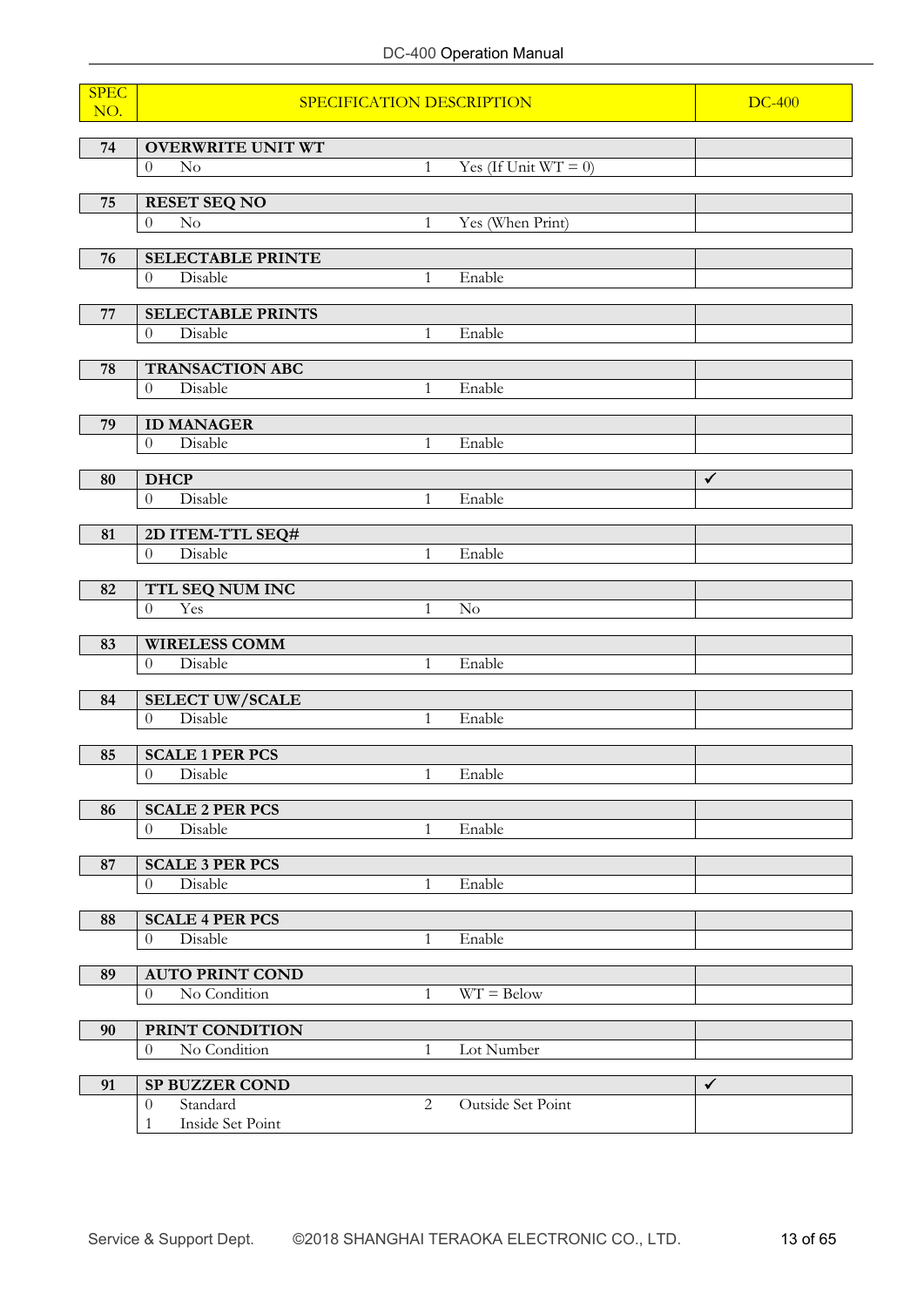| <b>SPEC</b> |                                                                               |                                                                                  |                                          |
|-------------|-------------------------------------------------------------------------------|----------------------------------------------------------------------------------|------------------------------------------|
| NO.         |                                                                               | SPECIFICATION DESCRIPTION                                                        | <b>DC-400</b>                            |
|             | <b>SERVER IP ADDRESS</b>                                                      |                                                                                  | ✓                                        |
| 100         | Range (1 - 255)                                                               | For Client scale only                                                            |                                          |
|             |                                                                               |                                                                                  |                                          |
| 101         | <b>ON/OFF KEY</b>                                                             |                                                                                  | $\checkmark$                             |
|             | Enable<br>$\theta$                                                            | Disable<br>1                                                                     |                                          |
|             |                                                                               |                                                                                  |                                          |
| 102         | <b>BLACK BAR SENSING LABEL</b><br>Normal<br>$\theta$                          | <b>Black Bar Sensing</b><br>$\mathbf{1}$                                         | ✓                                        |
|             |                                                                               |                                                                                  |                                          |
| 103         | <b>TRANSPARENT FILM LABEL</b>                                                 |                                                                                  | ✓                                        |
|             | N <sub>o</sub><br>$\Omega$                                                    | Yes<br>$\mathbf{1}$                                                              |                                          |
|             |                                                                               |                                                                                  |                                          |
| 104         | PRINT CHECKING LINE                                                           |                                                                                  | $\checkmark$                             |
|             | Print<br>$\Omega$                                                             | No Print<br>$\mathbf{1}$                                                         |                                          |
| 105         | <b>LABEL PRINT ORIENTATION</b>                                                |                                                                                  | $\checkmark$                             |
|             | From Bottom<br>$\theta$                                                       | From Top<br>$\mathbf{1}$                                                         |                                          |
|             |                                                                               |                                                                                  |                                          |
| 106         | DEFAULT LABEL FORMAT FOR ITEM PRINTING<br>T1<br>Not Used                      | S                                                                                | $\checkmark$<br>Formats in () are for U1 |
|             | $\theta$<br>$[{\rm A}]$<br>$\operatorname{T2}$<br>1<br>(A)<br>[B]             | 12<br>(T6)<br>[T7]<br>13<br>[T8]<br>$\mathbf{A}$<br>(T7)                         | only.                                    |
|             | $\overline{2}$<br>T3<br>(B)<br>[C]                                            | $\, {\bf B}$<br>(T8)<br>[T9]<br>14                                               | Formats in [] are for CA                 |
|             | 3<br>T <sub>4</sub><br>(C)<br> U2                                             | 15<br>$\mathsf{C}$<br>(T9)<br>[T10]                                              | only.                                    |
|             | (U2)<br>4<br>T <sub>5</sub><br>[U3]                                           | 16<br>F1<br>(T10)<br>[F1]                                                        | F1 to F8 are Free                        |
|             | 5<br>T <sub>6</sub><br>(U3)<br>[U4]                                           | F <sub>2</sub><br>(F1)<br>[F2]<br>17                                             | Format.                                  |
|             | T7<br>(U4)<br>[U5]<br>6<br>7<br>T <sub>8</sub><br>(U5)<br>[U6]                | F <sub>3</sub><br>18<br>(F2)<br>[F3]<br>19<br>F4<br>(F3)<br>[F4]                 |                                          |
|             | 8<br>T9<br>(U6)<br> U7                                                        | F <sub>5</sub><br>20<br>(F4)<br>[F5]                                             |                                          |
|             | 9<br>T <sub>10</sub><br>(U7)<br>[U8]                                          | 21<br>F <sub>6</sub><br>(F5)<br>[F6]                                             |                                          |
|             | T <sub>11</sub><br>10<br>(U8)<br>[T5]                                         | 22<br>F7<br>(F6)<br>[F7]                                                         |                                          |
|             | 11<br>T <sub>12</sub><br>(T5)<br>[T6]                                         | 23<br>F8<br>(F7)<br>[F8]                                                         |                                          |
|             |                                                                               | 24<br>(F8)<br>$\sim$<br>$\blacksquare$                                           |                                          |
| 107         | DEFAULT LABEL FORMAT FOR TOTAL PRINTING                                       |                                                                                  | ✓                                        |
|             | T1<br>Not Used<br>$\theta$<br>[A]                                             | ${\mathcal S}$<br>12<br>(T6)<br>[T7]                                             | Formats in () are for U1                 |
|             | $\operatorname{T2}$<br>[B]<br>(A)<br>1                                        | 13<br>(T7)<br>[T8]<br>A                                                          | only.                                    |
|             | T3<br>$\overline{c}$<br>(B)<br>[C]<br>$\operatorname{T4}$<br>3<br>[U2]<br>(C) | $\, {\bf B}$<br>14<br>(T8)<br>[T9]<br>$\mathsf C$<br>15<br>(T9)<br>[T10]         | Formats in [] are for CA<br>only.        |
|             | $\rm{T}5$<br>$\overline{4}$<br>(U2)<br>[U3]                                   | 16<br>F1<br>(T10)<br>[F1]                                                        |                                          |
|             | 5<br>$\rm T6$<br>(U3)<br>[U4]                                                 | 17<br>F2<br>(F1)<br>[F2]                                                         | F1 to F8 are Free<br>Format.             |
|             | $\rm T7$<br>(U4)<br>[U5]<br>6                                                 | F3<br>18<br>(F2)<br>[F3]                                                         |                                          |
|             | 7<br>$\rm{T}8$<br>(U5)<br>[U6]                                                | 19<br>F4<br>(F3)<br>[F4]                                                         |                                          |
|             | T9<br>8<br>(U6)<br> U7 <br>$\rm T10$<br>9<br>(U7)<br>[U8]                     | $20\,$<br>F <sub>5</sub><br>[F5]<br>(F4)<br>F <sub>6</sub><br>21<br>(F5)<br>[F6] |                                          |
|             | 10<br>T11<br>(U8)<br>[T5]                                                     | 22<br>F7<br>(F6)<br>$[$ F7 $]$                                                   |                                          |
|             | T12<br>11<br>(T5)<br>[T6]                                                     | 23<br>F8<br>(F7)<br>[F8]                                                         |                                          |
|             |                                                                               | 24<br>(F8)<br>$\overline{\phantom{a}}$                                           |                                          |
| 108         | PRINT MANUAL WEIGHT SIGNATURE ON ITEM LABEL                                   |                                                                                  | ✓                                        |
|             | Inhibit<br>$\theta$                                                           | Allow<br>$\mathbf{1}$                                                            | For WG                                   |
|             |                                                                               |                                                                                  |                                          |
| 109         | LEFT ALIGNMENT OF PRICE AND WEIGHT ON LABEL                                   |                                                                                  | $\checkmark$                             |
|             | No<br>$\theta$                                                                | $\overline{2}$<br>Weight                                                         |                                          |
|             | Price<br>1                                                                    | Price & Weight<br>3                                                              |                                          |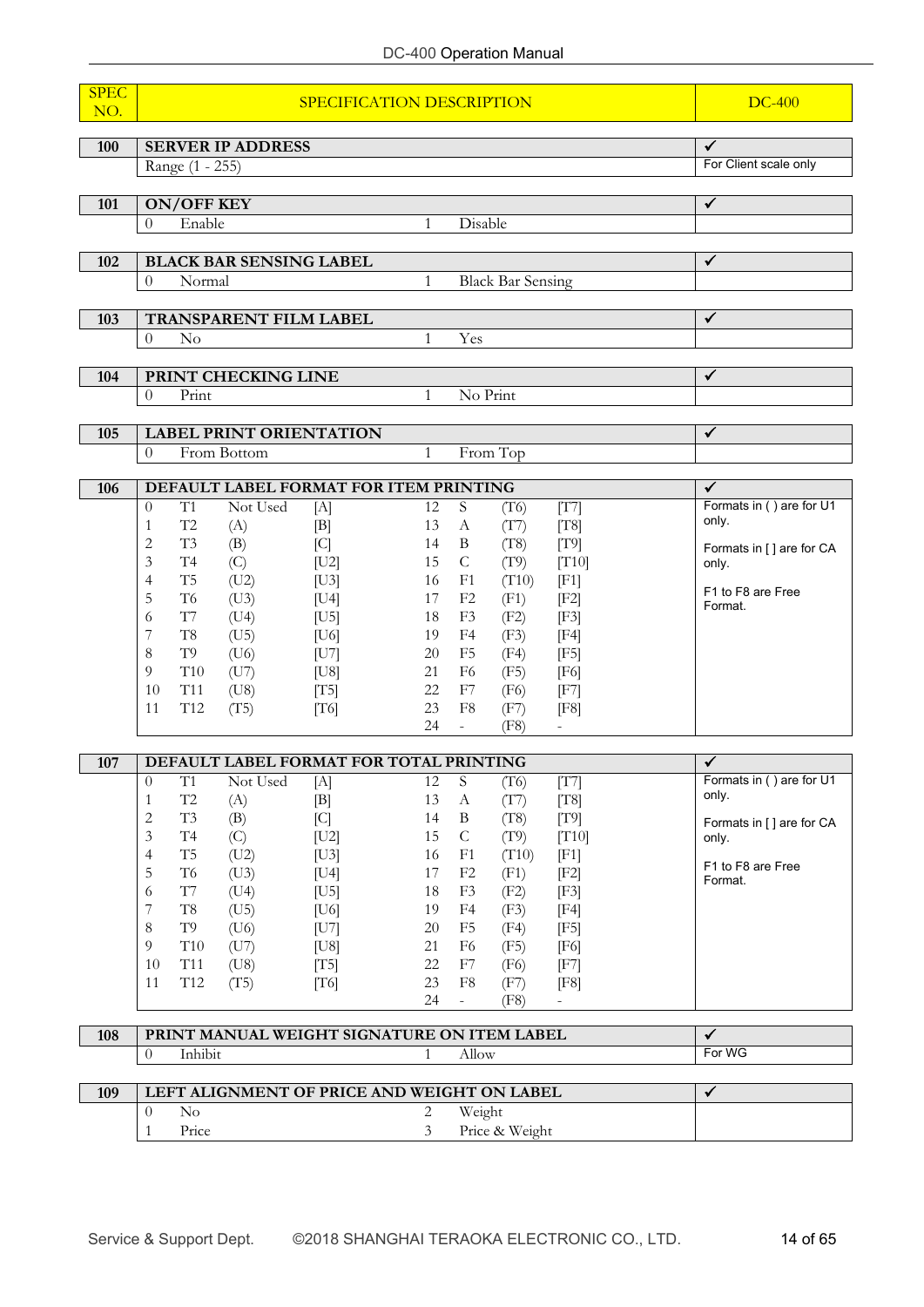| <b>SPEC</b><br>NO. | SPECIFICATION DESCRIPTION                      |                |                         | $DC-400$              |
|--------------------|------------------------------------------------|----------------|-------------------------|-----------------------|
| 110                | PRINT \$ AND WEIGHT UNIT ON LABEL              |                |                         | $\checkmark$          |
|                    | No Print<br>$\overline{0}$                     | $\mathbf{1}$   | Print                   |                       |
|                    |                                                |                |                         |                       |
| 111                | PRINTING OF CHECKSUM FOR ITEM BARCODE          |                |                         | $\checkmark$          |
|                    | $\overline{0}$<br>Disable                      | $\mathbf{1}$   | Enable                  | For Code39 only.      |
|                    |                                                |                |                         |                       |
| 112                | ZERO SUPPRESS FOR DATE AND TIME                |                |                         | $\checkmark$          |
|                    | Disable<br>$\overline{0}$                      | 1              | Enable                  |                       |
| 113                | ENLARGE LINE SPACING FOR G3 FONT ON ITEM LABEL |                |                         | $\checkmark$          |
|                    | Inhibit<br>$\overline{0}$                      | $\mathbf{1}$   | Allow                   | For CN only.          |
|                    |                                                |                |                         |                       |
| 114                | ALIGNMENT OF COMMODITY NAME ON LABEL           |                |                         | $\checkmark$          |
|                    | $\overline{0}$<br>Center                       | 2              | Justify                 |                       |
|                    | Left<br>1                                      |                |                         |                       |
|                    |                                                |                |                         |                       |
| 115                | <b>CONTINUOUS LABEL</b>                        |                |                         | $\checkmark$          |
|                    | Disable<br>$\theta$                            | $\mathbf{1}$   | User Programmable       | # For CN.             |
| 116                | <b>MULTI BARCODE TYPE</b>                      |                |                         | $\checkmark$          |
|                    | EAN128<br>$\overline{0}$                       | 5              | GS1 DataMatrix #        | # For multi barcode 2 |
|                    | <b>RSS</b><br>1                                | 6              | GS1 DataBar Composite # | only.                 |
|                    | CODE128<br>2                                   | 7              | Codabar                 |                       |
|                    | PDF417#<br>3                                   | 8              | Code39                  |                       |
|                    | GS1 QR Code #<br>$\overline{4}$                | $\Omega$       | GM Code #               |                       |
|                    |                                                |                |                         |                       |
| 117                | <b>ENABLE PASSWORD MODE</b>                    |                |                         | $\checkmark$          |
|                    | Allow<br>$\theta$                              | $\overline{2}$ | Allow Multi Password    |                       |
|                    | Inhibit<br>1                                   |                |                         |                       |
| 118                | YEAR FORMAT                                    |                |                         | $\checkmark$          |
|                    | YY<br>$\Omega$                                 | $\mathbf{1}$   | <b>YYYY</b>             |                       |
|                    |                                                |                |                         |                       |
| 144                | PRINTING POSITION OFFSET FOR RECEIPT           |                |                         | $\checkmark$          |
|                    | 0mm (Standard)<br>$\Omega$                     | 5              | $-1mm$                  |                       |
|                    | 1mm<br>1                                       | 6              | $-2mm$                  |                       |
|                    | $\overline{c}$<br>2mm                          | 7              | $-3mm$                  |                       |
|                    | 3<br>3mm                                       | 8              | $-4mm$                  |                       |
|                    | 4mm<br>4                                       |                |                         |                       |
| 120                | <b>CHARACTER SIZE FOR BARCODE DATA</b>         |                |                         | ✔                     |
|                    | $\boldsymbol{0}$<br>Large                      | 1              | Small                   |                       |
|                    |                                                |                |                         |                       |
| 121                | PRINT FORMAT OF MONTH                          |                |                         | $\checkmark$          |
|                    | Number<br>$\overline{0}$                       | $\overline{2}$ | 3 Alphabetic            |                       |
|                    | 2 Alphabetic<br>1                              |                |                         |                       |
|                    |                                                |                |                         |                       |
| 122                | NUMERIC KEY ENTRY RESET                        |                |                         | ✓                     |
|                    | $\theta$<br>3 sec                              | $\overline{2}$ | Disable                 | For AA.               |
|                    | $5~\mathrm{sec}$<br>1                          |                |                         |                       |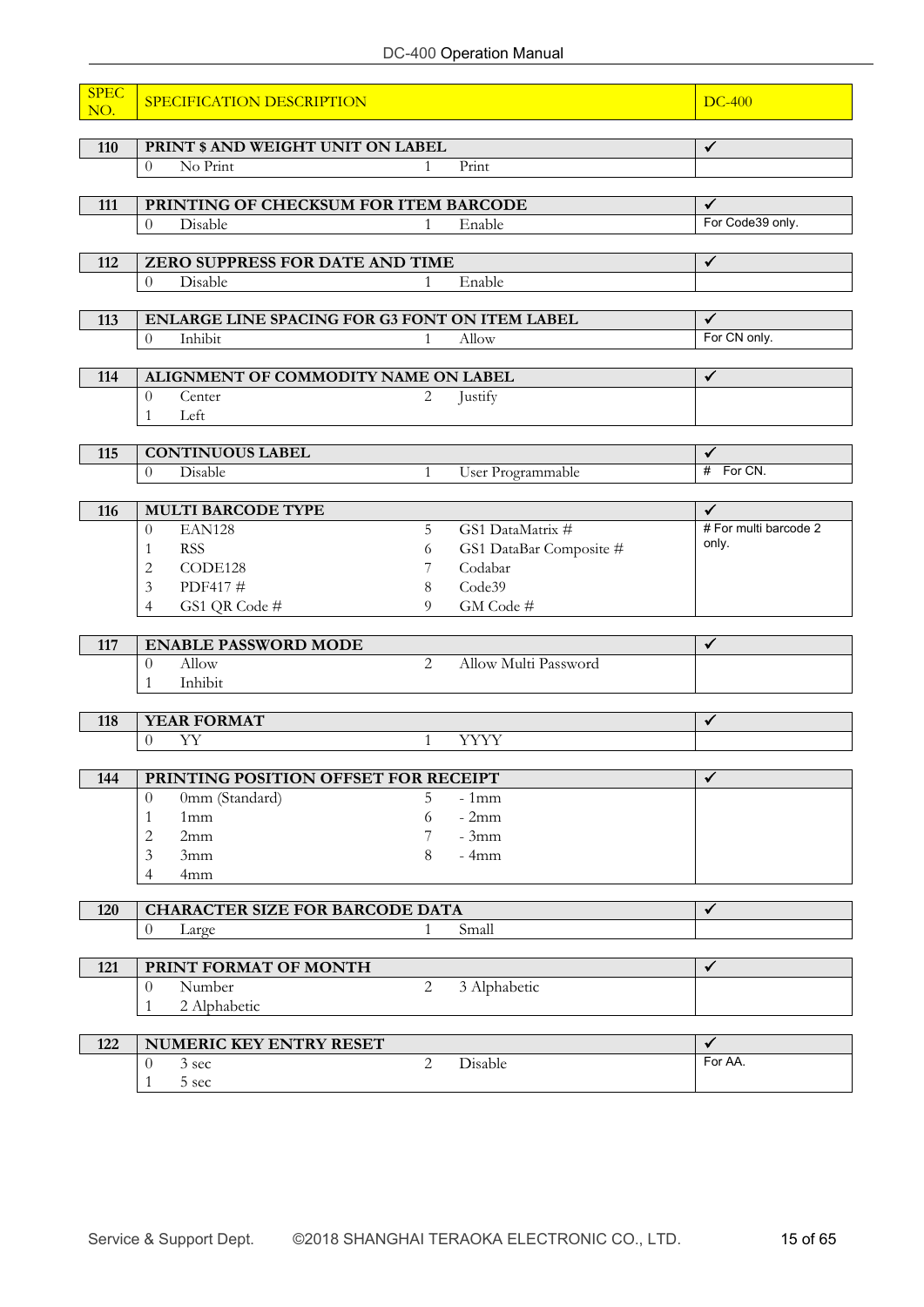# DC-400 Operation Manual

| <b>SPEC</b><br>NO. | SPECIFICATION DESCRIPTION                                             | <b>DC-400</b>  |                            |                                  |
|--------------------|-----------------------------------------------------------------------|----------------|----------------------------|----------------------------------|
|                    |                                                                       |                |                            |                                  |
| 123                | TOTAL LABEL PRINTING                                                  |                |                            | $\checkmark$                     |
|                    | No Print<br>$\Omega$                                                  | $\mathbf{1}$   | Print                      |                                  |
| 124                | <b>TARE OVERRIDE</b>                                                  |                |                            | ✓                                |
|                    | Allow<br>$\overline{0}$                                               | $\mathbf{1}$   | Inhibit                    |                                  |
|                    |                                                                       |                |                            |                                  |
| 125                | <b>SETTING OF CLIENT / SERVER</b><br>Client<br>$\overline{0}$         | 1              | Server / Workstation       | ✓                                |
|                    |                                                                       |                |                            |                                  |
| 126                | MASK BARCODE LAST HUMAN READABLE CHECK DIGIT                          |                |                            | $\checkmark$                     |
|                    | $\overline{0}$<br>$\rm No$                                            | $\mathbf{1}$   | Yes                        |                                  |
| 127                | <b>WIRELESS COMMUNICATION</b>                                         |                |                            | $\checkmark$                     |
|                    | $\overline{0}$<br>N <sub>o</sub>                                      | $\mathbf{1}$   | Yes                        |                                  |
|                    |                                                                       |                |                            |                                  |
| 128                | PRINT CONTROL FOR IMAGE                                               |                |                            | $\checkmark$                     |
|                    | Disable<br>$\overline{0}$                                             | $\mathbf{1}$   | Enable                     |                                  |
|                    |                                                                       |                |                            |                                  |
| 129                | <b>GRATUITOUS ARP</b><br>Disable<br>$\theta$                          | $\mathbf{1}$   | Enable                     | ✓                                |
|                    |                                                                       |                |                            |                                  |
| 130                | RTS/CTS HANDSHAKING OF RS-232C                                        |                |                            | $\checkmark$                     |
|                    | $\Omega$<br>On                                                        | $\mathbf{1}$   | $\overline{\text{Off}}$    |                                  |
|                    | SYMBOL FORMAT FOR DATE PRINT                                          |                |                            | $\checkmark$                     |
| 131                | Dash<br>$\overline{0}$                                                | $\mathcal{L}$  | Null                       |                                  |
|                    | Period<br>$\mathbf{1}$                                                |                |                            |                                  |
|                    |                                                                       |                |                            |                                  |
| 132                | WIDTH OF STACKED SYMBOL IN SEGMENTS FOR RSS BARCODE                   |                |                            | $\checkmark$                     |
|                    | $\overline{0}$<br>$\mathbf{2}$                                        | 2              | 6                          | Effective when SPEC116<br>$= 1.$ |
|                    | $\mathbf{1}$<br>$\overline{4}$                                        | 3 <sup>1</sup> | $\,8\,$                    |                                  |
| 133                | THE PRINTED QUALITY OF 2D BARCODE                                     |                |                            | ✓                                |
|                    | Mid<br>$\theta$                                                       | 2              | High                       |                                  |
|                    | High-Mid<br>$\mathbf{1}$                                              | 3              | Highest (For QR Code only) |                                  |
| 134                | RSS AND 2D BARCODE HUMAN READABLE INTERPRETATION                      |                |                            | ✓                                |
|                    | <b>PRINT</b>                                                          |                |                            |                                  |
|                    | All<br>$\theta$                                                       | $\overline{2}$ | No Print                   |                                  |
|                    | GTIN only<br>1                                                        |                |                            |                                  |
|                    |                                                                       |                |                            |                                  |
| 135                | <b>BARCODE CHECK LINE</b><br>$\theta$<br>Print                        | $\mathbf{1}$   | No Print                   | $\checkmark$                     |
|                    |                                                                       |                |                            |                                  |
| 136                | FEED FOR CONTINUOUS LABEL                                             |                |                            | $\checkmark$                     |
|                    | $\theta$<br>$\rm No$                                                  | $\mathbf{1}$   | Yes                        |                                  |
|                    |                                                                       |                |                            | ✓                                |
| 137                | <b>GAP VALUE IN-FEED OPERATION</b><br>Re-adjustable<br>$\overline{0}$ | $\mathbf{1}$   | No Change                  |                                  |
|                    |                                                                       |                |                            |                                  |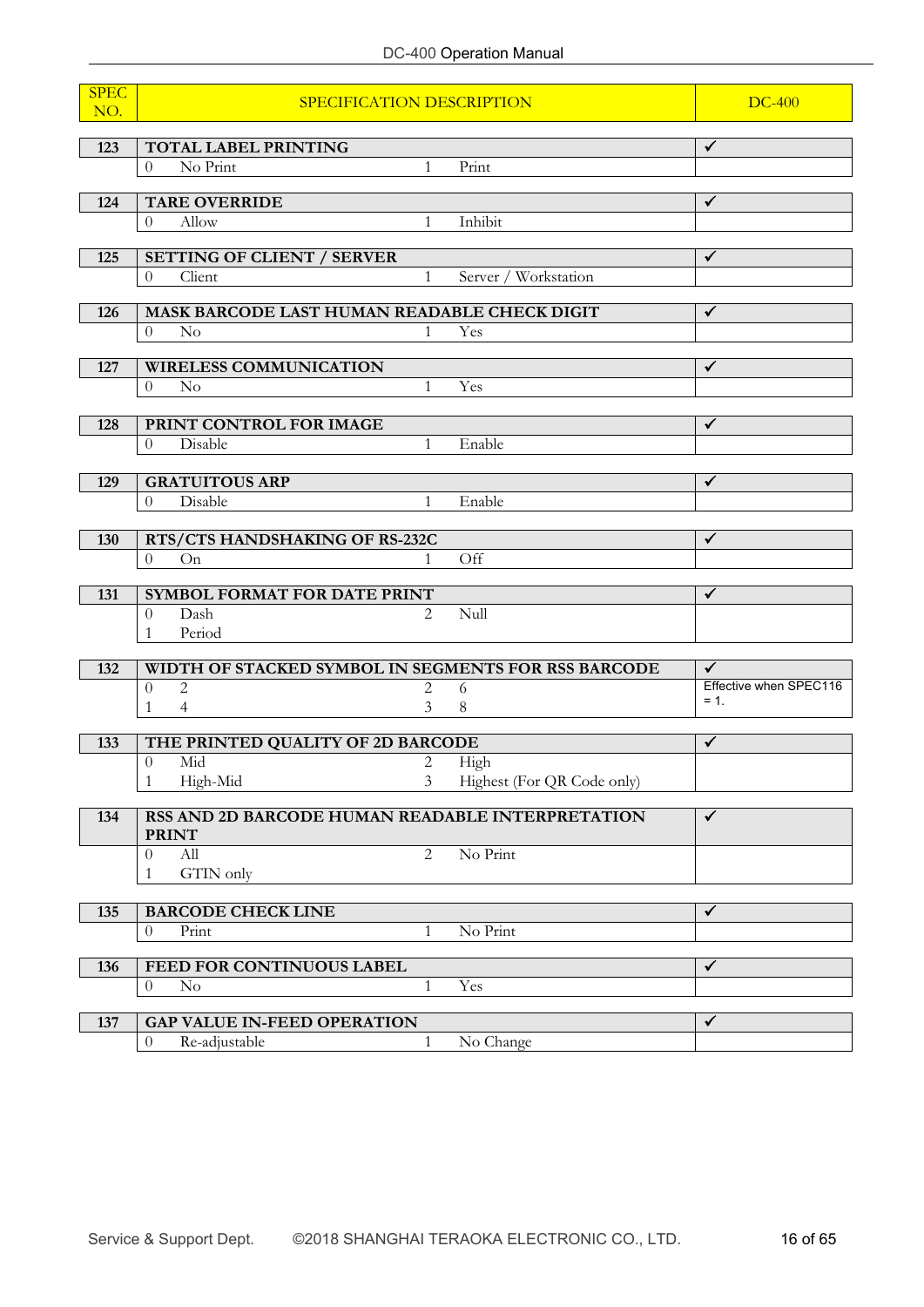| <b>SPEC</b> | SPECIFICATION DESCRIPTION                            | $DC-400$               |
|-------------|------------------------------------------------------|------------------------|
| NO.         |                                                      |                        |
|             |                                                      |                        |
| 138         | WEIGHT DATA SYNCHRONIZATION FUNCTION                 | $\checkmark$           |
|             | $\Omega$<br>Allow<br>Enforce<br>$\mathcal{L}$        |                        |
|             | Inhibit                                              |                        |
|             |                                                      |                        |
| 139         | FORCED FEED PAPER AFTER OPEN THERMAL HEAD            | $\checkmark$           |
|             | $\rm No$<br>Yes.<br>$\Omega$                         |                        |
|             |                                                      |                        |
| <b>140</b>  | RECALCULATE LABEL AND GAP VALUE BY REZERO + FEED KEY | $\checkmark$           |
|             | Allow<br>Inhibit<br>$\theta$                         |                        |
|             |                                                      |                        |
| 141         | FTP CLIENT AUTO CONNECTION INTERVAL (MINUTE)         | $\checkmark$           |
|             | Enter a value between 0 to 9999                      | For Client scale only. |
|             |                                                      |                        |
| 142         | FTP CLIENT DATA CONNECTION MODE                      | $\checkmark$           |
|             | <b>PASV</b><br>Port<br>$\theta$                      | For Client scale only. |
|             |                                                      |                        |
| 143         | ETHERNET IC RESET INTERVAL (MINUTE)                  | $\checkmark$           |
|             | Enter value from 5 to 999                            |                        |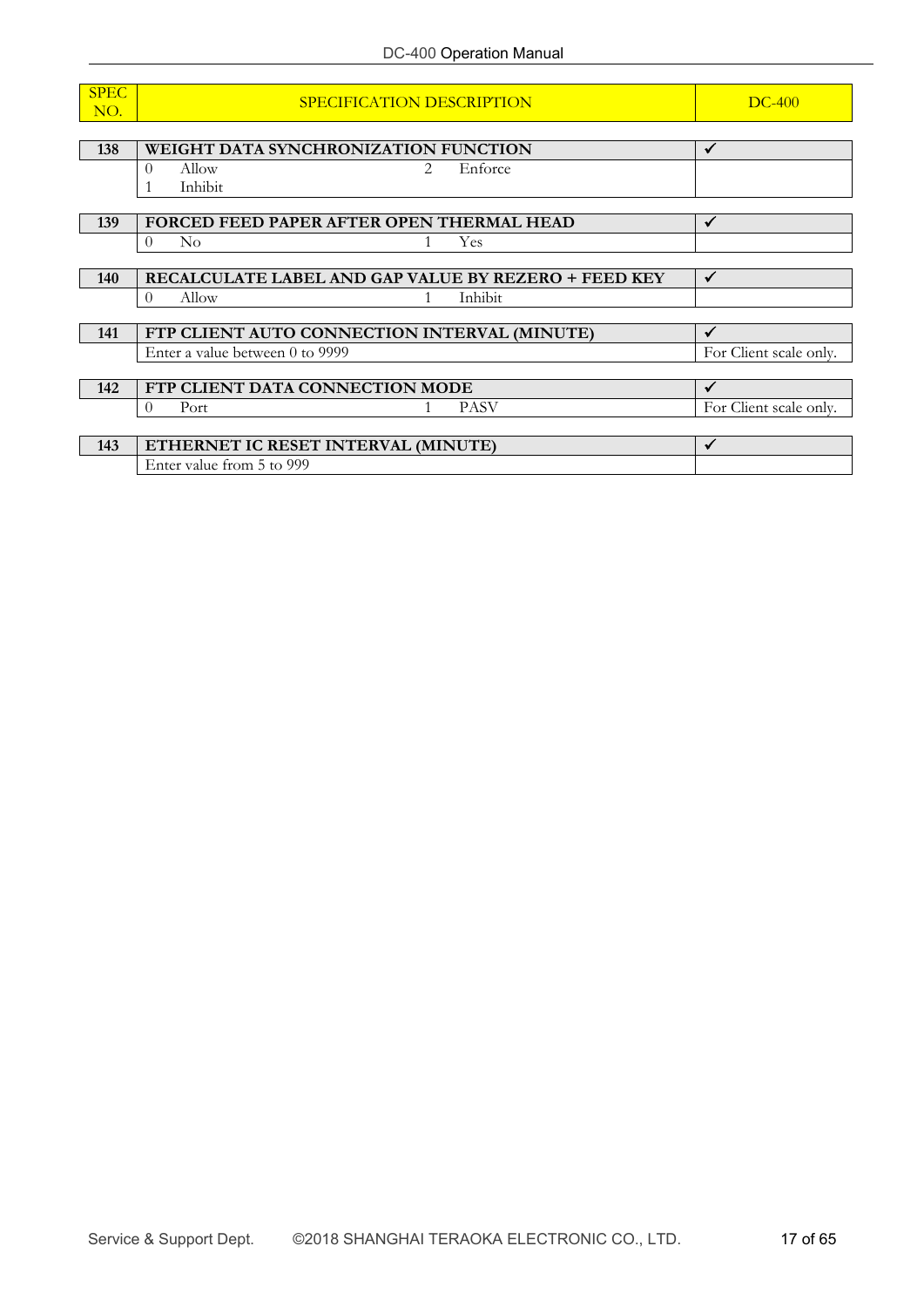# *2.3. Password Setting*

# *2.3.1. Procedures of Password Setting*

| <b>OPERATION</b>                                                                                                                                                                                                                                                                                                                                                                                                                                                                                                                                                                 |               | <b>DISPLAY</b>     | <b>REMARK</b>    |                                                                                                |
|----------------------------------------------------------------------------------------------------------------------------------------------------------------------------------------------------------------------------------------------------------------------------------------------------------------------------------------------------------------------------------------------------------------------------------------------------------------------------------------------------------------------------------------------------------------------------------|---------------|--------------------|------------------|------------------------------------------------------------------------------------------------|
|                                                                                                                                                                                                                                                                                                                                                                                                                                                                                                                                                                                  | <b>WEIGHT</b> | <b>UNIT WEIGHT</b> | <b>QUANTITY</b>  |                                                                                                |
|                                                                                                                                                                                                                                                                                                                                                                                                                                                                                                                                                                                  |               | <b>SERVICE</b>     | <b>MODE</b>      | Z mode.<br>Lamp Z turns on.                                                                    |
| [MODE]                                                                                                                                                                                                                                                                                                                                                                                                                                                                                                                                                                           | <b>PWD X</b>  | <b>XXXX</b>        | <b>SET</b>       | Display password for X mode.<br>XXXX: former password<br>0: Not set<br>$(1~6$ bits are enable) |
| [1][2][3][4]                                                                                                                                                                                                                                                                                                                                                                                                                                                                                                                                                                     | <b>PWD X</b>  | 1234               | <b>SET</b>       | Set password for X mode as 1234.                                                               |
| $[^*]$                                                                                                                                                                                                                                                                                                                                                                                                                                                                                                                                                                           | <b>PWD S</b>  | <b>XXXX</b>        | <b>SET</b>       | Press [*] to save password for X mode.                                                         |
| $[ * ]$                                                                                                                                                                                                                                                                                                                                                                                                                                                                                                                                                                          | PWD Z         | <b>XXXX</b>        | <b>SET</b>       | Display password for Z mode.                                                                   |
| $[3][3]$                                                                                                                                                                                                                                                                                                                                                                                                                                                                                                                                                                         | PWD Z         | 33                 | <b>SET</b>       |                                                                                                |
| [C]                                                                                                                                                                                                                                                                                                                                                                                                                                                                                                                                                                              | PWD Z         | $\boldsymbol{0}$   | <b>SET</b>       | Clear the password for Z mode.                                                                 |
| $[*] % \begin{center} % \includegraphics[width=\linewidth]{imagesSupplemental_3.png} % \end{center} % \caption { % \textit{DefNet} of \textit{DefNet} and \textit{DefNet} of \textit{DefNet} and \textit{DefNet} of \textit{DefNet} and \textit{DefNet} of \textit{DefNet} and \textit{DefNet} of \textit{DefNet} and \textit{DefNet} of \textit{DefNet} and \textit{DefNet} of \textit{DefNet} and \textit{DefNet} of \textit{DefNet} and \textit{DefNet} of \textit{DefNet} and \textit{DefNet} of \textit{DefNet} and \textit{DefNet} of \textit{DefNet} and \textit{DefNet}$ | <b>PWDP</b>   | <b>XXXX</b>        | <b>SET</b>       | Display password for PWD mode.                                                                 |
| [1][1][1][1][1]                                                                                                                                                                                                                                                                                                                                                                                                                                                                                                                                                                  | <b>PWDP</b>   | 1111               | <b>SET</b>       | Set password for PWD mode as 1111.                                                             |
| $[^*]$                                                                                                                                                                                                                                                                                                                                                                                                                                                                                                                                                                           | 0.0000kg      | $\boldsymbol{0}$   | $\boldsymbol{0}$ | Return R mode after password setting.                                                          |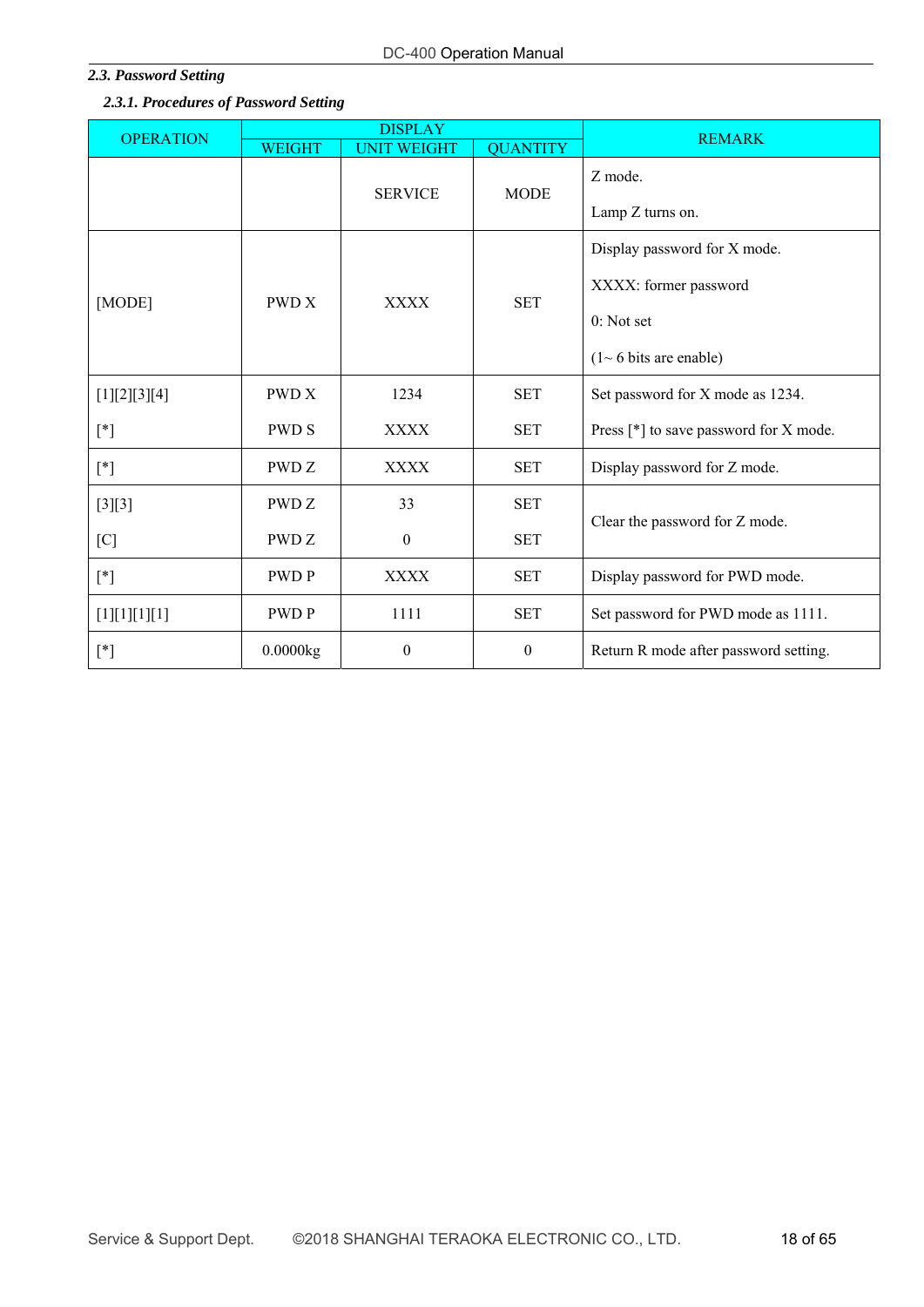# *2.3.2. Password Using*

{Hypothesis: PWD X: 1111; PWD S: No Set; PWD P: 1234}

| <b>OPERATION</b>                                                                                                                                                                                                                                                                                                                                                                                                                                                                                                                                                                 |                                  | <b>DISPLAY</b>     |                  | <b>REMARK</b>           |
|----------------------------------------------------------------------------------------------------------------------------------------------------------------------------------------------------------------------------------------------------------------------------------------------------------------------------------------------------------------------------------------------------------------------------------------------------------------------------------------------------------------------------------------------------------------------------------|----------------------------------|--------------------|------------------|-------------------------|
|                                                                                                                                                                                                                                                                                                                                                                                                                                                                                                                                                                                  | <b>WEIGHT</b>                    | <b>UNIT WEIGHT</b> | <b>QUANTITY</b>  |                         |
|                                                                                                                                                                                                                                                                                                                                                                                                                                                                                                                                                                                  | 0.0000kg                         | $\boldsymbol{0}$   | $\boldsymbol{0}$ | R mode.                 |
| [MODE][MODE]                                                                                                                                                                                                                                                                                                                                                                                                                                                                                                                                                                     | <b>ENTER</b>                     |                    | <b>PWD X</b>     | Need X mode password.   |
| (within 3 seconds)                                                                                                                                                                                                                                                                                                                                                                                                                                                                                                                                                               |                                  |                    |                  | Lamp X turns on.        |
| [1][2][3][4]                                                                                                                                                                                                                                                                                                                                                                                                                                                                                                                                                                     | <b>ENTER</b>                     | ****               | <b>PWDX</b>      | Incorrect password.     |
| $[*] % \begin{center} % \includegraphics[width=\linewidth]{imagesSupplemental_3.png} % \end{center} % \caption { % \textit{DefNet} of \textit{DefNet} and \textit{DefNet} of \textit{DefNet} and \textit{DefNet} of \textit{DefNet} and \textit{DefNet} of \textit{DefNet} and \textit{DefNet} of \textit{DefNet} and \textit{DefNet} of \textit{DefNet} and \textit{DefNet} of \textit{DefNet} and \textit{DefNet} of \textit{DefNet} and \textit{DefNet} of \textit{DefNet} and \textit{DefNet} of \textit{DefNet} and \textit{DefNet} of \textit{DefNet} and \textit{DefNet}$ | <b>ENTER</b>                     |                    | <b>PWD X</b>     | Retry.                  |
| [1][1][1][1]                                                                                                                                                                                                                                                                                                                                                                                                                                                                                                                                                                     | <b>ENTER</b>                     | ****               | <b>PWDX</b>      | Correct password.       |
| $[{}^*]$                                                                                                                                                                                                                                                                                                                                                                                                                                                                                                                                                                         | X1.0                             | <b>REPORT</b>      | <b>ITEM</b>      | Enters X mode.          |
| [MODE]                                                                                                                                                                                                                                                                                                                                                                                                                                                                                                                                                                           | S <sub>1</sub><br><b>ITEM CD</b> |                    |                  | Enters S mode.          |
|                                                                                                                                                                                                                                                                                                                                                                                                                                                                                                                                                                                  |                                  |                    |                  | Lamp S turns on.        |
| [MODE]                                                                                                                                                                                                                                                                                                                                                                                                                                                                                                                                                                           | <b>ENTER</b>                     |                    | <b>PWDZ</b>      | Need Z mode password.   |
|                                                                                                                                                                                                                                                                                                                                                                                                                                                                                                                                                                                  |                                  |                    |                  | Lamp Z turns on.        |
| $[3][3]$                                                                                                                                                                                                                                                                                                                                                                                                                                                                                                                                                                         | <b>ENTER</b>                     | **                 | PWD <sub>Z</sub> | Correct password.       |
| $[*] % \begin{center} % \includegraphics[width=\linewidth]{imagesSupplemental_3.png} % \end{center} % \caption { % \textit{DefNet} of \textit{DefNet} and \textit{DefNet} of \textit{DefNet} and \textit{DefNet} of \textit{DefNet} and \textit{DefNet} of \textit{DefNet} and \textit{DefNet} of \textit{DefNet} and \textit{DefNet} of \textit{DefNet} and \textit{DefNet} of \textit{DefNet} and \textit{DefNet} of \textit{DefNet} and \textit{DefNet} of \textit{DefNet} and \textit{DefNet} of \textit{DefNet} and \textit{DefNet} of \textit{DefNet} and \textit{DefNet}$ |                                  | <b>MODE</b>        | <b>SERVICE</b>   | Enters Z mode.          |
| [MODE]                                                                                                                                                                                                                                                                                                                                                                                                                                                                                                                                                                           | <b>ENTER</b>                     |                    | <b>PWDP</b>      | Need PWD mode password. |
| [1][2][3][4]                                                                                                                                                                                                                                                                                                                                                                                                                                                                                                                                                                     | <b>ENTER</b>                     | ****               | <b>PWDP</b>      | Correct password.       |
| $[^*]$                                                                                                                                                                                                                                                                                                                                                                                                                                                                                                                                                                           | <b>PWD X</b>                     | <b>SET</b>         | 1111             | Enters PWD mode.        |
| [MODE]                                                                                                                                                                                                                                                                                                                                                                                                                                                                                                                                                                           | 0.0000kg                         | $\boldsymbol{0}$   | $\boldsymbol{0}$ | Return to R mode.       |

# *2.4. Clear Files*

This function is used to clear files in Memory.

| <b>OPERATION</b>     |                               | <b>DISPLAY</b>     | <b>REMARK</b>    |                                          |  |
|----------------------|-------------------------------|--------------------|------------------|------------------------------------------|--|
|                      | <b>WEIGHT</b>                 | <b>UNIT WEIGHT</b> | <b>QUANTITY</b>  |                                          |  |
|                      | <b>SERVICE</b><br><b>MODE</b> |                    |                  | Z mode.                                  |  |
|                      |                               |                    | Lamp Z turns on. |                                          |  |
| $[Rezero]+[2][3][0]$ | <b>CLEAR</b>                  | PLU                | <b>FILE</b>      | PLU file.                                |  |
| $[+]$                | <b>CLEAR</b>                  | <b>REPORT</b>      | <b>FILES</b>     | Select to clear report files.            |  |
| $[+]$                | <b>CLEAR</b>                  | <b>MEMORY</b>      | <b>DATA</b>      | Select to clear memory.                  |  |
| $[^*]$               | <b>CLEAR</b>                  | <b>MEMORY</b>      | $Y-C N-T$        | To clear memory.                         |  |
|                      |                               |                    |                  | $[C]$ to clear file data, $[T]$ to quit. |  |
| $[C]$ or $[T]$       | <b>SERVICE</b>                |                    | <b>MODE</b>      | Return to Z mode.                        |  |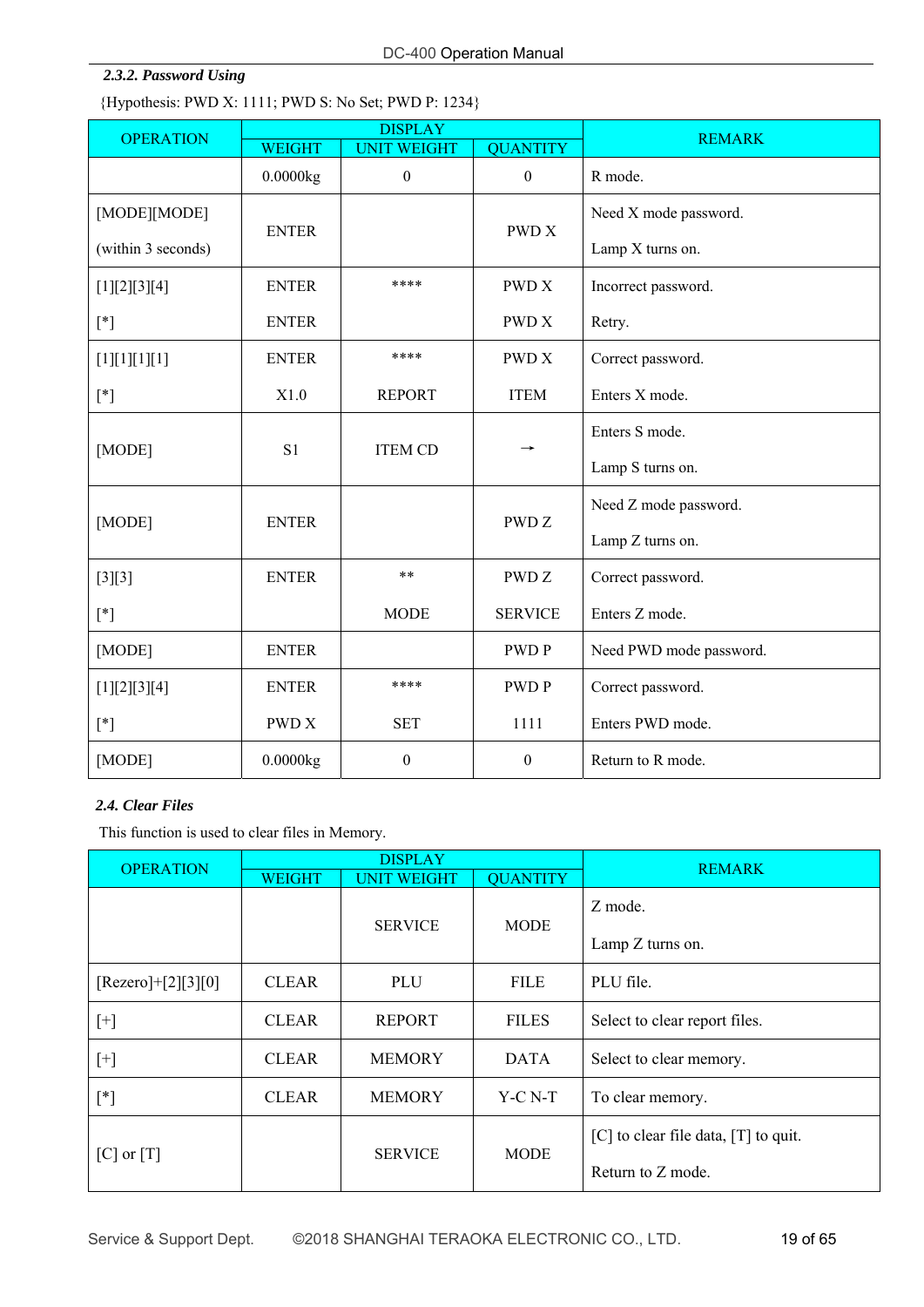# *3. Program Mode*

# *3.1. Programmable Files*

In Programming Mode, there are two ways to select the Programming File by using different keys such as:

- Enter the Number key.
- Press **[+]** key or **[**-**]** key to select the Data File.

The files listed below can be programmed in PROGRAM Mode **(S Mode)**.

| <b>Key To Press</b> | <b>Data Files</b>       |
|---------------------|-------------------------|
| $[1]$               | PROGRAM PLU             |
| $[2]$               | PROGRAM FACTORY         |
| $[4]$               | PROGRAM DATE AND TIME   |
| $[5]$               | <b>PROGRAM ADDRESS</b>  |
| $[7]$               | PROGRAMM TEXT           |
| [8]                 | PROGRAM FREE FORMAT     |
| $[9]$               | PROGRAM LOGO            |
| [1] [0]             | <b>MEMORY STATUS</b>    |
| $[1] [1]$           | <b>INTERFACE TEST</b>   |
| [1] [2]             | PROGRAM MULTI-BARCODE   |
| $[1] [3]$           | PROGRAM 2D BARCODE TEXT |

#### *3.2. Programming Mode Entry*

| <b>OPERATION</b>             |                                                        | <b>DISPLAY</b> |                | <b>REMARK</b>                                     |  |
|------------------------------|--------------------------------------------------------|----------------|----------------|---------------------------------------------------|--|
|                              | <b>QUANTITY</b><br><b>UNIT WEIGHT</b><br><b>WEIGHT</b> |                |                |                                                   |  |
|                              | 0.0000kg                                               | $\mathbf{0}$   | $\overline{0}$ | R mode.                                           |  |
| Press [MODE] key 3           | S <sub>1</sub>                                         | PLU            | <b>FILE</b>    | Enter S mode.                                     |  |
| times.                       |                                                        |                |                | Program PLU file.                                 |  |
| $[2]$ or $[+]$               | S <sub>2</sub>                                         | <b>FACTORY</b> | <b>FILE</b>    | Press [+] key to select next programming<br>file. |  |
| Press [MODE] key 3<br>times. | 0.0000kg                                               | $\mathbf{0}$   | $\theta$       | Return to R mode                                  |  |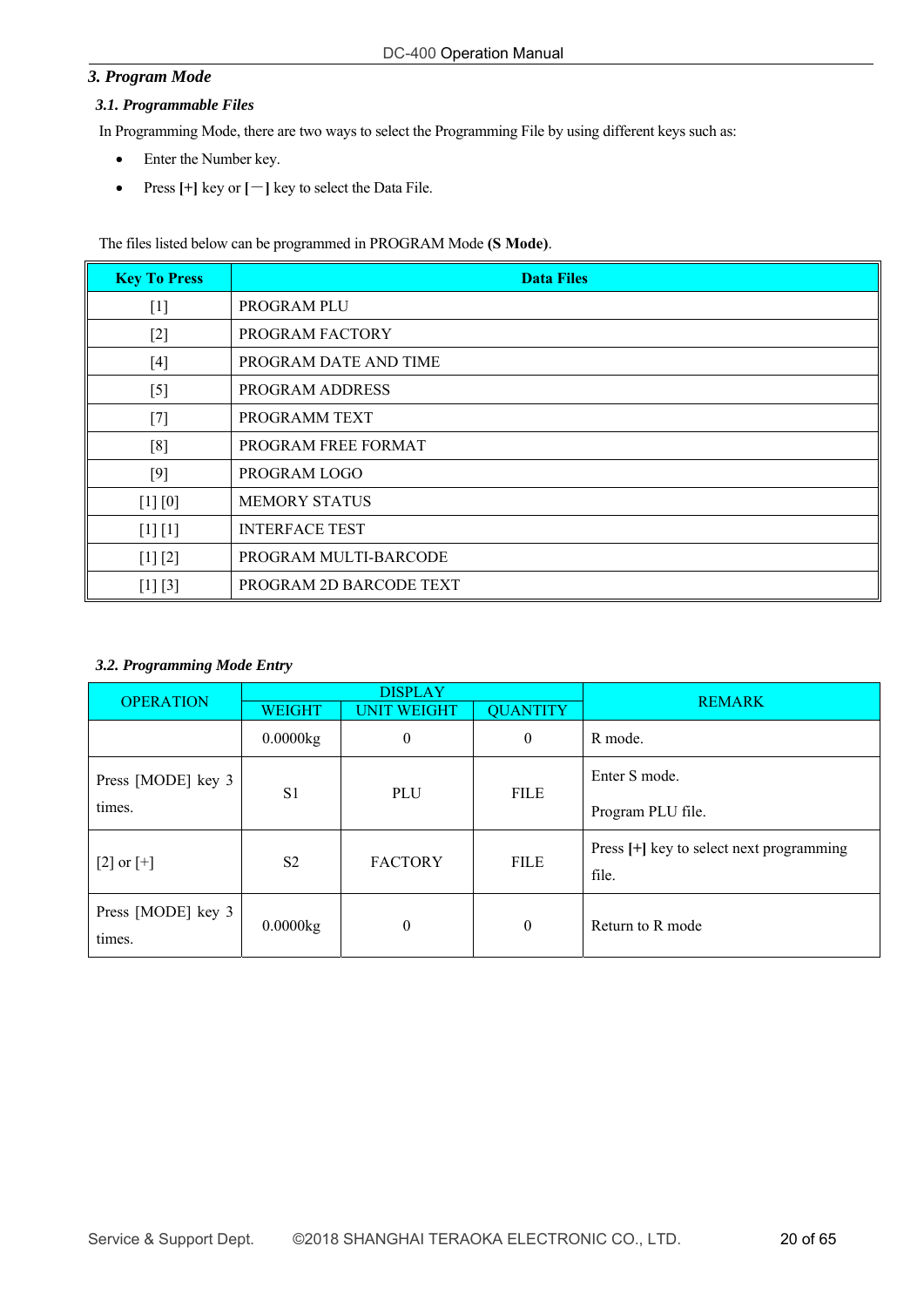# *3.3. PLU FILE*

The following items can be programmed in PLU PROGRAMMING mode.

| <b>Step</b>      | <b>Items</b>         | <b>Step</b>       | <b>Items</b>                      |
|------------------|----------------------|-------------------|-----------------------------------|
| S <sub>1.0</sub> | <b>ID CODE ENTRY</b> | S <sub>1.7</sub>  | <b>LOCATION</b>                   |
| S <sub>1.1</sub> | UNIT WEIGHT          | S <sub>1.8</sub>  | <b>INVENTORY</b>                  |
| S <sub>1.2</sub> | <b>TARE WEIGHT</b>   | S <sub>1.9</sub>  | <b>THRESHOLD</b>                  |
| S <sub>1.3</sub> | <b>LABEL FORMAT</b>  | S <sub>1.10</sub> | <b>SELECT SET POINT TYPE</b>      |
| S <sub>1.4</sub> | <b>PART NAME</b>     | S <sub>1.11</sub> | <b>SET POINT 1</b>                |
| S <sub>1.5</sub> | <b>PART NUMBER</b>   | S <sub>1.12</sub> | <b>SET POINT 2</b>                |
| S <sub>1.6</sub> | <b>LOT NUMBER</b>    | S1.13             | ADDRESS NUMBER (if Address exist) |

# *3.3.1. Program Item File*

Item data is programmed by the following procedure.

| <b>OPERATION</b>                         |                           | <b>DISPLAY</b>      |                  | <b>REMARK</b>                                 |
|------------------------------------------|---------------------------|---------------------|------------------|-----------------------------------------------|
|                                          | <b>WEIGHT</b>             | <b>UNIT WEIGHT</b>  | <b>QUANTITY</b>  |                                               |
| Press [MODE] key 3                       | S1                        |                     | PLU FILE         | Enter S mode.                                 |
| times.                                   |                           |                     |                  | Lamp S turns on.                              |
| $[ * ]$                                  | S1.0                      |                     | NO SET           | Enter PLU programming mode.                   |
| $[1][2][3][A][B][*]$                     | S1.1                      | 0.0000              | $\theta$         | Enter ID Code (Ex. 123AB).                    |
|                                          | S1.2                      | 0.0000              | $\boldsymbol{0}$ | Enter Unit Weight (Ex. 0.1).                  |
| $[0][.] [1][*]$                          |                           |                     |                  | * Note 1                                      |
|                                          |                           |                     |                  | Place a tare weight on platter (Ex. 100g). If |
| $[TARE][*]$                              | S1.3                      | DEF 0               | <b>LAB FR</b>    | the tare value is known, enter the tare value |
|                                          |                           |                     |                  | by numeric keys.                              |
| $\left[\ll\right]$ or $\left[\gg\right]$ | S1.3                      | T <sub>6</sub><br>6 | LAB FR           | Select Label format by press [<<] or [>>]     |
|                                          |                           |                     |                  | key.                                          |
| $[{}^*]$                                 | S1.4                      | P 0101              | S1 A 70          | Set the Label format (Ex. T6).                |
| $[P][A][E][*]$                           | S1.5                      | N 0101              | S1 A 70          | Enter Part Name (Ex. PART NAME).              |
|                                          |                           |                     |                  | * Note 2                                      |
|                                          | S1.6                      | L 0101              | S1 A 70          | Enter Part No. (Ex. PN001).                   |
| $[P][N][1][*]$                           |                           |                     |                  | * Note 2                                      |
|                                          |                           |                     |                  | Enter Lot No. (Ex. LN001).                    |
| $[L][N][1][*]$                           | C 0101<br>S1 A 70<br>S1.7 | * Note 2            |                  |                                               |
|                                          |                           |                     |                  | Enter Location (Ex. LC001).                   |
| $[L][N][1][*]$                           | S1.8                      | <b>INVENT</b>       | $\boldsymbol{0}$ | * Note 2                                      |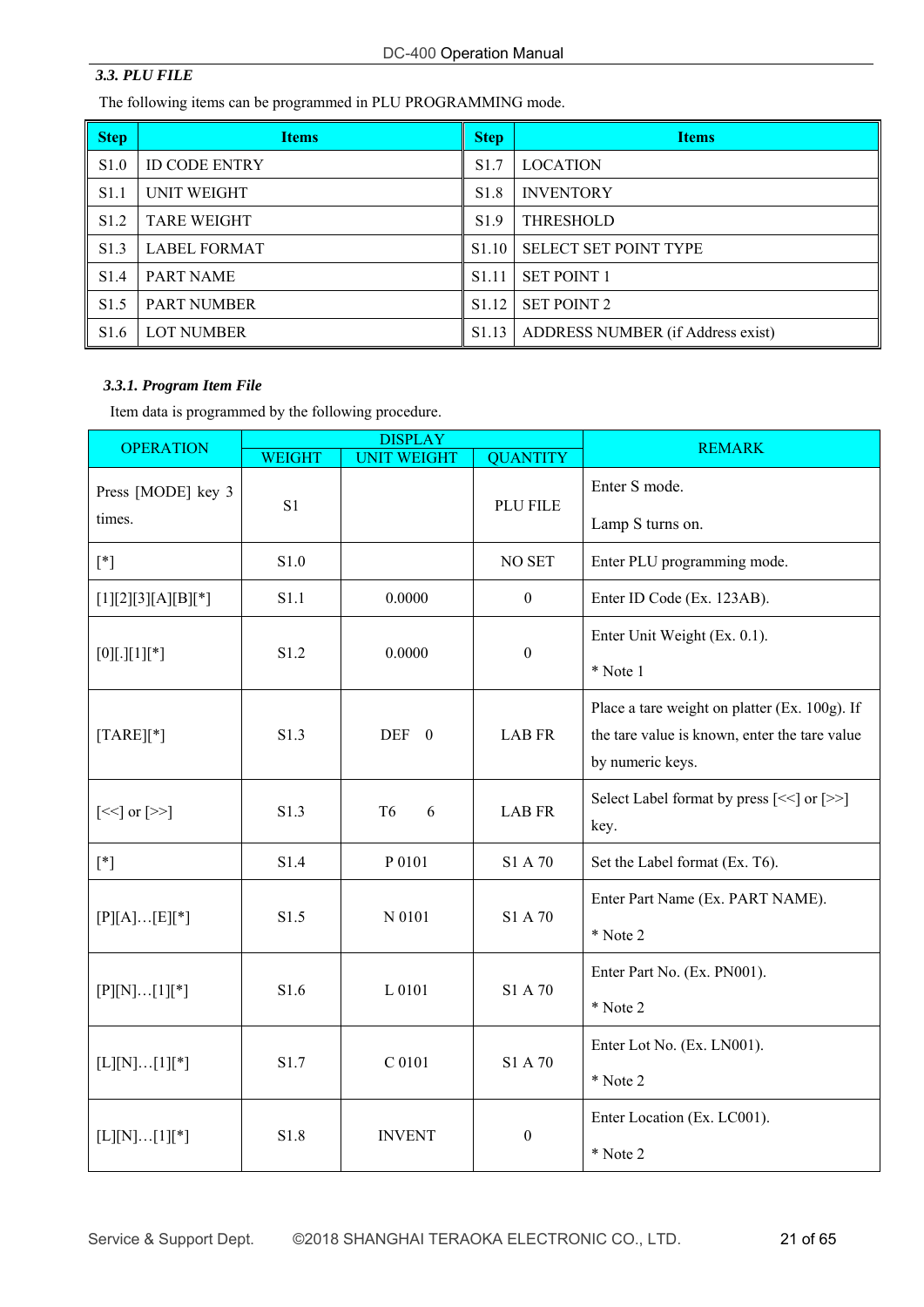| <b>OPERATION</b>          |                   | <b>DISPLAY</b>     |                  | <b>REMARK</b>                             |                               |
|---------------------------|-------------------|--------------------|------------------|-------------------------------------------|-------------------------------|
|                           | <b>WEIGHT</b>     | <b>UNIT WEIGHT</b> | <b>QUANTITY</b>  |                                           |                               |
| $[1][0][0][0][*]$         | S1.9              | <b>THRES</b>       | $\boldsymbol{0}$ | Enter Inventory (Ex. 1000).               |                               |
|                           |                   |                    |                  | $*$ Note 3                                |                               |
| $[5][0][^*]$              | S <sub>1.10</sub> |                    | $\%$ /QTY        | Enter Threshold (Ex. 50).                 |                               |
|                           |                   |                    | $*$ Note 3       |                                           |                               |
| $[+][^*]$                 | S <sub>1.10</sub> | $\boldsymbol{0}$   | $\theta$         | Select set point type by press $[+]$ key. |                               |
| $[2][0][0][*]$            | S <sub>1.12</sub> | $\boldsymbol{0}$   | $\boldsymbol{0}$ | Enter Set Point 1 (Ex. 200).              |                               |
|                           |                   |                    |                  | $*$ Note 4                                |                               |
| $[4][0][0][*]$            | S <sub>1.13</sub> | <b>ADDRESS</b>     |                  | $\boldsymbol{0}$                          | Enter Set Point 2 (Ex. 400%). |
|                           |                   |                    |                  | $*$ Note 5                                |                               |
| S1<br>PLU<br>$[3]$ [CODE] |                   |                    | <b>FILE</b>      | Enter Address Number (Ex. 3), save it.    |                               |
|                           |                   | Return to S mode.  |                  |                                           |                               |

**Note 1:** Unit Weight per 1000pcs is used to calculate the Quantity with place the product on the platter.

There have two ways to enter Unit Weight value, by Numeric Key or by Weight Sampling.

1. Numeric Key

Maximum 5 digits & 1 decimal point can be entered for Unit Weight.

- 2. Weight Sampling
- 1) Place the product on platter when Insufficient indicator ON.
- ① Place the 10pcs of product on platter (Insufficient indicator lighted up) and then press [PIECES] key to do sampling. After a few seconds, a message "ADD 3" will appear on the display. If the samples are heavy enough, the insufficient indicator light will be off.
- ② Add 3pcs of product on platter and press [PIECES] key. After a few seconds, the Unit Weight value will appear on Unit Weight column and Unit weight entering column.
- 2) Place the product on platter when Insufficient indicator OFF
- ① Insufficient Indicator light will be OFF, if the weight exceeded the insufficient weight setting. Place the product on platter (Ex.  $1 \text{kg} = 100 \text{pcs}$ ).
- ② Enter the known Quantity (Ex. 100) and press [PIECES] key (If the Quantity is 10pcs, press [PIECES] key to sample without entering the Quantity). Wait for a while for Unit Weight computation to be completed. The Unit Weight value will appear on Unit Weight column and the Unit Weight entering column.
- **Note 2:** Maximum 1 line can be programmed for Part Name, Part No., Lot No. and location. The number of characters entry is depends on the Character Size entry or size of the print area. If selected label format without print area, maximum 1 line of 32 characters can be entered.

**Note 3:** Maximum of 8 digits can be entered for Inventory and Threshold.

**Note 4:** There have 4 types of Set Point can be select in this parameter. Refer to the following rotation for selecting Set Point type by pressing **[+]** key.

#### $\rightarrow$  %/QTY  $\rightarrow$  %/WEIGHT  $\rightarrow$  QTY/QTY  $\rightarrow$  WEIGHT/WEIGHT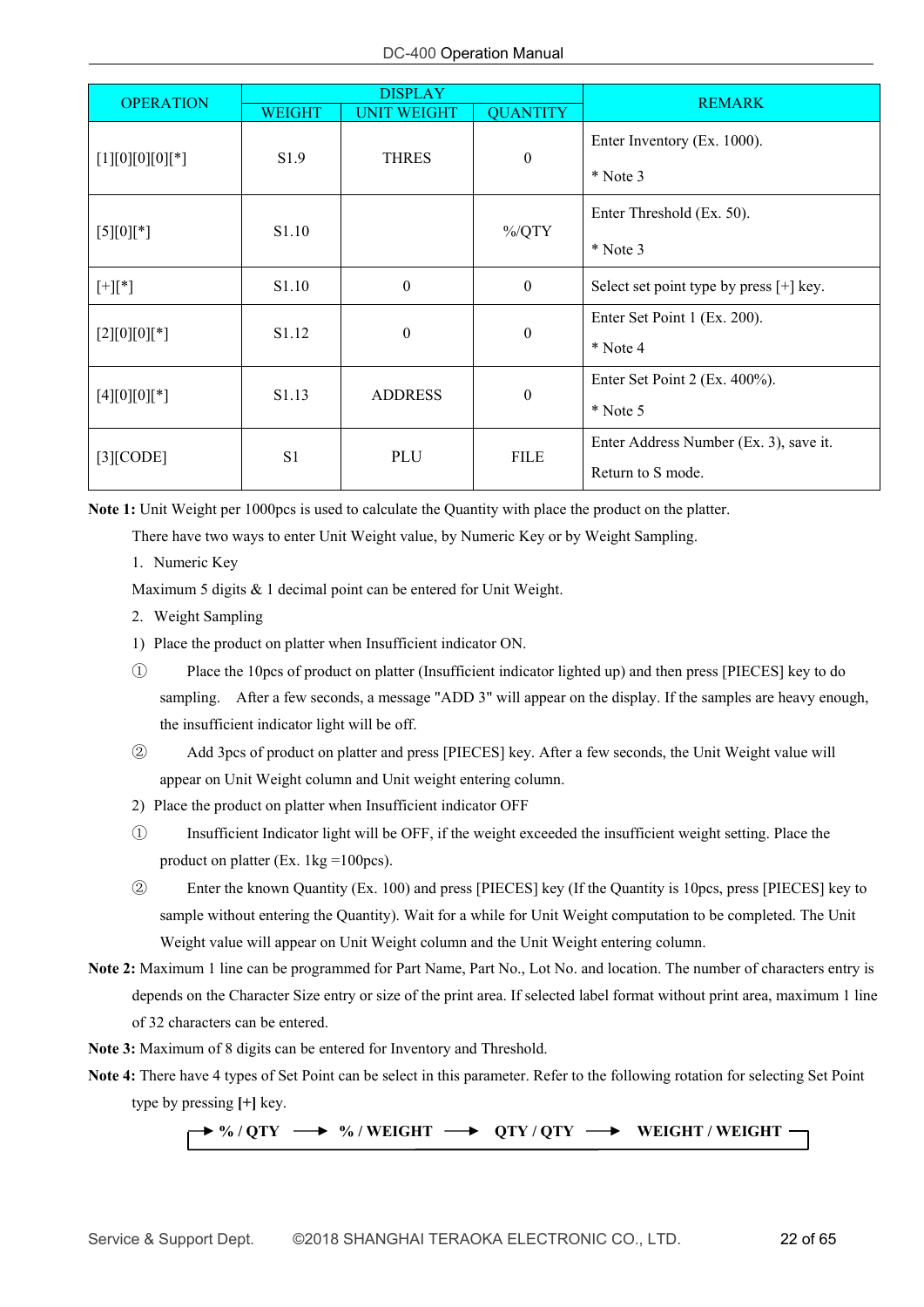**Note 5:** Up to 999% can be entered for Set Point 2. Set Point 2 must set according to Set Point 1 setting. For example: If Set Point 1 set to 9999999, the Set Point 2 cannot be set more than 100%.

|                  | <b>DISPLAY</b>                  |                    |                                  |                                   |
|------------------|---------------------------------|--------------------|----------------------------------|-----------------------------------|
| <b>OPERATION</b> | WEIGHT                          | <b>UNIT WEIGHT</b> | <b>QUANTITY</b>                  | <b>REMARK</b>                     |
|                  | S1.0                            | <b>ENTER</b>       | <b>ID CODE</b>                   | Enter Item Code programming mode. |
| [1][2][3][A][B]  | S <sub>1.0</sub>                | <b>ENTER</b>       | <b>ID CODE</b>                   | Enter ID Code (Ex. 123AB).        |
| $=$              | S1.0                            | DEL ?              | $Y-C N-T$                        | Enter delete mode.                |
| [C]              | S <sub>1</sub><br>$\rightarrow$ |                    |                                  | $[C]$ for Yes, $[T]$ for No.      |
|                  |                                 | <b>ITEM CD</b>     | Delete record, return to S mode. |                                   |

# *3.3.2. Delete Item Code*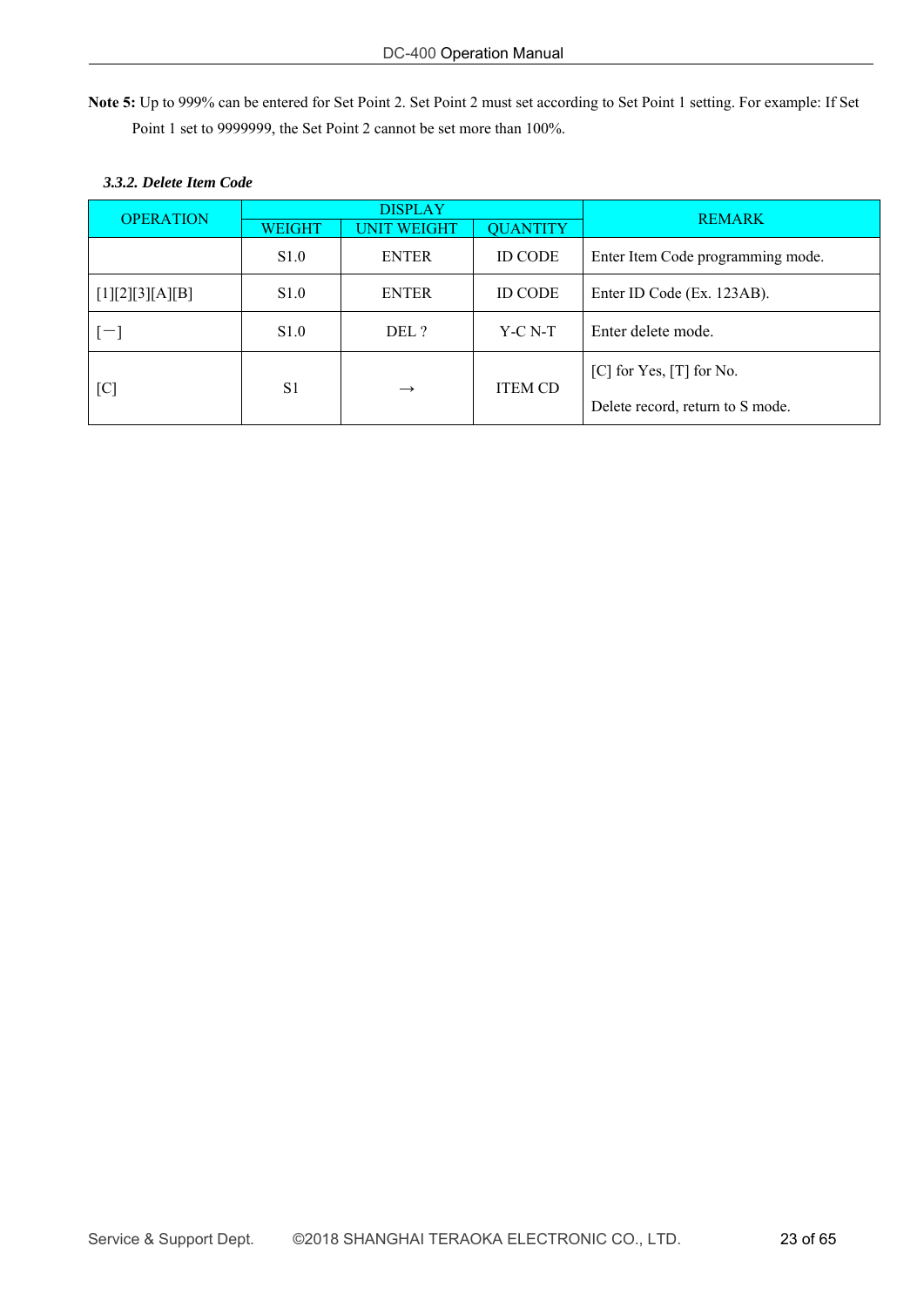#### *3.3.3. Label Format List*

Standard label format list is shown as below.

| LABEL FORMAT NO.         | FOR STANDARD          | LABEL SIZE (mm)                         |
|--------------------------|-----------------------|-----------------------------------------|
| $\boldsymbol{0}$         | <b>DEFAULT</b>        | Label size set in specification setting |
| $\,1$                    | T1                    | 60 X 28                                 |
| $\overline{c}$           | $\operatorname{T2}$   | 60 X 31                                 |
| $\overline{\mathbf{3}}$  | T <sub>3</sub>        | 60 X 34                                 |
| $\overline{\mathcal{A}}$ | $\operatorname{T4}$   | 60 X 40                                 |
| 5                        | T <sub>5</sub>        | 60 X 43                                 |
| $\sqrt{6}$               | T <sub>6</sub>        | $60$ X $46\,$                           |
| $\boldsymbol{7}$         | T7                    | 60 X 49                                 |
| $\,$ $\,$                | $\rm{T}8$             | $60$ X $55\,$                           |
| 9                        | T <sub>9</sub>        | 60 X 37                                 |
| $10\,$                   | T10                   | $60$ X $40$                             |
| 11                       | T11                   | 60 X 43                                 |
| 12                       | T12                   | 60 X 49                                 |
| 13                       | $\mathbf S$           | 40 X 28                                 |
| 14                       | $\boldsymbol{\rm{A}}$ | 40 X 46                                 |
| 15                       | $\, {\bf B}$          | $40$ X $46\,$                           |
| $16\,$                   | $\mathbf C$           | $40$ X $62.5\,$                         |
| 17                       | ${\rm F}1$            | $\ast$                                  |
| 18                       | ${\rm F2}$            | $\ast$                                  |
| 19                       | F3                    | $\ast$                                  |
| 20                       | ${\rm F4}$            | $\ast$                                  |
| 21                       | ${\rm F}5$            | $\ast$                                  |
| $22\,$                   | ${\rm F6}$            | $\ast$                                  |
| 23                       | ${\rm F}7$            | $\ast$                                  |
| 24                       | ${\rm F}8$            | $\ast$                                  |
| $25 - 115$               | F9~F99                | $\ast$                                  |

**Note:** F1 to F99 are available only when free format is programmed.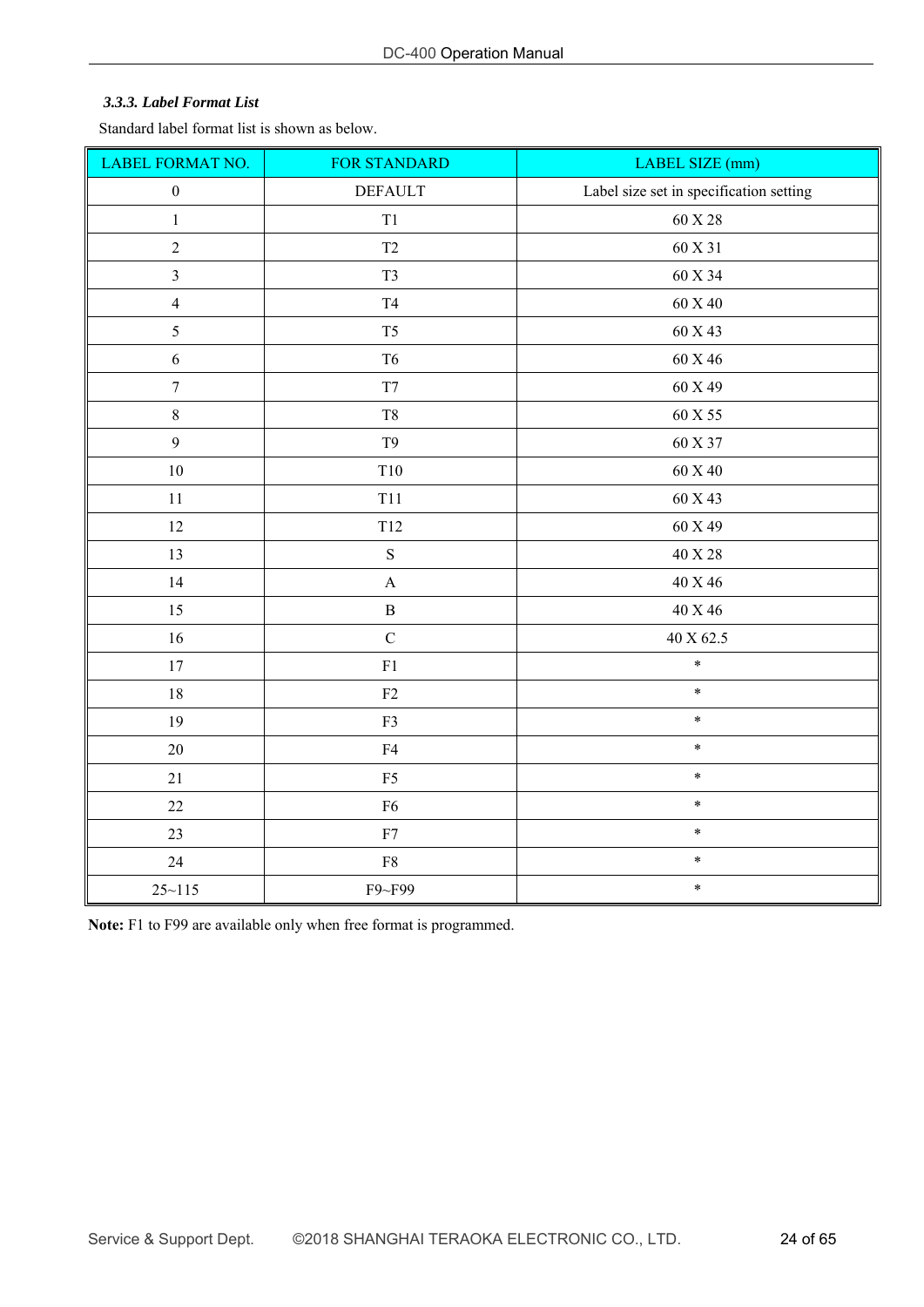#### *3.4. FACTORY NAME FILE*

Factory name is used for programming a short text describing the name of factory. Maximum 32 factory names can be programmed, each with 3 lines. The number of line depends on the character size. The default Factory Name print on label can be set in SPEC 56 & print centering of Factory Name on label can be select at SPEC 57.

**Note:** Factory Name will not printed on the label if the selected label format without print area for Factory Name or SPEC 55 set to "0: NO PRINT".

#### *3.4.1. Program Factory Name File*

At Programming Mode, select Factory Name programming mode and then enter new Factory Name No. (Ex. 1).

| <b>OPERATION</b>             |                                                                                            | <b>DISPLAY</b>          |                            | <b>REMARK</b>                        |
|------------------------------|--------------------------------------------------------------------------------------------|-------------------------|----------------------------|--------------------------------------|
|                              | <b>WEIGHT</b>                                                                              | <b>UNIT WEIGHT</b>      | <b>OUANTITY</b>            |                                      |
| Press [MODE] key 3<br>times. | S <sub>1</sub>                                                                             | <b>PLU</b>              | <b>FILE</b>                | Enter S mode. Lamp S turns on.       |
| [2] or $[+]$                 | S <sub>2</sub>                                                                             | <b>FACTORY</b>          | <b>FILE</b>                | Select Factory programming mode.     |
| $[^*]$                       | S2.0                                                                                       | $\boldsymbol{0}$        | NO SET                     | Enter Factory programming mode.      |
| $[1]$ [*]                    | S <sub>2.1</sub>                                                                           | S <sub>0</sub> 1.01     | S1 A 32                    | Enter Factory No. (Ex. 1).           |
| $[D][I] \dots [E]$           | S <sub>2.1</sub>                                                                           | S <sub>01.10</sub>      | S1 A 22                    | Enter Factory Name (Ex. DIGI STORE). |
|                              | [SHIFT UP][X]<br>S <sub>2.1</sub><br>S <sub>01.10</sub><br>S <sub>2</sub> A 2 <sub>2</sub> | Change font size to S2. |                            |                                      |
|                              |                                                                                            |                         | $(S1 \sim S5; M1 \sim M5)$ |                                      |
| [CODE]                       | S <sub>2</sub>                                                                             | <b>FACTORY</b>          | <b>FILE</b>                | Store data, return to S mode.        |

#### *3.4.2. Print Factory Name File*

The Factory Name report can be printed on receipt paper. A Full Report includes all programmed Factory Names and a Single Report includes one Factory Name data only.

| <b>OPERATION</b>     | <b>DISPLAY</b>      |                    |                 | <b>REMARK</b>                         |
|----------------------|---------------------|--------------------|-----------------|---------------------------------------|
|                      | <b>WEIGHT</b>       | <b>UNIT WEIGHT</b> | <b>QUANTITY</b> |                                       |
|                      | S2.0                | $\theta$           | NO SET          | Enter Factory Name programming mode.  |
| $\left[TABLE\right]$ | TEST <sub>2.0</sub> |                    | <b>ST NUM</b>   | Enter Factory Name report print mode. |
| $[^*]$               | <b>TEST2.0</b>      | 32                 | EN NUM          | Enter start No.                       |
| $[^*]$               | S2.0                | $\theta$           | NO SET          | Enter end No.                         |
|                      |                     |                    |                 | Print Factory Name Full report.       |
| $[1]$                | S2.0                |                    | NO SET          | Enter Factory No. (Ex. No.1).         |
|                      |                     |                    |                 | Print Factory Name Single report.     |
| [TARE]               | S2.0                |                    | NO SET          | Return to Factory Name programming    |
|                      |                     |                    | mode.           |                                       |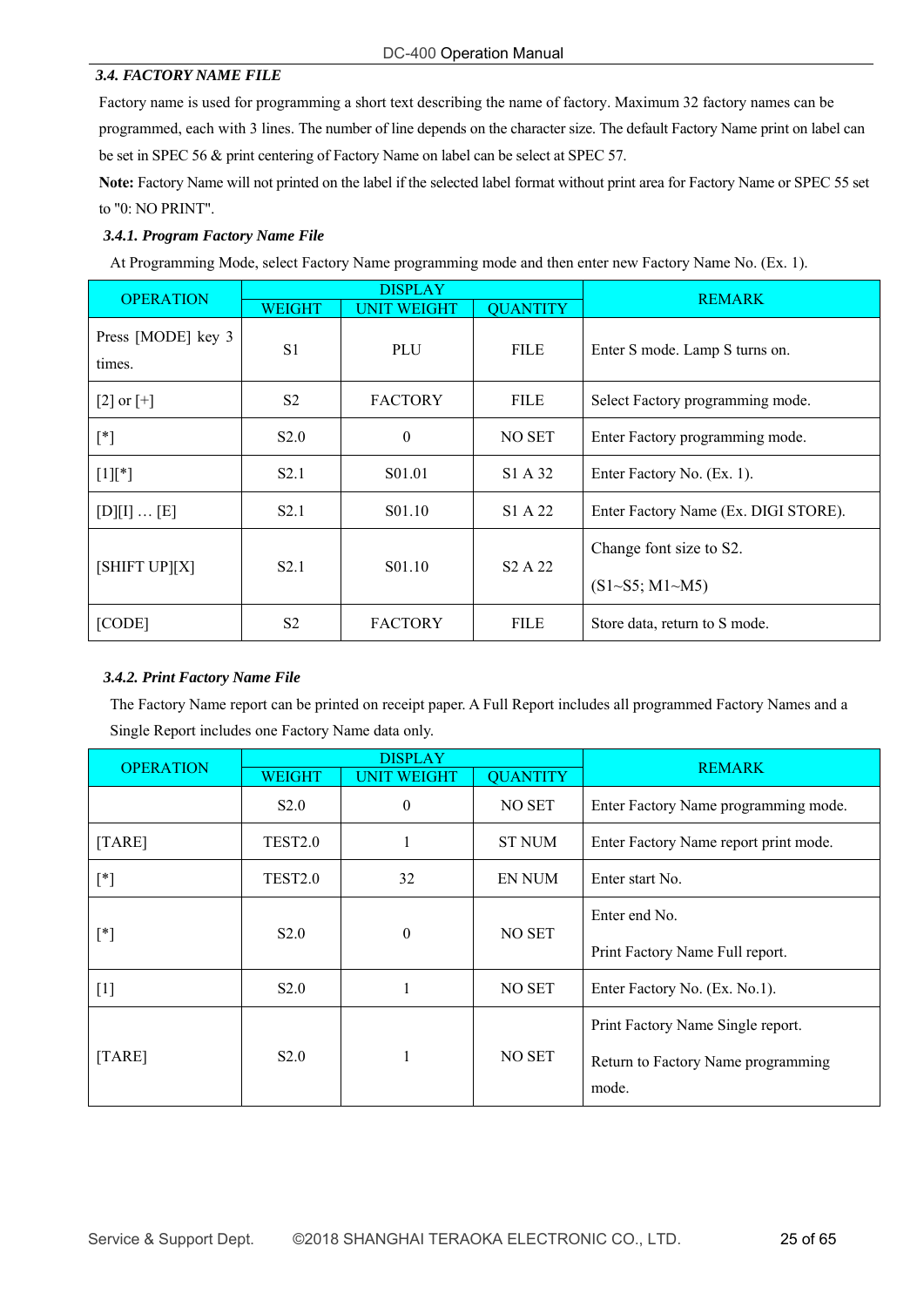| 3.4.3. Delete Factory Name File |                |                        |                 |                                      |  |
|---------------------------------|----------------|------------------------|-----------------|--------------------------------------|--|
| <b>OPERATION</b>                |                | <b>DISPLAY</b>         |                 | <b>REMARK</b>                        |  |
|                                 | <b>WEIGHT</b>  | <b>T WEIGHT</b><br>UNI | <b>QUANTITY</b> |                                      |  |
|                                 | S2.0           | $\theta$               | NO SET          | Enter Factory Name programming mode. |  |
| $[1]$                           | S2.0           |                        | NO SET          | Enter Factory No. (Ex. No.1).        |  |
| $[-]$                           | S2.0           | DEL ?                  | $Y-C N-T$       | Enter delete mode.                   |  |
| [C]                             | S <sub>2</sub> | <b>FACTORY</b>         | <b>FILE</b>     | $[C]$ for Yes, $[T]$ for No.         |  |
|                                 |                |                        |                 | Delete record. Return to S mode.     |  |

#### *3.5. PROGRAM DATE AND TIME*

The built-in clock system can automatically work once they are set. Date (Month/Day/Year): 2 digits for each part; Time (Hour/Minute): 2 digits for each part.

| <b>OPERATION</b>             | <b>DISPLAY</b>   |                    |                 | <b>REMARK</b>                          |
|------------------------------|------------------|--------------------|-----------------|----------------------------------------|
|                              | <b>WEIGHT</b>    | <b>UNIT WEIGHT</b> | <b>QUANTITY</b> |                                        |
| Press [MODE] key 3<br>times. | S <sub>1</sub>   | PLU                | <b>FILE</b>     | Enter S mode. Lamp S turns on.         |
| [4] or $[+]$ three times     | S4               | <b>DATE</b>        | <b>AND TIME</b> | Select Date and Time programming mode. |
| $[^*]$                       | S4.0             | 010100             | <b>MMDDYY</b>   | Enter Date and Time programming mode.  |
|                              | S <sub>4.1</sub> | 0000               | <b>HHMM</b>     | Set Month 08, Day 19 and Year 04       |
| $[0][8][1][9][0][4][*]$      |                  |                    |                 | $(Ex. 2004-08-19).$                    |
|                              |                  |                    |                 | Set Hour 9, Minute 05.                 |
| $[9][0][0][*]$               | S4               | <b>DATE</b>        | <b>AND TIME</b> | Store Date and Time. Return to S mode. |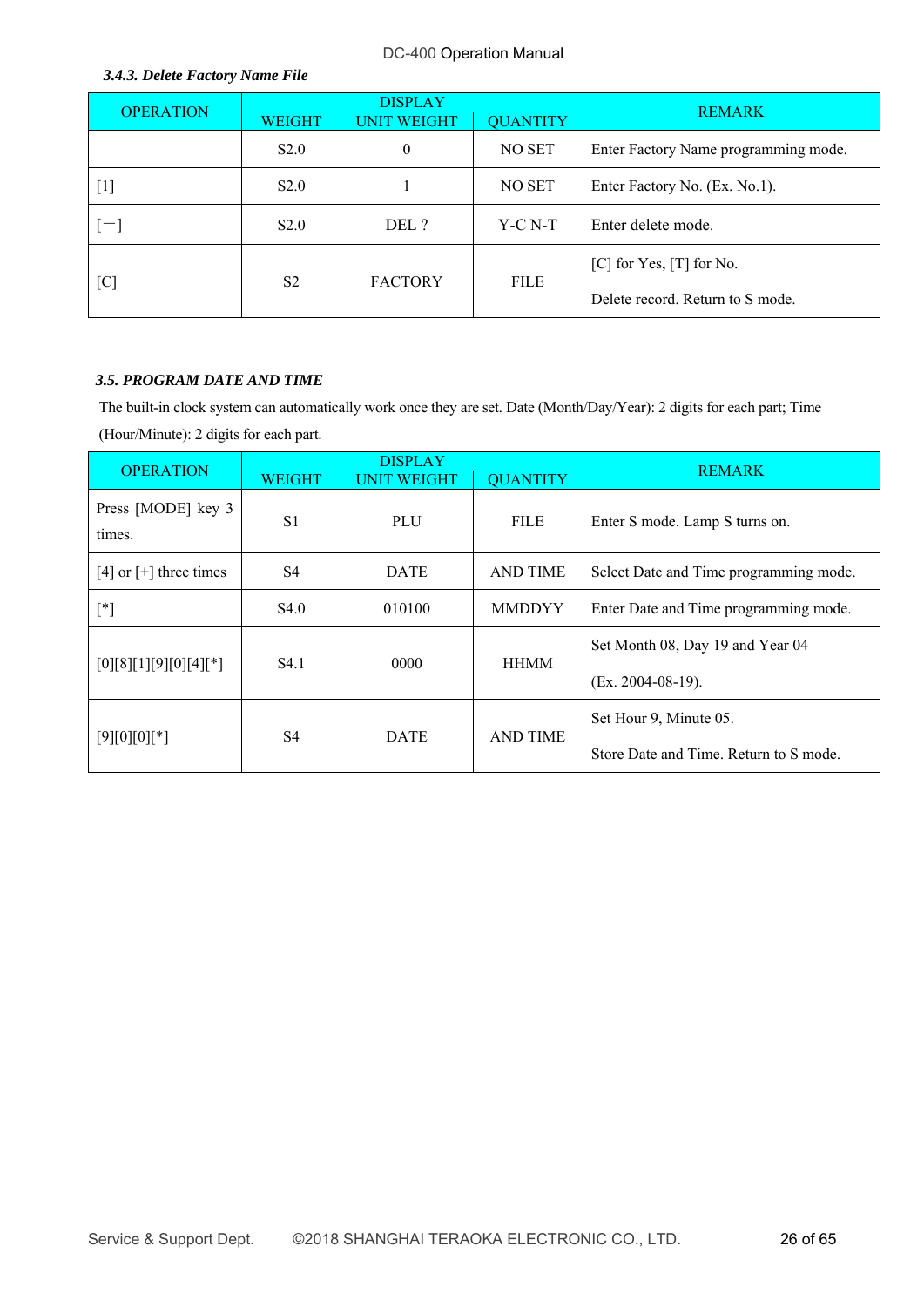#### DC-400 Operation Manual

#### *3.6. ADDRESS FILE*

Address file is used to program factory address, which can be assigned in each Item and to be printed on the label. Since standard format does not have a print area set for Address, the Address cannot be printed when using these formats. To print Address on the label, a Free Format with an Address print area programmed must be used. Maximum 16 Address (No.  $1 \sim 16$ ) can be programmed with each up to 8 programmable lines. Number of line depends on the size of the print area or Character Size entry.

#### *3.6.1. Program Address File*

| <b>OPERATION</b>             |                                                        | <b>DISPLAY</b>     | <b>REMARK</b>              |                                  |
|------------------------------|--------------------------------------------------------|--------------------|----------------------------|----------------------------------|
|                              | <b>WEIGHT</b>                                          | <b>UNIT WEIGHT</b> | <b>QUANTITY</b>            |                                  |
| Press [MODE] key 3<br>times. | S <sub>1</sub>                                         | PLU                | <b>FILE</b>                | Enter S mode. Lamp S turns on.   |
| [5] or $[+]$ four times      | S <sub>5</sub>                                         | <b>ADDRESS</b>     | <b>FILE</b>                | Select Address programming mode. |
| $\lceil$ *]                  | S5.0                                                   | $\theta$           | NO SET                     | Enter Address programming mode.  |
| $[1]$ <sup>*</sup> ]         | S5.1                                                   | P <sub>01.01</sub> | S1 A 32                    | Enter Address No. (Ex. 1).       |
| $[S][H] \dots [I]$           | S5.1                                                   | P01.08             | S1 A 24                    | Enter Address (Ex. SHANGHAI).    |
|                              | [SHIFT UP][X]<br>S5.1<br>P01.10<br>S <sub>2</sub> A 24 |                    | Change font size to S2.    |                                  |
|                              |                                                        |                    | $(S1 \sim S5; M1 \sim M5)$ |                                  |
| [CODE]                       | S <sub>5</sub>                                         | <b>ADDRESS</b>     | <b>FILE</b>                | Store data, return to S mode.    |

#### *3.6.2. Print Address File*

The Address report can be printed on receipt paper. A Full Report includes all programmed Address data and a Single Report includes one Address data only.

| <b>OPERATION</b> | <b>DISPLAY</b>      |                    |                 | <b>REMARK</b>                       |
|------------------|---------------------|--------------------|-----------------|-------------------------------------|
|                  | <b>WEIGHT</b>       | <b>UNIT WEIGHT</b> | <b>QUANTITY</b> |                                     |
|                  | S5.0                | $\overline{0}$     | <b>NO SET</b>   | Enter Address programming mode.     |
| [TARE]           | <b>TEST5.0</b>      |                    | <b>ST NUM</b>   | Enter Address report print mode.    |
| $[^*]$           | TEST <sub>5.0</sub> | 16                 | <b>EN NUM</b>   | Enter start No.                     |
|                  |                     |                    |                 | Enter end No.                       |
| $[^*]$           | S5.0                | $\mathbf{0}$       | NO SET          | Print Address Full report.          |
| $[1]$            | S5.0                |                    | NO SET          | Enter Address No. (Ex. No.1).       |
|                  |                     |                    |                 | Print Address Single report.        |
| [TARE]           | S5.0                |                    | NO SET          | Return to Address programming mode. |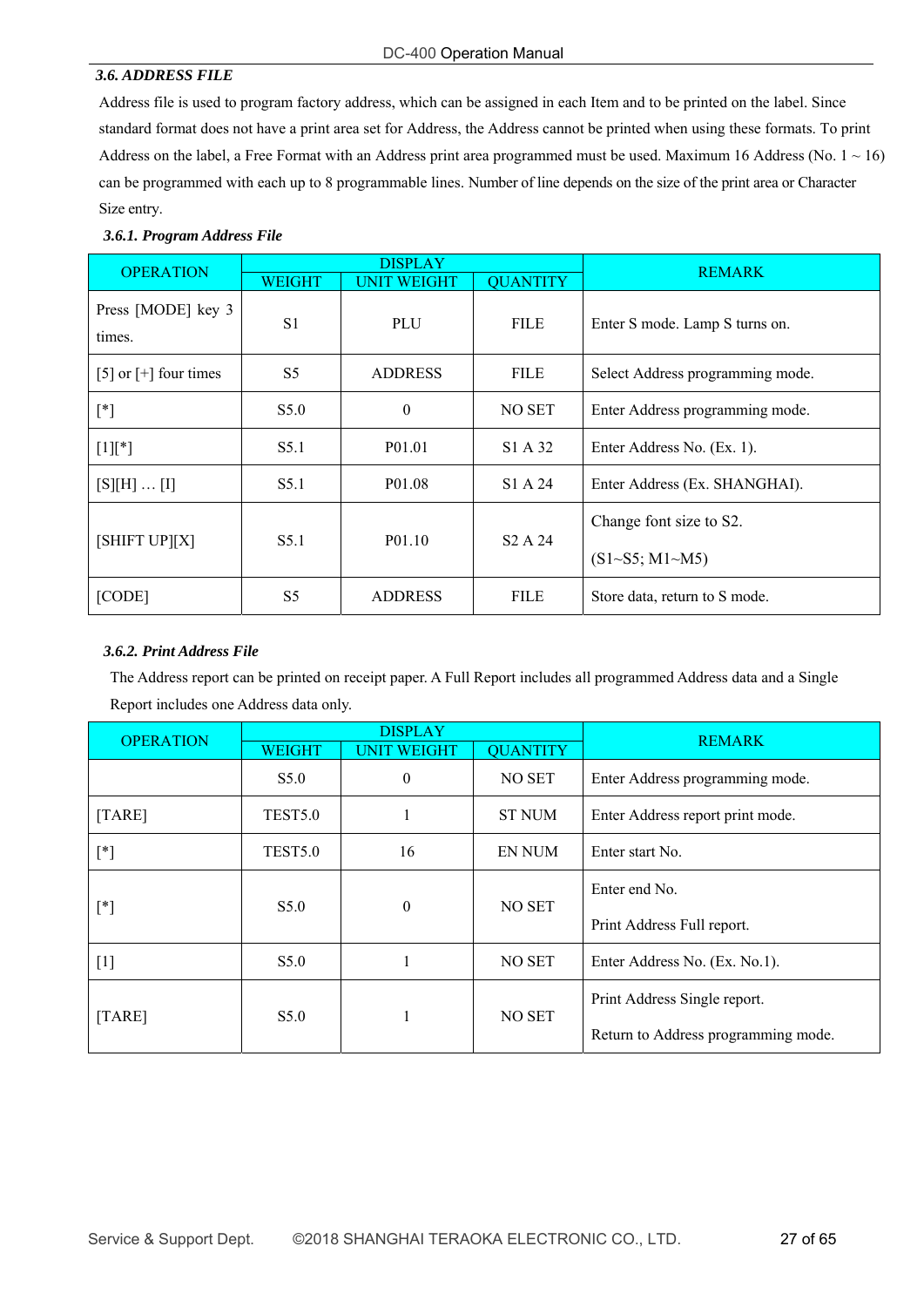| 3.6.3. Delete Address File |                                  |                    |                 |                                  |  |
|----------------------------|----------------------------------|--------------------|-----------------|----------------------------------|--|
| <b>OPERATION</b>           |                                  | <b>DISPLAY</b>     |                 | <b>REMARK</b>                    |  |
|                            | <b>WEIGHT</b>                    | <b>UNIT WEIGHT</b> | <b>QUANTITY</b> |                                  |  |
|                            | S5.0                             | $\theta$           | NO SET          | Enter Address programming mode.  |  |
| $[1]$                      | S5.0                             |                    | NO SET          | Enter Address No. (Ex. No.1).    |  |
| $[-]$                      | S5.0                             | DEL ?              | $Y-C N-T$       | Enter Delete mode.               |  |
|                            |                                  |                    | <b>FILE</b>     | $[C]$ for Yes, $[T]$ for No.     |  |
| [C]                        | S <sub>5</sub><br><b>ADDRESS</b> |                    |                 | Delete record. Return to S mode. |  |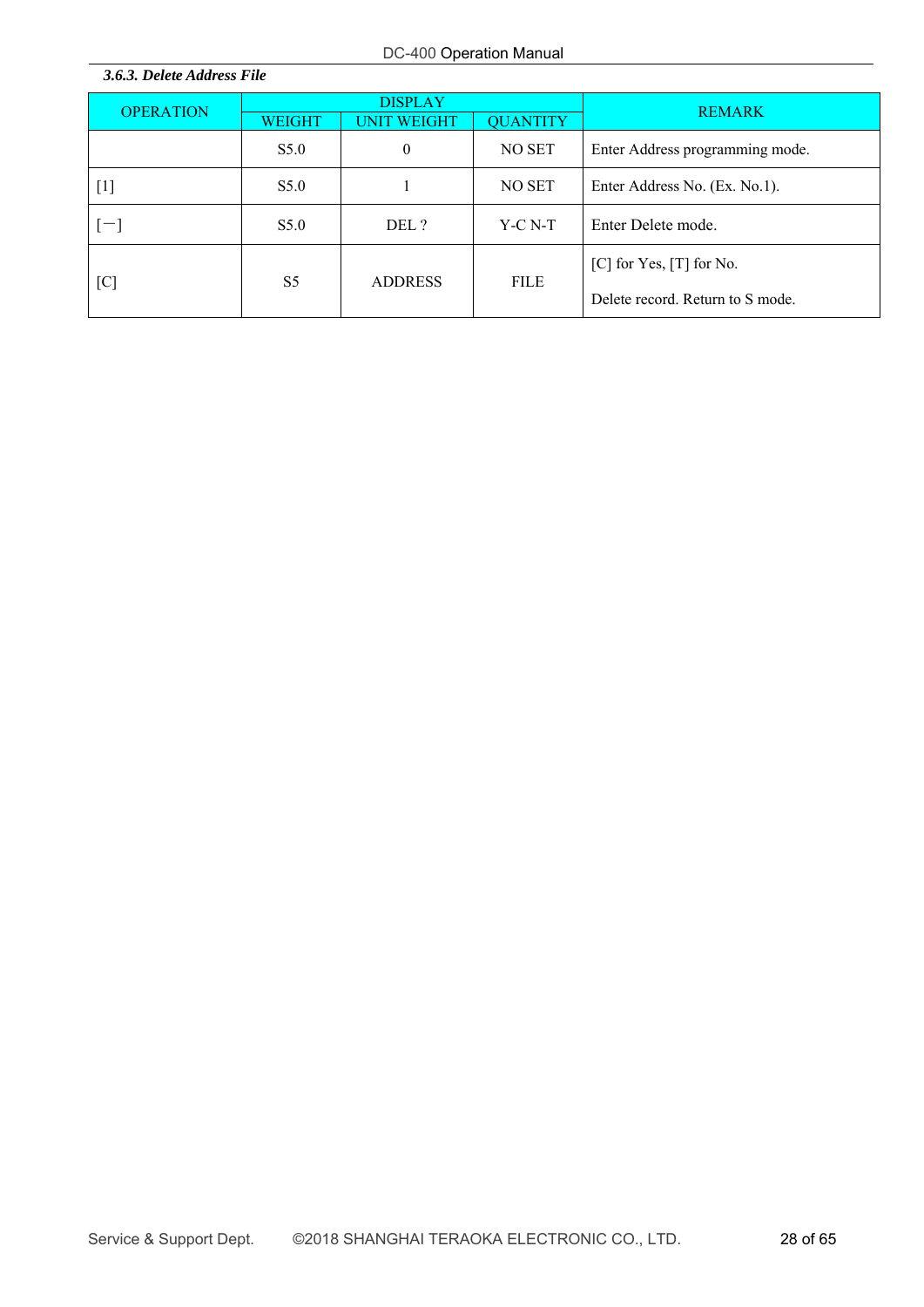#### *3.7. TEXT FILE*

Maximum 20 Texts are available (Text number 1~16 are for Item label and text number 17~20 are for Total label). Text is used for printing the fixed data on label such as "scale number" or "machine no". Text cannot be printed when using standard format since they do not have any text print area set. A Free Format with a Text print area must be programmed. Maximum 2 lines per text can be programmed and number of line depends on the size of print area of the selected label format or the character size.

#### *3.7.1. Program Text File*

| <b>OPERATION</b>             |                                                                    | <b>DISPLAY</b>          |                            | <b>REMARK</b>                   |
|------------------------------|--------------------------------------------------------------------|-------------------------|----------------------------|---------------------------------|
|                              | <b>WEIGHT</b>                                                      | <b>UNIT WEIGHT</b>      | <b>QUANTITY</b>            |                                 |
| Press [MODE] key 3<br>times. | S <sub>1</sub>                                                     | PLU                     | <b>FILE</b>                | Enter S mode. Lamp S turns on.  |
| [7] or $[+]$ six times       | S7                                                                 | <b>TEXT</b>             | <b>FILE</b>                | Select Text programming mode.   |
| $[^*]$                       | S7.0                                                               | $\theta$                | NO SET                     | Enter Text programming mode.    |
| $[1]$ <sup>*</sup> ]         | S7.1                                                               | T <sub>01.01</sub>      | S1 A 100                   | Enter Text No. (Ex. 1).         |
| [Q][U]  [Y]                  | S7.1                                                               | T01.08                  | S1 A 92                    | Enter Text data (Ex. QUANTITY). |
|                              | [SHIFT UP][X]<br>S7.1<br>T01.10<br>S <sub>2</sub> A 9 <sub>2</sub> | Change font size to S2. |                            |                                 |
|                              |                                                                    |                         | $(S1 \sim S5; M1 \sim M5)$ |                                 |
| [CODE]                       | S7                                                                 | <b>TEXT</b>             | <b>FILE</b>                | Store data, return to S mode.   |

#### *3.7.2. Print Text File*

The Text report can be printed on receipt paper. A Full Report includes all programmed Text data and a Single Report includes one Text data only.

| <b>OPERATION</b> | <b>DISPLAY</b> |                    |                 | <b>REMARK</b>                    |
|------------------|----------------|--------------------|-----------------|----------------------------------|
|                  | <b>WEIGHT</b>  | <b>UNIT WEIGHT</b> | <b>QUANTITY</b> |                                  |
|                  | S7.0           | $\theta$           | NO SET          | Enter Text programming mode.     |
| [TARE]           | TEST7.0        |                    | NO SET          | Enter Text report print mode.    |
| $[^*]$           | TEST7.0        | 20                 | <b>EN NUM</b>   | Enter start No.                  |
|                  |                | $\theta$<br>NO SET |                 | Print Text Full report.          |
| [TARE]           | S7.0           |                    |                 | Return to Text programming mode. |
| $[1]$            | S7.0           |                    | NO SET          | Enter Text No. (Ex. No.1).       |
| [TARE]           | S7.0           |                    | NO SET          | Print Text Single report.        |
|                  |                |                    |                 | Return to Text programming mode. |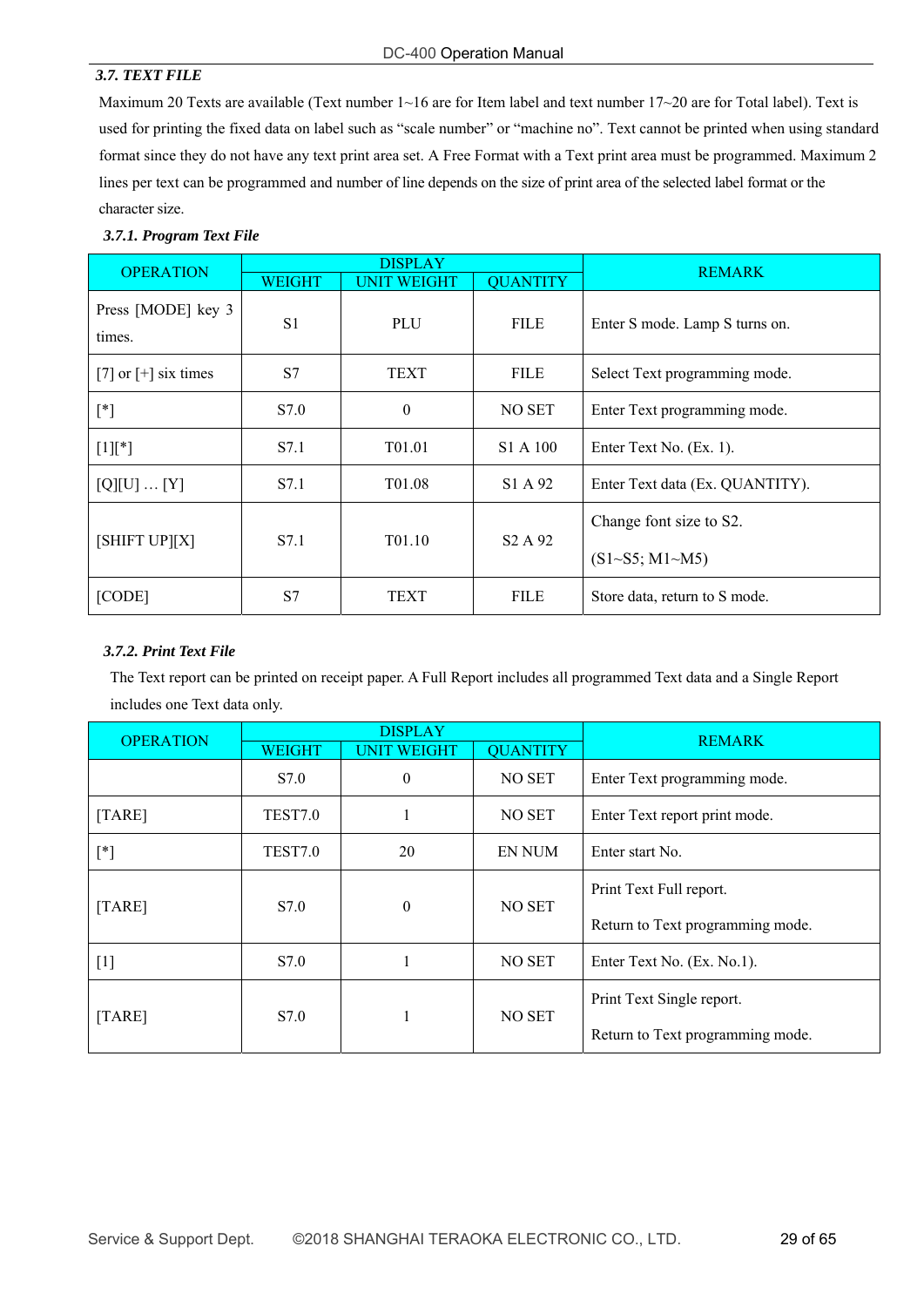|                  | <b>DISPLAY</b>    |                    |                 | <b>REMARK</b>                    |  |
|------------------|-------------------|--------------------|-----------------|----------------------------------|--|
| <b>OPERATION</b> | <b>WEIGHT</b>     | <b>UNIT WEIGHT</b> | <b>QUANTITY</b> |                                  |  |
|                  | S7.0              | TEXT               | $\mathbf{0}$    | Enter Text programming mode.     |  |
| $[1]$            | S7.0              | TEXT               |                 | Enter Text No. (Ex. No.1).       |  |
| $[-]$            | S7.0              | DEL ?              | Y-C N-T         | Enter delete mode.               |  |
|                  |                   |                    | <b>FILE</b>     | $[C]$ for Yes, $[T]$ for No.     |  |
| [C]              | S7<br><b>TEXT</b> |                    |                 | Delete record. Return to S mode. |  |

# *3.8. FREE FORMAT FILE*

*3.7.3. Delete Text File* 

The Free Format enables you to design your own label format, by setting print angles, print positions, character size and other programmable items. You can create a new format by copying an existing label format and use it as a base or make a totally new label format.

#### *3.8.1. General Information*

Label format within the following height and width can be created.



- Up to 99 Free Formats can be stored in the memory, apart from the other 16 standard formats.
- Standard format can be used as a basic format for creating a new format.
- Print position of each item is programmed using "mm".
- One Item label or one Total label is available for each Free Format number (F1~F99).
- 4 Print Angles can be set for all item data: 0, 90, 180 and 270 degrees.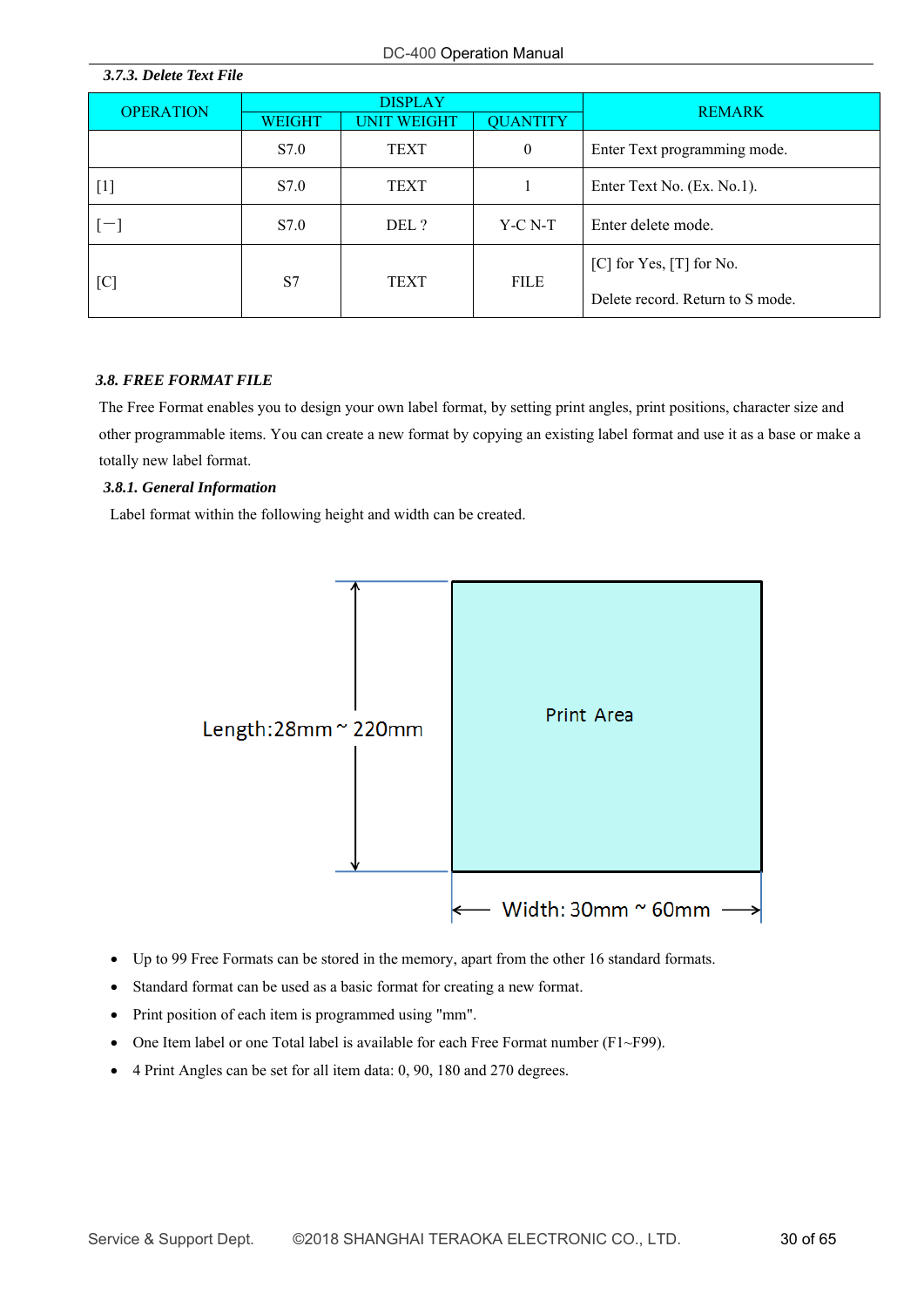#### *3.8.2 Print Area, Print Position and Print Angles*

The print position of each item is determined by setting the interval from "0" point  $(X=0, Y=0)$  to the base position of the programmed item. X and Y values need to be entered by "mm".

#### **Print Area**

The item data should not be printed within 1mm from the edge of the label as the following drawing shows.

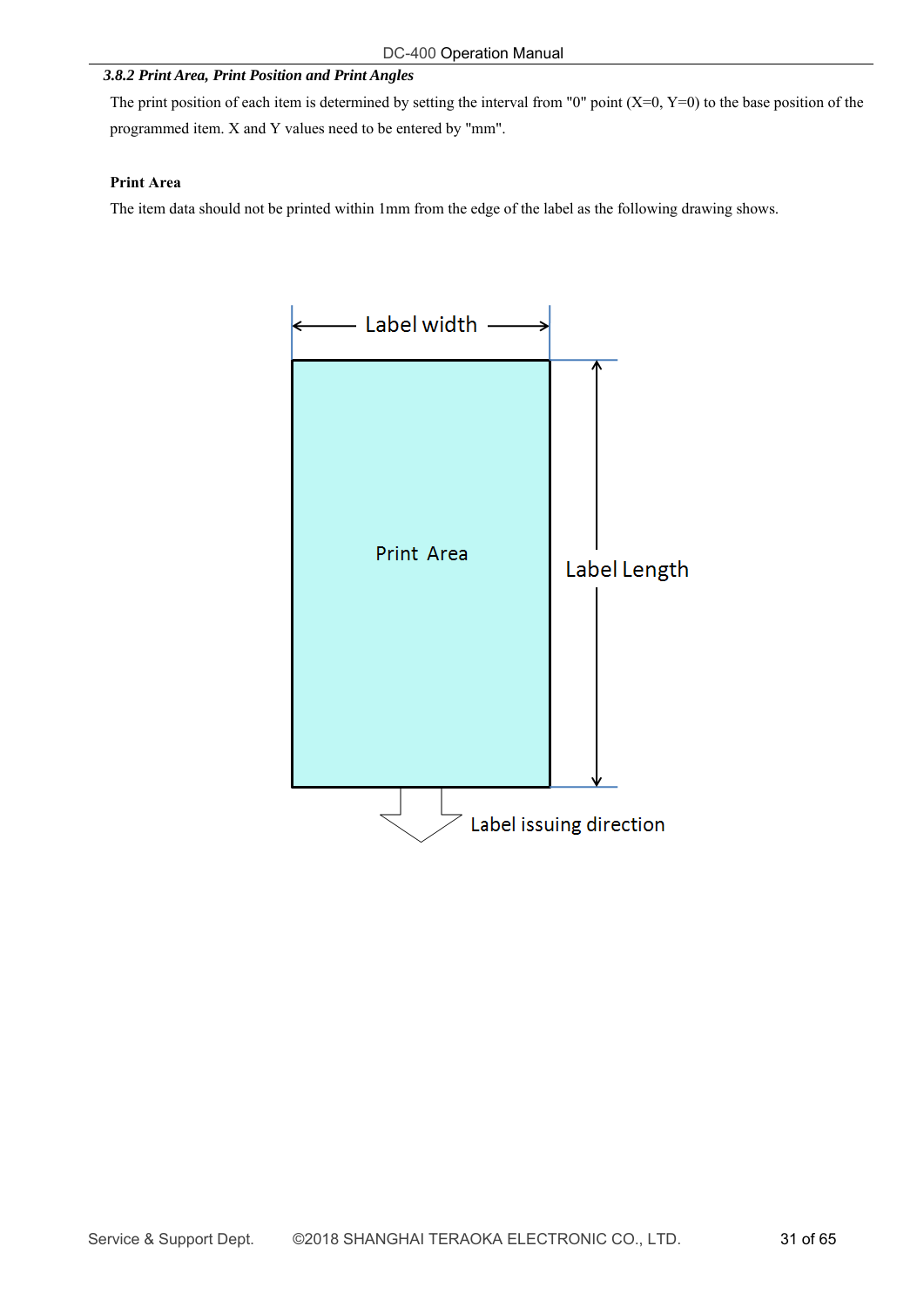#### **Print Position**

The printing position of each item data is decided by setting the distance from 0 point  $(X=0, Y=0)$  to the base position  $(X = 0, Y = 0)$ value, Y value).



#### **Print Angle**

Print angle of each Print Item can be selected from 4 different angles, 0 degree, 90 degree, 180 degree, and 270 degree. A whole format base or each Item Data-base may set print angle. According to the selected print angle, the status of print position differs as the following samples.

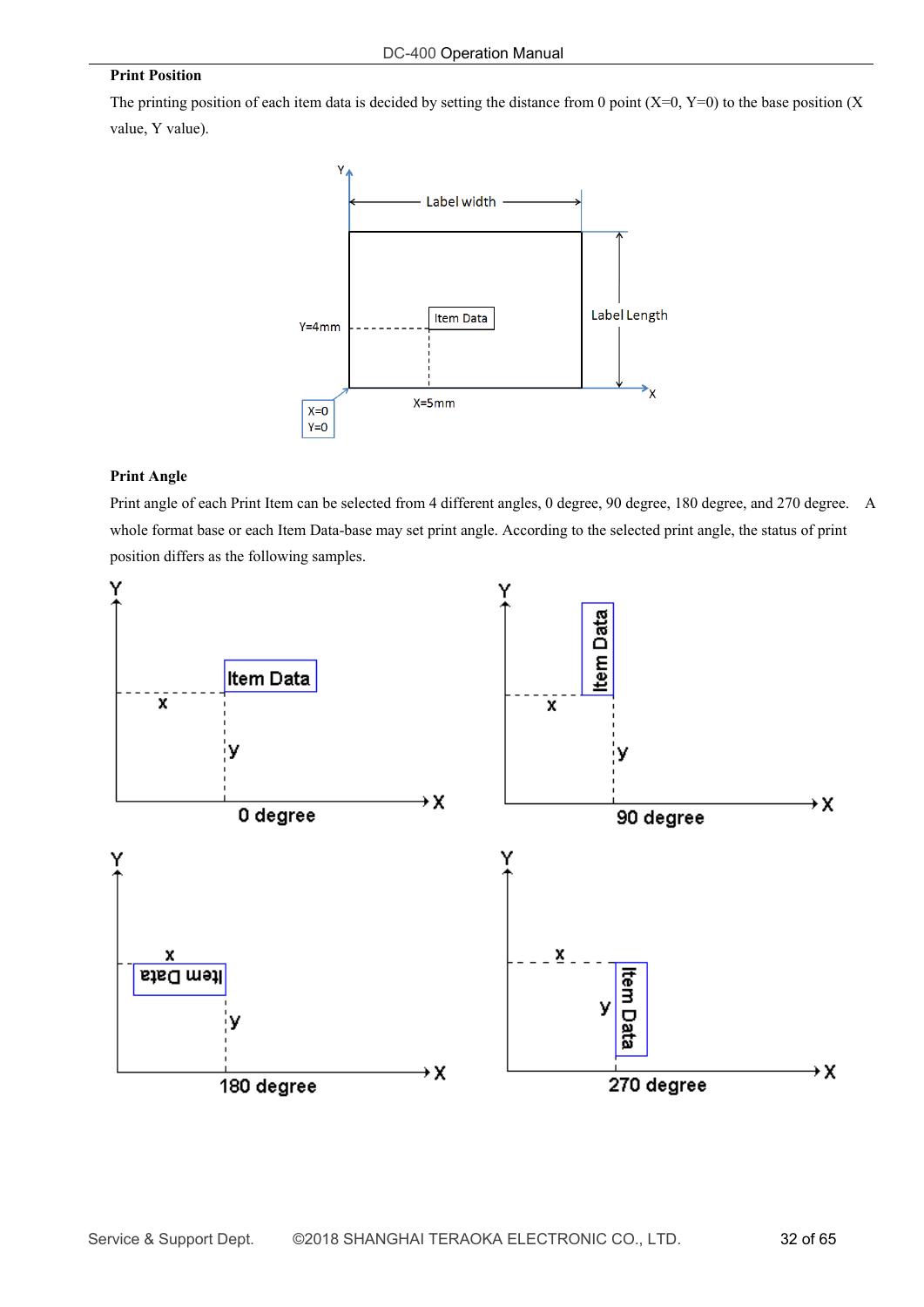# *3.8.3 Programming Parameter of Print Items*

# **Print Item for Item Label**

Up to 66 different item data can be programmed in Item Label Format.

| <b>Item Data</b>                     | <b>Type</b>    | <b>Item Data</b>                  | <b>Type</b>    |
|--------------------------------------|----------------|-----------------------------------|----------------|
| <b>ID CODE</b><br>1.                 | 5              | 42. ID CODE TITLE                 | $\mathbf{1}$   |
| 2.<br><b>GROSS WEIGHT</b>            | $\mathbf{1}$   | 43. LOCATION TITLE                | $\mathbf{1}$   |
| <b>UNIT WEIHGT</b><br>3.             | $\mathbf{1}$   | 44. PART NAME TITLE               | $\mathbf{1}$   |
| <b>NET WEIGHT</b><br>4.              | $\mathbf{1}$   | 45. PART NUMBER TITLE             | $\mathbf{1}$   |
| <b>QUANTITY</b><br>5.                | $\mathbf{1}$   | 46. LOT NUMBER TITLE              | $\mathbf{1}$   |
| PACK DATE<br>6.                      | $\mathbf{1}$   | 47. NET WEIGHT TITLE              | $\mathbf{1}$   |
| <b>PACK TIME</b><br>7.               | $\mathbf{1}$   | 48.<br><b>GROSS WEIGHT TITLE</b>  | $\mathbf{1}$   |
| PART NUMBER<br>8.                    | 2              | 49. TARE TITLE                    | $\mathbf{1}$   |
| 9.<br><b>QUANTITY UNIT</b>           | $\mathbf{1}$   | <b>UNIT WEIGHT BARCODE</b><br>50. | 3              |
| 10. PART NAME                        | $\overline{c}$ | 51. TARE WEIGHT BARCODE           | 3              |
| 11. LOT NUMBER                       | $\overline{c}$ | 52.<br><b>QUANTITY BARCODE</b>    | 3              |
| 12. ID CODE BARCODE                  | 3              | 53. IMAGE 1                       | $\overline{c}$ |
| 13. FACTORY                          | $\overline{c}$ | 54. IMAGE 2                       | $\overline{2}$ |
| 14. INVENTORY                        | $\mathbf{1}$   | 55. IMAGE 3                       | $\overline{2}$ |
| <b>THRESHOLD</b><br>15.              | $\mathbf{1}$   | 56. IMAGE 4                       | $\overline{c}$ |
| 16. LOGO                             | 2              | 57. IMAGE 5                       | $\overline{c}$ |
| <b>TARE WEIGHT</b><br>17.            | 1              | 58. IMAGE 6                       | $\overline{2}$ |
| 18. SCALE NUMBER                     | 1              | 59. IMAGE 7                       | $\overline{2}$ |
| 19.<br><b>ADDRESS</b>                | $\overline{2}$ | 60. IMAGE 8                       | $\overline{2}$ |
| 20.<br><b>LOCATION</b>               | $\overline{2}$ | 61. IMAGE 9                       | $\overline{c}$ |
| 21. SEQ NUMBER                       | $\mathbf{1}$   | 62. IMAGE 10                      | $\overline{2}$ |
| <b>STATUS</b><br>22.                 | $\mathbf{1}$   | 63. MULTI BARCODE 1               | $\overline{3}$ |
| 23. FRAME 1                          | 4              | 64. MULTI BARCODE 2               | $\overline{c}$ |
| 24. FRAME 2                          | 4              | 65. LOT NUMBER BARCODE            | 3              |
| $25 \sim 40$ . TEXT $1 \sim$ TEXT 16 | $\overline{2}$ | 66. PART NUMBER BARCODE           | 3              |
| 41. SEQ TITLE                        | $\mathbf{1}$   |                                   |                |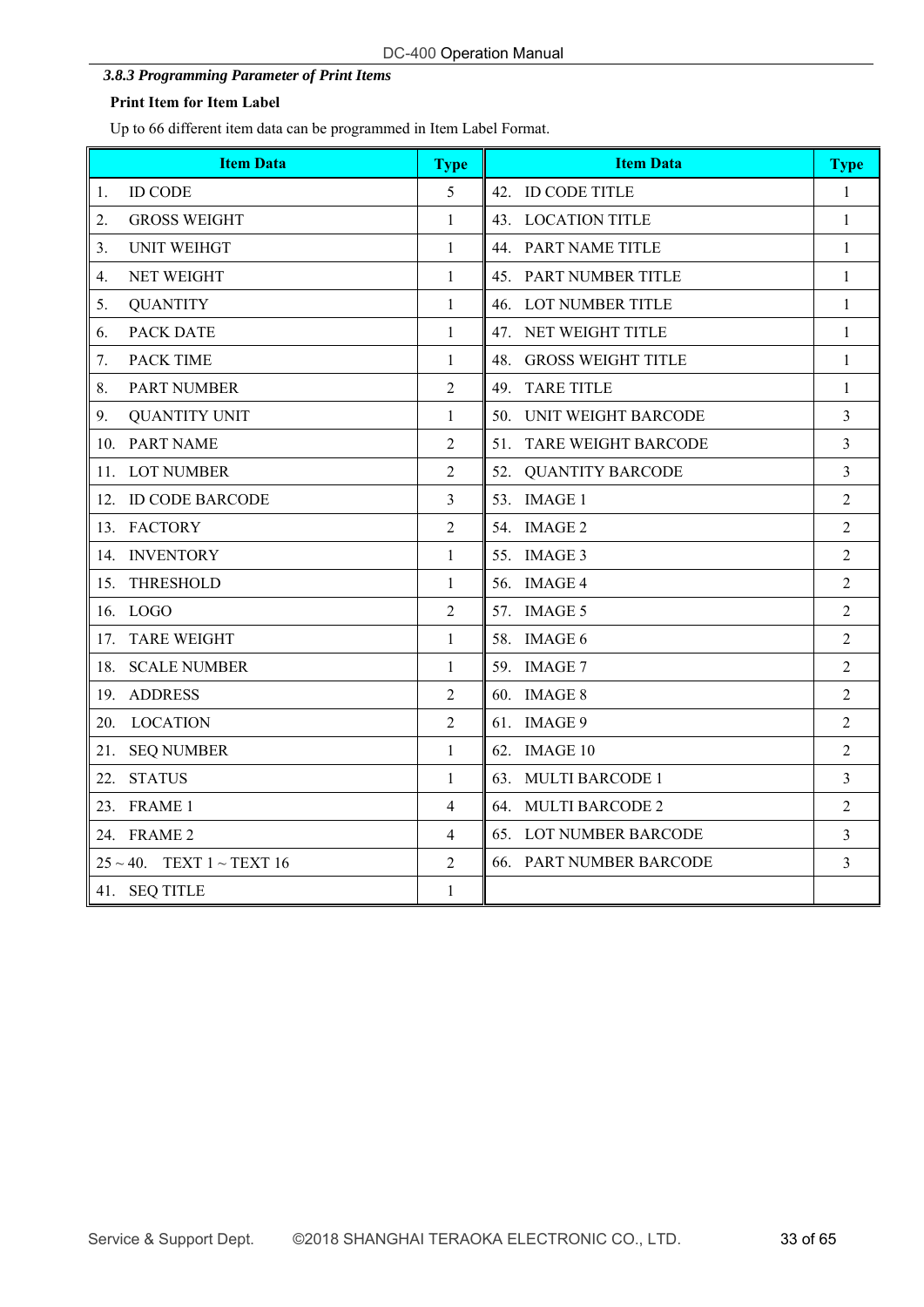# **Print Item for Total Label**

Up to 14 different item data can be programmed in Total Label Format.

|     | <b>Item Data</b>      | <b>Type</b> | <b>Item Data</b>         | <b>Type</b>    |
|-----|-----------------------|-------------|--------------------------|----------------|
| -1. | <b>TOTAL QUANTITY</b> |             | TEXT <sub>18</sub><br>9. | $\mathfrak{D}$ |
| 2.  | TOTAL QUANTITY UNIT   |             | 10. TEXT 19              |                |
| 3.  | <b>UNIT WEIGHT</b>    |             | 11. TEXT 20              |                |
| 4.  | <b>PACK DATE</b>      |             | 12. SEQ NUMBER           |                |
| 5.  | <b>PACK TIME</b>      |             | 13. SEQ TITLE            |                |
| 6.  | <b>TOTAL TITLE</b>    |             | 14. ACCUMULATE           |                |
| 7.  | <b>TOTAL BARCODE</b>  | 3           | 15. MULTI BARCODE 1      |                |
| 8.  | TEXT <sub>17</sub>    | 2           | 16. MULTI BARCODE 2      |                |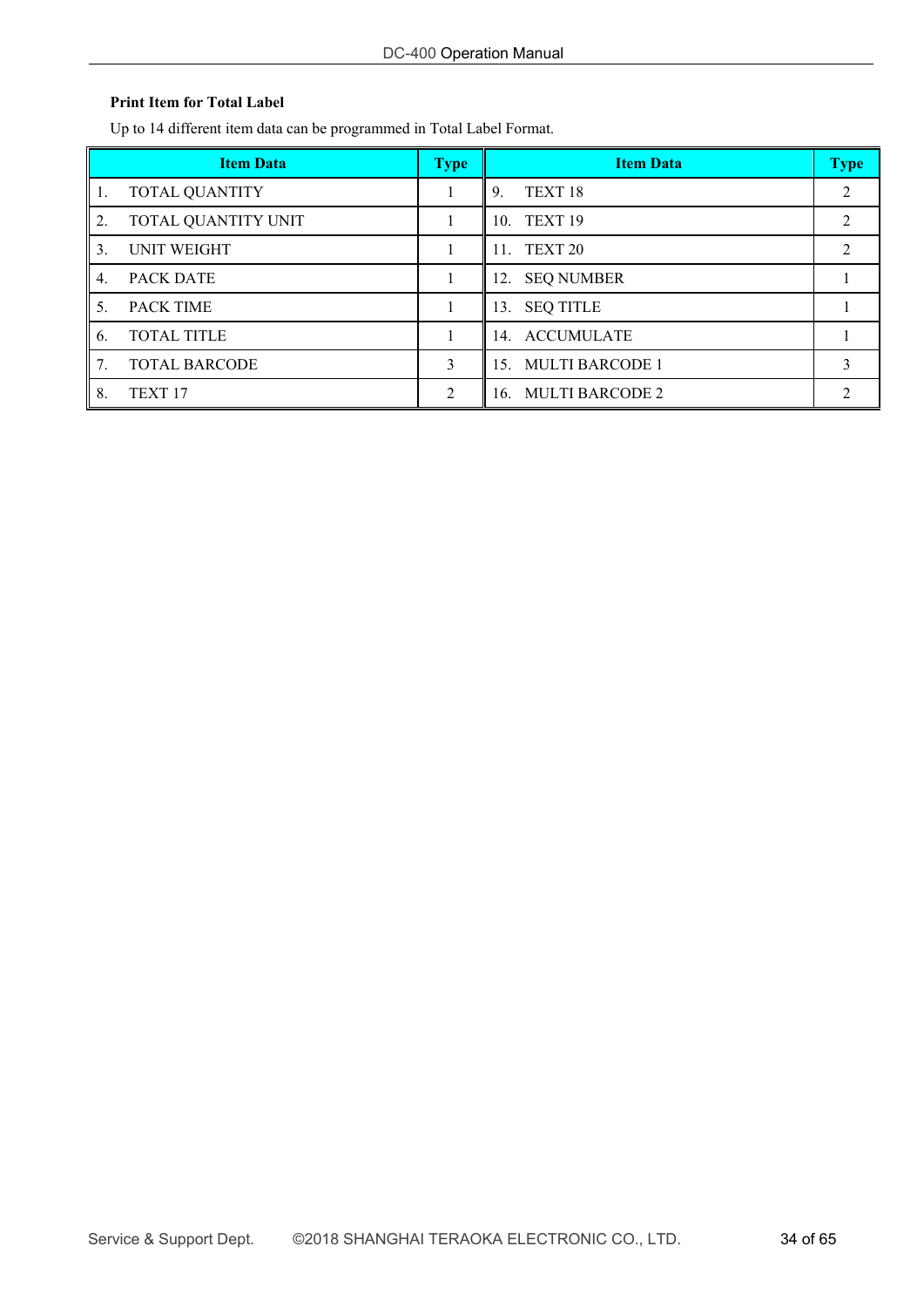| Programmable data | <b>Type 1</b> | <b>Type 2</b>  | Type 3     | <b>Type 4</b>  | <b>Type 5</b> |
|-------------------|---------------|----------------|------------|----------------|---------------|
| X position        | <b>YES</b>    | <b>YES</b>     | <b>YES</b> | <b>YES</b>     | <b>YES</b>    |
| Y position        | <b>YES</b>    | <b>YES</b>     | <b>YES</b> | <b>YES</b>     | <b>YES</b>    |
| Angle             | <b>YES</b>    | <b>YES</b>     | <b>YES</b> | NO             | <b>YES</b>    |
| <b>Status</b>     | <b>YES</b>    | <b>YES</b>     | <b>YES</b> | <b>YES</b>     | <b>YES</b>    |
| Character Size    | <b>YES</b>    | N <sub>O</sub> | NO.        | NO             | <b>YES</b>    |
| Width             | NO            | <b>YES</b>     | NO         | NO             | <b>YES</b>    |
| Height            | NO            | <b>YES</b>     | <b>YES</b> | N <sub>O</sub> | <b>YES</b>    |
| Thickness         | NO.           | N <sub>O</sub> | NO         | <b>YES</b>     | NO            |

# **Programmable Data Type**

# *3.8.4 Free Format Entry*

At Programming Mode, select Free Format programming mode and then enter new Free Format number (Ex. 1) programming mode. \*For edit, enter existing Free Format number.

|                                          |                | <b>DISPLAY</b>     |                 |                                                                                         |
|------------------------------------------|----------------|--------------------|-----------------|-----------------------------------------------------------------------------------------|
| <b>OPERATION</b>                         | <b>WEIGHT</b>  | <b>UNIT WEIGHT</b> | <b>QUANTITY</b> | <b>REMARK</b>                                                                           |
| Press [MODE] key 3<br>times.             | S <sub>1</sub> | PLU                | <b>FILE</b>     | Enter S mode. Lamp S turns on.                                                          |
| [8] or $[+]$ seven times                 | S8             | <b>FREE</b>        | <b>FORMAT</b>   | Select Free Format programming mode.                                                    |
| $[^*]$                                   | S8.0           | $\boldsymbol{0}$   | $1 - 99$        | Enter Free Format setting programming<br>mode.                                          |
| $[1]$ [*]                                | S8.1           | $\theta$           | WT MM           | Enter the Free Format File No. (Ex.No.1).                                               |
| $[4][8][*]$                              | S8.2           | $\boldsymbol{0}$   | HT MM           | Enter Label print width (Ex.48mm).                                                      |
| $[3][5][*]$                              | S8.3           | $\boldsymbol{0}$   | <b>ANGLE</b>    | Enter Label print height (Ex.35mm).                                                     |
| $[<<]$ or $[>>]$                         | S8.3           | 90                 | <b>ANGLE</b>    | [<<] or [>>] key can change the selection of<br>label angle.<br>$(0/90/180/270$ degree) |
| $[^*]$                                   | S8.4           | <b>ITEM</b>        | <b>LABEL</b>    | Label angle is turned 90 degree.                                                        |
| $\left[\ll\right]$ or $\left[\gg\right]$ | S8.4           | <b>TOTAL</b>       | <b>LABEL</b>    | Select label type.<br>(Item Label / Total Label)                                        |
| $[^*]$                                   | S8.5           | $\mathbf{1}$       | F ITEM          | Enter item setting.<br>Refer to Base Type 1 to 5 setting.                               |

**Basic Setting:** (width, height, angle and label type)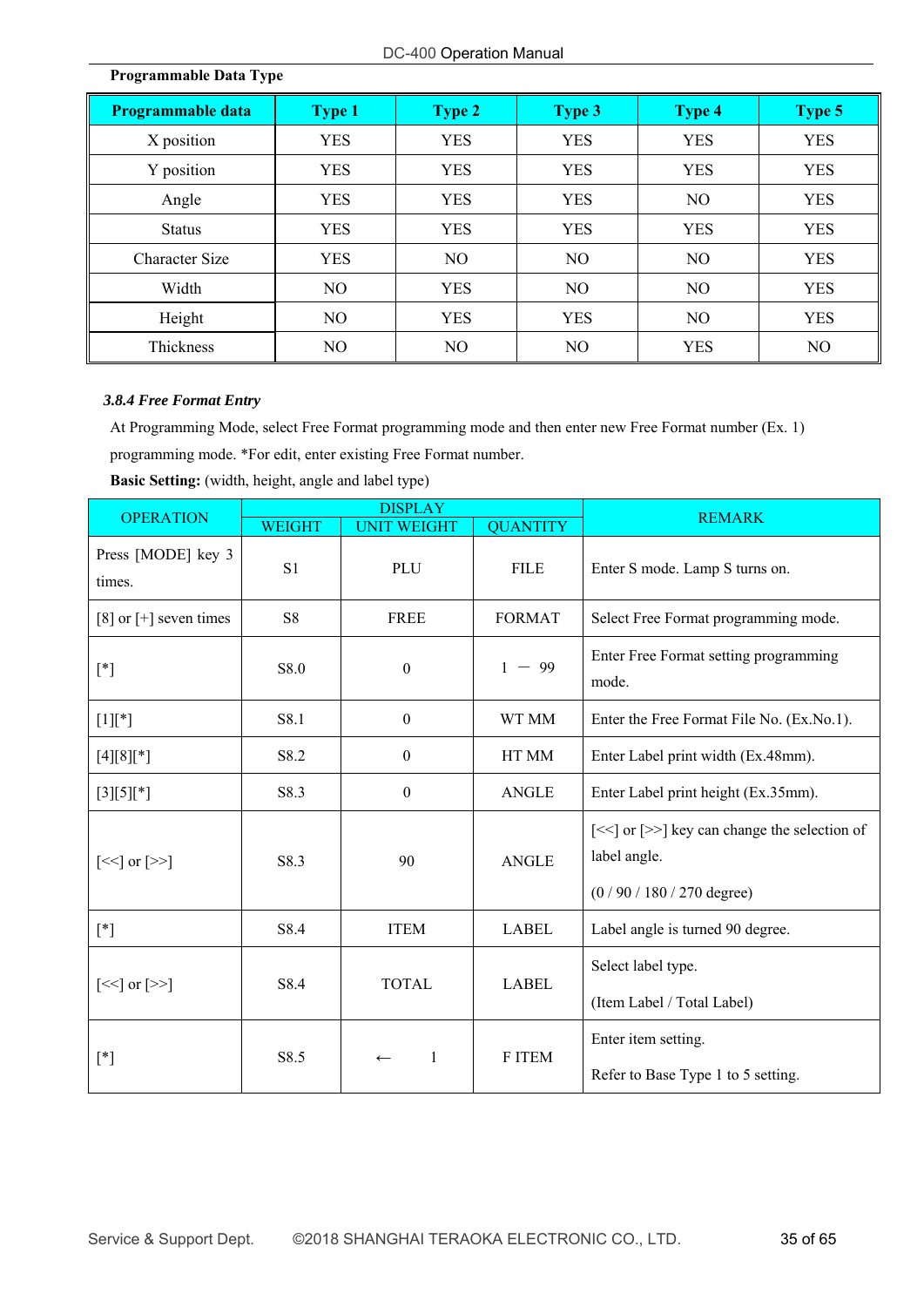#### **Base Type 1:**

Item data in Data Base Type1 are Numeric data or Fixed data. The print position of item data can be programmed by setting X / Y value, Print angle and Character size.

| <b>OPERATION</b>                                                                  | <b>DISPLAY</b>   |                                |                  | <b>REMARK</b>                                                                                                                 |  |  |  |
|-----------------------------------------------------------------------------------|------------------|--------------------------------|------------------|-------------------------------------------------------------------------------------------------------------------------------|--|--|--|
|                                                                                   | <b>WEIGHT</b>    | <b>UNIT WEIGHT</b>             | <b>QUANTITY</b>  |                                                                                                                               |  |  |  |
| Continued from the procedure Basic Setting: (width, height, angle and label type) |                  |                                |                  |                                                                                                                               |  |  |  |
|                                                                                   | S <sub>8.5</sub> | $\mathfrak{D}$<br>$\leftarrow$ | F ITEM           | Item setting: Gross Weight                                                                                                    |  |  |  |
| $[^*]$                                                                            | S8.5             | $\mathbf{0}$                   | X MM             | Enter item data programming mode.                                                                                             |  |  |  |
| $[1]$ [*]                                                                         | S8.5             | $\mathbf{0}$                   | Y MM             | Enter X value (Ex.1mm).                                                                                                       |  |  |  |
| $[1]$ [*]                                                                         | S8.5             | $\mathbf{0}$                   | DG ANGLE         | Enter Y value (Ex.1mm).                                                                                                       |  |  |  |
| $[>][*]$                                                                          | S8.5             | $\mathbf{0}$                   | <b>STATUS</b>    | Select print angle (Ex. 90 degree).                                                                                           |  |  |  |
| $[2]$ [*]                                                                         | S8.5             | S1                             | <b>CHAR SIZE</b> | Enter print status (Ex. ALL PRINT).                                                                                           |  |  |  |
| $[\gg]$ four times                                                                | S <sub>8.5</sub> | S <sub>5</sub>                 | <b>CHAR SIZE</b> | $\left[\ll\right]$ or $\left[\gg\right]$ key can change the selection of<br>the character size.<br>$(S1 \sim S5; M1 \sim M5)$ |  |  |  |
| $[^*]$                                                                            | S8.5             | 2                              | F ITEM           |                                                                                                                               |  |  |  |

**Note 1:** STATUS TYPE: 0 - NO PRINT 1 - WEIGH PRINT 2 - ALL PRINT

**Note 2:** There are two ways to select the Item Data in Free Format programming by using different keys such as:

- Enter the Item data number key.
- Press [<<] key or [>>] key to search the Item data.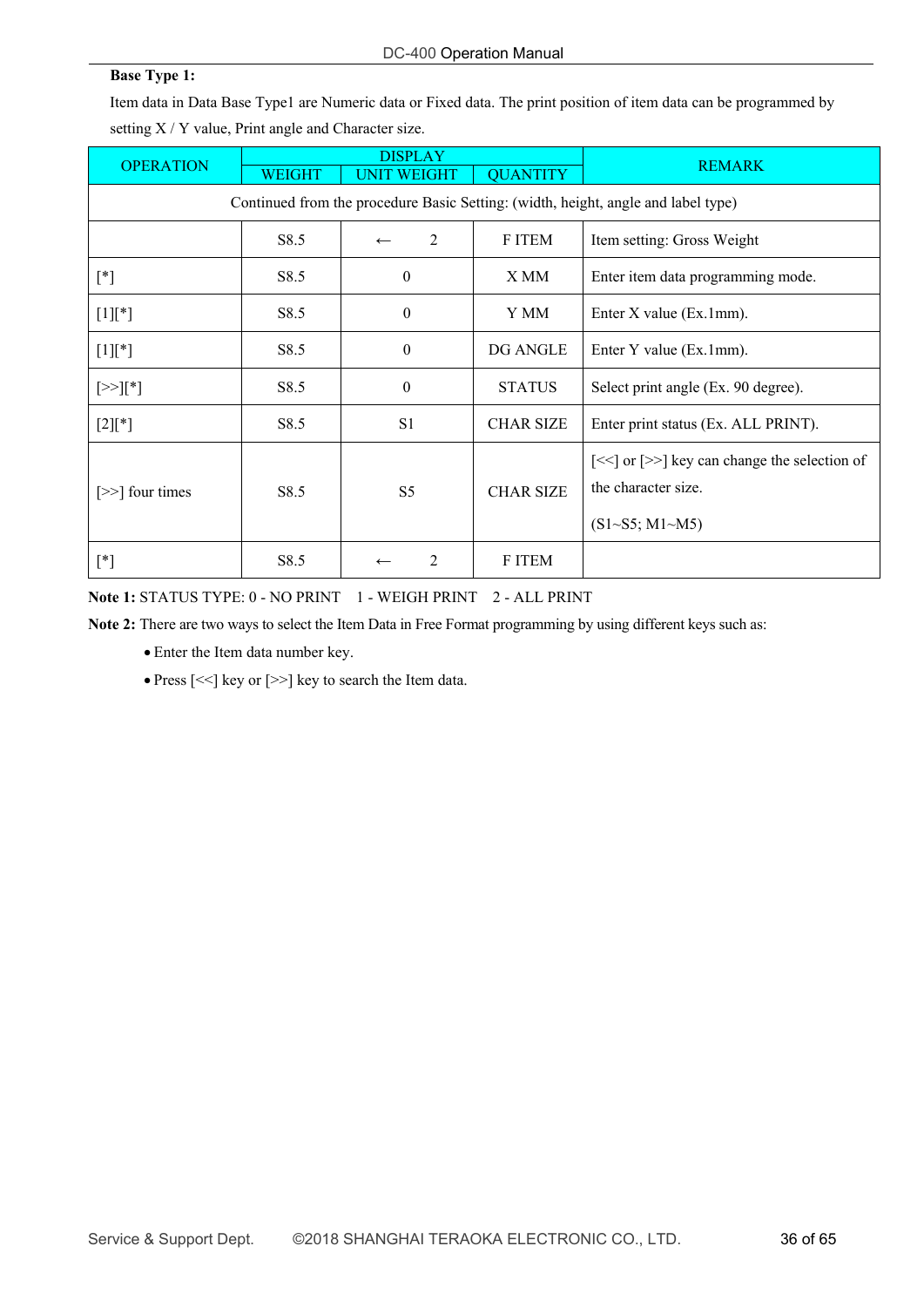Item data in Base Type 2 are Alpha-numeric data. The print position of item data can be programmed by setting the max. print area , X / Y value, width of print area from X value, height of print area from Y value and print angle.

| <b>OPERATION</b> | <b>DISPLAY</b> |                    | <b>REMARK</b>   |                                                                                   |
|------------------|----------------|--------------------|-----------------|-----------------------------------------------------------------------------------|
|                  | <b>WEIGHT</b>  | <b>UNIT WEIGHT</b> | <b>QUANTITY</b> |                                                                                   |
|                  |                |                    |                 | Continued from the procedure Basic Setting: (width, height, angle and label type) |
|                  | S8.5           | 13<br>$\leftarrow$ | F ITEM          | Item setting: Factory.                                                            |
| $[^*]$           | S8.5           | $\mathbf{0}$       | X MM            | Enter item data programming mode.                                                 |
| $[1][0][*]$      | S8.5           | $\boldsymbol{0}$   | Y MM            | Enter X value (Ex.10mm).                                                          |
| $[1]$ [*]        | S8.5           | $\boldsymbol{0}$   | <b>DG ANGLE</b> | Enter Y value (Ex.1mm).                                                           |
| $[>][>][>][*]$   | S8.5           | $\boldsymbol{0}$   | WT MM           | Select print angle (Ex.180 degree).                                               |
| $[2][0][*]$      | S8.5           | $\boldsymbol{0}$   | HT MM           | Enter width value.<br>The width of Factory printing area is 20mm<br>(Ex. 20mm).   |
| $[1][5][*]$      | S8.5           | $\boldsymbol{0}$   | <b>STATUS</b>   | Enter height value.<br>The height of Factory printing area is 15mm<br>(Ex. 15mm). |
| $[2]$            | S8.5           | $\overline{2}$     | <b>STATUS</b>   | Enter print status (Ex. ALL PRINT).                                               |
| $[^*]$           | S8.5           | 13                 | <b>FITEM</b>    |                                                                                   |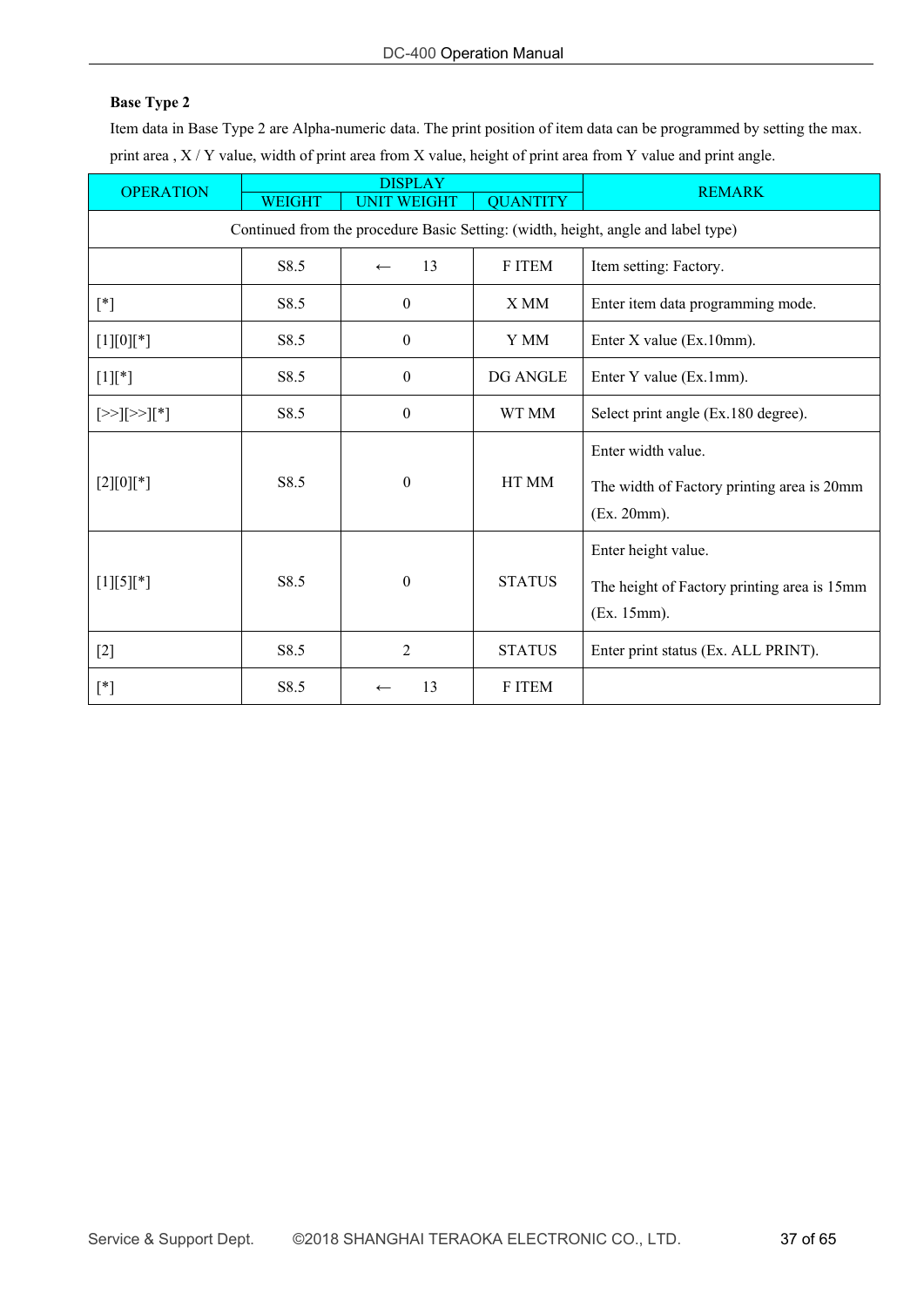Item data in Data Base 3 is Barcode data. The print position of bar-code data can be programmed by setting  $X/Y$  value, width of Barcode from X value, height of Barcode from Y value and print angle.

| <b>OPERATION</b> | <b>DISPLAY</b>                                                                    |                    |                 | <b>REMARK</b>                               |  |  |  |  |
|------------------|-----------------------------------------------------------------------------------|--------------------|-----------------|---------------------------------------------|--|--|--|--|
|                  | <b>WEIGHT</b>                                                                     | <b>UNIT WEIGHT</b> | <b>QUANTITY</b> |                                             |  |  |  |  |
|                  | Continued from the procedure Basic Setting: (width, height, angle and label type) |                    |                 |                                             |  |  |  |  |
|                  | S8.5                                                                              | 12<br>$\leftarrow$ | F ITEM          | Item setting: Barcode.                      |  |  |  |  |
| $[^*]$           | S8.5                                                                              | $\theta$           | X MM            | Enter item data programming mode.           |  |  |  |  |
| $[5]$ [*]        | S8.5                                                                              | $\boldsymbol{0}$   | Y MM            | Enter X value (Ex.5mm).                     |  |  |  |  |
| $[2][0][*]$      | S8.5                                                                              | $\theta$           | DG ANGLE        | Enter Y value (Ex.20mm).                    |  |  |  |  |
| $[>\times]$ [*]  | S8.5                                                                              | $\theta$           | HT MM           | Select print angle (Ex.90 degree).          |  |  |  |  |
|                  |                                                                                   |                    |                 | Enter height value.                         |  |  |  |  |
| $[1][5][*]$      | S8.5                                                                              | $\boldsymbol{0}$   | <b>STATUS</b>   | The height of Barcode printing area is 15mm |  |  |  |  |
|                  |                                                                                   |                    |                 | (Ex. 15mm).                                 |  |  |  |  |
| $[2]$            | S8.5                                                                              | $\overline{2}$     | <b>STATUS</b>   | Enter print status (Ex. ALL PRINT).         |  |  |  |  |
| $[^*]$           | S8.5                                                                              | 12                 | F ITEM          |                                             |  |  |  |  |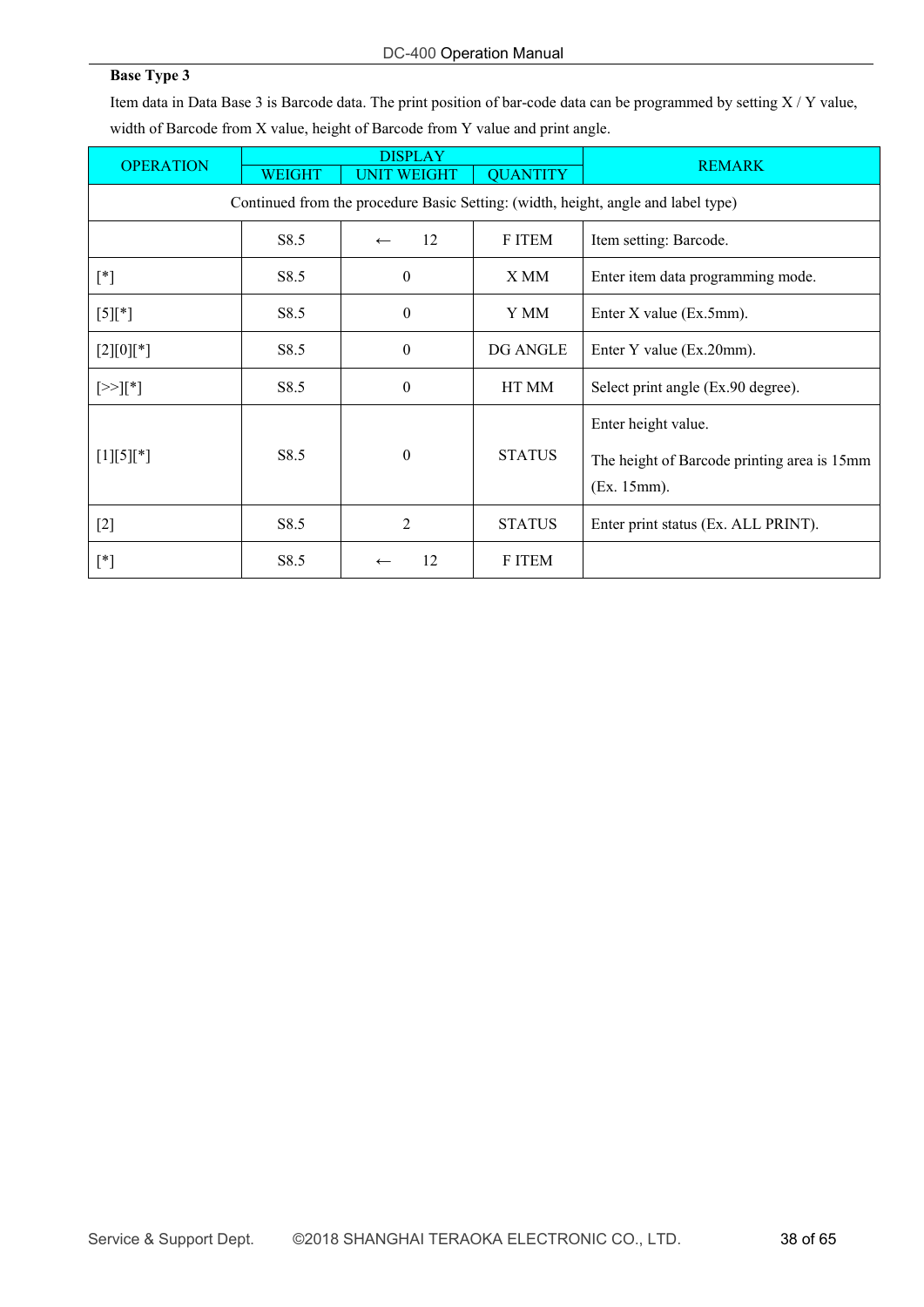Item data in Data Base 4 is Frame data. The print position of Frame data may be programmed by setting X value, Y value, X1 value, Y1 value [the opposite point against the point (X,Y) on a diagonal line], and line weight.

| <b>OPERATION</b> |               | <b>DISPLAY</b>     |                 | <b>REMARK</b>                                                                        |
|------------------|---------------|--------------------|-----------------|--------------------------------------------------------------------------------------|
|                  | <b>WEIGHT</b> | <b>UNIT WEIGHT</b> | <b>QUANTITY</b> |                                                                                      |
|                  |               |                    |                 | Continued from the procedure Basic Setting: (width, height, angle and label type)    |
|                  | S8.5          | 23<br>$\leftarrow$ | F ITEM          | Item setting: Frame 1.                                                               |
| $[ * ]$          | S8.5          | $\mathbf{0}$       | X MM            | Enter item data programming mode.                                                    |
| $[1][0][*]$      | S8.5          | $\boldsymbol{0}$   | Y MM            | Enter X value (Ex.10mm).                                                             |
| $[1]$ [*]        | S8.5          | $\boldsymbol{0}$   | X1 MM           | Enter Y value (Ex.1mm).                                                              |
| $[2][0][*]$      | S8.5          | $\boldsymbol{0}$   | Y1 MM           | Enter X1 value.<br>The X1 of Frame 1 printing area is 20mm<br>(Ex. 20mm).            |
| $[1][5][*]$      | S8.5          | $\boldsymbol{0}$   | <b>STATUS</b>   | Enter Y1 value.<br>The Y1 of Frame 1 printing area is 15mm<br>(Ex. 15mm).            |
| $[2]$ [*]        | S8.5          | $\boldsymbol{0}$   | T MM            | Enter print status (Ex. ALL PRINT).                                                  |
| $[2]$            | S8.5          | $\overline{2}$     | T MM            | Enter thickness.<br>The thickness of Frame 1 printing area is<br>$2mm$ (Ex. $2mm$ ). |
| $[ * ]$          | S8.5          | 23<br>$\leftarrow$ | F ITEM          |                                                                                      |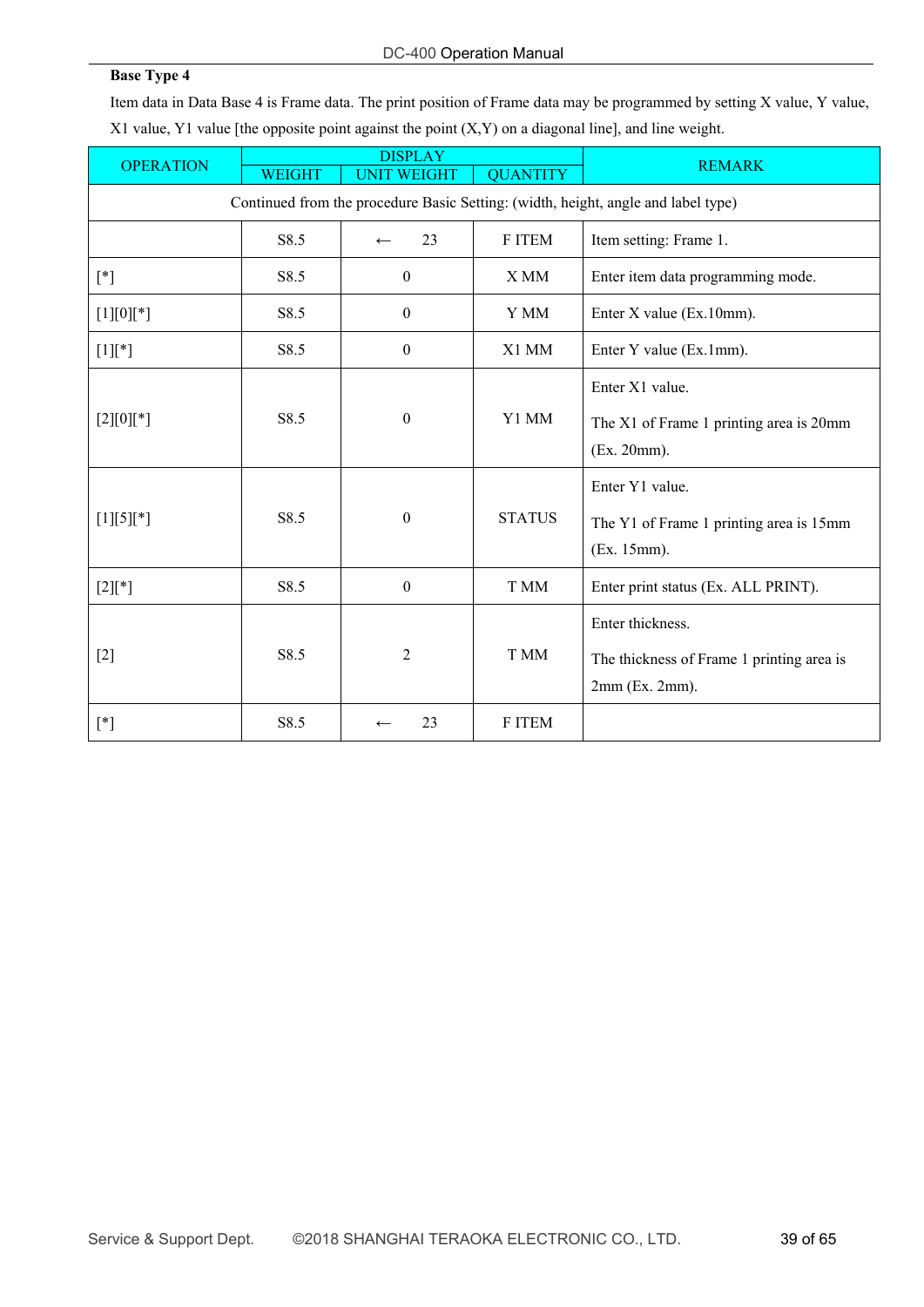Item data in Base Type 5 are Alpha-numeric data. The print position of item data can be programmed by setting the max. print area , X / Y value, width of print area from X value, height of print area from Y value, print angle and character size.

| <b>OPERATION</b>                                                                                                                                                                                                                                                                                                                                                                                                                                                                                                                                                                                                        |                                                                                   | <b>DISPLAY</b>               |                  | <b>REMARK</b>                                                                                                                 |  |  |  |
|-------------------------------------------------------------------------------------------------------------------------------------------------------------------------------------------------------------------------------------------------------------------------------------------------------------------------------------------------------------------------------------------------------------------------------------------------------------------------------------------------------------------------------------------------------------------------------------------------------------------------|-----------------------------------------------------------------------------------|------------------------------|------------------|-------------------------------------------------------------------------------------------------------------------------------|--|--|--|
|                                                                                                                                                                                                                                                                                                                                                                                                                                                                                                                                                                                                                         | <b>WEIGHT</b>                                                                     | <b>UNIT WEIGHT</b>           | <b>QUANTITY</b>  |                                                                                                                               |  |  |  |
|                                                                                                                                                                                                                                                                                                                                                                                                                                                                                                                                                                                                                         | Continued from the procedure Basic Setting: (width, height, angle and label type) |                              |                  |                                                                                                                               |  |  |  |
|                                                                                                                                                                                                                                                                                                                                                                                                                                                                                                                                                                                                                         | S8.5                                                                              | $\mathbf{1}$<br>$\leftarrow$ | F ITEM           | Item setting: ID Code.                                                                                                        |  |  |  |
| $[*] % \begin{center} % \includegraphics[width=\linewidth]{imagesSupplemental_3.png} % \end{center} % \caption { % \textit{DefNet} of \textit{DefNet} and \textit{DefNet} and \textit{DefNet} and \textit{DefNet} and \textit{DefNet} are used to be used. % \textit{DefNet} and \textit{DefNet} are used to be used. % \textit{DefNet} and \textit{DefNet} are used to be used. % \textit{DefNet} and \textit{DefNet} are used to be used. % \textit{DefNet} and \textit{DefNet} are used to be used. % \textit{DefNet} and \textit{DefNet} are used to be used. % \textit{DefNet} and \textit{DefNet} are used to be$ | S8.5                                                                              | $\boldsymbol{0}$             | X MM             | Enter item data programming mode.                                                                                             |  |  |  |
| $[1][0][^*]$                                                                                                                                                                                                                                                                                                                                                                                                                                                                                                                                                                                                            | S8.5                                                                              | $\boldsymbol{0}$             | Y MM             | Enter X value (Ex.10mm).                                                                                                      |  |  |  |
| $[1]$ [*]                                                                                                                                                                                                                                                                                                                                                                                                                                                                                                                                                                                                               | S8.5                                                                              | $\boldsymbol{0}$             | DG ANGLE         | Enter Y value (Ex.1mm).                                                                                                       |  |  |  |
| $[33]$ [ $33$ ][*]                                                                                                                                                                                                                                                                                                                                                                                                                                                                                                                                                                                                      | S8.5                                                                              | $\boldsymbol{0}$             | WT MM            | Select print angle (Ex.180 degree).                                                                                           |  |  |  |
| $[2][0][*]$                                                                                                                                                                                                                                                                                                                                                                                                                                                                                                                                                                                                             | S8.5                                                                              | $\boldsymbol{0}$             | HT MM            | Enter width value.<br>The width of ID Code printing area is 20mm<br>(Ex. 20mm).                                               |  |  |  |
| $[1][5][*]$                                                                                                                                                                                                                                                                                                                                                                                                                                                                                                                                                                                                             | S8.5                                                                              | $\boldsymbol{0}$             | <b>STATUS</b>    | Enter height value.<br>The height of ID Code printing area is<br>15mm (Ex. 15mm).                                             |  |  |  |
| $[2]$                                                                                                                                                                                                                                                                                                                                                                                                                                                                                                                                                                                                                   | S8.5                                                                              | $\overline{c}$               | <b>STATUS</b>    | Enter print status (Ex. ALL PRINT).                                                                                           |  |  |  |
| $[*]$                                                                                                                                                                                                                                                                                                                                                                                                                                                                                                                                                                                                                   | S8.5                                                                              | S1                           | <b>CHAR SIZE</b> | The status of ID Code printing area is all<br>item printing.                                                                  |  |  |  |
| [>>] four times                                                                                                                                                                                                                                                                                                                                                                                                                                                                                                                                                                                                         | S8.5                                                                              | S <sub>5</sub>               | <b>CHAR SIZE</b> | $\left[\ll\right]$ or $\left[\gg\right]$ key can change the selection of<br>the character size.<br>$(S1 \sim S5; M1 \sim M5)$ |  |  |  |
| $[*] % \begin{center} % \includegraphics[width=\linewidth]{imagesSupplemental_3.png} % \end{center} % \caption { % \textit{DefNet} of \textit{DefNet} and \textit{DefNet} of \textit{DefNet} and \textit{DefNet} of \textit{DefNet} and \textit{DefNet} of \textit{DefNet} and \textit{DefNet} of \textit{DefNet} and \textit{DefNet} of \textit{DefNet} and \textit{DefNet} of \textit{DefNet} and \textit{DefNet} of \textit{DefNet} and \textit{DefNet} of \textit{DefNet} and \textit{DefNet} of \textit{DefNet} and \textit{DefNet} of \textit{DefNet} and \textit{DefNet}$                                        | S8.5                                                                              | $\mathbf{1}$<br>$\leftarrow$ | F ITEM           |                                                                                                                               |  |  |  |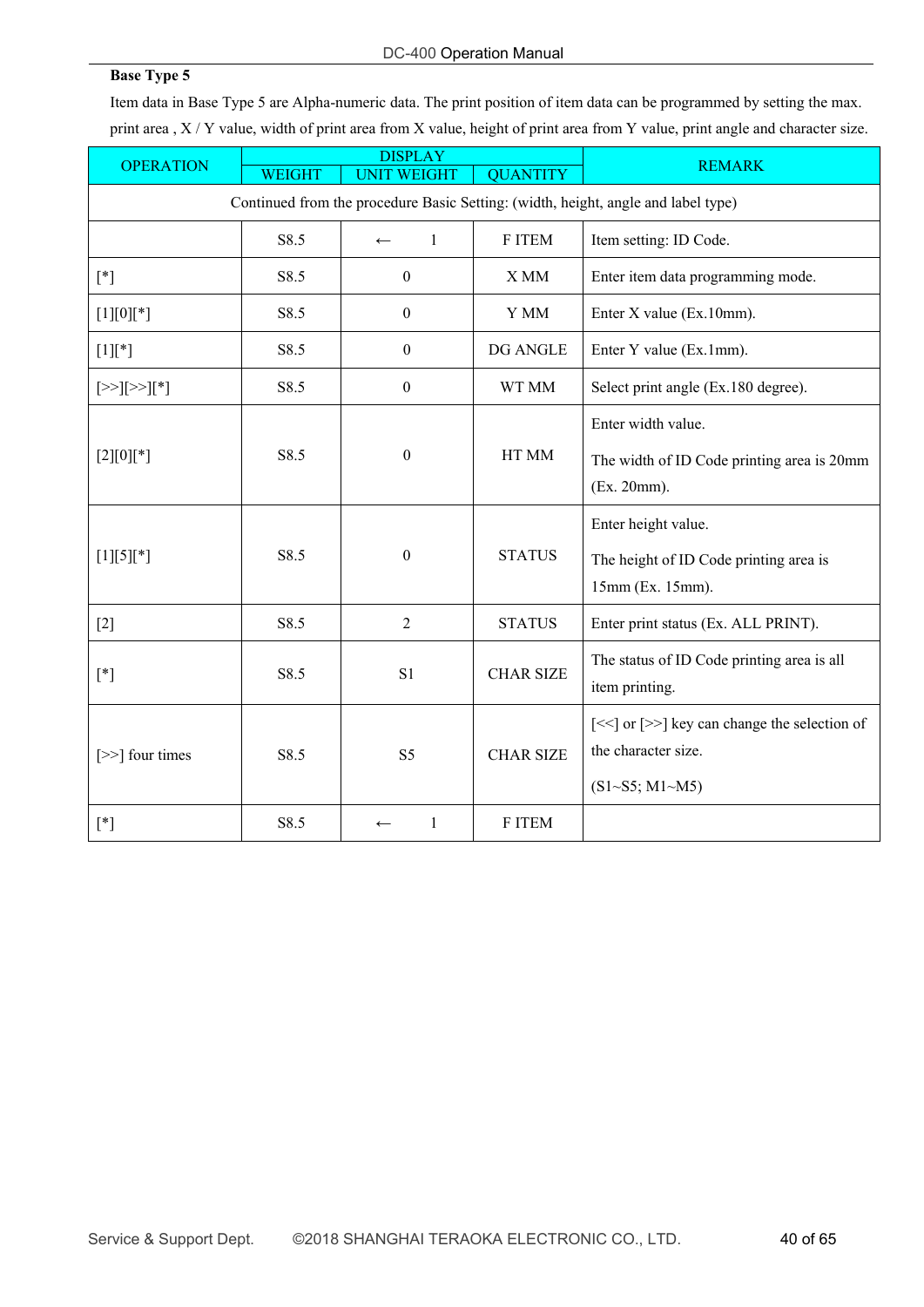#### *3.8.5 Free Format Copy Function*

At Free Format programming mode, Select Copy existing Label Format and then select the existing label format want to be copy (Ex. T7) and go to next selection.

| <b>OPERATION</b>                                      | <b>DISPLAY</b> |                    |                 | <b>REMARK</b>                                                                                                        |
|-------------------------------------------------------|----------------|--------------------|-----------------|----------------------------------------------------------------------------------------------------------------------|
|                                                       | <b>WEIGHT</b>  | <b>UNIT WEIGHT</b> | <b>QUANTITY</b> |                                                                                                                      |
| Press [MODE] key 3<br>times.                          | S <sub>1</sub> | PLU                | <b>FILE</b>     | Enter S mode. Lamp S turns on.                                                                                       |
| $[8]$ or $[+]$ seven times                            | S <sub>8</sub> | <b>FREE</b>        | <b>FORMAT</b>   | Select Free Format programming mode.                                                                                 |
| $[^*]$                                                | S8.0           | $\mathbf{0}$       | $-99$<br>1      | Enter Free Format setting programming<br>mode.                                                                       |
| $[1]$                                                 | S8.0           | 1                  | $-99$           | Enter the Free Format File No. (Ex. No.1).                                                                           |
| $[+]$                                                 | S8.0           | NO<br>$\theta$     | <b>COPY</b>     | Press $[+]$ key to enter free format copy<br>function.                                                               |
| $[7]$ or<br>$\left[\ll\right]$ and $\left[\gg\right]$ | S8.0           | T7<br>7            | <b>COPY</b>     | Press [7] or $\left[\ll\right]$ and $\left[\gg\right]$ to select the<br>existing label format to be copied (Ex. T7). |
| $[$ * $ $ [CODE]                                      | S <sub>8</sub> | FREE               | <b>FORMAT</b>   | Store the free format file 1, return to S<br>mode.                                                                   |

#### *3.8.6 Free Format Delete Function*

At Free Format programming mode, enter existing Free Format Number (Ex. 1) to be deleted.

| <b>OPERATION</b> | <b>DISPLAY</b>         |                                       |               | <b>REMARK</b>                                |  |  |  |
|------------------|------------------------|---------------------------------------|---------------|----------------------------------------------|--|--|--|
|                  | <b>WEIGHT</b>          | <b>QUANTITY</b><br><b>UNIT WEIGHT</b> |               |                                              |  |  |  |
|                  | S8.0                   | $\theta$                              | $1 - 99$      | Enter Free Format programming mode.          |  |  |  |
| $[1]$            | S8.0                   |                                       | $1 - 99$      | Enter free format file number 1.             |  |  |  |
| i—1              | S <sub>8.0</sub>       | DEL ?                                 | $Y-C N-T$     | Enter delete mode.                           |  |  |  |
| [C]              | S <sub>8</sub><br>FREE |                                       | <b>FORMAT</b> | $[C]$ for Yes, $[T]$ for No.                 |  |  |  |
|                  |                        |                                       |               | Delete free format file 1, return to S mode. |  |  |  |

**Note 1:** If want to cancel the deletion, press [PIECES] key to exit.

**Note 2:** Non-existing Free Format File cannot be deleted.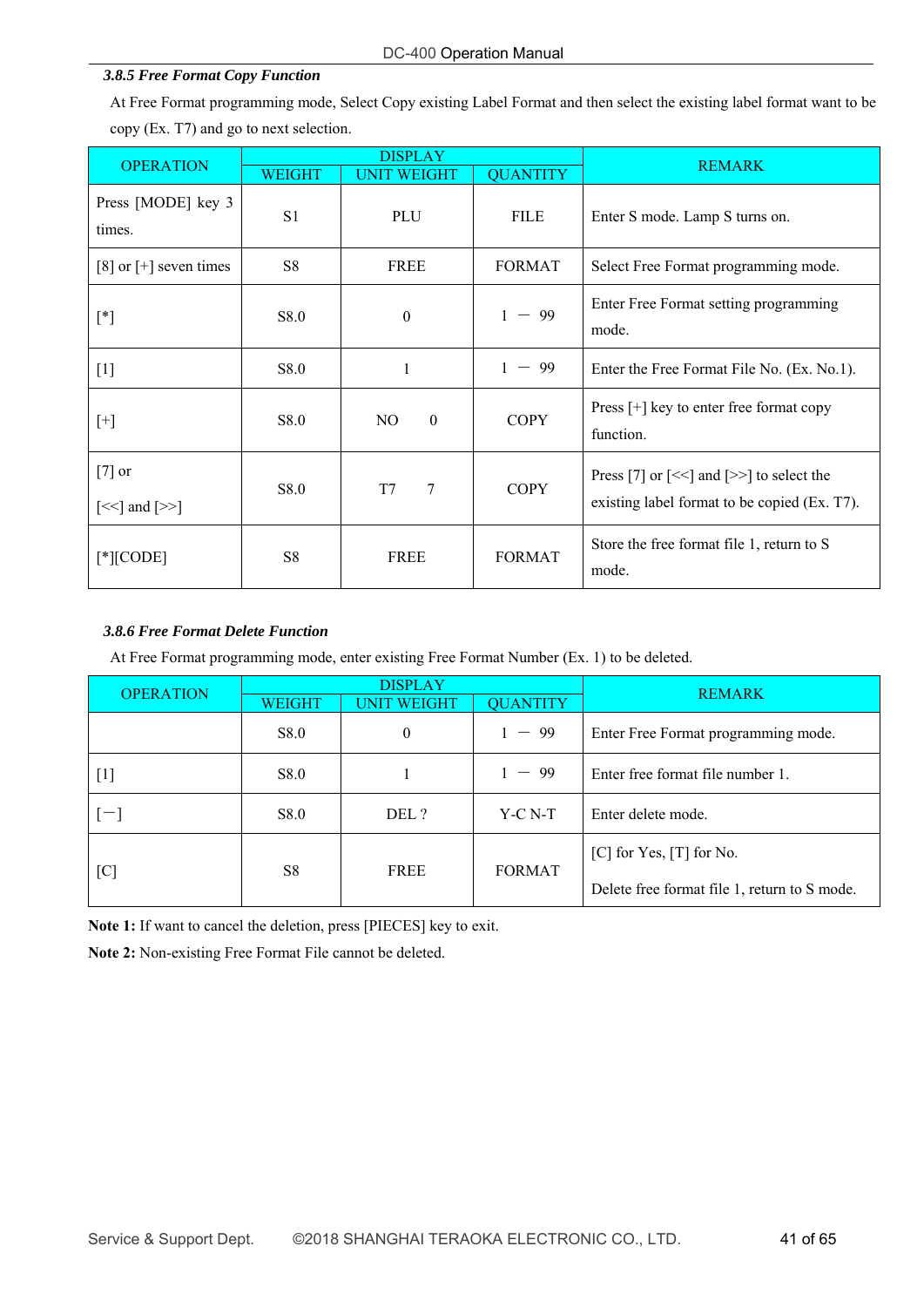#### *3.8.7 Sample of program a format by modifying the existing format*

Design a label format by copying an existing format and modifying it as need.

Following is the example on how to customize standard format T1. E.g. Add the LOT NO. and remove the PART NAME from the standard Item Label Format

| <b>OPERATION</b>                                                                                                                                                                                                                                                                                                                                                                                                                                                                                                                                                                                                                                                                               |                | <b>DISPLAY</b>                     |                  | <b>REMARK</b>                                                                  |
|------------------------------------------------------------------------------------------------------------------------------------------------------------------------------------------------------------------------------------------------------------------------------------------------------------------------------------------------------------------------------------------------------------------------------------------------------------------------------------------------------------------------------------------------------------------------------------------------------------------------------------------------------------------------------------------------|----------------|------------------------------------|------------------|--------------------------------------------------------------------------------|
|                                                                                                                                                                                                                                                                                                                                                                                                                                                                                                                                                                                                                                                                                                | <b>WEIGHT</b>  | <b>UNIT WEIGHT</b>                 | <b>QUANTITY</b>  |                                                                                |
| Press [MODE] key 3<br>times.                                                                                                                                                                                                                                                                                                                                                                                                                                                                                                                                                                                                                                                                   | S <sub>1</sub> | PLU                                | <b>FILE</b>      | Enter S mode. Lamp S turns on.                                                 |
| [8] or $[+]$ seven times                                                                                                                                                                                                                                                                                                                                                                                                                                                                                                                                                                                                                                                                       | <b>S8</b>      | <b>FREE</b>                        | <b>FORMAT</b>    | Select Free Format programming mode.                                           |
| $[ * ]$                                                                                                                                                                                                                                                                                                                                                                                                                                                                                                                                                                                                                                                                                        | S8.0           | $\boldsymbol{0}$                   | $1 - 99$         | Enter Free Format setting programming<br>mode.                                 |
| $[1]$                                                                                                                                                                                                                                                                                                                                                                                                                                                                                                                                                                                                                                                                                          | S8.0           | $\mathbf{1}$                       | $1 - 99$         | Enter the Free Format File No. (Ex.No.1).                                      |
| $[+] % \begin{center} % \includegraphics[width=\linewidth]{imagesSupplemental_3.png} % \end{center} % \caption { % of the proposed method. % Our method is used to calculate the \emph{Left panel} (top) and the \emph{Left panel} (bottom) and the \emph{Left panel} (bottom) and the \emph{Left panel} (bottom) and the \emph{Left panel} (bottom) and the \emph{Left panel} (bottom) and the \emph{Left panel} (bottom) and the \emph{Left panel} (bottom) and the \emph{Left panel} (bottom) and the \emph{Left panel} (bottom) and the \emph{Left panel} (bottom) and the \emph{Left panel} (bottom) and the \emph{Left panel} (bottom) and the \emph{Left panel} (bottom) and the \emph$ | S8.0           | N <sub>O</sub><br>$\boldsymbol{0}$ | <b>COPY</b>      | Press [+] key to enter free format copy<br>function.                           |
| $[1]$                                                                                                                                                                                                                                                                                                                                                                                                                                                                                                                                                                                                                                                                                          | S8.0           | T1<br>1                            | <b>COPY</b>      | Press [1] to select the existing label format<br>you want to be copy (Ex. T1). |
| $[ * ]$                                                                                                                                                                                                                                                                                                                                                                                                                                                                                                                                                                                                                                                                                        | S8.1           | $\boldsymbol{0}$                   | WT MM            | Enter the Free Format File No. (Ex.No.1).                                      |
| $[5][6][$ *]                                                                                                                                                                                                                                                                                                                                                                                                                                                                                                                                                                                                                                                                                   | S8.2           | $\boldsymbol{0}$                   | HT MM            | Enter Label print width.(Ex.56mm)                                              |
| $[5][5][*]$                                                                                                                                                                                                                                                                                                                                                                                                                                                                                                                                                                                                                                                                                    | S8.3           | $\boldsymbol{0}$                   | <b>ANGLE</b>     | Enter Label print height.(Ex.55mm)                                             |
| $[ * ]$                                                                                                                                                                                                                                                                                                                                                                                                                                                                                                                                                                                                                                                                                        | S8.4           | <b>ITEM</b>                        | <b>LABEL</b>     | Label angle is 0 degree.                                                       |
| $[ * ]$                                                                                                                                                                                                                                                                                                                                                                                                                                                                                                                                                                                                                                                                                        | S8.5           | -1<br>$\leftarrow$                 | F ITEM           | Enter item setting.<br>Refer to Base Type 1 to 5 setting.                      |
| $[1][1]$                                                                                                                                                                                                                                                                                                                                                                                                                                                                                                                                                                                                                                                                                       | S8.5           | 11<br>$\leftarrow$                 | F ITEM           | Item setting: Lot No.                                                          |
| $[^*]$                                                                                                                                                                                                                                                                                                                                                                                                                                                                                                                                                                                                                                                                                         | S8.5           | $\boldsymbol{0}$                   | X MM             | Enter item data programming mode.                                              |
| $[1]$ [*]                                                                                                                                                                                                                                                                                                                                                                                                                                                                                                                                                                                                                                                                                      | S8.5           | $\boldsymbol{0}$                   | Y MM             | Enter X value (Ex.1mm).                                                        |
| $[2][7][*]$                                                                                                                                                                                                                                                                                                                                                                                                                                                                                                                                                                                                                                                                                    | S8.5           | $\boldsymbol{0}$                   | DG ANGLE         | Enter Y value (Ex.27mm).                                                       |
| $[^*]$                                                                                                                                                                                                                                                                                                                                                                                                                                                                                                                                                                                                                                                                                         | S8.5           | $\boldsymbol{0}$                   | WT MM            | Select print angle (Ex.0 degree).                                              |
| $[5][6][*]$                                                                                                                                                                                                                                                                                                                                                                                                                                                                                                                                                                                                                                                                                    | S8.5           | $\boldsymbol{0}$                   | HT MM            | Enter width value (Ex. 56mm).                                                  |
| $[5]$ [*]                                                                                                                                                                                                                                                                                                                                                                                                                                                                                                                                                                                                                                                                                      | S8.5           | $\boldsymbol{0}$                   | <b>STATUS</b>    | Enter height value (Ex. 5mm).                                                  |
| $[2]$                                                                                                                                                                                                                                                                                                                                                                                                                                                                                                                                                                                                                                                                                          | S8.5           | $\overline{2}$                     | <b>STATUS</b>    | Enter print status (Ex. ALL PRINT).                                            |
| $[^*]$                                                                                                                                                                                                                                                                                                                                                                                                                                                                                                                                                                                                                                                                                         | S8.5           | S1                                 | <b>CHAR SIZE</b> | The status of ID Code printing area is all<br>item printing.                   |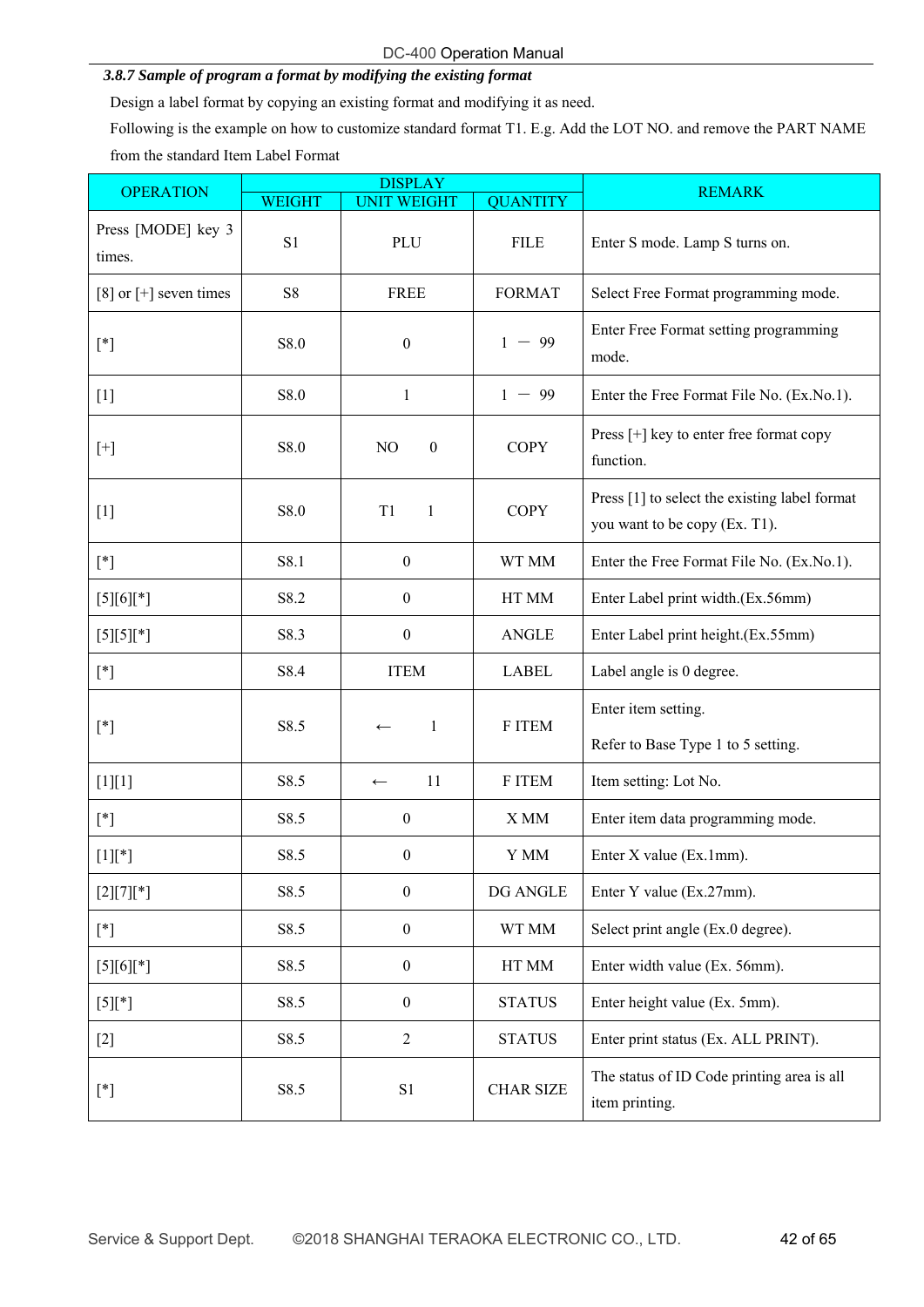| <b>OPERATION</b> |               | <b>DISPLAY</b>                     |                  | <b>REMARK</b>                                                                                     |  |  |  |  |
|------------------|---------------|------------------------------------|------------------|---------------------------------------------------------------------------------------------------|--|--|--|--|
|                  | <b>WEIGHT</b> | <b>UNIT WEIGHT</b>                 | <b>QUANTITY</b>  |                                                                                                   |  |  |  |  |
| [>>] four times  | S8.5          | <b>CHAR SIZE</b><br>S <sub>5</sub> |                  | [<<] or [>>] key can change the selection of<br>the character size.<br>$(S1 \sim S5; M1 \sim M5)$ |  |  |  |  |
| $[^*]$           | S8.5          | 11<br>$\leftarrow$                 | F ITEM           |                                                                                                   |  |  |  |  |
| $[1][0]$         | S8.5          | 10<br>$\leftarrow$                 | F ITEM           | Item setting: Part Name.                                                                          |  |  |  |  |
| $[{}^*]$         | S8.5          | $\boldsymbol{0}$                   | X MM             | Enter item data programming mode.                                                                 |  |  |  |  |
| $[ * ]$          | S8.5          | $\boldsymbol{0}$                   | Y MM             | Skip.                                                                                             |  |  |  |  |
| $[{}^*]$         | S8.5          | $\boldsymbol{0}$                   | DG ANGLE         | Skip.                                                                                             |  |  |  |  |
| $[ * ]$          | S8.5          | $\boldsymbol{0}$                   | WT MM            | Skip.                                                                                             |  |  |  |  |
| $[{}^*]$         | S8.5          | $\boldsymbol{0}$                   | HT MM            | Skip.                                                                                             |  |  |  |  |
| $[^*]$           | S8.5          | $\boldsymbol{0}$                   | <b>STATUS</b>    | Skip.                                                                                             |  |  |  |  |
| [0]              | S8.5          | $\boldsymbol{0}$                   | <b>STATUS</b>    | Enter print status (Ex. NO PRINT).                                                                |  |  |  |  |
| $[ * ]$          | S8.5          | S1                                 | <b>CHAR SIZE</b> | The status of Part Name printing area is NO<br>PRINT.                                             |  |  |  |  |
| $[ * ]$          | S8.5          | 10<br>$\leftarrow$                 | F ITEM           |                                                                                                   |  |  |  |  |
| [CODE]           | ${\bf S8}$    | <b>FREE</b>                        | <b>FORMAT</b>    | Save change, return to S mode.                                                                    |  |  |  |  |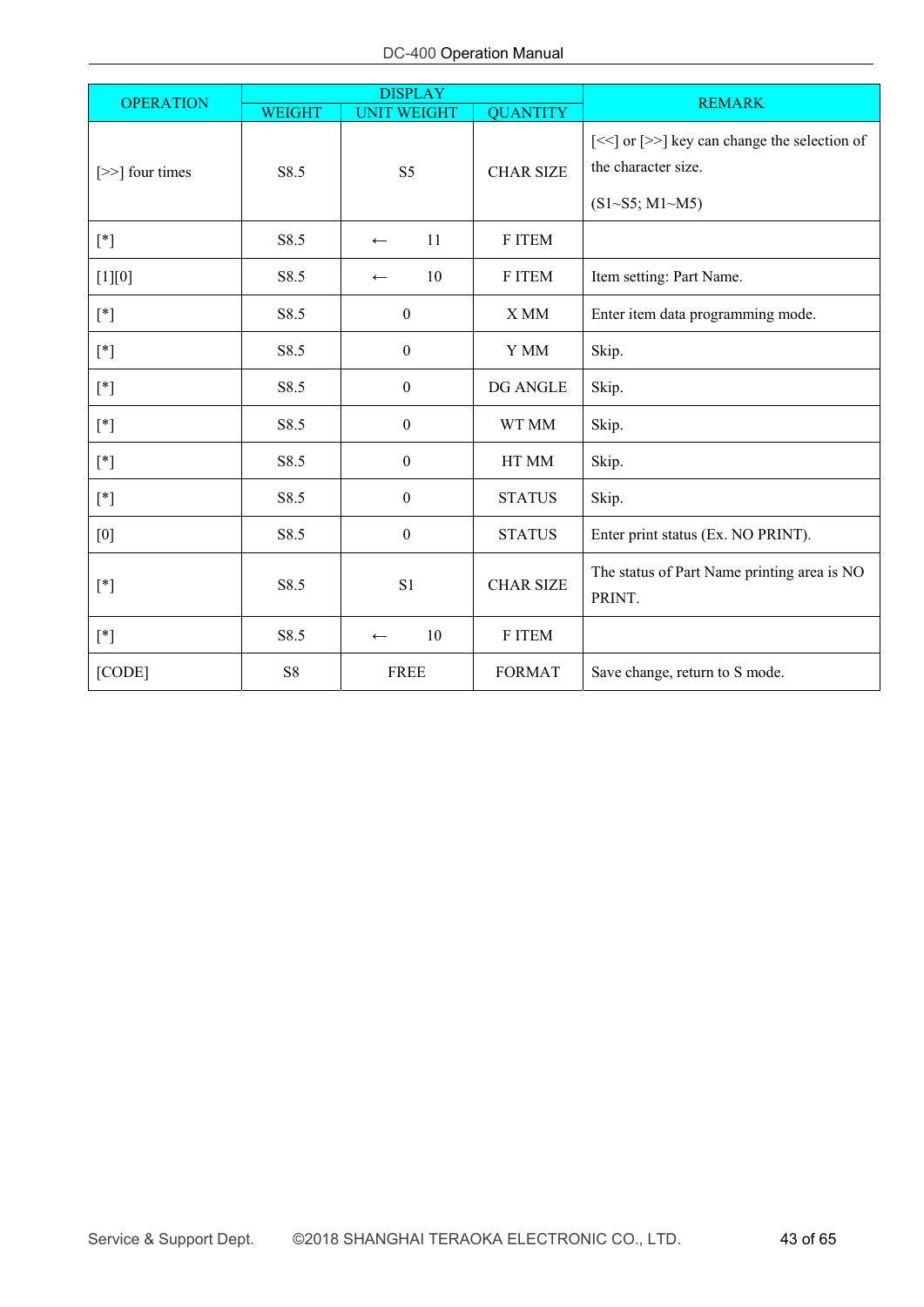#### *3.9 Logo File*

Logo is the trademark of the factory, which will be printed in Label. (When printing Logo data on Free Format Label, set the print area of Logo data on the Free Format in advance.)

Logo data can be programmed up to 4 logos (Logo No.  $1 \sim 4$ ). A logo data is formed by a pattern of dots (128 horizontal dots and 64 vertical dots.) However, since the Label logo data is printed within the limits, which are programmed in label formats, program the logo data within the limits of print area on the format.

**Note:** All standard formats have 37 dots x 30 dots for logo print area.

#### *3.9.1 Pre-programming Logo Data*

- 1) Prepare a section paper with 128 horizontal dots and 64 vertical dots.
- 2) When programming Label Logo, draw the limit of the Logo print area.
- 3) Draw the desired logo design in the section paper by filling the section with dot. (The dots are necessary to seize the image of the actual logo before programming.)

#### *Example:* **DIGI Logo for label** (37 x 30 dots)

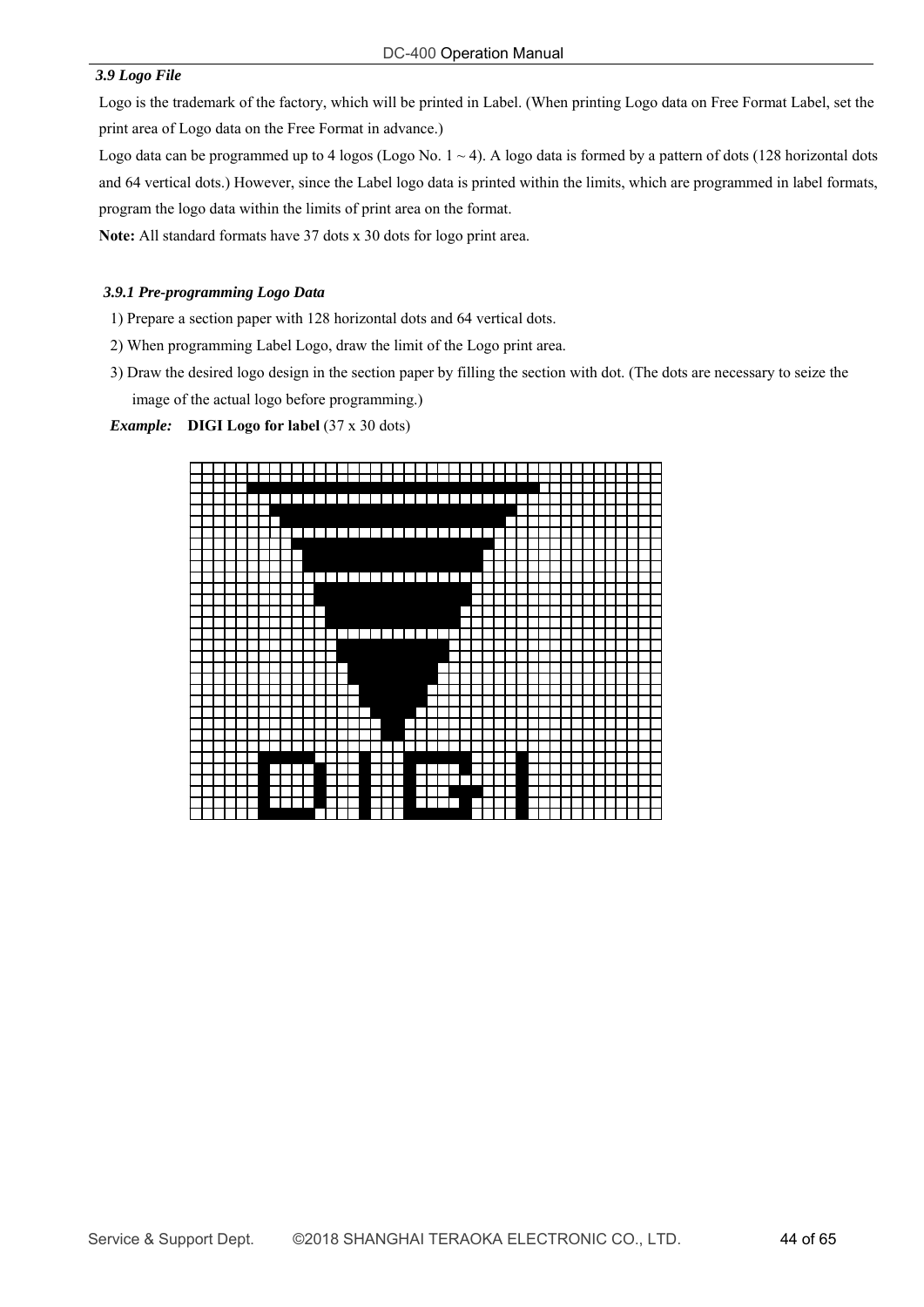#### *3.9.2 Program Display & Keys Function*

# **Program Display for Logo Set Up**

The following display appears when entering Logo Program Mode.



# **Key Function for LOGO Set Up**

| <b>Key</b> | <b>Function</b>                                     |
|------------|-----------------------------------------------------|
| [0]        | Clear a dot.                                        |
| $[1]$      | Fill a dot.                                         |
| $[\leq <]$ | Move the cursor to left. $\lceil \leftarrow \rceil$ |
| $[\geq>]$  | Move the cursor to right. $[\rightarrow]$           |
| [W]        | Move the cursor to up. $[\uparrow]$                 |
| [X]        | Move the cursor to down. $\lceil \downarrow \rceil$ |
| $[^*]$     | Move up to the first dot in the next line.          |
| [CODE]     | Store the Data.                                     |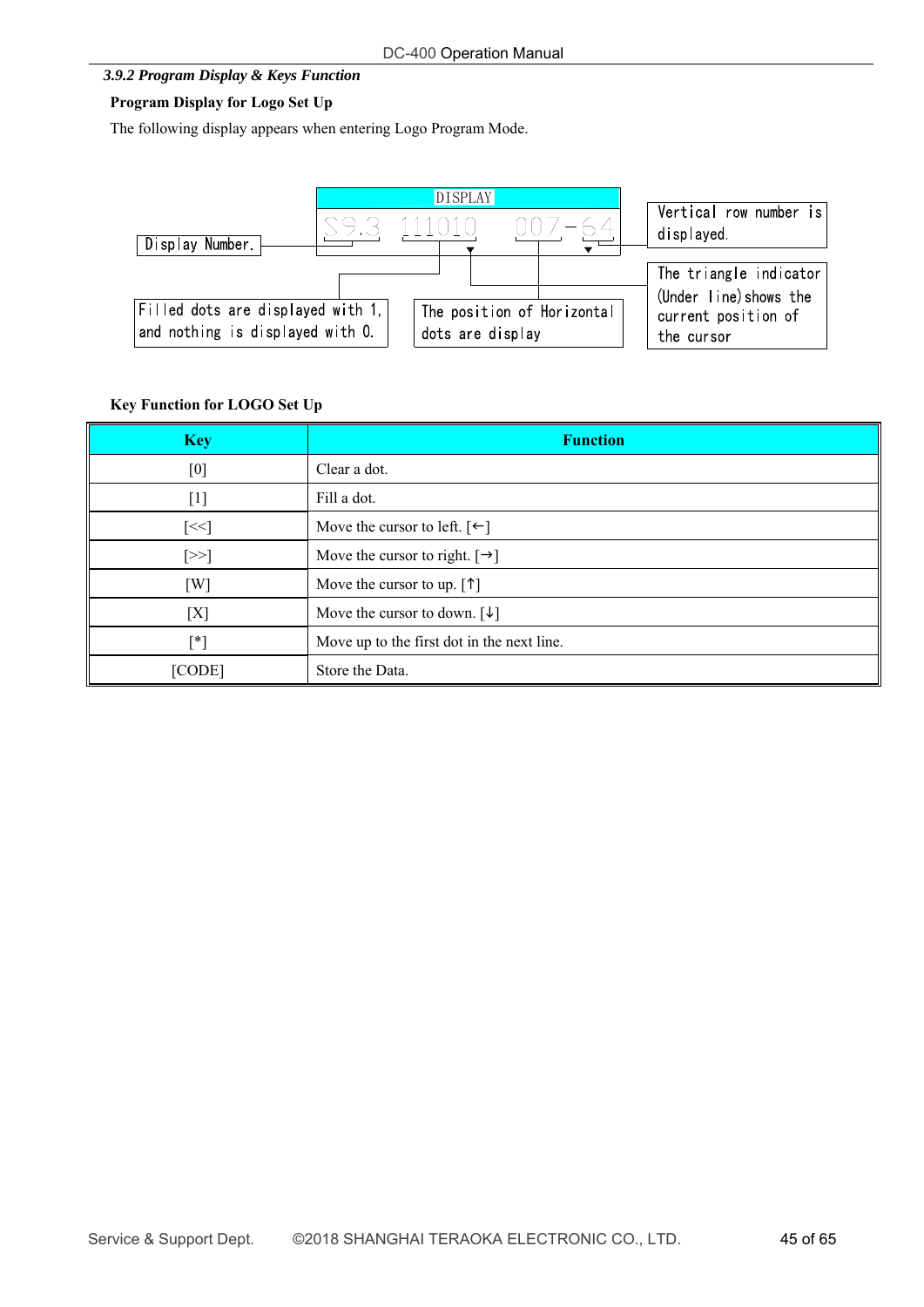#### DC-400 Operation Manual

#### *3.9.3 Programming Order*

1) After filling a section, programming status (the position of the cursor) moves to the next dot automatically.

2) When the programming status reached to the last dot (128 horizontal dots), or [\*] key is depress, the programming status moves to the first left section on the next upper line automatically.



#### *3.9.4 Program Logo File*

At Programming Mode, select Logo programming mode and enter new Logo number (Ex. 1).

| <b>OPERATION</b>                         |                | <b>DISPLAY</b>     |                 | <b>REMARK</b>                                                                                                       |
|------------------------------------------|----------------|--------------------|-----------------|---------------------------------------------------------------------------------------------------------------------|
|                                          | <b>WEIGHT</b>  | <b>UNIT WEIGHT</b> | <b>QUANTITY</b> |                                                                                                                     |
| Press [MODE] key 3<br>times.             | S <sub>1</sub> | PLU                | <b>FILE</b>     | Enter S mode. Lamp S turns on.                                                                                      |
| [9] or $[+]$ eight times                 | S <sub>9</sub> | <b>LOGO</b>        | <b>FILE</b>     | Select Logo programming mode.                                                                                       |
| $[^*]$                                   | S9.0           | $\boldsymbol{0}$   | NO SET          | Enter Logo programming mode.                                                                                        |
| $[1]$ [*]                                | S9.1           | $\boldsymbol{0}$   | X-POS           | Enter X position (Ex. 7 dots).                                                                                      |
| $[7][*]$                                 | S9.2           | $\boldsymbol{0}$   | Y-POS           | Enter Y position (Ex. 1 dot).                                                                                       |
| $[1]$ [*]                                | S9.3           | 000000             | $007 - 01$      | Set Fill or Clear dots you want and the save<br>the setting and go to next upper line $(Y 02)$<br>(Ex.11101110001). |
| $[1][1]$ [0][1][*]                       | S9.3           | 000000             | $001 - 02$      | Press $[>>]$ key to move the cursor to next<br>dot.                                                                 |
| Press<br>$\ge$<br>$key \quad 6$<br>times | S9.3           | 000000             | $007 - 02$      | If necessary to change the position of the<br>cursor been set, the following procedure is<br>required.              |
| $[-][-]$                                 | S9.3           | $\tau$             | X-POS           | Change the Horizontal start position (Ex. 5<br>dots).                                                               |
| $[5]$ [*]                                | S9.3           | $\overline{2}$     | Y-POS           | Change the Vertical start position (Ex. NO<br>CHANGE).                                                              |
| $[ * ]$                                  | S9.3           | 000000             | 005-02          | After complete program Logo data, save it.                                                                          |
| [CODE]                                   | S <sub>9</sub> | <b>LOGO</b>        | <b>FILE</b>     | Store data, return to S mode.                                                                                       |

**Note:** If you want to exit without saving, press [PIECES] key follow by [C] key.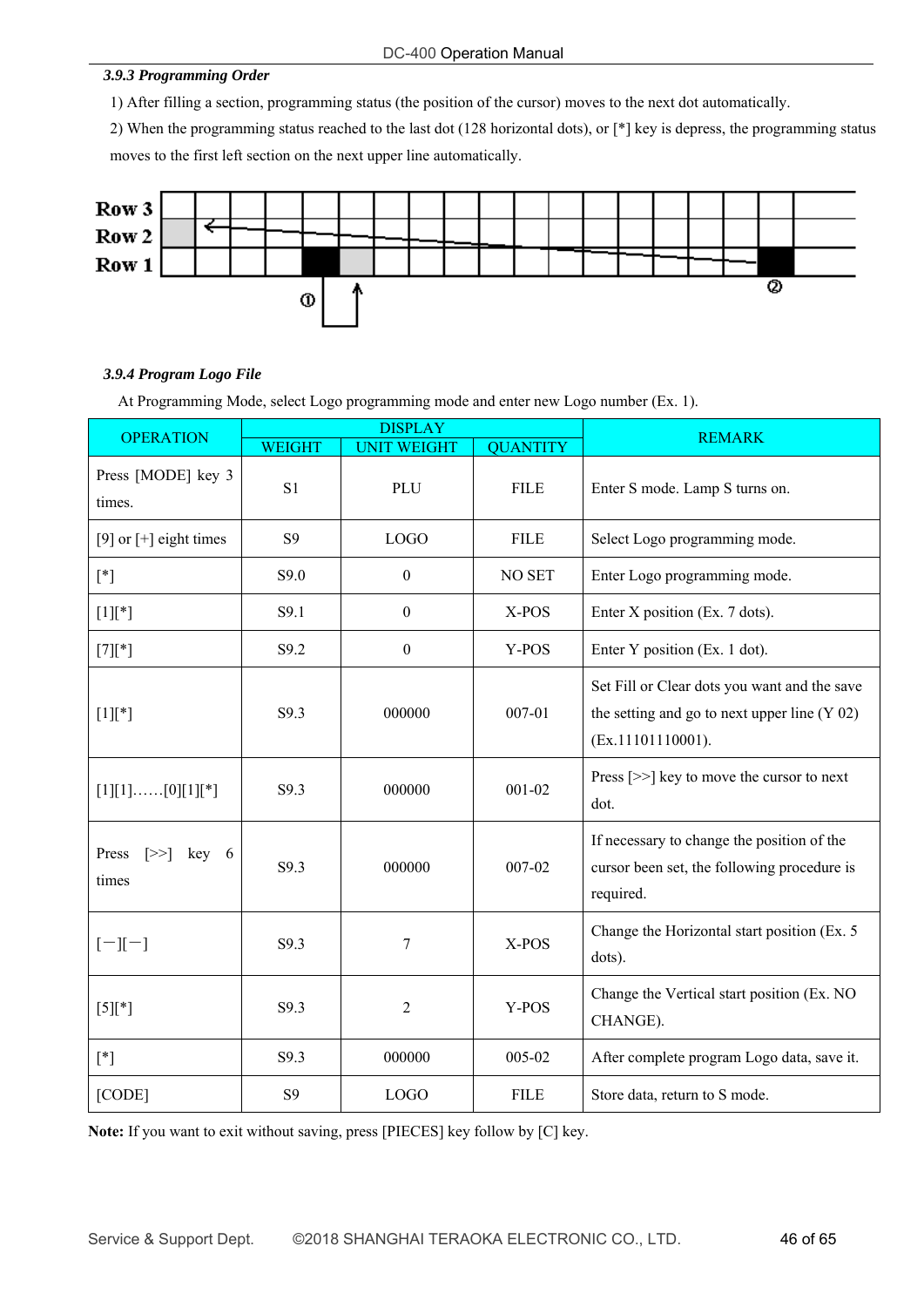### DC-400 Operation Manual

#### *3.9.5 Delete Logo File*

At Logo programming mode, enter existing Logo Number (Ex. 1) to be deleted.

|                  | <b>DISPLAY</b>                      |       |                 | <b>REMARK</b>                         |  |  |  |
|------------------|-------------------------------------|-------|-----------------|---------------------------------------|--|--|--|
| <b>OPERATION</b> | <b>UNIT WEIGHT</b><br><b>WEIGHT</b> |       | <b>QUANTITY</b> |                                       |  |  |  |
|                  | S9.0                                | 0     | NO SET          | Enter Logo programming mode.          |  |  |  |
| $[1]$            | S9.0                                |       | NO SET          | Enter Logo File number 1.             |  |  |  |
| $-1$             | S9.0                                | DEL ? | $Y-C N-T$       | Enter delete mode.                    |  |  |  |
|                  | $\boldsymbol{0}$                    |       | NO SET          | $[C]$ for Yes, $[T]$ for No.          |  |  |  |
| [C]              | S <sub>9</sub>                      |       |                 | Delete Logo File 1, return to S mode. |  |  |  |

**Note 1:** If you want to cancel the deletion, press [PIECES] key to exit.

**Note 2:** Non-existing Logo File cannot be deleted.

#### *3.10 Memory Status*

The function is used for checking the number of existing PLU and remaining programmable PLU.

| <b>OPERATION</b>                         |                                                        | <b>DISPLAY</b>     | <b>REMARK</b> |                                  |  |
|------------------------------------------|--------------------------------------------------------|--------------------|---------------|----------------------------------|--|
|                                          | <b>QUANTITY</b><br><b>UNIT WEIGHT</b><br><b>WEIGHT</b> |                    |               |                                  |  |
| Press [MODE] key 3<br>times.             | S <sub>1</sub>                                         | PLU<br><b>FILE</b> |               | Enter S mode. Lamp S turns on.   |  |
| $[1][0]$<br>nine<br>$ + $<br>or<br>times | <b>S10</b>                                             | <b>MEMORY</b>      | <b>STATUS</b> | Select memory status check mode. |  |
| $[^*]$                                   | S <sub>10.0</sub>                                      | 6<br>P             | LF 37980      |                                  |  |
| [TARE]                                   | <b>S10</b>                                             | <b>MEMORY</b>      | <b>STATUS</b> | Return to S mode.                |  |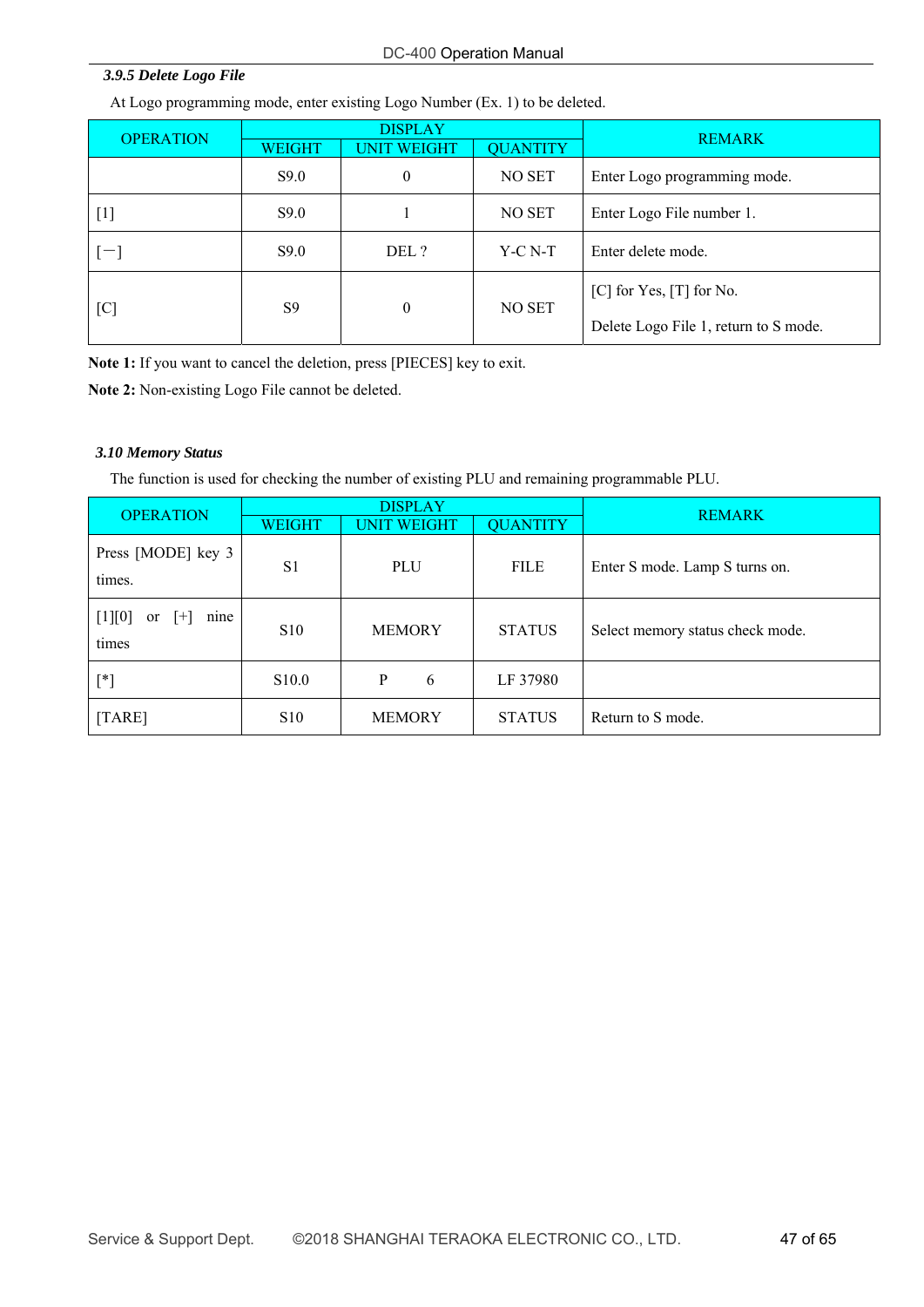# *3.11 Program Multi-barcode File*

At Programming Mode, select Multi-barcode programming mode and enter new Multi-barcode number (Ex. 1).

# *3.11.1. Program Multi-barcode File*

| <b>OPERATION</b>             | <b>DISPLAY</b>    |                    | <b>REMARK</b>         |                                        |
|------------------------------|-------------------|--------------------|-----------------------|----------------------------------------|
|                              | <b>WEIGHT</b>     | <b>UNIT WEIGHT</b> | <b>QUANTITY</b>       |                                        |
| Press [MODE] key 3<br>times. | S <sub>1</sub>    | <b>PLU</b>         | <b>FILE</b>           | Enter S mode. Lamp S turns on.         |
| [1] [2]                      | S <sub>12</sub>   | MULTI-             | <b>BARCODE</b>        | Select Multi-barcode programming mode. |
| $[^*]$                       | S <sub>12.0</sub> | $\theta$           | NO SET                | Enter Multi-barcode programming mode.  |
| $[1]$ <sup>*</sup> ]         | S <sub>12.1</sub> | $E_A$              | $\boldsymbol{0}$<br>M |                                        |
| $[+]$                        | S <sub>12.1</sub> |                    | $\theta$<br>M         | Select Multi-barcode data type.        |
| $[1][2][3][*]$               | S <sub>12.2</sub> | $E$ <sub>B</sub>   | <b>DEFAULT</b>        | Enter barcode data.                    |
| $[+]$                        | S <sub>12.2</sub> | $E$ <sub>B</sub>   | EAN <sub>128</sub>    | Select Multi-barcode type.             |
| [CODE]                       | S <sub>12</sub>   | MULTI-             | <b>BARCODE</b>        | Store data, return to S mode.          |

# *3.11.2. Delete Multi-barcode File*

| <b>OPERATION</b> | <b>DISPLAY</b>                                  |          |                | <b>REMARK</b>                         |  |  |  |
|------------------|-------------------------------------------------|----------|----------------|---------------------------------------|--|--|--|
|                  | <b>QUANTITY</b><br><b>UNIT WEIGHT</b><br>WEIGHT |          |                |                                       |  |  |  |
|                  | S <sub>12.0</sub>                               | $\theta$ | NO SET         | Enter Multi-barcode programming mode. |  |  |  |
| [1]              | S <sub>12.0</sub>                               |          | NO SET         | Enter Multi-barcode No. (Ex. No.1).   |  |  |  |
|                  | S <sub>12.0</sub>                               | DEL ?    | $Y-C N-T$      | Enter delete mode.                    |  |  |  |
|                  | S <sub>12</sub>                                 | MULTI-   | <b>BARCODE</b> | $[C]$ for Yes, $[T]$ for No.          |  |  |  |
| [C]              |                                                 |          |                | Delete record. Return to S mode.      |  |  |  |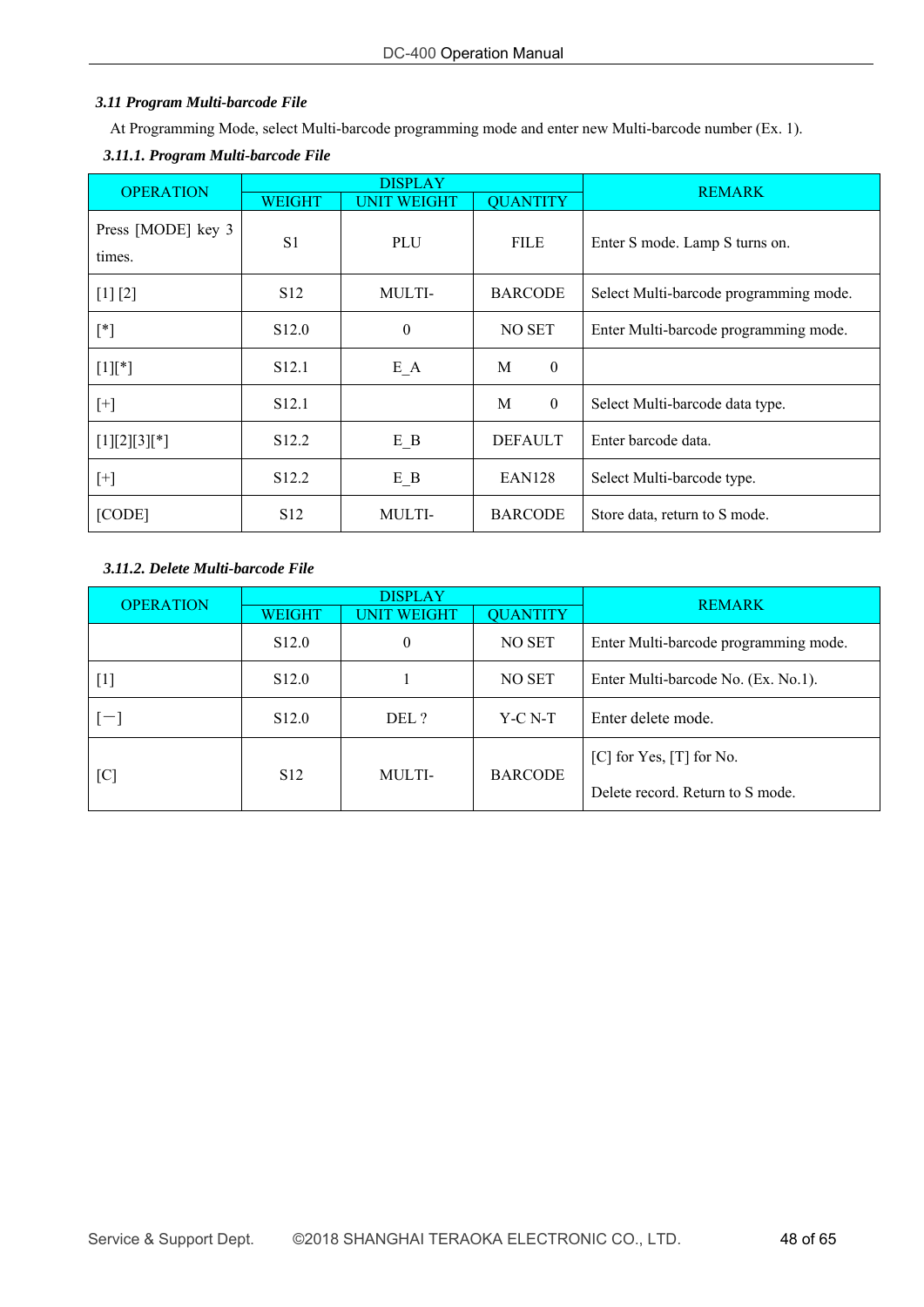# *3.12. 2D BARCODE TEXT FILE*

Maximum 999999 2D Barcode Texts are available for 2D barcode.

# *3.12.1. Program 2D Barcode Text File*

| <b>OPERATION</b>             | <b>DISPLAY</b>    |                    |                                 | <b>REMARK</b>                            |  |  |
|------------------------------|-------------------|--------------------|---------------------------------|------------------------------------------|--|--|
|                              | WEIGHT            | <b>UNIT WEIGHT</b> | <b>QUANTITY</b>                 |                                          |  |  |
| Press [MODE] key 3<br>times. | S <sub>1</sub>    | PLU                | <b>FILE</b>                     | Enter S mode. Lamp S turns on.           |  |  |
| $[1] [3]$                    | S <sub>13</sub>   | 2D BAR             | <b>TEXT</b>                     | Select 2D Barcode Text programming mode. |  |  |
| $[^*]$                       | S <sub>13.0</sub> | $\theta$           | NO SET                          | Enter 2D Barcode Text programming mode.  |  |  |
| $[1]$ [*]                    | S <sub>13.1</sub> | T <sub>01.01</sub> | S1 A 100                        | Enter 2D Barcode Text No. (Ex. 1).       |  |  |
| $[Q][U] \dots [Y]$           | S <sub>13.1</sub> | T <sub>01.08</sub> | S1 A 92                         | Enter Text data (Ex. QUANTITY).          |  |  |
| [SHIFT UP][X]                | S <sub>13.1</sub> | T01.10             | S <sub>2</sub> A 9 <sub>2</sub> | Change font size to S2.                  |  |  |
|                              |                   |                    |                                 | $(S1 \sim S5; M1 \sim M5)$               |  |  |
| [CODE]                       | S <sub>13</sub>   | 2D BAR             | <b>TEXT</b>                     | Store data, return to S mode.            |  |  |

# *3.12.3. Delete 2D Barcode Text File*

| <b>OPERATION</b> |                                                        | <b>DISPLAY</b> |             | <b>REMARK</b>                           |  |  |  |
|------------------|--------------------------------------------------------|----------------|-------------|-----------------------------------------|--|--|--|
|                  | <b>QUANTITY</b><br><b>WEIGHT</b><br><b>UNIT WEIGHT</b> |                |             |                                         |  |  |  |
|                  | S <sub>13.0</sub>                                      | 0              | NO SET      | Enter 2D Barcode Text programming mode. |  |  |  |
| $[1]$            | S <sub>13.0</sub>                                      |                | NO SET      | Enter 2D Barcode Text No. (Ex. No.1).   |  |  |  |
| $[-1]$           | S <sub>13.0</sub>                                      | DEL ?          | $Y-C N-T$   | Enter delete mode.                      |  |  |  |
|                  | S <sub>13</sub><br>2D BAR                              |                | <b>TEXT</b> | $[C]$ for Yes, $[T]$ for No.            |  |  |  |
| [C]              |                                                        |                |             | Delete record. Return to S mode.        |  |  |  |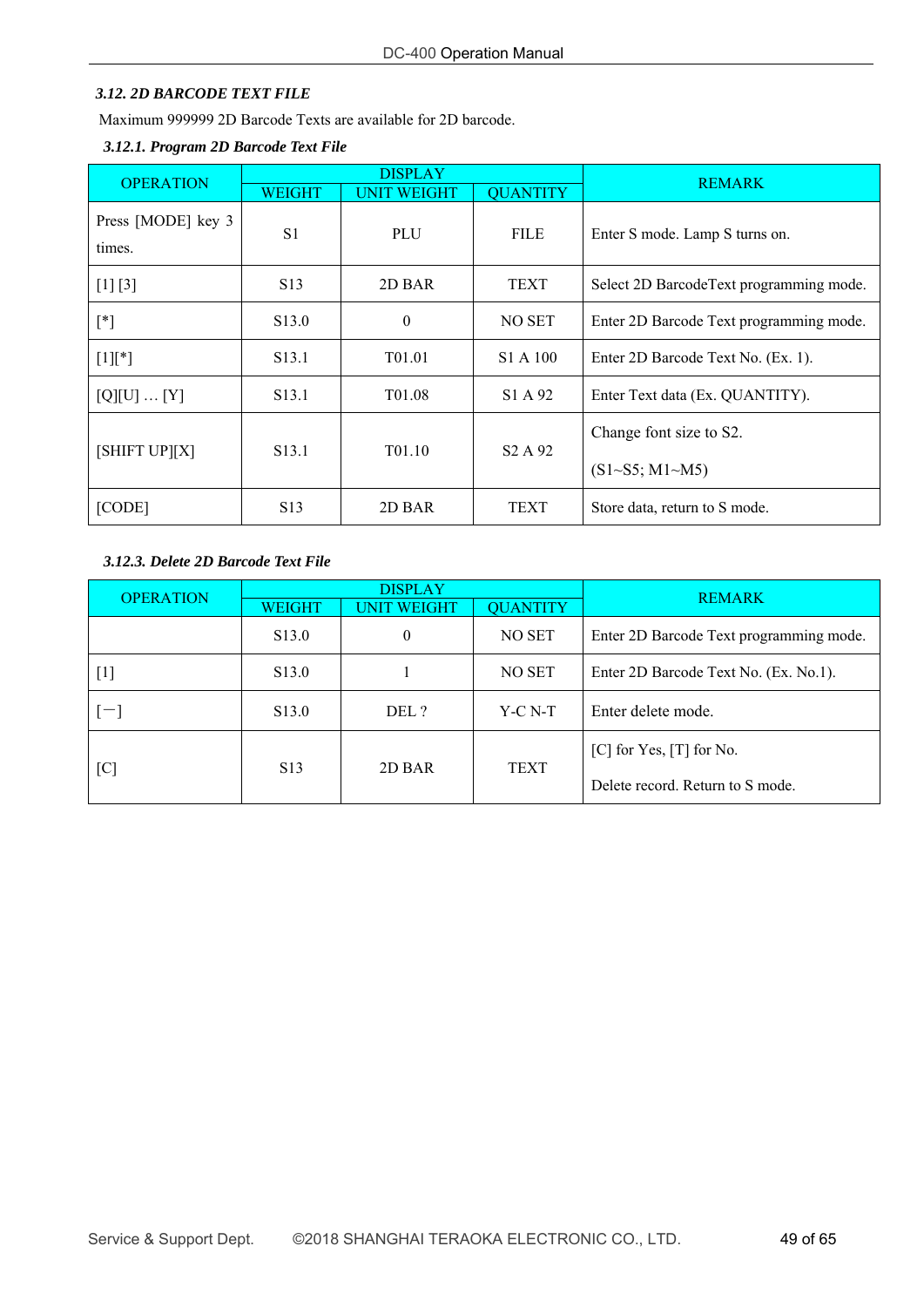# *4. REGISTRATION MODE*

#### *4.1 ON/OFF*

| 1 - ZERO         | 2 - NET<br>3 - RECOM | 4 - INSUFF    |                              | 5 - LABEL       | $6 - \Sigma$ |  | $7 - IN$   |   | 8 - OUT     |    |
|------------------|----------------------|---------------|------------------------------|-----------------|--------------|--|------------|---|-------------|----|
| <b>OPERATION</b> | <b>KEYS</b>          | <b>WEIGHT</b> | <b>UNIT</b><br><b>WEIGHT</b> | <b>QUANTITY</b> |              |  | $\sqrt{4}$ | 5 | <b>VIII</b> | -8 |
| Power on.        | [ON/OFF]             | STE70         | VRxx.xx                      |                 |              |  |            |   |             |    |
| Stand-by-status. |                      | 0.0000kg      |                              |                 |              |  |            |   |             |    |

# *4.2 Reset and Weighing Check*

All weighing operations will be performed based on the procedure shown below. Operator should check this operation before any transactions.

| $1 - ZERO$                                            | $2 - NET$<br>3 - RECOM | 4 - INSUFF    |                              | 5 - LABEL                | $6 - \Sigma$ |                |   | $7 - IN$       |                |    | $8 - OUT$ |    |
|-------------------------------------------------------|------------------------|---------------|------------------------------|--------------------------|--------------|----------------|---|----------------|----------------|----|-----------|----|
| <b>OPERATION</b>                                      | <b>KEYS</b>            | <b>WEIGHT</b> | <b>UNIT</b><br><b>WEIGHT</b> | <b>QUANTITY</b>          |              | $\overline{2}$ | 3 | $\blacksquare$ | 5 <sup>1</sup> | -6 |           | -8 |
| Stand-by-status.                                      |                        | 0.0000kg      | $\theta$                     | $\mathbf{0}$             | ▼            |                |   |                |                |    |           |    |
| Reset the zero point.                                 | [REZERO]               |               |                              | 888888888888888888888888 |              |                |   |                |                |    |           |    |
|                                                       |                        | 0.0000kg      | $\theta$                     | $\mathbf{0}$             |              |                |   |                |                |    |           |    |
| Place an item on the platter. (e.g.<br>$1 \text{ kg}$ |                        | 1.0000kg      | $\theta$                     | $\Omega$                 |              |                |   |                |                |    |           |    |
| Remove the item from platter.                         |                        | 0.0000kg      | $\theta$                     | $\theta$                 |              |                |   |                |                |    |           |    |

# *4.3 Tare Subtraction*

# *4.3.1 One touch Tare Subtraction*

| $1 - ZERO$                        | $2 - NET$<br>3 - RECOM | 4 - INSUFF    |                | 5 - LABEL       | $6 - \sum$ |              |   | $7 - IN$ |   | $8 - OUT$ |    |
|-----------------------------------|------------------------|---------------|----------------|-----------------|------------|--------------|---|----------|---|-----------|----|
| <b>OPERATION</b>                  | <b>KEYS</b>            | <b>WEIGHT</b> | <b>UNIT</b>    | <b>QUANTITY</b> |            | $\mathbf{C}$ | 3 | 4        | 5 |           | -8 |
|                                   |                        |               | <b>WEIGHT</b>  |                 |            |              |   |          |   |           |    |
| Stand-by-status.                  |                        | 0.0000kg      | $\theta$       | $\overline{0}$  | ▼          |              |   |          |   |           |    |
| Put tare $(Ex. 30 g)$ on platter. |                        | $0.0300$ kg   | $\overline{0}$ | $\theta$        |            |              |   |          |   |           |    |
| Subtract the tare weight.         | [T]                    | 0.0000kg      | $\theta$       | $\theta$        |            |              |   |          |   |           |    |
| Remove the tare weight            |                        | $-0.0300kg$   | $\theta$       | $\theta$        | ▼          | ▼            |   |          |   |           |    |
| Clear the tare weight.            | $[T]$                  | 0.0000kg      | $\theta$       | $\overline{0}$  |            |              |   |          |   |           |    |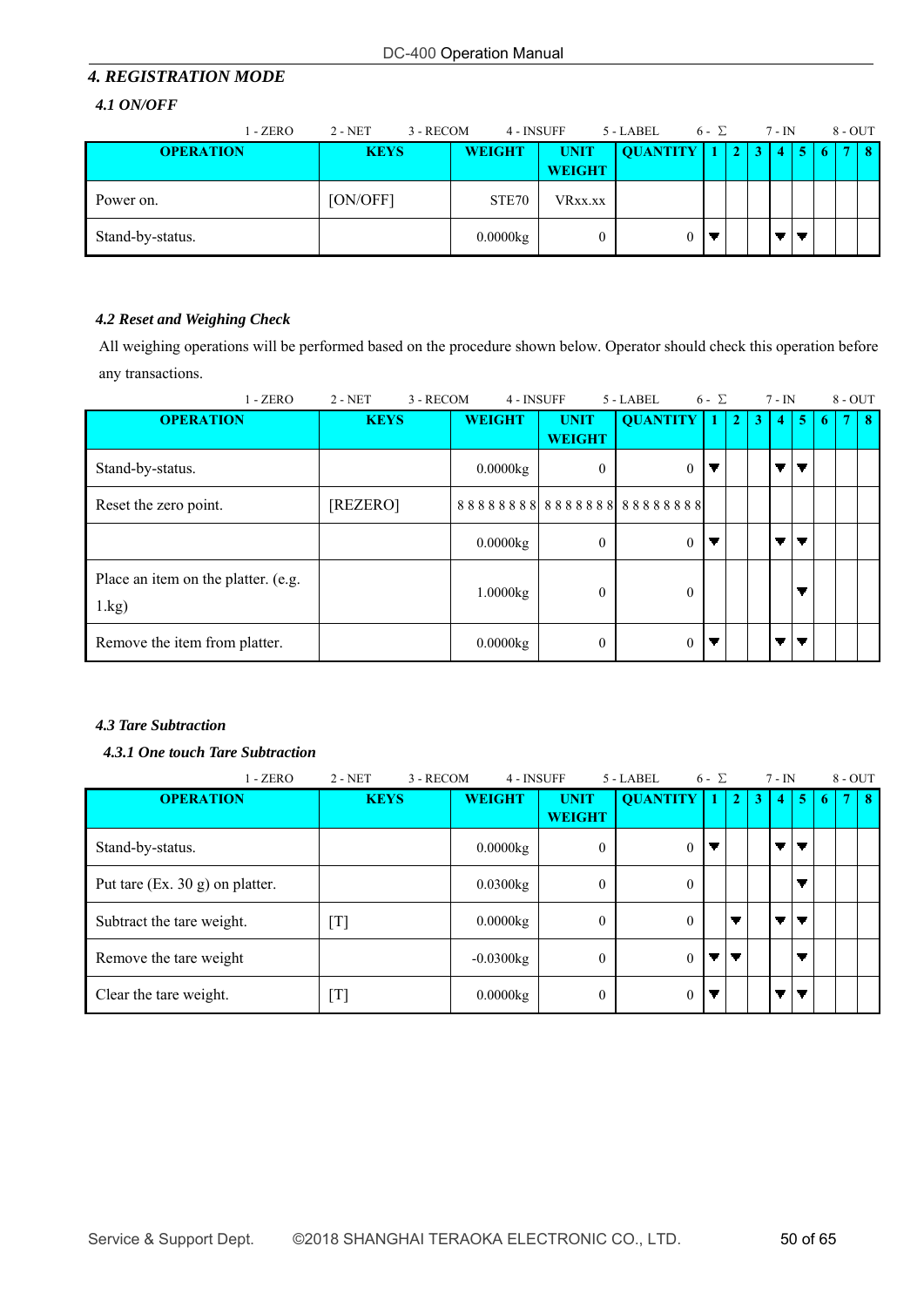| 4.3.2 Digital tare Subtraction   |                        |               |                              |                 |              |              |   |          |    |    |              |   |
|----------------------------------|------------------------|---------------|------------------------------|-----------------|--------------|--------------|---|----------|----|----|--------------|---|
| - ZERO                           | $2 - NET$<br>3 - RECOM | 4 - INSUFF    |                              | $5 - LABEL$     | $6 - \Sigma$ |              |   | $7 - IN$ |    |    | $8 - OUT$    |   |
| <b>OPERATION</b>                 | <b>KEYS</b>            | <b>WEIGHT</b> | <b>UNIT</b><br><b>WEIGHT</b> | <b>OUANTITY</b> | 1            | $\mathbf{2}$ | 3 | 4        | -5 | -6 | $\mathbf{r}$ | 8 |
| Stand-by-status.                 |                        | 0.0000kg      | $\boldsymbol{0}$             | $\theta$        |              |              |   |          |    |    |              |   |
| Key in the tare weight (Ex. 5g). | $[0]$ [.][0][0][5][T]  | $-0.0050kg$   | $\boldsymbol{0}$             | 0               |              |              |   |          |    |    |              |   |
| Clear the tare weight.           | $[\mathrm{T}]$         | 0.0000kg      | $\boldsymbol{0}$             | 0               |              |              |   |          |    |    |              |   |

# *4.4 Item Call Up*

| $1 - ZERO$                     | 3 - RECOM<br>$2 - NET$ | 4 - INSUFF    |                              | 5 - LABEL       | $6 - \Sigma$ |                       |   | 7 - IN         |                |             | $8 - OUT$ |    |
|--------------------------------|------------------------|---------------|------------------------------|-----------------|--------------|-----------------------|---|----------------|----------------|-------------|-----------|----|
| <b>OPERATION</b>               | <b>KEYS</b>            | <b>WEIGHT</b> | <b>UNIT</b><br><b>WEIGHT</b> | <b>QUANTITY</b> |              | $\mathbf{2}^{\prime}$ | 3 | $\overline{4}$ | 5 <sup>5</sup> | $\mathbf b$ |           | -8 |
| Stand-by-status.               |                        | 0.0000kg      | $\overline{0}$               | 0               |              |                       |   |                |                |             |           |    |
| Enter the ID Code (Ex. 123AB). | [1][2][3][A][B]        | 0.0000kg      | $\overline{0}$               | $\theta$        |              |                       |   |                |                |             |           |    |
| Call up.                       | [CODE]                 | 0.0000kg      | 0.1000                       |                 |              |                       |   |                |                |             |           |    |
| Return to stand-by-status.     | [C]                    | 0.0000kg      | $\overline{0}$               | $\theta$        |              |                       |   |                |                |             |           |    |

# *4.5 Set New Item Code in Registration Mode*

This function is used to program a New ITEM in Operation Mode and update to ITEM Files. To enable this function, SPEC 4 must set to "0" in advance.

| $1 - ZERO$                                               | 3 - RECOM<br>$2 - NET$ | 4 - INSUFF    |                              | 5 - LABEL       | $6 - \Sigma$ |                |   | $7 - IN$ |                          |    | $8 - OUT$ |   |
|----------------------------------------------------------|------------------------|---------------|------------------------------|-----------------|--------------|----------------|---|----------|--------------------------|----|-----------|---|
| <b>OPERATION</b>                                         | <b>KEYS</b>            | <b>WEIGHT</b> | <b>UNIT</b><br><b>WEIGHT</b> | <b>QUANTITY</b> |              | $\overline{2}$ | 3 | 4        | 5                        | -6 | 7         | 8 |
| Stand-by-status.                                         |                        | 0.0000kg      | $\mathbf{0}$                 | $\mathbf{0}$    | ▼            |                |   | ▼        | ▼                        |    |           |   |
| Enter new ID Code (Ex. 123).                             | [1][2][3]              | $0.0000$ kg   | $\theta$                     | $\theta$        |              |                |   | ▼        | $\overline{\phantom{a}}$ |    |           |   |
| Press [CODE] key to store the<br>New Item in Item Files. | [CODE]                 |               | <b>NEW</b>                   | <b>ITEM SET</b> | ▼            |                |   |          | ▼                        |    |           |   |
| Enter unit weight (Ex. 1.0000).                          | $[1]$<br>[UNIT WEIGHT] | $0.0000$ kg   | 1.0000                       | $\theta$        |              |                |   |          | ▼                        |    |           |   |
| Update new Unit Weight to the<br>item $123$ .            | [UNIT WEIGHT]          | $0.0000$ kg   | 1.0000                       | $\mathbf{0}$    |              |                |   |          | ▼                        |    |           |   |
| Return to the stand-by-status.                           | [C]                    | 0.0000kg      | $\theta$                     | $\Omega$        |              |                |   | ▼        | $\overline{\phantom{a}}$ |    |           |   |
| Call up item 123.                                        | $[1][2][3]$ [CODE]     | 0.0000kg      | 1.0000                       | $\mathbf{0}$    |              |                |   |          |                          |    |           |   |

**Note:** If you want set new tare value and update to item, after set the tare value and then press [UNIT WEIGHT] key to store.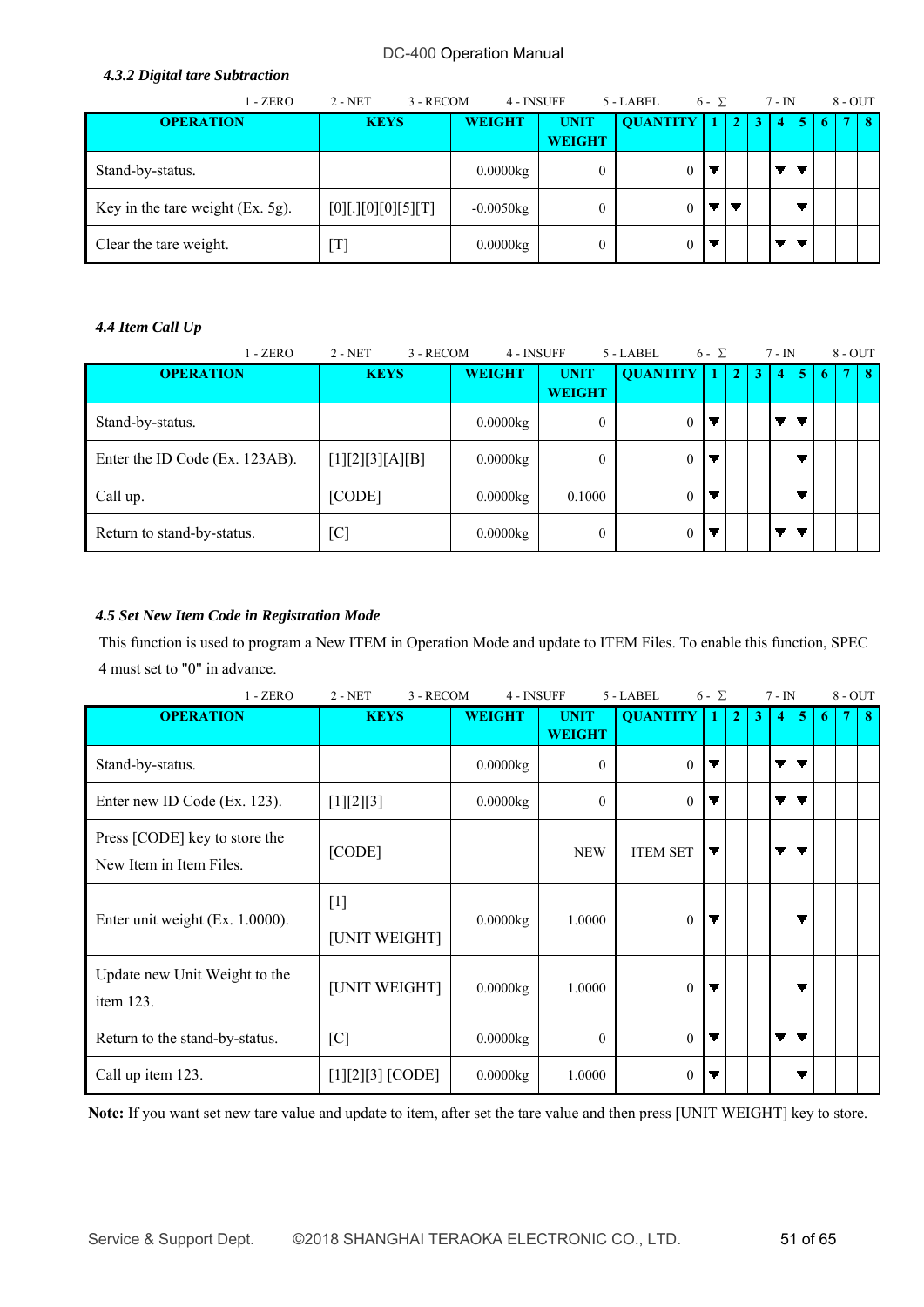#### *4.6 Manual Print*

#### *4.6.1 Item Label Printing*

| $1 - ZERO$                                       | $2 - NET$<br>3 - RECOM | 4 - INSUFF    |               | 5 - LABEL       | $6 - \Sigma$ |              |   | $7 - IN$ |    |   | $8 - OUT$ |    |
|--------------------------------------------------|------------------------|---------------|---------------|-----------------|--------------|--------------|---|----------|----|---|-----------|----|
| <b>OPERATION</b>                                 | <b>KEYS</b>            | <b>WEIGHT</b> | <b>UNIT</b>   | <b>OUANTITY</b> |              | $\mathbf{2}$ | 3 | 4        | -5 | 6 |           | -8 |
|                                                  |                        |               | <b>WEIGHT</b> |                 |              |              |   |          |    |   |           |    |
| Stand-by-status.                                 |                        | 0.0000kg      | $\theta$      | $\mathbf{0}$    | ▼            |              |   | ▼∣       | ▼  |   |           |    |
| Call up item 123.                                | $[1][2][3]$ [CODE]     | 0.0000kg      | 1.0000        | $\mathbf{0}$    | ▼            |              |   |          |    |   |           |    |
| Place the product on the platter<br>(Ex. 0.5kg). |                        | 0.5000kg      | 1.0000        | 500             |              |              |   |          |    |   |           |    |
| Issue label or receipt.<br>* Note.               | $[^*]$                 | 0.5000kg      | 1.0000        | 500             | ▼            |              |   |          |    |   |           |    |

**Note:** When the previous label remains at the Dispenser, a message "PLEASE PEEL LABEL" appears when press [\*] key. If want to print out next label without removing the previous label, SPEC 48 must set to 0 "DISABLE" in advance.

# *4.6.2 Total Label Printing*

| $1 - ZERO$                                                    | $2 - NET$<br>3 - RECOM | 4 - INSUFF    |                              | 5 - LABEL       | $6 - \Sigma$ |                |   | $7 - IN$         |                |   | $8 - OUT$ |    |
|---------------------------------------------------------------|------------------------|---------------|------------------------------|-----------------|--------------|----------------|---|------------------|----------------|---|-----------|----|
| <b>OPERATION</b>                                              | <b>KEYS</b>            | <b>WEIGHT</b> | <b>UNIT</b><br><b>WEIGHT</b> | <b>QUANTITY</b> |              | $\overline{2}$ | 3 | $\boldsymbol{A}$ | $\overline{5}$ | 6 |           | -8 |
| Stand-by-status.                                              |                        | 0.0000kg      | $\mathbf{0}$                 | $\mathbf{0}$    | ▼            |                |   | ▼∣               | ▼              |   |           |    |
| Call up item 123.                                             | $[1][2][3]$ [CODE]     | 0.0000kg      | 1.0000                       | $\mathbf{0}$    | ▼            |                |   |                  | ▼              |   |           |    |
| Place the product on the platter<br>(Ex. 0.5kg).              |                        | 0.5000kg      | 1.0000                       | 500             |              |                |   |                  | ▼              |   |           |    |
| Accumulate.                                                   | $[+]$                  |               | <b>TOTAL</b>                 | 500             |              |                |   |                  | ▼              | ▼ |           |    |
| Issue label or receipt. Return from<br>Total mode.<br>* Note. | $[^*]$                 | 0.5000kg      | 1.0000                       | 500             |              |                |   |                  |                |   |           |    |

Note: In Label Mode, label print when press  $[+]$  or  $[-]$  key can be select at SPEC 34.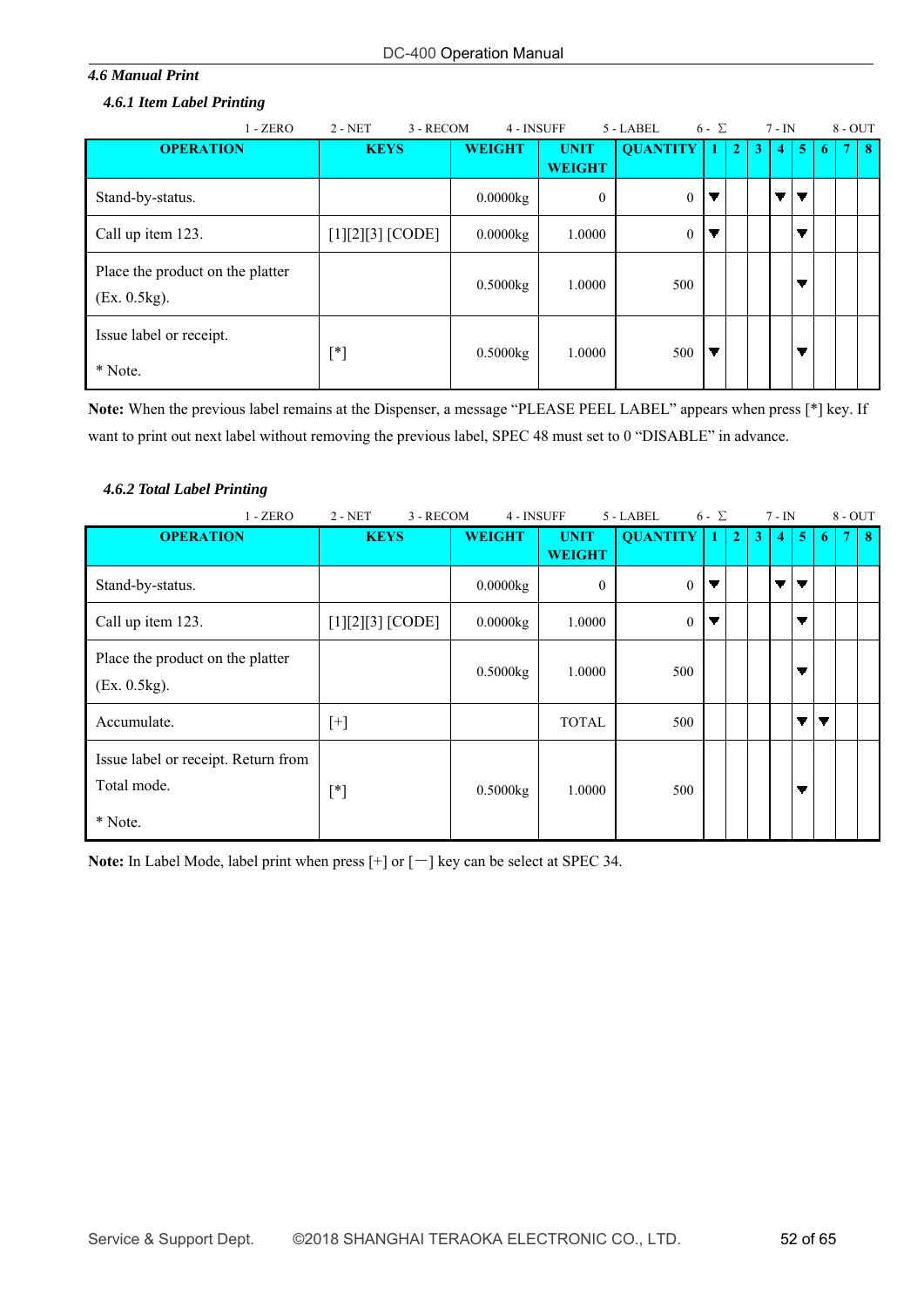#### *4.7 Accumulation and Subtraction*

There are two ways for individual product to issue total label or receipt.

- 1. Place the product on the platter.
- 2. Enter the known quantity of the product.

| $1 - ZERO$                                                                                  | $2 - NET$<br>3 - RECOM | 4 - INSUFF    |                              | 5 - LABEL       | $6 - \Sigma$ |   |   | $7 - IN$ |    |   | $8 - OUT$ |    |
|---------------------------------------------------------------------------------------------|------------------------|---------------|------------------------------|-----------------|--------------|---|---|----------|----|---|-----------|----|
| <b>OPERATION</b>                                                                            | <b>KEYS</b>            | <b>WEIGHT</b> | <b>UNIT</b><br><b>WEIGHT</b> | <b>QUANTITY</b> | 1            | 2 | 3 | 4        | -5 | 6 | -7        | -8 |
| Stand-by-status.                                                                            |                        | 0.0000kg      | $\theta$                     | $\theta$        | ▼            |   |   | ▼        | ▼  |   |           |    |
| Call up item 123.                                                                           | $[1][2][3]$ [CODE]     | 0.0000kg      | 1.0000                       | $\overline{0}$  | ▼            |   |   |          | ▼  |   |           |    |
| Enter the known Quantity for the<br>product (Ex. 1000Pcs) for<br>accumulation.<br>* Note 1. | $[1][0][0][0][+]$      |               | <b>TOTAL</b>                 | 1000            | ▼            |   |   |          | ▼  | ▼ |           |    |
| Exit from Total Mode.<br>* Note 2.                                                          | [C]                    | 0.0000kg      | $\mathbf{0}$                 | $\overline{0}$  |              |   |   |          | ▼  | ▼ |           |    |
| Place the product on the platter<br>(Ex. 0.5kg).                                            |                        | 0.5000kg      | 1.0000                       | 500             |              |   |   |          | ▼  | ▼ |           |    |
| Accumulate.                                                                                 | $[+]$                  |               | <b>TOTAL</b>                 | 1500            |              |   |   |          | ▼  | ▼ |           |    |
| Exit from Total Mode.                                                                       | [C]                    | 0.5000kg      | 1.0000                       | 500             |              |   |   |          | ▼  | ▼ |           |    |
| Enter the known Quantity for the<br>product (Ex. 700Pcs) for<br>subtraction.                | $[7][0][0][-]$         |               | <b>TOTAL</b>                 | 800             |              |   |   |          |    | ▼ |           |    |
| Issue label or receipt. Return from<br>Total mode.                                          | $[*]$                  | 0.5000kg      | 1.0000                       | 500             |              |   |   |          | ▼  |   |           |    |
| Remove the product from platter<br>and then press [C] key to clear the<br>Item.             | $\lceil C \rceil$      | 0.0000kg      | $\boldsymbol{0}$             | $\overline{0}$  |              |   |   |          |    |   |           |    |

**Note 1:** Max. 9999999 can be entered.

**Note 2:** Auto exit from Total Mode can be selected using SPEC 14.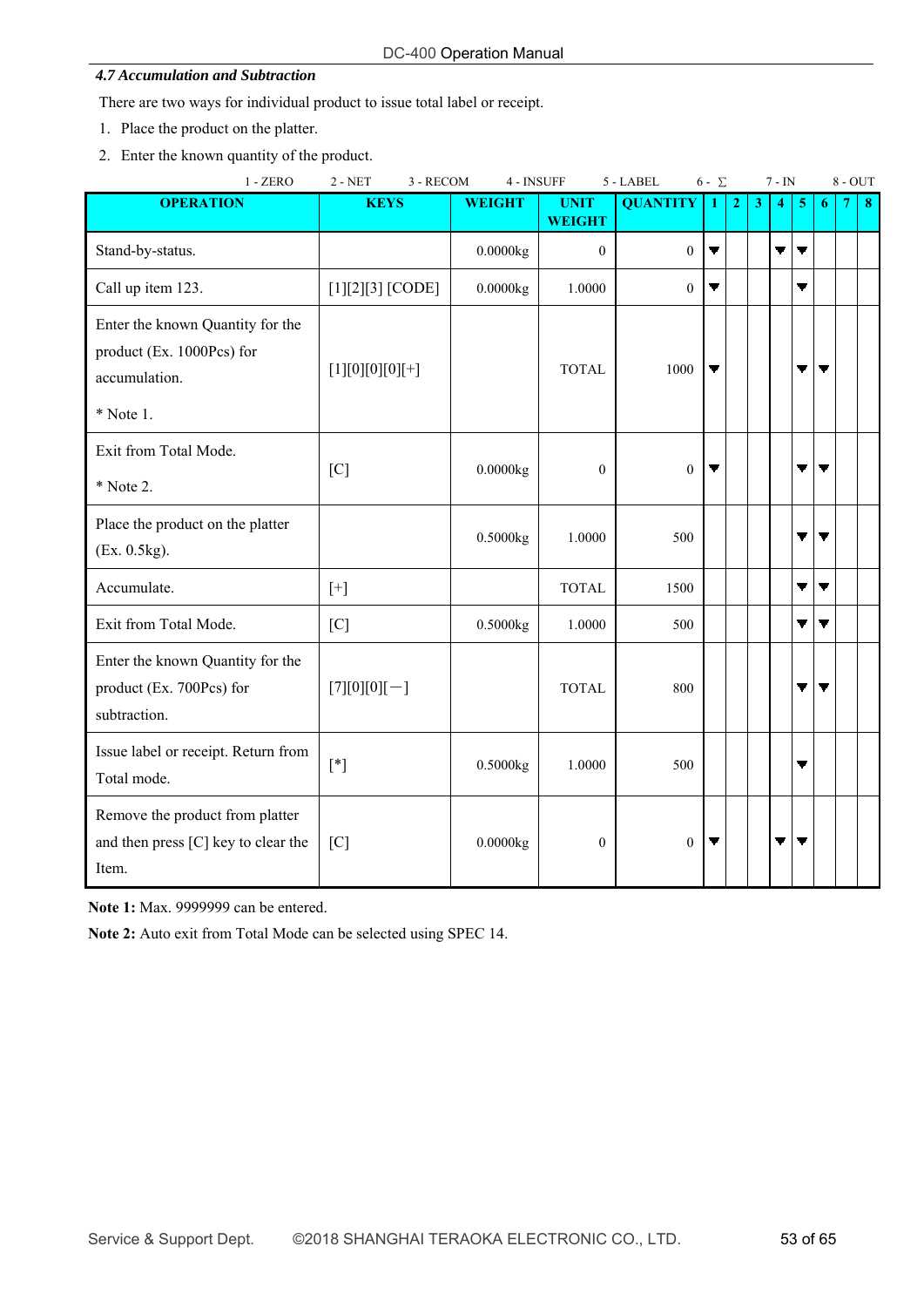#### *4.8 Unit Weight Operation*

### *4.8.1 Unit Weight Setting in Operation Mode*

User can set new unit weight by sampling the product or enter the known unit weight by numeric keys.

#### *4.8.1.1 By Sampling*

| $1 - ZERO$                                                      | $2 - NET$<br>3 - RECOM | 4 - INSUFF    |                              | 5 - LABEL       | $6 - \Sigma$ |                | $7 - IN$          |           |    | $8 - OUT$ |    |
|-----------------------------------------------------------------|------------------------|---------------|------------------------------|-----------------|--------------|----------------|-------------------|-----------|----|-----------|----|
| <b>OPERATION</b>                                                | <b>KEYS</b>            | <b>WEIGHT</b> | <b>UNIT</b><br><b>WEIGHT</b> | <b>QUANTITY</b> |              | $\overline{2}$ | $\mathbf{3}$<br>4 | $\bullet$ | -6 |           | -8 |
| Stand-by-status.                                                |                        | 0.0000kg      | $\mathbf{0}$                 | $\overline{0}$  | ▼            |                | ▼                 | ▼         |    |           |    |
| Place the product on the platter<br>(Ex. 0.1kg).<br>$*$ Note 1. |                        | 0.1000kg      | $\theta$                     | $\mathbf{0}$    |              |                |                   | ▼         |    |           |    |
| Enter the product quantity (Ex.<br>50pcs).<br>* Note 2.         | $[5][0]$               | 0.1000kg      | $\theta$                     | $\mathbf{0}$    |              |                |                   | ▼         |    |           |    |
| Press [PIECES] key to sample.<br>$*$ Note 3.                    | [PIECES]               | 0.1000kg      | 2.0001                       | 50              |              |                |                   | ▼         |    |           |    |

**Note 1:** When the samples are placed on the platter, add few more samples if the Insufficient lamp is "ON" until Insufficient

lamp is "OFF". Then enter the samples quantity by numeric key and press [PIECES] key.

**Note 2:** For product quantity of 10pcs, skip this step.

**Note 3:** Display Accuracy Unit Weight calculation during re-computing, can be set at SPEC 9.

#### *4.8.1.2 By Numeric Key*

| $1 - ZERO$                                              | $2 - NET$<br>3 - RECOM | 4 - INSUFF    |                              | 5 - LABEL       | $6 - \Sigma$ |                |   | $7 - IN$       |                |            | $8 - OUT$ |    |
|---------------------------------------------------------|------------------------|---------------|------------------------------|-----------------|--------------|----------------|---|----------------|----------------|------------|-----------|----|
| <b>OPERATION</b>                                        | <b>KEYS</b>            | <b>WEIGHT</b> | <b>UNIT</b><br><b>WEIGHT</b> | <b>QUANTITY</b> |              | $\overline{2}$ | 3 | $\overline{4}$ | 5 <sup>1</sup> | $\sqrt{6}$ | 7         | -8 |
| Stand-by-status.                                        |                        | $0.0000$ kg   | $\theta$                     | $\mathbf{0}$    |              |                |   | ▼              |                |            |           |    |
| Place the product on the platter<br>(Ex. 0.1kg).        |                        | 0.1000kg      | $\theta$                     | $\theta$        |              |                |   |                |                |            |           |    |
| Enter the known Unit Weight by<br>numeric key (Ex. 20). | [2][0]                 | 0.1000kg      | $\theta$                     | $\theta$        |              |                |   |                |                |            |           |    |
| Press [UNIT WEIGHT] key.                                | [UNIT WEIGHT]          | 0.1000kg      | 20.000                       |                 |              |                |   |                |                |            |           |    |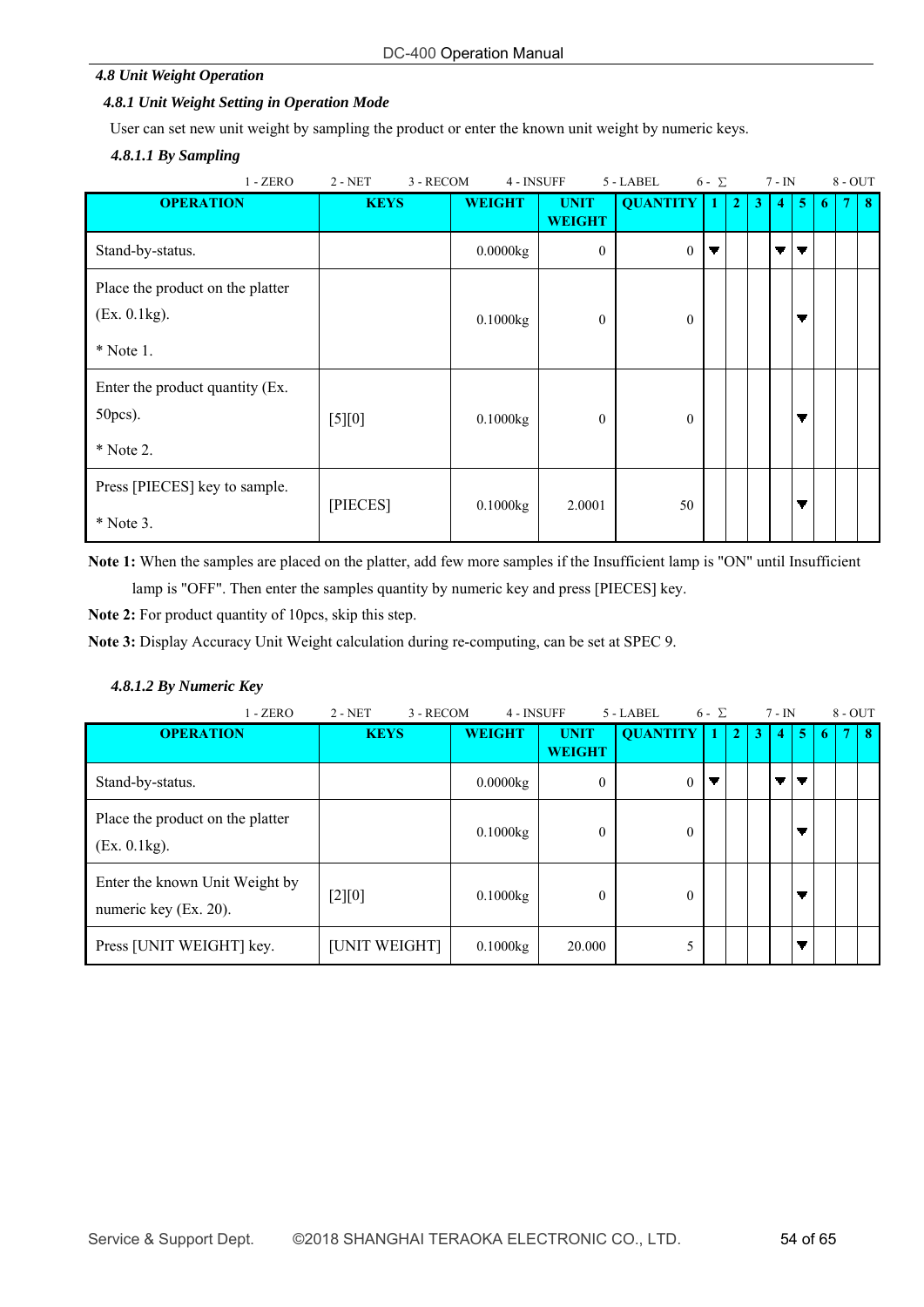| DC-400 Operation Manual |
|-------------------------|
|-------------------------|

# *4.8.2 Re-computing Unit Weight in Memory*

This function is used to set new Unit Weight by sampling and update to Item File in Counting Mode.

| $1 - ZERO$                                                                                        | $2 - NET$<br>3 - RECOM | 4 - INSUFF    |                              | 5 - LABEL       | $6 - \Sigma$ |              |              | $7 - IN$       |                          |   | $8 - OUT$ |                  |
|---------------------------------------------------------------------------------------------------|------------------------|---------------|------------------------------|-----------------|--------------|--------------|--------------|----------------|--------------------------|---|-----------|------------------|
| <b>OPERATION</b>                                                                                  | <b>KEYS</b>            | <b>WEIGHT</b> | <b>UNIT</b><br><b>WEIGHT</b> | <b>QUANTITY</b> | 1            | $\mathbf{2}$ | $\mathbf{3}$ | $\overline{4}$ | -5                       | 6 |           | $\boldsymbol{8}$ |
| Stand-by-status.                                                                                  |                        | 0.0000kg      | $\mathbf{0}$                 | $\overline{0}$  | ▼            |              |              | ▼              | $\overline{\phantom{a}}$ |   |           |                  |
| Call up item 1.                                                                                   | $[1]$ [CODE]           | 0.0000kg      | 1.0000                       | $\theta$        | ▼            |              |              |                | ▼                        |   |           |                  |
| Place the product on the platter<br>until the indicator of<br>RECOMPUTING light up<br>(EX.0.1kg). |                        | 0.1000kg      | 1.0000                       | 100             |              |              |              |                | ▼                        |   |           |                  |
| Press [PIECES] key to Re-<br>computing.<br>$*$ Note 1.                                            | [PIECES]               | 0.1000kg      | 1.0002                       | 100             |              |              |              |                | ▼                        |   |           |                  |
| Press [UNIT WEIGHT] key to<br>update new Unit Weight to Item<br>File.<br>* Note 2.                | [UNIT WEIGHT]          | 0.1000kg      | 1.0002                       | 100             |              |              |              |                | ▼                        |   |           |                  |
| Remove the product from platter<br>and then press [C] key to clear the<br>Item.                   | [C]                    | 0.0000kg      | $\theta$                     | $\overline{0}$  | ▼            |              |              | ▼              | ▼                        |   |           |                  |
| Recall up the item 1.                                                                             | $[1]$ [CODE]           | 0.0000kg      | 1.0002                       | $\theta$        | ▼            |              |              |                | ▼                        |   |           |                  |

**Note 1:** Display Accuracy Unit Weight calculation during re-computing, can be set at SPEC 9.

**Note 2:** SPEC 4 "SET TO NEW ITEM", must be set to 0: Yes, to be able to save Unit Weight.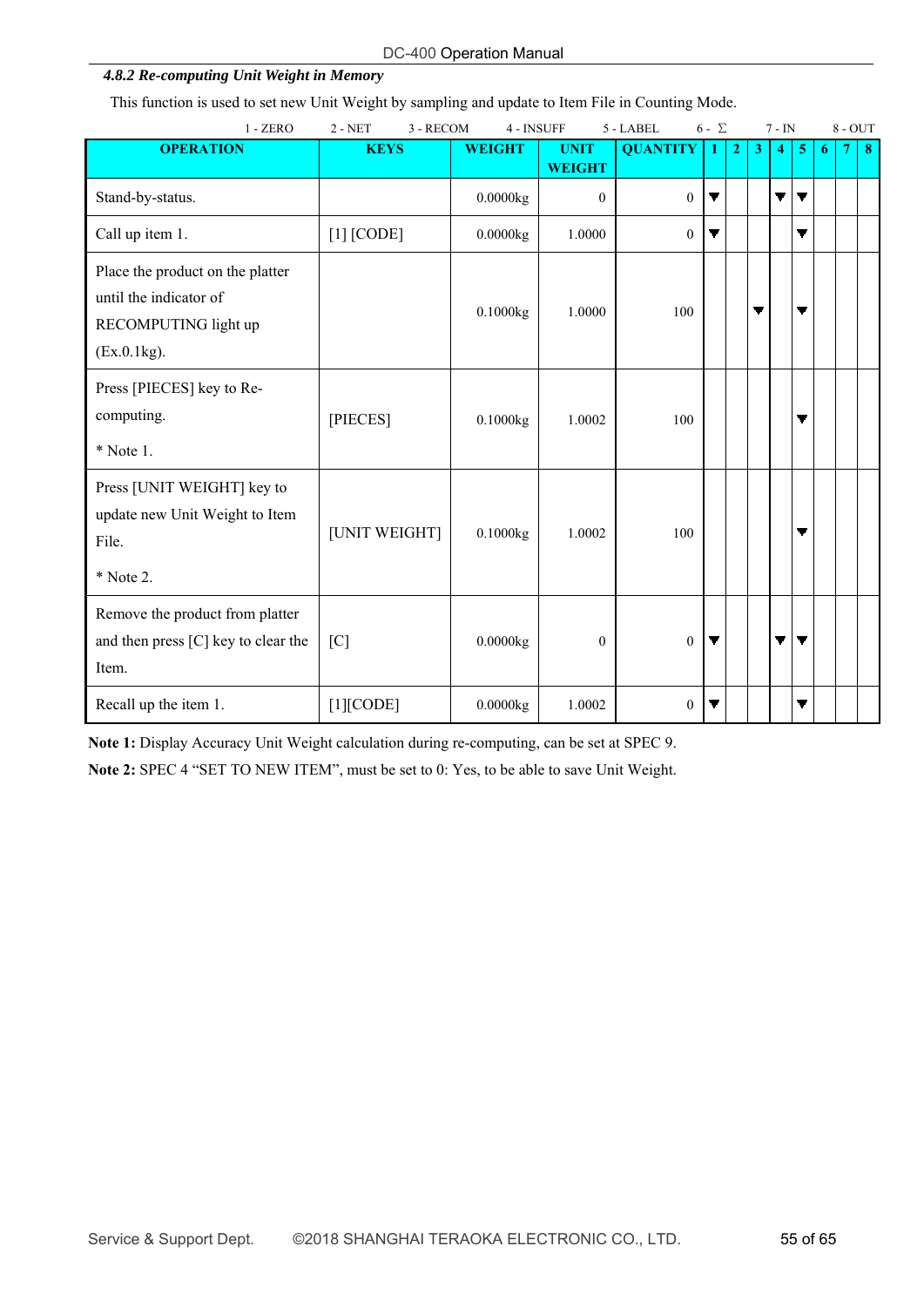#### *4.9 Inventory Operation*

This function is used to store the product quantity IN or OUT in Item File. Inventory operation only available after calling up an Item and then by pressing [SHIFT DOWN][I] or [SHIFT DOWN][J] key for IN or OUT Inventory respectively. There are two ways to store the Quantity data to Inventory file of the item, Manual Transaction and Total Transaction of the Individual Item only. (Inventory Operation is not available for Multiple Items Transaction).

#### *4.9.1 Manual Transaction*

| $1 - ZERO$<br>3 - RECOM<br>4 - INSUFF<br>$2 - NET$                              |                             |               |                              | 5 - LABEL       | $6 - \Sigma$ |                |              | $7 - IN$       |            |    | $8 - OUT$ |          |
|---------------------------------------------------------------------------------|-----------------------------|---------------|------------------------------|-----------------|--------------|----------------|--------------|----------------|------------|----|-----------|----------|
| <b>OPERATION</b>                                                                | <b>KEYS</b>                 | <b>WEIGHT</b> | <b>UNIT</b><br><b>WEIGHT</b> | <b>QUANTITY</b> | $\mathbf{1}$ | $\overline{2}$ | $\mathbf{3}$ | $\overline{4}$ | $\sqrt{5}$ | -6 | 7         | $\bf{8}$ |
| Stand-by-status.                                                                |                             | 0.0000kg      | $\mathbf{0}$                 | $\overline{0}$  |              |                |              | ▼              | ▼          |    |           |          |
| Call up item 1.                                                                 | $[1]$ [CODE]                | 0.0000kg      | 1.0000                       | $\mathbf{0}$    |              |                |              |                | ▼          |    |           |          |
| Press [SHIFT DOWN] [I] key to<br>select Inventory IN.<br>* Note 1.              | [SHIFT DOWN]<br>$[{\rm I}]$ | 0.0000kg      | 1.0000                       | $\overline{0}$  | ▼            |                |              |                | ▼          |    | ▼         |          |
| Place the product on the platter<br>(Ex.0.1kg).                                 |                             | 0.1000kg      | 1.0000                       | 100             |              |                |              |                | ▼          |    |           |          |
| Store the Quantity into the item<br>Inventory IN.<br>* Note 2.                  | $[^*]$                      | 0.1000kg      | 1.0000                       | 100             |              |                |              |                | ▼          |    |           |          |
| Remove the product from platter<br>and then press [C] key to clear the<br>Item. | [C]                         | 0.0000kg      | $\theta$                     | $\overline{0}$  | ▼            |                |              | ▼              | ▼          |    |           |          |

**Note 1:** Press [SHIFT DOWN] [I] key for Inventory In and press [SHIFT DOWN] [H] key to clear Inventory operation, **Note 2:** In order to save the Quantity into the Item Inventory, SPEC 4 "SET TO NEW ITEM" must be set to 0: YES.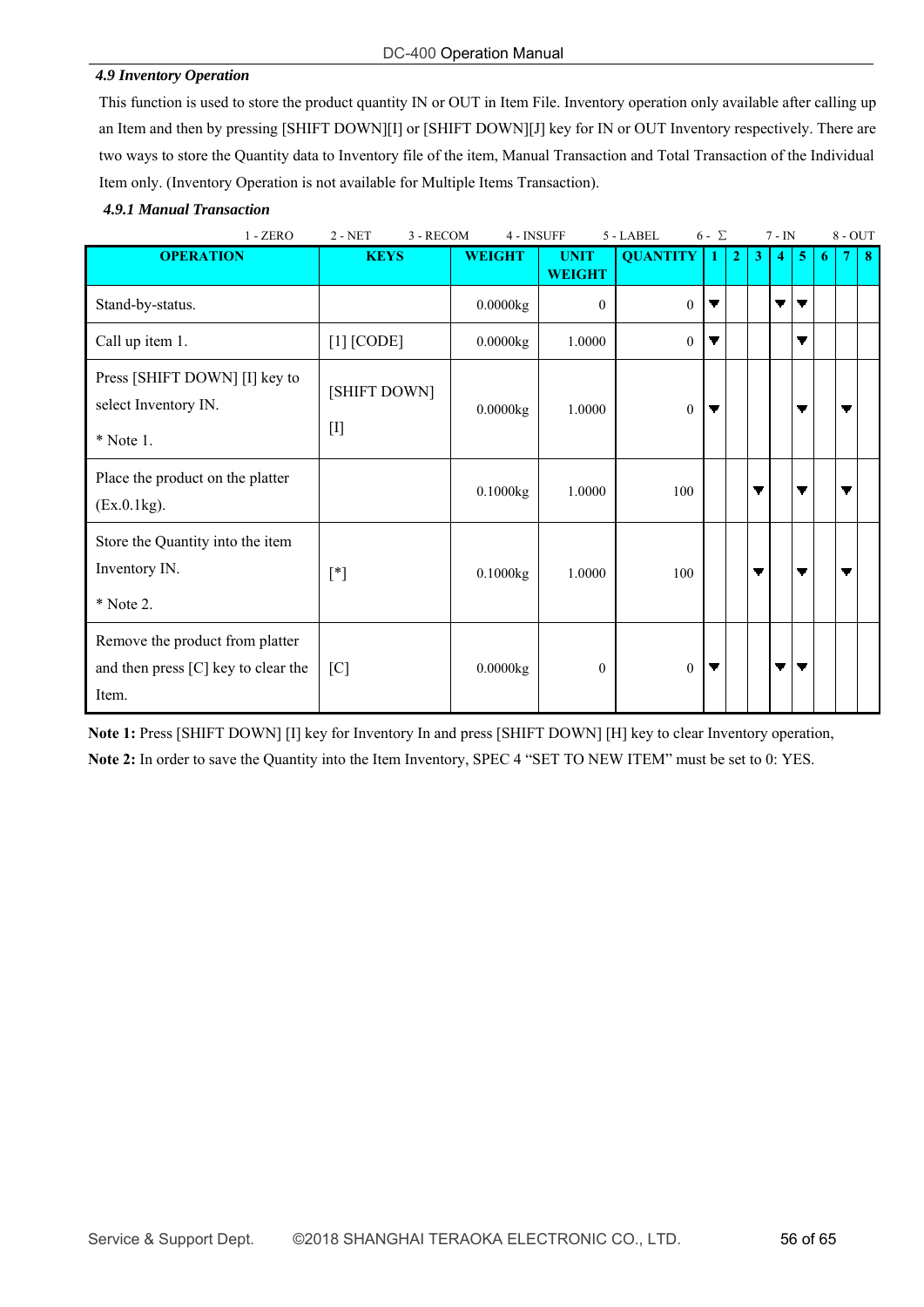*4.9.2 Total Transaction* 

| $1 - ZERO$                                                                  | $2 - NET$                                                                                                                                                                                                                                                                                                                                                                                                                                                                                                                                                                                                                                                                                                                                                                                                                                                                                                                                           | 4 - INSUFF<br>5 - LABEL<br>$6 - \Sigma$<br>3 - RECOM |                              |                 |   | $7 - IN$     |              |   | $8 - OUT$ |    |   |                          |
|-----------------------------------------------------------------------------|-----------------------------------------------------------------------------------------------------------------------------------------------------------------------------------------------------------------------------------------------------------------------------------------------------------------------------------------------------------------------------------------------------------------------------------------------------------------------------------------------------------------------------------------------------------------------------------------------------------------------------------------------------------------------------------------------------------------------------------------------------------------------------------------------------------------------------------------------------------------------------------------------------------------------------------------------------|------------------------------------------------------|------------------------------|-----------------|---|--------------|--------------|---|-----------|----|---|--------------------------|
| <b>OPERATION</b>                                                            | <b>KEYS</b>                                                                                                                                                                                                                                                                                                                                                                                                                                                                                                                                                                                                                                                                                                                                                                                                                                                                                                                                         | <b>WEIGHT</b>                                        | <b>UNIT</b><br><b>WEIGHT</b> | <b>QUANTITY</b> | 1 | $\mathbf{2}$ | $\mathbf{3}$ | 4 | -5        | -6 | 7 | 8                        |
| Stand-by-status.                                                            |                                                                                                                                                                                                                                                                                                                                                                                                                                                                                                                                                                                                                                                                                                                                                                                                                                                                                                                                                     | 0.0000kg                                             | $\theta$                     | $\Omega$        | ▼ |              |              | ▼ | ▼         |    |   |                          |
| Call up item 1.                                                             | $[1]$ [CODE]                                                                                                                                                                                                                                                                                                                                                                                                                                                                                                                                                                                                                                                                                                                                                                                                                                                                                                                                        | 0.0000kg                                             | 1.0000                       | $\theta$        | ▼ |              |              |   | ▼         |    |   |                          |
| Press [SHIFT DOWN] [J] key to<br>select Inventory OUT.<br>* Note.           | [SHIFT DOWN]<br>$[J] % \begin{center} % \includegraphics[width=\linewidth]{imagesSupplemental_3.png} % \end{center} % \caption { % Our method is used for the method. % Our method is used for the method. % Note that the method is used for the method. % Note that the method is used for the method. % Note that the method is used for the method. % Note that the method is used for the method. % Note that the method is used for the method. % Note that the method is used for the method. % Note that the method is used for the method. % Note that the method is used for the method. % Note that the method is used for the method. % Note that the method is used for the method. % Note that the method is used for the method. % Note that the method is used for the method. % Note that the method is used for the method. % Note that the method is used for the method. % Note that the method is used for the method. % Note$ | 0.0000kg                                             | 1.0000                       | $\theta$        | ▼ |              |              |   |           |    |   | ▼                        |
| Place the product on the platter<br>(EX.0.1kg).                             |                                                                                                                                                                                                                                                                                                                                                                                                                                                                                                                                                                                                                                                                                                                                                                                                                                                                                                                                                     | 0.1000kg                                             | 1.0000                       | 100             |   |              | ▼            |   | ▼         |    |   | ▼                        |
| Accumulate.                                                                 | $[+]$                                                                                                                                                                                                                                                                                                                                                                                                                                                                                                                                                                                                                                                                                                                                                                                                                                                                                                                                               |                                                      | <b>TOTAL</b>                 | 100             |   |              | ▼            |   | ▼         |    |   | $\overline{\phantom{a}}$ |
| Exit from Total Mode.                                                       | [C]                                                                                                                                                                                                                                                                                                                                                                                                                                                                                                                                                                                                                                                                                                                                                                                                                                                                                                                                                 | 0.1000kg                                             | 1.0000                       | 100             |   |              | ▼            |   | ▼         |    |   | ▼                        |
| Enter known quantity (Ex.<br>500Pcs) by numeric key and press<br>$[+]$ key. | $[5][0][0][+]$                                                                                                                                                                                                                                                                                                                                                                                                                                                                                                                                                                                                                                                                                                                                                                                                                                                                                                                                      |                                                      | <b>TOTAL</b>                 | 600             |   |              | ▼            |   | ▼         | ▼  |   | $\overline{\mathbf{v}}$  |
| Store the Quantity to Inventory<br>OUT.                                     | $[^*]$                                                                                                                                                                                                                                                                                                                                                                                                                                                                                                                                                                                                                                                                                                                                                                                                                                                                                                                                              | 0.1000kg                                             | 1.0000                       | 100             |   |              | ▼            |   | ▼         |    |   | ▼                        |
| Remove the product from platter<br>and press [C] key to clear the<br>Item.  | [C]                                                                                                                                                                                                                                                                                                                                                                                                                                                                                                                                                                                                                                                                                                                                                                                                                                                                                                                                                 | 0.0000kg                                             | $\mathbf{0}$                 | $\mathbf{0}$    | ▼ |              |              | ▼ |           |    |   |                          |

**Note:** Press [SHIFT DOWN] [I] key for Inventory In and press [SHIFT DOWN] [H] key to clear Inventory operation,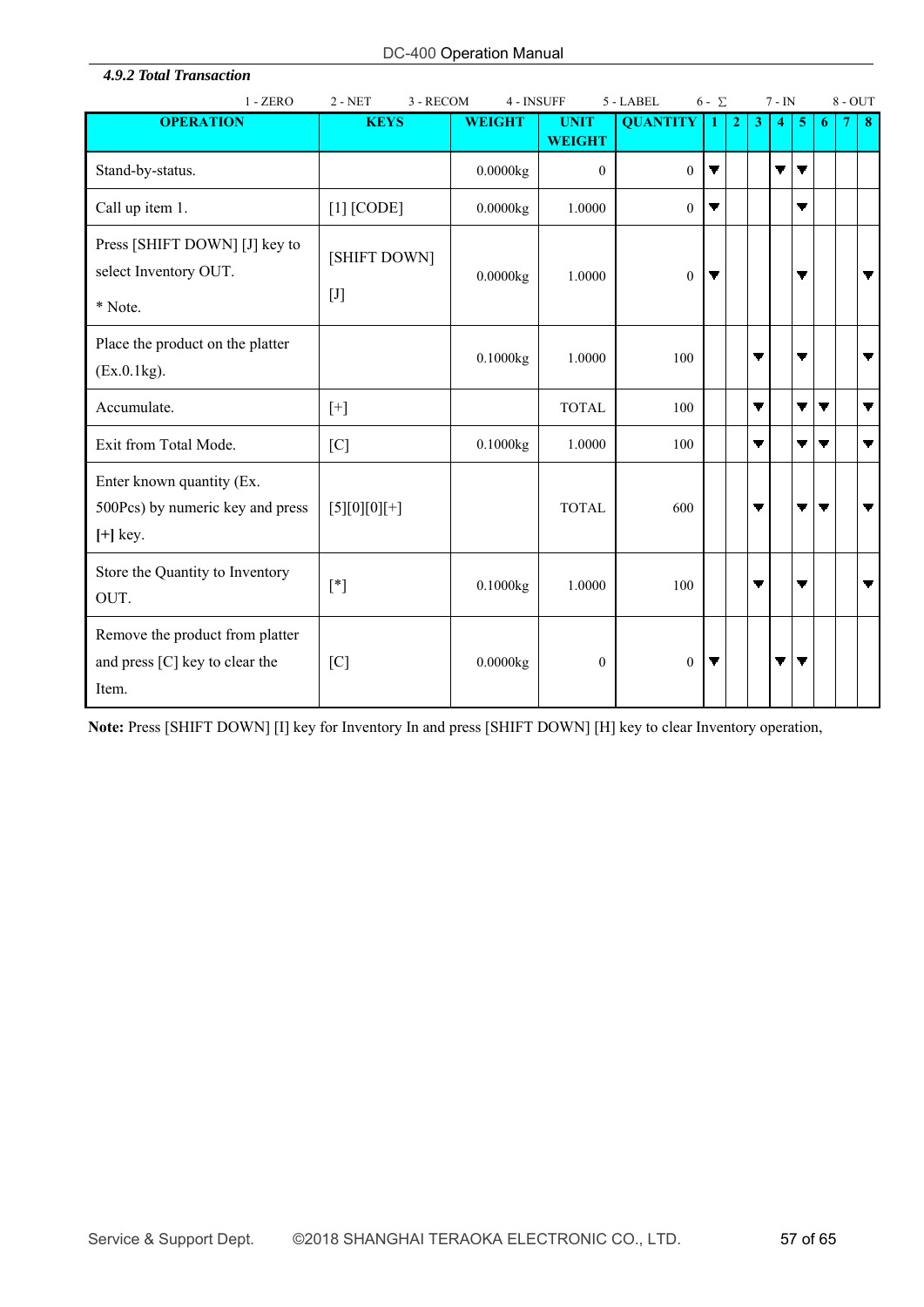# *4.10 Function key*

# *4.10.1 Net/Gross Key*

Gross weight displays are available in Registration Mode by press [SHIFT DOWN] + [M] key to enter Gross Mode. **Note:** To enable this operation, SPEC 643 must set to "0" in advance.

| $1 - ZERO$                                                  | $2 - NET$           | 3 - RECOM<br>4 - INSUFF |                              | 5 - LABEL<br>$6 - \Sigma$ |   |                |   | $7 - IN$       |                |    | $8 - OUT$ |   |
|-------------------------------------------------------------|---------------------|-------------------------|------------------------------|---------------------------|---|----------------|---|----------------|----------------|----|-----------|---|
| <b>OPERATION</b>                                            | <b>KEYS</b>         | <b>WEIGHT</b>           | <b>UNIT</b><br><b>WEIGHT</b> | <b>QUANTITY</b>           | 1 | $\overline{2}$ | 3 | $\overline{4}$ | $\overline{5}$ | -6 |           | 8 |
| Stand-by-status.                                            |                     | 0.0000kg                | $\theta$                     | $\overline{0}$            | ▼ |                |   | ▼              | ▼              |    |           |   |
| Put 300g weight on platter.                                 |                     | 0.3000kg                | $\mathbf{0}$                 | $\theta$                  |   |                |   |                | ▼              |    |           |   |
| Subtract the tare weight.                                   | [T]                 | 0.0000kg                | $\theta$                     | $\Omega$                  |   | ▼              |   | ▼              | ▼              |    |           |   |
| Put another 500g weight on<br>platter.                      |                     | 0.5000kg                | $\theta$                     | $\theta$                  |   | ▼              |   |                | ▼              |    |           |   |
| Enter GROSS mode.                                           | [SHIFT DOWN]<br>[M] | 0.8000kg                | <b>GROSS</b>                 | WEIGHT                    |   |                |   |                | ▼              |    |           |   |
| Return to NET mode.                                         | [SHIFT DOWN]<br>[M] | 0.5000kg                | $\mathbf{0}$                 | $\theta$                  |   | ▼              |   |                | ▼              |    |           |   |
| Remove all weight from platter<br>and clear the tare value. | $[T]$               | $0.0000$ kg             | $\theta$                     | $\overline{0}$            |   |                |   | ▼              | ▼              |    |           |   |

# *4.10.2 Switch Platform Key*

Switching platform is available in Operation Mode by pressing the [SCALE] key to switch between Scale 1 and Scale 2.

| $2 - NET$<br>$1 - ZERO$                                       | 3 - RECOM          | 4 - INSUFF<br>$5 - LABEL$ |                              | $6 - \Sigma$    | $9 - SCALE1$ |              |   |   |    | $10 - SCALE2$ |                 |
|---------------------------------------------------------------|--------------------|---------------------------|------------------------------|-----------------|--------------|--------------|---|---|----|---------------|-----------------|
| <b>OPERATION</b>                                              | <b>KEYS</b>        | <b>WEIGHT</b>             | <b>UNIT</b><br><b>WEIGHT</b> | <b>QUANTITY</b> |              | $\mathbf{2}$ | 3 | 4 | -5 | -6            | 10 <sup>1</sup> |
| Stand-by-status.                                              |                    | 0.0000kg                  | 0                            | 0               |              |              |   |   |    |               |                 |
| Call up item 1.                                               | $[1][\text{CODE}]$ | 0.0000kg                  | 1.0000                       |                 |              |              |   |   |    |               |                 |
| Press [SCALE] key to change<br>scale form scale 1 to scale 2. | [SCALE]            | 0.0000kg                  | 1.0000                       |                 |              |              |   |   |    |               |                 |

**Note:** Weight Decimal Point position for Scale B depends on SPEC 610 setting.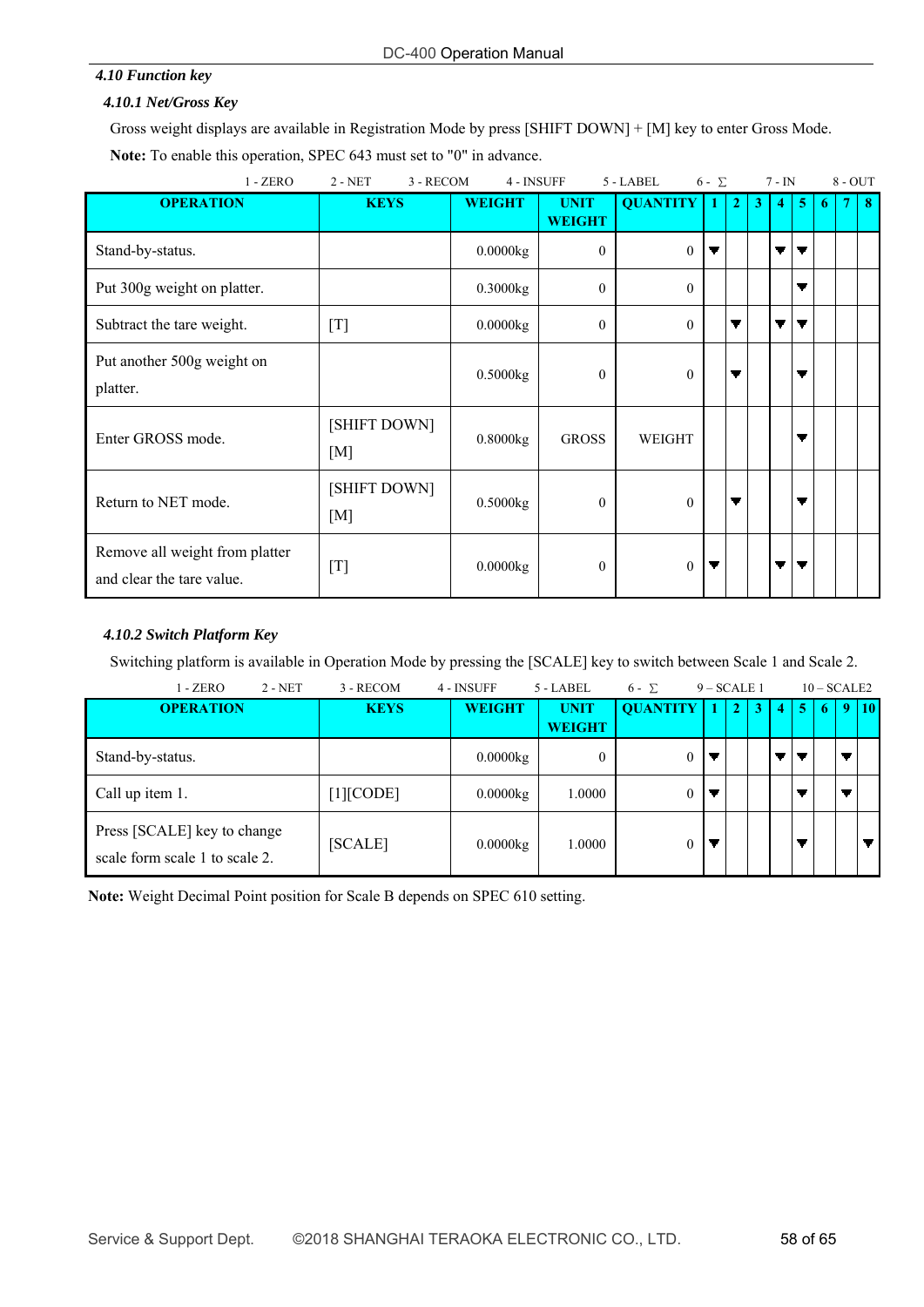#### DC-400 Operation Manual

#### *4.10.3 Switch Weight Unit Key*

This function is used to change the Weight Unit between kg and lb in Operation Mode. The default weight unit is set using SPEC 600. To enable this function, SPEC 642 (Kg/Lb Inhibit) must be set to 0: NO in advance.

| $1 - ZERO$                        | $2 - NET$<br>3 - RECOM      | 4 - INSUFF           |                              | 5 - LABEL       | $6 - \Sigma$ |                |   | $7 - IN$          |                | $8 - OUT$ |    |
|-----------------------------------|-----------------------------|----------------------|------------------------------|-----------------|--------------|----------------|---|-------------------|----------------|-----------|----|
| <b>OPERATION</b>                  | <b>KEYS</b>                 | <b>WEIGHT</b>        | <b>UNIT</b><br><b>WEIGHT</b> | <b>QUANTITY</b> | -1           | 2 <sup>1</sup> | 3 | $\left( 4\right)$ | 5 <sup>5</sup> |           | -8 |
| Stand-by-status.                  |                             | $0.0000$ kg          | $\theta$                     | $\Omega$        |              |                |   |                   |                |           |    |
| Put 0.1kg weight on platter.      |                             | 0.1000kg             | $\mathbf{0}$                 | $\theta$        |              |                |   |                   |                |           |    |
| Change weight unit from kg to lb. | [SHIFT DOWN]<br>$[{\rm N}]$ | 0.22041 <sub>b</sub> | $\theta$                     | $\theta$        |              |                |   |                   |                |           |    |
| Change weight unit from lb to kg. | [SHIFT DOWN]<br>$[{\rm N}]$ | 0.1000kg             | $\mathbf{0}$                 | $\theta$        |              |                |   |                   |                |           |    |

#### *4.10.4 View Item Key*

The following view keys list enables user to view the items data in operation mode.

| <b>Key Operation</b> | <b>Remark</b>                                             |
|----------------------|-----------------------------------------------------------|
| [SHIFT DOWN][A]      | To view the ID CODE.                                      |
| [SHIFT DOWN][B]      | To view the PART NAME.                                    |
| [SHIFT DOWN][C]      | To view the PART NUMBER.                                  |
| [SHIFT DOWN][D]      | To view the LOCATION.                                     |
| [SHIFT DOWN][E]      | To view the INVENTOTY.                                    |
| [SHIFT DOWN][F]      | To view the THRESHOLD.                                    |
| [SHIFT DOWN][G]      | To view the SET-POINT DATA. (Set point 1 and Set point 2) |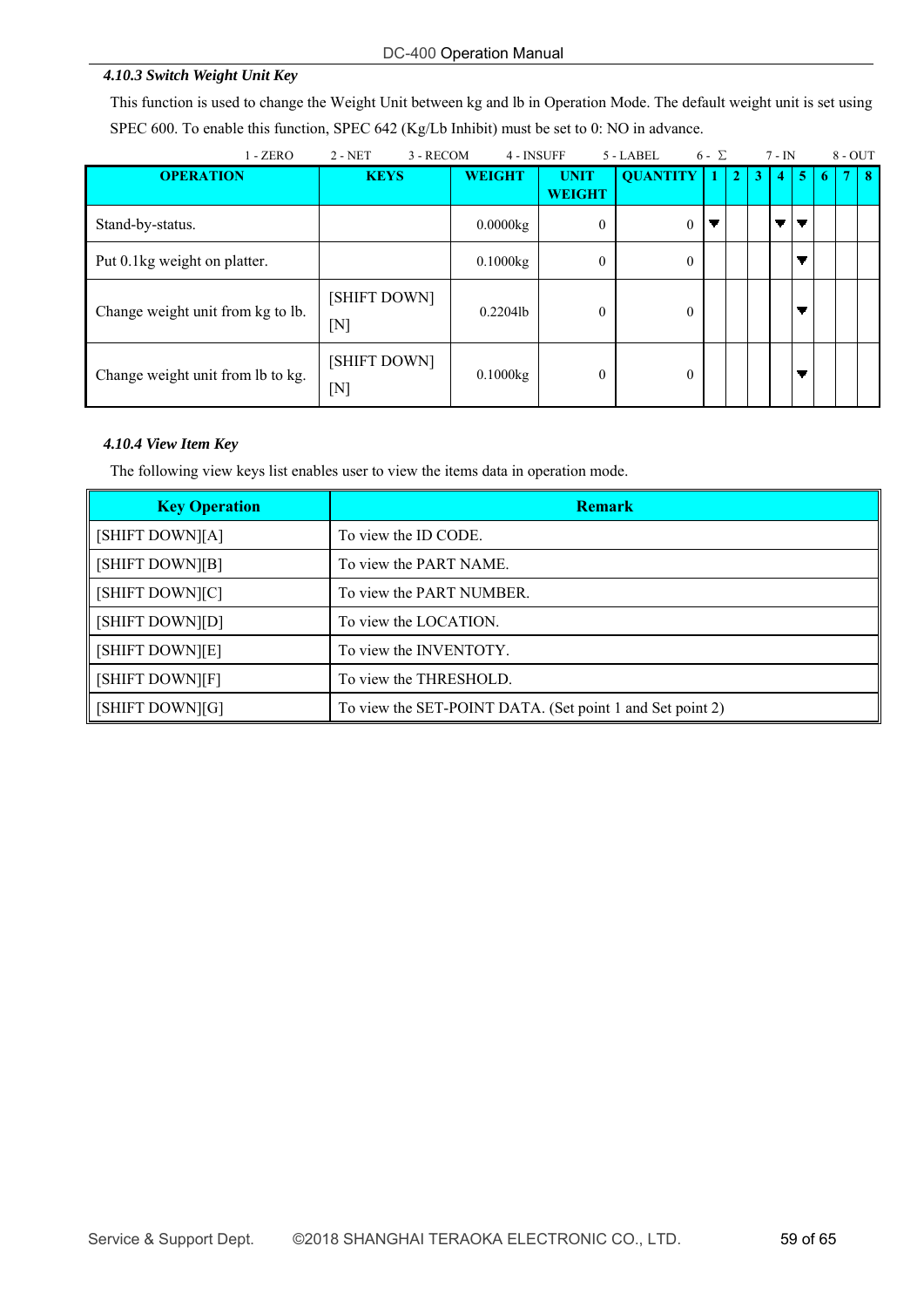| $1 - ZERO$                                                              | $2 - NET$<br>3 - RECOM | 4 - INSUFF    |                              | 5 - LABEL       | $6 - \sum$   |                |              | $7 - IN$ |   |   | $8 - OUT$ |    |
|-------------------------------------------------------------------------|------------------------|---------------|------------------------------|-----------------|--------------|----------------|--------------|----------|---|---|-----------|----|
| <b>OPERATION</b>                                                        | <b>KEYS</b>            | <b>WEIGHT</b> | <b>UNIT</b><br><b>WEIGHT</b> | <b>QUANTITY</b> | $\mathbf{1}$ | $\overline{2}$ | $\mathbf{3}$ |          | 5 | 6 |           | 48 |
| Stand-by-status.                                                        |                        | 0.0000kg      | $\theta$                     | $\Omega$        | ▼            |                |              | ▼        |   |   |           |    |
| Call up item 1.                                                         | [1][CODE]              | $0.0000$ kg   | 1.0000                       | $\theta$        | ▼            |                |              |          | ▼ |   |           |    |
| To view ID Code.                                                        | [SHIFT DOWN][A]        | 0.0000kg      | 1.0000                       | $\theta$        |              |                |              |          | ▼ |   |           |    |
| To view Part Name.                                                      | [SHIFT DOWN][B]        | 0.0000kg      | 1.0000                       | $\theta$        | ▼            |                |              |          | ▼ |   |           |    |
| To view Part Number.                                                    | [SHIFT DOWN][C]        | 0.0000kg      | 1.0000                       | $\theta$        | ▼            |                |              |          | ▼ |   |           |    |
| To view Location.                                                       | [SHIFT DOWN][D]        | $0.0000$ kg   | 1.0000                       | $\theta$        | ▼            |                |              |          | ▼ |   |           |    |
| To view Inventory quantity.                                             | [SHIFT DOWN][E]        | 0.0000kg      | 1.0000                       | $\theta$        | ▼            |                |              |          | ▼ |   |           |    |
| To view Threshold.                                                      | [SHIFT DOWN][F]        | 0.0000kg      | 1.0000                       | $\theta$        |              |                |              |          |   |   |           |    |
| To view Set Point 1.                                                    | [SHIFT DOWN][G]        | 0.0000kg      | 1.0000                       | $\theta$        | ▼            |                |              |          |   |   |           |    |
| Press $\left[<<\right]$ or $\left[>>\right]$ key to view<br>Set Point 2 | $[\ge$ $>$             | $0.0000$ kg   | 1.0000                       | $\theta$        |              |                |              |          |   |   |           |    |
| Press [C] key to clear the Item.                                        | [C]                    | 0.0000kg      | $\theta$                     | $\overline{0}$  | ▼            |                |              | ▼        |   |   |           |    |

#### *4.10.5 Address No Key*

| $1 - ZERO$                                                                       | $2 - NET$<br>3 - RECOM      | 4 - INSUFF    |                              | 5 - LABEL<br>$6 - \sum$ |   |                |   | $7 - IN$ |   |    | $8 - OUT$ |    |
|----------------------------------------------------------------------------------|-----------------------------|---------------|------------------------------|-------------------------|---|----------------|---|----------|---|----|-----------|----|
| <b>OPERATION</b>                                                                 | <b>KEYS</b>                 | <b>WEIGHT</b> | <b>UNIT</b><br><b>WEIGHT</b> | <b>QUANTITY</b>         |   | $\overline{2}$ | 3 | 4        | 5 | -6 |           | -8 |
| Stand-by-status.                                                                 |                             | 0.0000kg      | $\theta$                     | $\theta$                | ▼ |                |   | ▼        | ▼ |    |           |    |
| Call up item 1.                                                                  | $[1]$ [CODE]                | 0.0000kg      | 1.0000                       | $\theta$                | ▼ |                |   |          | ▼ |    |           |    |
| To change the address Number<br>for temporary print on label.                    | [SHIFT DOWN]<br>$[{\rm L}]$ | 0.0000kg      | 1.0000                       | $\overline{0}$          |   |                |   |          | ▼ |    |           |    |
| Enter new Addr No (Ex. 9) and<br>press $[$ <sup>*</sup> $]$ to store.<br>* Note. | $[9]$ [*]                   | 0.0000kg      | 1.0000                       | $\overline{0}$          |   |                |   |          | ▼ |    |           |    |
| Place the product on platter (Ex.<br>$0.1$ kg) and press [ $*$ ] key.            | $[^*]$                      | 0.1000kg      | 1.0000                       | 100                     |   |                |   |          |   |    |           |    |
| Remove the product from platter<br>and press [C] key to clear the<br>Item.       | [C]                         | 0.0000kg      | $\mathbf{0}$                 | $\theta$                |   |                |   |          |   |    |           |    |

**Note:** Press **[**C**]** key to Exit.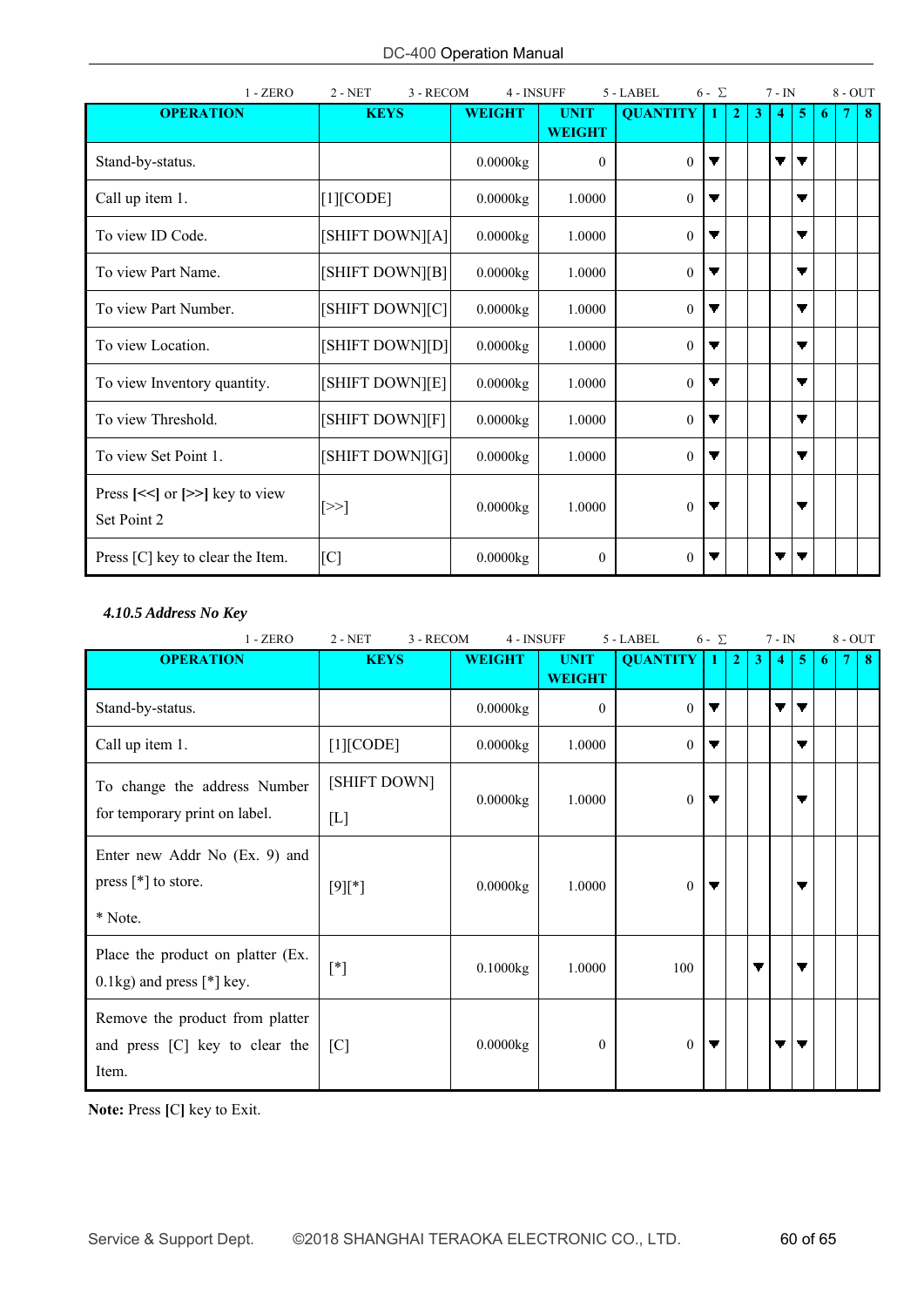#### *4.10.6 Lot No Key*

This Function is for User to set and save new Lot No in Registration Mode and also can be used for all items when called up the item and press [LOT NO] key. To use this function, the SPEC 12 (KEEP LOT NO IN REGISTRATION MODE) must set to 0: ALLOW in advance.

| $1 - ZERO$                                                                   | $2 - NET$<br>3 - RECOM |               | 4 - INSUFF<br>5 - LABEL      |                 | $6 - \sum$ |                |   | $7 - IN$ |                          |   | $8 - OUT$ |   |
|------------------------------------------------------------------------------|------------------------|---------------|------------------------------|-----------------|------------|----------------|---|----------|--------------------------|---|-----------|---|
| <b>OPERATION</b>                                                             | <b>KEYS</b>            | <b>WEIGHT</b> | <b>UNIT</b><br><b>WEIGHT</b> | <b>QUANTITY</b> | -1         | $\overline{2}$ | 3 | 4        | -5                       | 6 |           | 8 |
| Stand-by-status.                                                             |                        | 0.0000kg      | $\theta$                     | $\theta$        | ▼          |                |   |          | ▼                        |   |           |   |
| Call up item 1.                                                              | [1][CODE]              | 0.0000kg      | 1.0000                       | $\theta$        |            |                |   |          | ▼                        |   |           |   |
| Press [LOT NO] key.<br>* Note.                                               | [LOT NO]               | 0.0000kg      | 1.0000                       | $\mathbf{0}$    | ▼          |                |   |          | ▼                        |   |           |   |
| Enter new Lot No (Ex. 234).                                                  | [2][3][4]              | 0.0000kg      | 1.0000                       | $\theta$        | ▼          |                |   |          | ▼                        |   |           |   |
| Place the product on platter (Ex.<br>$0.1\text{kg}$ ) and press [*] key.     | $[^*]$                 | 0.1000kg      | 1.0000                       | 100             |            |                | ▼ |          | $\overline{\phantom{a}}$ |   |           |   |
| Remove the product from platter<br>and press $[C]$ key to clear the<br>Item. | [C]                    | 0.0000kg      | $\theta$                     | $\theta$        | ▼          |                |   | ▼        | ▼                        |   |           |   |

**Note:** If want to print original Item and Lot No on label, place the product on platter and press [\*] key.

#### *4.10.7 Sequence No. Key*

This function is to allow the user to set and save new Sequence No. in Registration Mode.

| $1 - ZERO$                                     | $2 - NET$<br>3 - RECOM |               | 4 - INSUFF<br>5 - LABEL |                 | $6 - \Sigma$ |              | $7 - IN$ |   |                | $8 - OUT$ |        |          |
|------------------------------------------------|------------------------|---------------|-------------------------|-----------------|--------------|--------------|----------|---|----------------|-----------|--------|----------|
| <b>OPERATION</b>                               | <b>KEYS</b>            | <b>WEIGHT</b> | <b>UNIT</b>             | <b>QUANTITY</b> |              | $\mathbf{C}$ | 3        | 4 | 5 <sup>1</sup> | -6        | $\tau$ | $\bf{8}$ |
|                                                |                        |               | <b>WEIGHT</b>           |                 |              |              |          |   |                |           |        |          |
| Stand-by-status.                               |                        | 0.0000kg      | $\theta$                | $\overline{0}$  |              |              |          |   |                |           |        |          |
| Press [SHIFT DOWN][K] key.                     | [SHIFT DOWN]<br>[K]    | 0.0000kg      | $\theta$                | $\theta$        |              |              |          |   |                |           |        |          |
| Enter new Sequence No (Ex.<br>234).<br>* Note. | $[2][3][4][*]$         | 0.0000kg      | $\theta$                | $\theta$        |              |              |          |   |                |           |        |          |

**Note:** Press [C] twice to exit.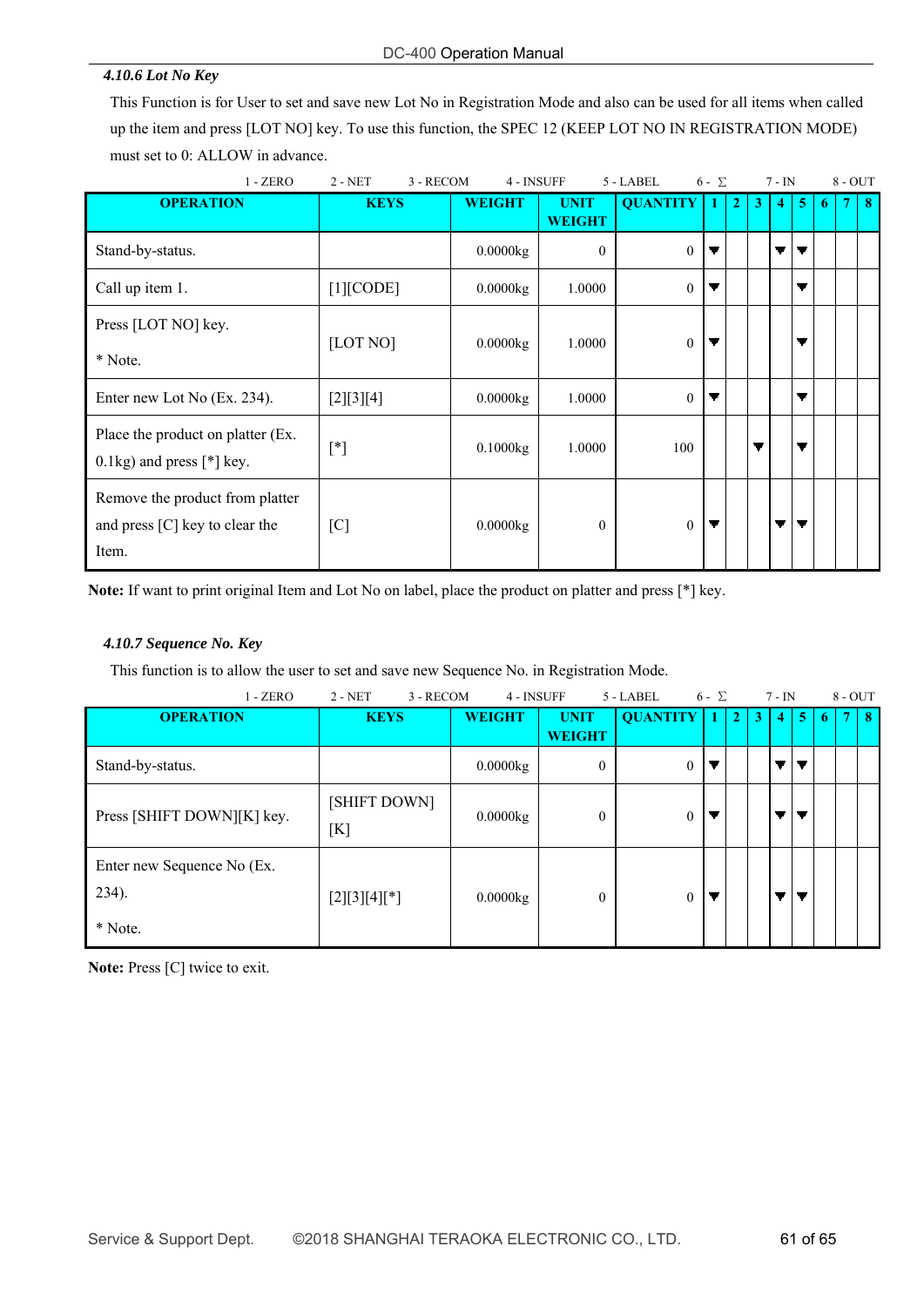# *5. Report Mode*

#### *5.1. Report Type Selection*

The DC-400 has report function to print out various kinds of transaction reports for analysis and checking. The types of reports are as shown in the table below.

| <b>Report Type</b>     | <b>Contents</b>                                  |
|------------------------|--------------------------------------------------|
| II ITEM REPORT         | Print item data programmed.                      |
| I INVENTORY REPORT     | Print item inventory data and item in/out count. |
| I SHELF LOCATION PRINT | Print shelf location label.                      |

#### *5.2. Report Mode Entry*

| <b>OPERATION</b>             |                | <b>DISPLAY</b>     |                 | <b>REMARK</b>                        |
|------------------------------|----------------|--------------------|-----------------|--------------------------------------|
|                              | <b>WEIGHT</b>  | <b>UNIT WEIGHT</b> | <b>QUANTITY</b> |                                      |
|                              | 0.0000kg       | $\boldsymbol{0}$   | $\mathbf{0}$    | R mode.                              |
| [MODE] [MODE]                | X1             | <b>ITEM</b>        | <b>REPORT</b>   | Enter X mode.                        |
| $[+]$                        | X <sub>2</sub> | <b>INVENT</b>      | <b>REPORT</b>   | Press [+] key to select next report. |
| $[+]$                        | X <sub>3</sub> | <b>SHELF</b>       | <b>LOCATION</b> | Press [+] key to select next report. |
| Press [MODE] key 4<br>times. | 0.0000kg       | $\theta$           | $\mathbf{0}$    | Return to R mode                     |

#### *5.3. Item Report*

The item report can be printed on receipt paper. All Item Report or One Item Report can be selected to print.

# *5.3.1 One Item Print*

| <b>OPERATION</b> | <b>DISPLAY</b>   |                    |                 |                                                                         |
|------------------|------------------|--------------------|-----------------|-------------------------------------------------------------------------|
|                  | <b>WEIGHT</b>    | <b>UNIT WEIGHT</b> | <b>QUANTITY</b> | <b>REMARK</b>                                                           |
|                  | X1.0             | <b>ITEM</b>        | <b>REPORT</b>   | Enter X mode.                                                           |
| [*]              | X1.1             | <b>ONE ITEM</b>    | <b>PRINT</b>    | Enter Item Report mode.                                                 |
| $[^*]$           | X1.2             |                    | NO SET          | Enter One Item Print mode.                                              |
| [1][2][3]        | X <sub>1.2</sub> |                    | NO SET          | Enter the existing Item Code for One Item<br>Report printing (Ex. 123). |
| [*]              | X1.0             | <b>ITEM</b>        | <b>REPORT</b>   | Print One Item Report.                                                  |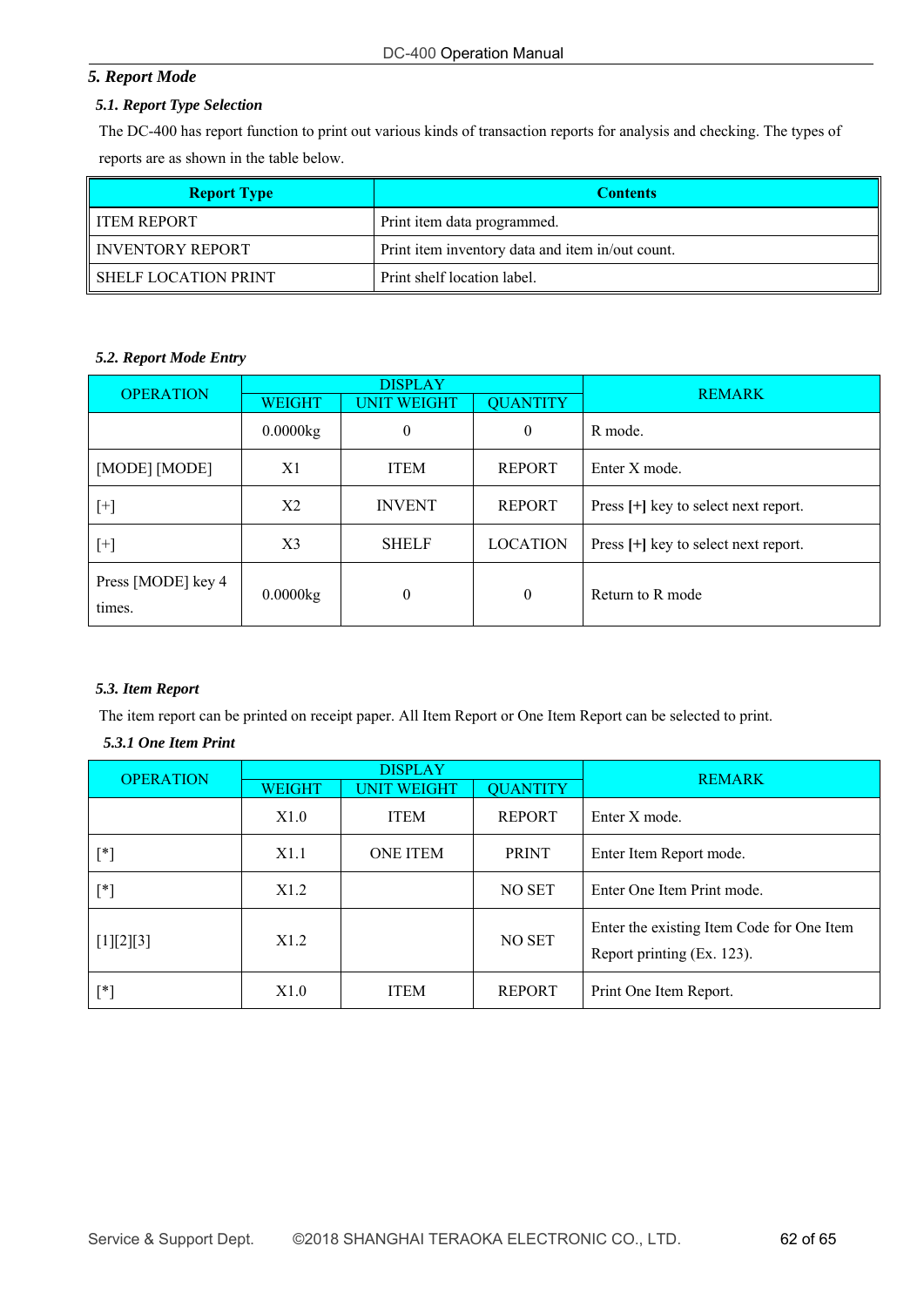| 5.3.2 All Item Print |                |                    |                 |                         |  |
|----------------------|----------------|--------------------|-----------------|-------------------------|--|
| <b>OPERATION</b>     | <b>DISPLAY</b> |                    |                 |                         |  |
|                      | <b>WEIGHT</b>  | <b>UNIT WEIGHT</b> | <b>QUANTITY</b> | <b>REMARK</b>           |  |
|                      | X1.0           | <b>ITEM</b>        | <b>REPORT</b>   | Enter X mode.           |  |
| $[^*]$               | X1.1           | <b>ONE ITEM</b>    | <b>PRINT</b>    | Enter Item Report mode. |  |
| $[+]$                | X1.1           | <b>ALL ITEM</b>    | <b>PRINT</b>    | Select All Item Print.  |  |
| $[^*]$               | X1.1           |                    | <b>ALL ITEM</b> | Print All Item Report.  |  |
|                      |                | <b>PRINT</b>       |                 | * Note.                 |  |

**Note:** To stop printing, press [FEED] key.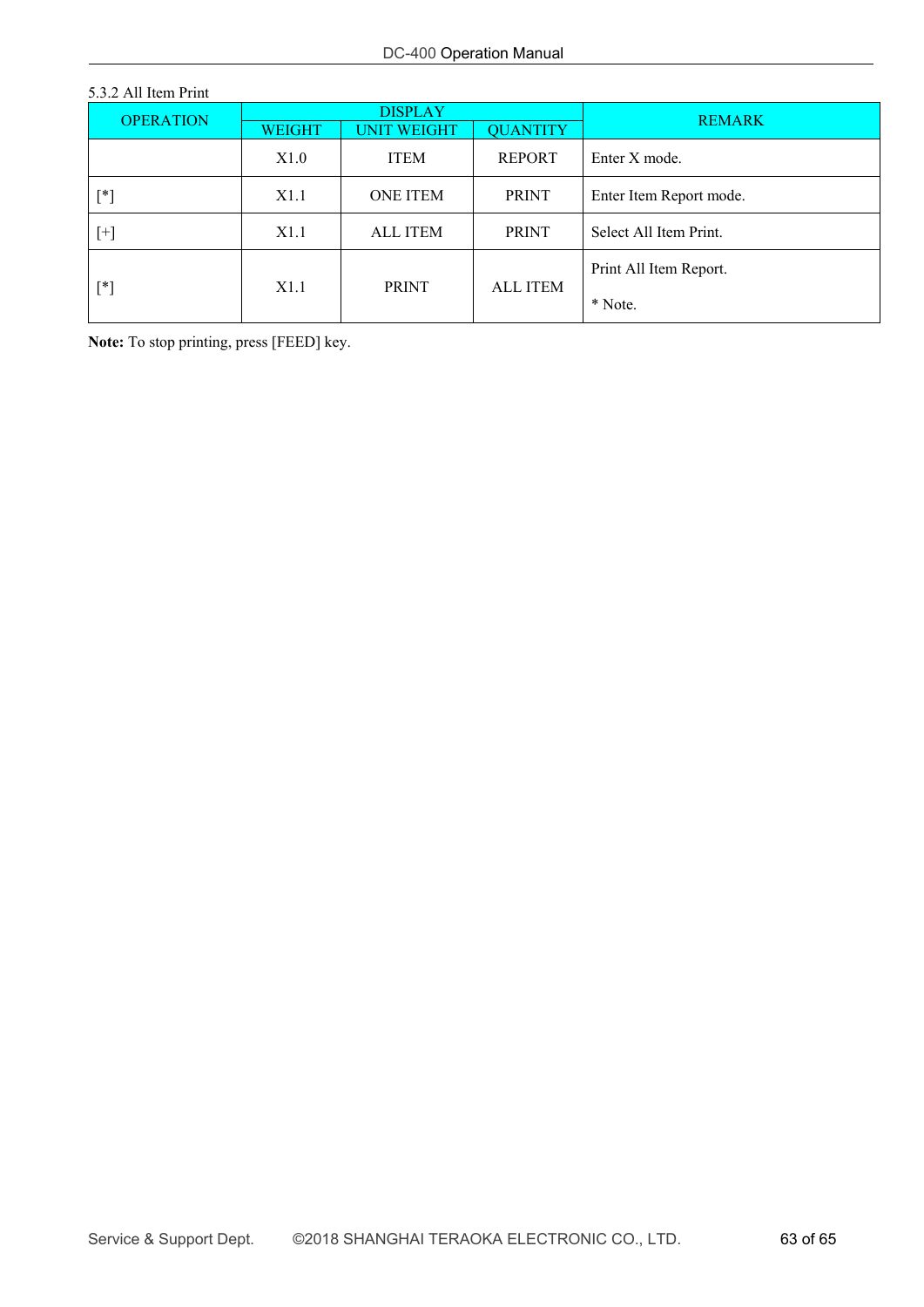#### *5.4. Inventory Report*

On Inventory Report, there have three report can be select in this mode, Threshold Print, IN and OUT Count Print and Clear IN and OUT count file. The report will print on receipt paper.

#### *5.4.1 Print Threshold Report*

Threshold Report is to shows under-stocked or over-stocked items at various levels by presetting the optimal stock levels. This prevents stock outs and keeps optimum inventory balance. Threshold report can be printed, by entering the stock level percentage. The formula for Stock Level is shown as follows:

Stock Level  $(\% ) = [$ (Inventory - Threshold) / Threshold] x 100

**Note:** Only the items Stock level equal or below the entering percentage will printed on the report.

| <b>OPERATION</b>      | <b>DISPLAY</b> |                    |                 |                                                |
|-----------------------|----------------|--------------------|-----------------|------------------------------------------------|
|                       | <b>WEIGHT</b>  | <b>UNIT WEIGHT</b> | <b>QUANTITY</b> | <b>REMARK</b>                                  |
|                       | X2.0           | <b>INVENTORY</b>   | <b>REPORT</b>   | Enter X mode.                                  |
| $[^*]$                | X2.1           |                    | THRESHOLD       | Enter Threshold Report mode.                   |
| $[^*]$                | X2.2           | 0.00               | STOCK %         | Enter stock level (%) mode.                    |
| $[-] [2] [0] [0] [0]$ | X2.2           | $-20.00$           | STOCK %         | Enter the percentage of the stock level (Ex. - |
|                       |                |                    |                 | $20.00\%$ ).                                   |
| [*]                   | X2.0           |                    | <b>REPORT</b>   | Print Threshold Report.                        |
|                       |                | <b>INVENTORY</b>   |                 | * Note.                                        |

**Note:** To stop printing, press [FEED] key.

#### *5.4.2 Print In / Out Count Report*

| <b>OPERATION</b> | <b>DISPLAY</b> |                    |                 |                                       |
|------------------|----------------|--------------------|-----------------|---------------------------------------|
|                  | <b>WEIGHT</b>  | <b>UNIT WEIGHT</b> | <b>QUANTITY</b> | <b>REMARK</b>                         |
|                  | X2.0           | <b>INVENTORY</b>   | <b>REPORT</b>   | Enter X mode.                         |
| [*]              | X2.1           |                    | THRESHOLD       | Enter Threshold Report mode.          |
| [+]              | X2.1           | IN/OUT             | <b>PRINT</b>    | Select In/Out Count Report.           |
| [*]              | X2.0           | <b>INVENTORY</b>   | <b>REPORT</b>   | Print In/Out Count Report.<br>* Note. |

**Note:** To stop printing, press [FEED] key.